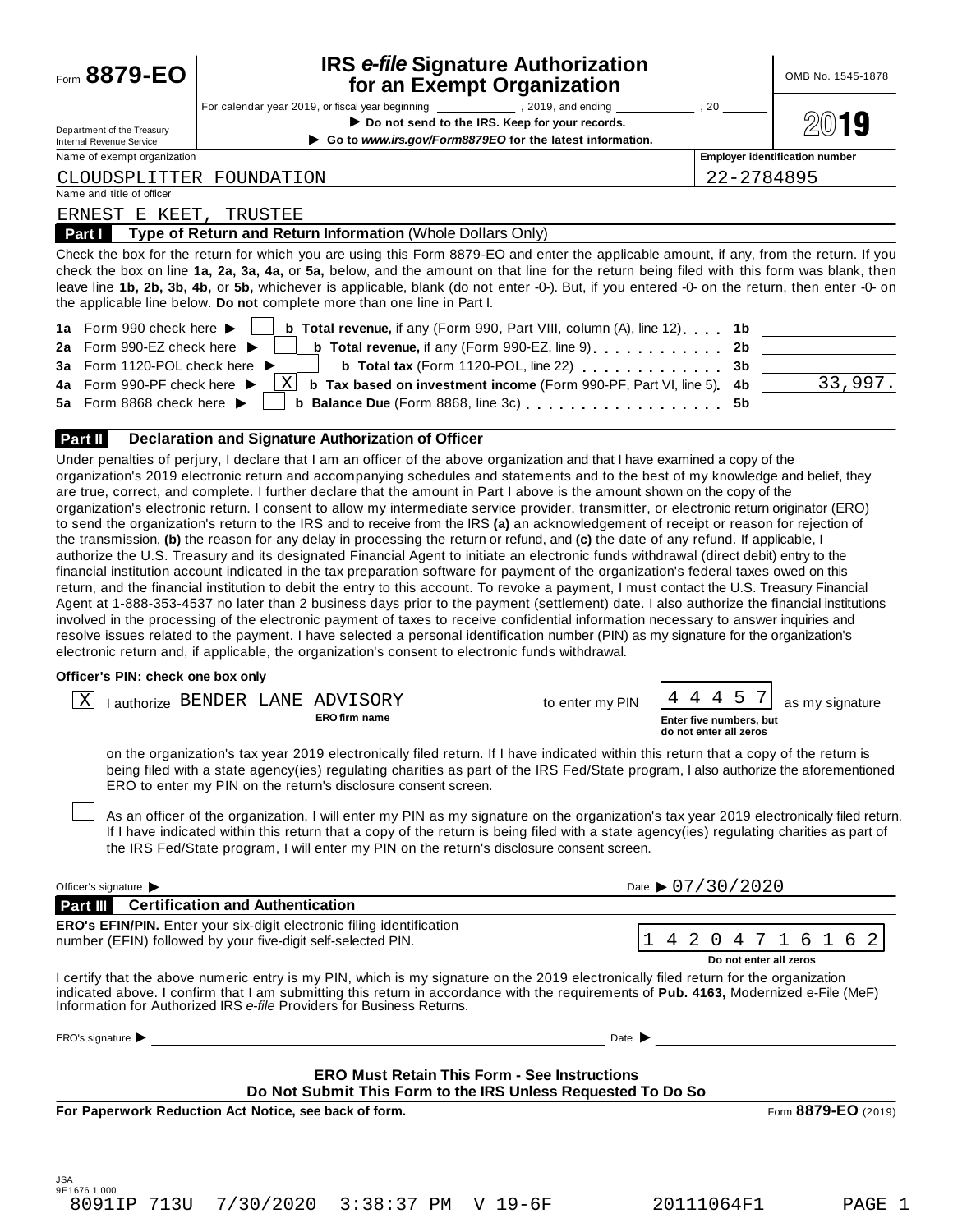# Form **990-PF**  $\begin{bmatrix} 1 & 0 \end{bmatrix}$  **Return of Private Foundation**  $\begin{bmatrix} 0 \end{bmatrix}$   $\begin{bmatrix} 0 \end{bmatrix}$   $\begin{bmatrix} 0 \end{bmatrix}$

**or Section 4947(a)(1) Trust Treated as Private Foundation** Form 990-PF<br> **Do** not enter social security numbers on this form as it may be made public.<br>
Internal Revenue Service<br>
internal Revenue Service<br>
internal Revenue Service<br>
internal Revenue Service

Go to www.irs.gov/Form990PF for instructions and the latest information.

| Open to Public Inspection |  |  |
|---------------------------|--|--|
|                           |  |  |

|                                                                       |              | For calendar year 2019 or tax year beginning                                                                                                                                                                                  |                 |                                                                         |                              | , 2019, and ending      |                                                                    | . 20                                                                                     |
|-----------------------------------------------------------------------|--------------|-------------------------------------------------------------------------------------------------------------------------------------------------------------------------------------------------------------------------------|-----------------|-------------------------------------------------------------------------|------------------------------|-------------------------|--------------------------------------------------------------------|------------------------------------------------------------------------------------------|
|                                                                       |              | Name of foundation                                                                                                                                                                                                            |                 |                                                                         |                              |                         | A Employer identification number                                   |                                                                                          |
|                                                                       |              | CLOUDSPLITTER FOUNDATION                                                                                                                                                                                                      |                 |                                                                         |                              |                         | 22-2784895                                                         |                                                                                          |
|                                                                       |              | Number and street (or P.O. box number if mail is not delivered to street address)                                                                                                                                             |                 |                                                                         |                              | Room/suite              |                                                                    | <b>B</b> Telephone number (see instructions)                                             |
|                                                                       |              |                                                                                                                                                                                                                               |                 |                                                                         |                              |                         | $(518)$ 218-1221                                                   |                                                                                          |
|                                                                       |              | 62 MOIR ROAD, PO BOX 1357                                                                                                                                                                                                     |                 |                                                                         |                              |                         |                                                                    |                                                                                          |
|                                                                       |              | City or town, state or province, country, and ZIP or foreign postal code                                                                                                                                                      |                 |                                                                         |                              |                         | If exemption application is                                        |                                                                                          |
|                                                                       |              | SARANAC LAKE, NY 12983                                                                                                                                                                                                        |                 |                                                                         |                              |                         | pending, check here                                                |                                                                                          |
|                                                                       |              | <b>G</b> Check all that apply:<br>Initial return                                                                                                                                                                              |                 | Initial return of a former public charity                               |                              |                         | D 1. Foreign organizations, check here                             |                                                                                          |
|                                                                       |              | Final return                                                                                                                                                                                                                  |                 | Amended return                                                          |                              |                         | 2. Foreign organizations meeting the                               |                                                                                          |
|                                                                       |              | Address change                                                                                                                                                                                                                |                 | Name change                                                             |                              |                         | 85% test, check here and attach<br>computation and the computation |                                                                                          |
|                                                                       |              | <b>H</b> Check type of organization: $X \mid X$ Section 501(c)(3) exempt private foundation                                                                                                                                   |                 |                                                                         |                              |                         |                                                                    |                                                                                          |
|                                                                       |              | Section 4947(a)(1) nonexempt charitable trust                                                                                                                                                                                 |                 | Other taxable private foundation                                        |                              |                         | under section 507(b)(1)(A), check here                             | E If private foundation status was terminated                                            |
|                                                                       |              | Fair market value of all assets at                                                                                                                                                                                            |                 | <b>J</b> Accounting method: $\begin{bmatrix} X \\ Y \end{bmatrix}$ Cash |                              | Accrual                 |                                                                    |                                                                                          |
|                                                                       |              | end of year (from Part II, col. (c), line                                                                                                                                                                                     | Other (specify) |                                                                         |                              |                         |                                                                    | If the foundation is in a 60-month termination<br>under section 507(b)(1)(B), check here |
|                                                                       |              | 25, 461, 229.<br>$16) \triangleright $ \$                                                                                                                                                                                     |                 | (Part I, column (d), must be on cash basis.)                            |                              |                         |                                                                    |                                                                                          |
|                                                                       |              | Part   Analysis of Revenue and Expenses (The                                                                                                                                                                                  |                 |                                                                         |                              |                         |                                                                    | (d) Disbursements                                                                        |
|                                                                       |              | total of amounts in columns (b), (c), and (d)                                                                                                                                                                                 |                 | (a) Revenue and<br>expenses per                                         | (b) Net investment<br>income |                         | (c) Adjusted net<br>income                                         | for charitable<br>purposes                                                               |
|                                                                       |              | may not necessarily equal the amounts in<br>column (a) (see instructions).)                                                                                                                                                   |                 | books                                                                   |                              |                         |                                                                    | (cash basis only)                                                                        |
|                                                                       | 1            | Contributions, gifts, grants, etc., received (attach schedule)                                                                                                                                                                |                 | 269,878                                                                 |                              |                         |                                                                    |                                                                                          |
|                                                                       | $\mathbf{2}$ | if the foundation is not required to<br>Check<br>attach Sch. B. Particular attach Sch. B.                                                                                                                                     |                 |                                                                         |                              |                         |                                                                    |                                                                                          |
|                                                                       | 3            | Interest on savings and temporary cash investments                                                                                                                                                                            |                 |                                                                         |                              |                         |                                                                    |                                                                                          |
|                                                                       | 4            | Dividends and interest from securities                                                                                                                                                                                        |                 | 499,842.                                                                |                              | 499,842.                |                                                                    |                                                                                          |
|                                                                       | 5а           | Gross rents                                                                                                                                                                                                                   |                 |                                                                         |                              |                         |                                                                    |                                                                                          |
|                                                                       |              | <b>b</b> Net rental income or (loss) $\qquad$                                                                                                                                                                                 |                 |                                                                         |                              |                         |                                                                    |                                                                                          |
|                                                                       |              | 6a Net gain or (loss) from sale of assets not on line 10                                                                                                                                                                      |                 | 2,904,771                                                               |                              |                         |                                                                    |                                                                                          |
|                                                                       | b            | Gross sales price for all<br>10,027,471.                                                                                                                                                                                      |                 |                                                                         |                              |                         |                                                                    |                                                                                          |
| Revenue                                                               | 7            | assets on line 6a _<br>Capital gain net income (from Part IV, line 2)                                                                                                                                                         |                 |                                                                         |                              | $\overline{2,904,771}.$ |                                                                    |                                                                                          |
|                                                                       | 8            | Net short-term capital gain                                                                                                                                                                                                   |                 |                                                                         |                              |                         |                                                                    |                                                                                          |
|                                                                       | 9            | Income modifications and the control of the state of the state of the state of the state of the state of the state of the state of the state of the state of the state of the state of the state of the state of the state of |                 |                                                                         |                              |                         |                                                                    |                                                                                          |
|                                                                       | 10a          | Gross sales less returns<br>and allowances and the state of                                                                                                                                                                   |                 |                                                                         |                              |                         |                                                                    |                                                                                          |
|                                                                       |              | <b>b</b> Less: Cost of goods sold                                                                                                                                                                                             |                 |                                                                         |                              |                         |                                                                    |                                                                                          |
|                                                                       |              | c Gross profit or (loss) (attach schedule)                                                                                                                                                                                    |                 |                                                                         |                              |                         |                                                                    |                                                                                          |
|                                                                       | 11           | Other income (attach schedule) ATCH 1                                                                                                                                                                                         |                 | 10,059.                                                                 |                              | 10,059.                 |                                                                    |                                                                                          |
|                                                                       | 12           | Total. Add lines 1 through 11                                                                                                                                                                                                 |                 | 3,684,550.                                                              |                              | 3,414,672.              |                                                                    |                                                                                          |
|                                                                       | 13           | Compensation of officers, directors, trustees, etc.                                                                                                                                                                           |                 | $0$ .                                                                   |                              |                         |                                                                    |                                                                                          |
| ທ                                                                     |              | Other employee salaries and wages                                                                                                                                                                                             |                 | 53,200                                                                  |                              |                         |                                                                    | 53,200                                                                                   |
|                                                                       |              | Pension plans, employee benefits                                                                                                                                                                                              |                 | 1,596.                                                                  |                              |                         |                                                                    | $\overline{1,596}$ .                                                                     |
|                                                                       | 16 a         | Legal fees (attach schedule) ATCH 2                                                                                                                                                                                           |                 | 32,582.                                                                 |                              |                         |                                                                    | 32,582.                                                                                  |
|                                                                       |              | Accounting fees (attach schedule)                                                                                                                                                                                             |                 |                                                                         |                              |                         |                                                                    |                                                                                          |
| and Administrative Expense<br>and Administrative Expense<br>2 2 3 3 4 |              | Other professional fees (attach schedule) [3]                                                                                                                                                                                 |                 | 1,250.                                                                  |                              |                         |                                                                    | $\overline{1,250}$ .                                                                     |
|                                                                       |              | Interest                                                                                                                                                                                                                      |                 | 232                                                                     |                              |                         |                                                                    |                                                                                          |
|                                                                       |              | Taxes (attach schedule) (see instructions) $[4]$                                                                                                                                                                              |                 | 16,860.                                                                 |                              | 12,790                  |                                                                    | $\overline{4,070}$ .                                                                     |
|                                                                       |              | Depreciation (attach schedule) and depletion                                                                                                                                                                                  |                 |                                                                         |                              |                         |                                                                    |                                                                                          |
|                                                                       |              |                                                                                                                                                                                                                               |                 |                                                                         |                              |                         |                                                                    |                                                                                          |
|                                                                       |              | Travel, conferences, and meetings                                                                                                                                                                                             |                 | 6,221                                                                   |                              |                         |                                                                    | 6,221.                                                                                   |
|                                                                       |              | Printing and publications <b>Community</b> Printing and publications                                                                                                                                                          |                 | 49,678                                                                  |                              | 2,148                   |                                                                    | 49,678.                                                                                  |
|                                                                       |              | Other expenses (attach schedule) ATCH 5                                                                                                                                                                                       |                 |                                                                         |                              |                         |                                                                    |                                                                                          |
| Decrating<br>$\frac{23}{24}$<br>$\frac{23}{25}$                       |              | Total operating and administrative expenses.                                                                                                                                                                                  |                 | 161,619.                                                                |                              | 14,938                  |                                                                    | 148,597.                                                                                 |
|                                                                       |              | Add lines 13 through 23                                                                                                                                                                                                       |                 | 1, 155, 222.                                                            |                              |                         |                                                                    | 1,155,222.                                                                               |
|                                                                       |              | Contributions, gifts, grants paid                                                                                                                                                                                             |                 | 1,316,841                                                               |                              | 14,938                  | 0.                                                                 | 1,303,819.                                                                               |
|                                                                       | 26           | Total expenses and disbursements. Add lines 24 and 25                                                                                                                                                                         |                 |                                                                         |                              |                         |                                                                    |                                                                                          |
|                                                                       | 27           | Subtract line 26 from line 12:                                                                                                                                                                                                |                 | 2,367,709.                                                              |                              |                         |                                                                    |                                                                                          |
|                                                                       | а            | Excess of revenue over expenses and disbursements                                                                                                                                                                             |                 |                                                                         |                              | 3,399,734.              |                                                                    |                                                                                          |
|                                                                       | b            | Net investment income (if negative, enter -0-)                                                                                                                                                                                |                 |                                                                         |                              |                         |                                                                    |                                                                                          |
|                                                                       |              | c Adjusted net income (if negative, enter -0-)                                                                                                                                                                                |                 |                                                                         |                              |                         |                                                                    |                                                                                          |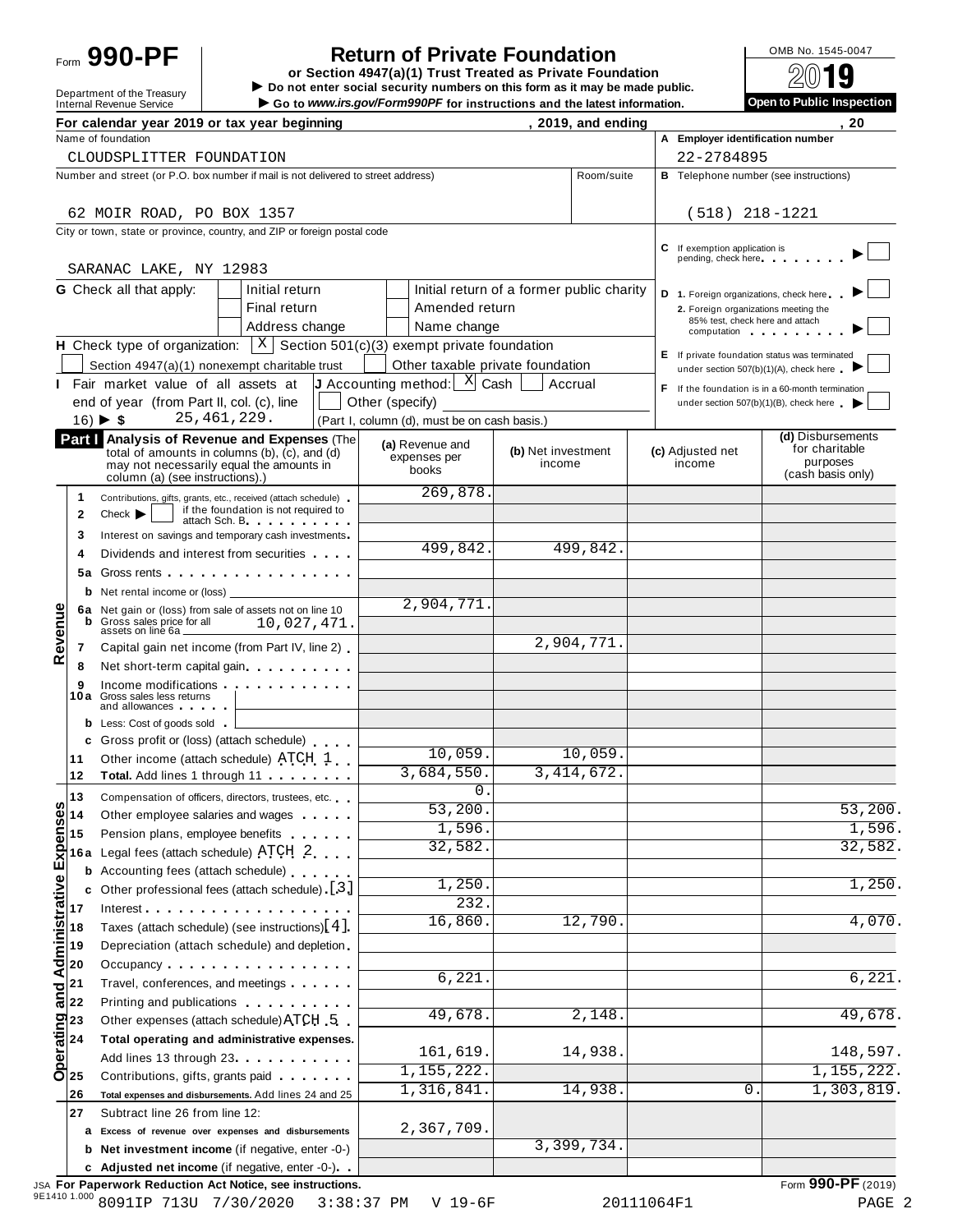|                                 | Form 990-PF (2019)                                                        | CLOUDSPLITTER FOUNDATION                                                                                                                                                                                                       |                   |                          |                       |  |
|---------------------------------|---------------------------------------------------------------------------|--------------------------------------------------------------------------------------------------------------------------------------------------------------------------------------------------------------------------------|-------------------|--------------------------|-----------------------|--|
| Part II                         |                                                                           | <b>Balance Sheets</b> Attached schedules and amounts in the                                                                                                                                                                    | Beginning of year |                          | End of year           |  |
|                                 |                                                                           | description column should be for end-of-year<br>amounts only. (See instructions.)                                                                                                                                              | (a) Book Value    | (b) Book Value           | (c) Fair Market Value |  |
| 1                               |                                                                           |                                                                                                                                                                                                                                |                   |                          |                       |  |
| $\mathbf{2}$                    |                                                                           | Savings and temporary cash investments                                                                                                                                                                                         | 1,473,614.        | $\overline{1,546,680}$ . | 1,546,680.            |  |
| 3                               |                                                                           | 480,000.                                                                                                                                                                                                                       |                   |                          |                       |  |
|                                 |                                                                           |                                                                                                                                                                                                                                | 9,521.            | 480,000.                 | 480,000.              |  |
| 4                               | Pledges receivable $\blacktriangleright$                                  |                                                                                                                                                                                                                                |                   |                          |                       |  |
|                                 |                                                                           |                                                                                                                                                                                                                                |                   |                          |                       |  |
| 5                               |                                                                           | Grants receivable entering the state of the state of the state of the state of the state of the state of the s                                                                                                                 |                   |                          |                       |  |
| 6                               |                                                                           | Receivables due from officers, directors, trustees, and other                                                                                                                                                                  |                   |                          |                       |  |
|                                 |                                                                           | disqualified persons (attach schedule) (see instructions)                                                                                                                                                                      |                   |                          |                       |  |
| 7                               |                                                                           | Other notes and loans receivable (attach schedule) > ______                                                                                                                                                                    |                   |                          |                       |  |
|                                 |                                                                           | Less: allowance for doubtful accounts $\blacktriangleright$                                                                                                                                                                    |                   |                          |                       |  |
| 8                               |                                                                           | Inventories for sale or use                                                                                                                                                                                                    |                   |                          |                       |  |
| ssets<br>9                      |                                                                           | Prepaid expenses and deferred charges <b>Expenses</b> Prepaid expenses and deferred charges                                                                                                                                    |                   |                          |                       |  |
| ⋖<br>10a                        |                                                                           | Investments - U.S. and state government obligations (attach schedule) [6]                                                                                                                                                      |                   | 4,682,686.               | 4,703,873.            |  |
| b                               |                                                                           | Investments - corporate stock (attach schedule) ATCH 7                                                                                                                                                                         | 2,525,637.        | 527,710.                 | 1,219,800.            |  |
| c                               |                                                                           | Investments - corporate bonds (attach schedule)                                                                                                                                                                                |                   |                          |                       |  |
| 11                              | Investments - land, buildings,<br>and equipment: basis                    |                                                                                                                                                                                                                                |                   |                          |                       |  |
|                                 | Less: accumulated depreciation<br>(attach schedule)                       |                                                                                                                                                                                                                                |                   |                          |                       |  |
| 12                              |                                                                           |                                                                                                                                                                                                                                |                   |                          |                       |  |
| 13                              |                                                                           | Investments - mortgage loans<br>Investments - other (attach schedule) ATCH 8                                                                                                                                                   | 12, 282, 197.     | 11,313,512.              | 17,510,876.           |  |
| 14                              | Land, buildings, and<br>equipment: basis                                  |                                                                                                                                                                                                                                |                   |                          |                       |  |
|                                 | Less: accumulated depreciation $\blacktriangleright$<br>(attach schedule) | and the control of the control of                                                                                                                                                                                              |                   |                          |                       |  |
| 15                              | Other assets (describe $\blacktriangleright$                              |                                                                                                                                                                                                                                |                   |                          |                       |  |
| 16                              |                                                                           | Total assets (to be completed by all filers - see the                                                                                                                                                                          |                   |                          |                       |  |
|                                 |                                                                           | instructions. Also, see page 1, item I)                                                                                                                                                                                        | 16, 290, 969.     | 18,550,588.              | 25, 461, 229.         |  |
| 17                              |                                                                           | Accounts payable and accrued expenses                                                                                                                                                                                          |                   |                          |                       |  |
| 18                              |                                                                           |                                                                                                                                                                                                                                |                   |                          |                       |  |
| 19                              |                                                                           | Deferred revenue expansion of the state of the state of the state of the state of the state of the state of the                                                                                                                |                   |                          |                       |  |
| 20                              |                                                                           | Loans from officers, directors, trustees, and other disqualified persons                                                                                                                                                       |                   |                          |                       |  |
| Liabilities<br>21               |                                                                           | Mortgages and other notes payable (attach schedule)                                                                                                                                                                            |                   |                          |                       |  |
| 22                              |                                                                           |                                                                                                                                                                                                                                |                   |                          |                       |  |
|                                 |                                                                           |                                                                                                                                                                                                                                |                   |                          |                       |  |
| 23                              |                                                                           | Total liabilities (add lines 17 through 22)                                                                                                                                                                                    | 0.                | 0.                       |                       |  |
| ΘŚ                              | Foundations that follow FASB ASC 958, check here                          | $\blacktriangleright$                                                                                                                                                                                                          |                   |                          |                       |  |
|                                 | and complete lines 24, 25, 29, and 30.                                    |                                                                                                                                                                                                                                |                   |                          |                       |  |
| 24                              |                                                                           | Net assets without donor restrictions example.                                                                                                                                                                                 |                   |                          |                       |  |
| 25                              |                                                                           | Net assets with donor restrictions experience of the set of the set of the set of the set of the set of the set of the set of the set of the set of the set of the set of the set of the set of the set of the set of the set  |                   |                          |                       |  |
|                                 | Foundations that do not follow FASB ASC 958, check here                   | X                                                                                                                                                                                                                              |                   |                          |                       |  |
|                                 | and complete lines 26 through 30.                                         |                                                                                                                                                                                                                                |                   |                          |                       |  |
| Net Assets or Fund Balanc<br>26 |                                                                           | Capital stock, trust principal, or current funds                                                                                                                                                                               |                   |                          |                       |  |
| 27                              |                                                                           | Paid-in or capital surplus, or land, bldg., and equipment fund                                                                                                                                                                 |                   |                          |                       |  |
| 28                              |                                                                           | Retained earnings, accumulated income, endowment, or other funds                                                                                                                                                               | 16,290,969.       | 18,550,588.              |                       |  |
| 29                              |                                                                           | Total net assets or fund balances (see instructions)                                                                                                                                                                           | 16,290,969.       | 18,550,588.              |                       |  |
| 30                              |                                                                           | Total liabilities and net assets/fund balances (see                                                                                                                                                                            |                   |                          |                       |  |
|                                 |                                                                           | instructions) and the contract of the contract of the contract of the contract of the contract of the contract of the contract of the contract of the contract of the contract of the contract of the contract of the contract | 16,290,969.       | 18,550,588.              |                       |  |
|                                 |                                                                           | Part III Analysis of Changes in Net Assets or Fund Balances                                                                                                                                                                    |                   |                          |                       |  |
|                                 |                                                                           | 1 Total net assets or fund balances at beginning of year - Part II, column (a), line 29 (must agree with                                                                                                                       |                   |                          |                       |  |
|                                 |                                                                           |                                                                                                                                                                                                                                |                   | 1                        | 16,290,969.           |  |
|                                 |                                                                           |                                                                                                                                                                                                                                |                   | 2                        | 2,367,709.            |  |
|                                 | 3 Other increases not included in line 2 (itemize) >                      |                                                                                                                                                                                                                                |                   | 3                        |                       |  |
|                                 |                                                                           |                                                                                                                                                                                                                                |                   | 4                        | 18,658,678.           |  |
|                                 |                                                                           |                                                                                                                                                                                                                                |                   |                          |                       |  |
|                                 | 5 Decreases not included in line 2 (itemize) >                            | ATCH 9                                                                                                                                                                                                                         |                   | 5                        | 108,090.              |  |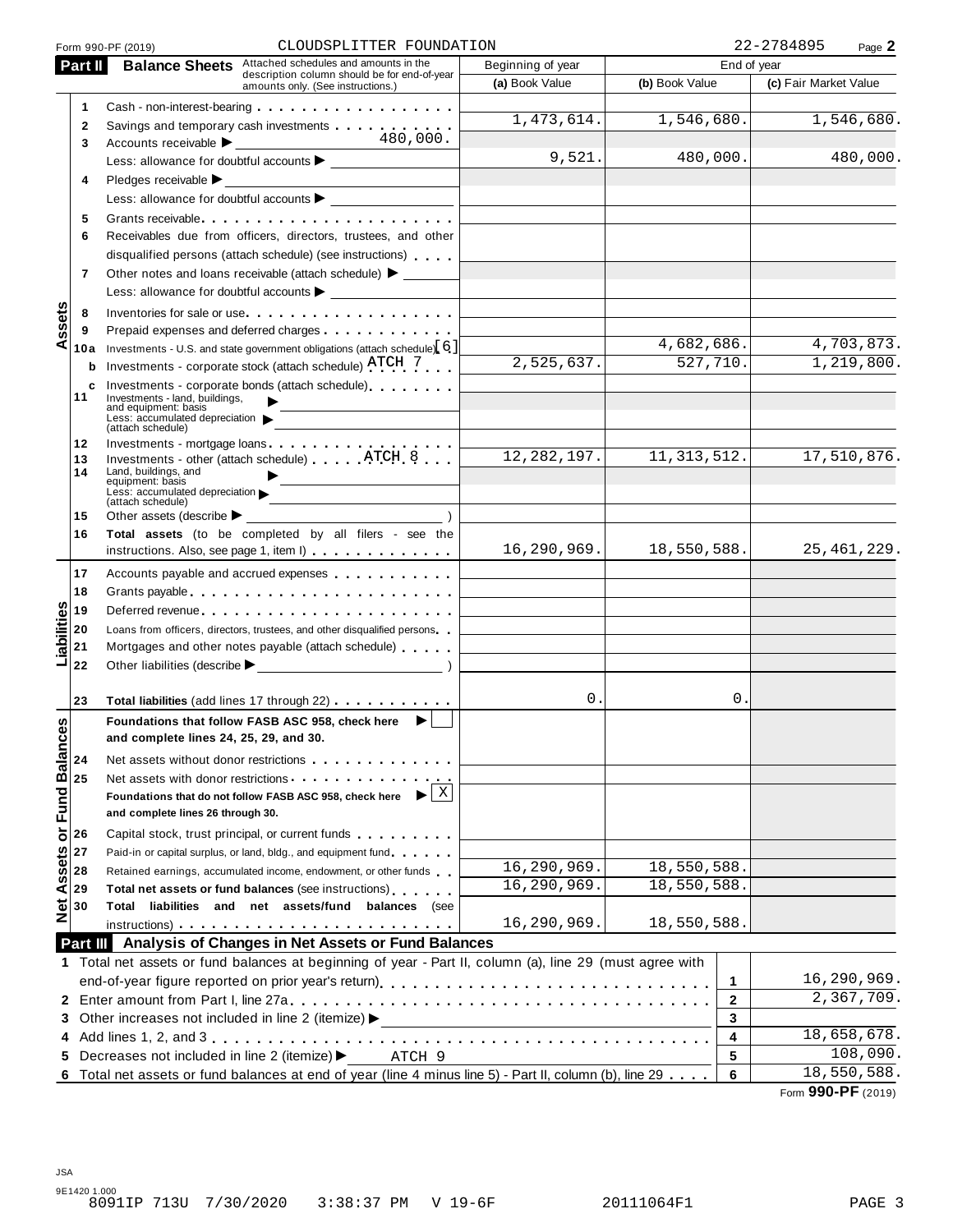$\boxed{\phantom{1}}$  Yes  $\boxed{\text{X}}$  No

| Form 990-PF (2019) |                                                                                                                                  |                                                                                                                                              |                                                                              |                                                               |                                                       | Page 3     |
|--------------------|----------------------------------------------------------------------------------------------------------------------------------|----------------------------------------------------------------------------------------------------------------------------------------------|------------------------------------------------------------------------------|---------------------------------------------------------------|-------------------------------------------------------|------------|
| <b>Part IV</b>     |                                                                                                                                  | <b>Capital Gains and Losses for Tax on Investment Income</b>                                                                                 |                                                                              |                                                               |                                                       |            |
|                    |                                                                                                                                  | (a) List and describe the kind(s) of property sold (for example, real estate,<br>2-story brick warehouse; or common stock, 200 shs. MLC Co.) | $(b)$ How<br>acquired<br>P - Purchase<br>D - Donation                        | (c) Date acquired<br>(mo., day, yr.)                          | (d) Date sold<br>(mo., day, yr.)                      |            |
| 1a                 | SEE PART IV SCHEDULE                                                                                                             |                                                                                                                                              |                                                                              |                                                               |                                                       |            |
| b                  |                                                                                                                                  |                                                                                                                                              |                                                                              |                                                               |                                                       |            |
| c                  |                                                                                                                                  |                                                                                                                                              |                                                                              |                                                               |                                                       |            |
| d                  |                                                                                                                                  |                                                                                                                                              |                                                                              |                                                               |                                                       |            |
| е                  |                                                                                                                                  |                                                                                                                                              |                                                                              |                                                               |                                                       |            |
|                    | (e) Gross sales price                                                                                                            | (f) Depreciation allowed<br>(or allowable)                                                                                                   | (g) Cost or other basis<br>plus expense of sale                              |                                                               | (h) Gain or (loss)<br>$((e)$ plus $(f)$ minus $(q)$ ) |            |
| a                  |                                                                                                                                  |                                                                                                                                              |                                                                              |                                                               |                                                       |            |
| b                  |                                                                                                                                  |                                                                                                                                              |                                                                              |                                                               |                                                       |            |
| c                  |                                                                                                                                  |                                                                                                                                              |                                                                              |                                                               |                                                       |            |
| d                  |                                                                                                                                  |                                                                                                                                              |                                                                              |                                                               |                                                       |            |
| е                  |                                                                                                                                  |                                                                                                                                              |                                                                              |                                                               |                                                       |            |
|                    |                                                                                                                                  | Complete only for assets showing gain in column (h) and owned by the foundation on 12/31/69.                                                 |                                                                              |                                                               | (I) Gains (Col. (h) gain minus                        |            |
|                    | (i) FMV as of $12/31/69$                                                                                                         | (i) Adjusted basis<br>as of 12/31/69                                                                                                         | (k) Excess of col. (i)<br>over col. (j), if any                              | col. (k), but not less than -0-) or<br>Losses (from col. (h)) |                                                       |            |
| a                  |                                                                                                                                  |                                                                                                                                              |                                                                              |                                                               |                                                       |            |
| b                  |                                                                                                                                  |                                                                                                                                              |                                                                              |                                                               |                                                       |            |
| c                  |                                                                                                                                  |                                                                                                                                              |                                                                              |                                                               |                                                       |            |
| d                  |                                                                                                                                  |                                                                                                                                              |                                                                              |                                                               |                                                       |            |
| е                  |                                                                                                                                  |                                                                                                                                              |                                                                              |                                                               |                                                       |            |
| $\mathbf{2}$       | If gain, also enter in Part I, line 7<br>Capital gain net income or (net capital loss)<br>If (loss), enter -0- in Part I, line 7 |                                                                                                                                              |                                                                              |                                                               |                                                       | 2,904,771. |
| 3                  |                                                                                                                                  | Net short-term capital gain or (loss) as defined in sections 1222(5) and (6):                                                                |                                                                              |                                                               |                                                       |            |
|                    |                                                                                                                                  | If gain, also enter in Part I, line 8, column (c). See instructions. If (loss), enter -0- in l                                               |                                                                              |                                                               |                                                       |            |
|                    |                                                                                                                                  |                                                                                                                                              |                                                                              | 3                                                             |                                                       | 0.         |
| Part V             |                                                                                                                                  |                                                                                                                                              | Qualification Under Section 4940(e) for Reduced Tax on Net Investment Income |                                                               |                                                       |            |

(For optional use by domestic private foundations subject to the section 4940(a) tax on net investment income.)

If section  $4940(d)(2)$  applies, leave this part blank.

#### Was the foundation liable for the section 4942 tax on the distributable amount of any year in the base period? If "Yes," the foundation doesn't qualify under section 4940(e). Do not complete this part. **Yes No**

|                |                                                                      | Enter the appropriate amount in each column for each year; see the instructions before making any entries.                                                                                      |                                                                                                                                      |                |                                                             |
|----------------|----------------------------------------------------------------------|-------------------------------------------------------------------------------------------------------------------------------------------------------------------------------------------------|--------------------------------------------------------------------------------------------------------------------------------------|----------------|-------------------------------------------------------------|
|                | (a)<br>Base period years<br>Calendar year (or tax year beginning in) | (b)<br>(c)<br>Adjusted qualifying distributions<br>Net value of noncharitable-use assets                                                                                                        |                                                                                                                                      |                | (d)<br>Distribution ratio<br>(col. (b) divided by col. (c)) |
|                | 2018                                                                 | 1,343,421.                                                                                                                                                                                      | 23, 241, 132.                                                                                                                        |                | 0.057804                                                    |
|                | 2017                                                                 | 1,513,127.                                                                                                                                                                                      | 22,645,640.                                                                                                                          |                | 0.066818                                                    |
|                | 2016                                                                 | 1,323,155.                                                                                                                                                                                      | 21,746,474.                                                                                                                          |                | 0.060845                                                    |
|                | 2015                                                                 | 860,742.                                                                                                                                                                                        | 23, 468, 198.                                                                                                                        |                | 0.036677                                                    |
|                | 2014                                                                 | 1,516,324.                                                                                                                                                                                      | 24,782,640.                                                                                                                          |                | 0.061185                                                    |
| $\mathbf{2}$   |                                                                      |                                                                                                                                                                                                 |                                                                                                                                      | $\overline{2}$ | 0.283329                                                    |
| 3              |                                                                      | Average distribution ratio for the 5-year base period - divide the total on line 2 by 5.0, or by<br>the number of years the foundation has been in existence if less than 5 years $\dots \dots$ |                                                                                                                                      | $\mathbf{3}$   | 0.056666                                                    |
| 4              |                                                                      | Enter the net value of noncharitable-use assets for 2019 from Part X, line 5                                                                                                                    | $\overline{4}$                                                                                                                       | 22, 168, 951.  |                                                             |
| 5              |                                                                      |                                                                                                                                                                                                 | 5                                                                                                                                    | 1,256,226.     |                                                             |
| 6              |                                                                      |                                                                                                                                                                                                 |                                                                                                                                      | 6              | 33,997.                                                     |
| $\overline{7}$ |                                                                      |                                                                                                                                                                                                 |                                                                                                                                      | $\overline{7}$ | 1,290,223.                                                  |
| 8              |                                                                      |                                                                                                                                                                                                 |                                                                                                                                      | 8              | 1,303,819.                                                  |
|                | Part VI instructions.                                                |                                                                                                                                                                                                 | If line 8 is equal to or greater than line 7, check the box in Part VI, line 1b, and complete that part using a 1% tax rate. See the |                |                                                             |
| <b>JSA</b>     | 9E1430 1.000                                                         |                                                                                                                                                                                                 |                                                                                                                                      |                | Form 990-PF (2019)                                          |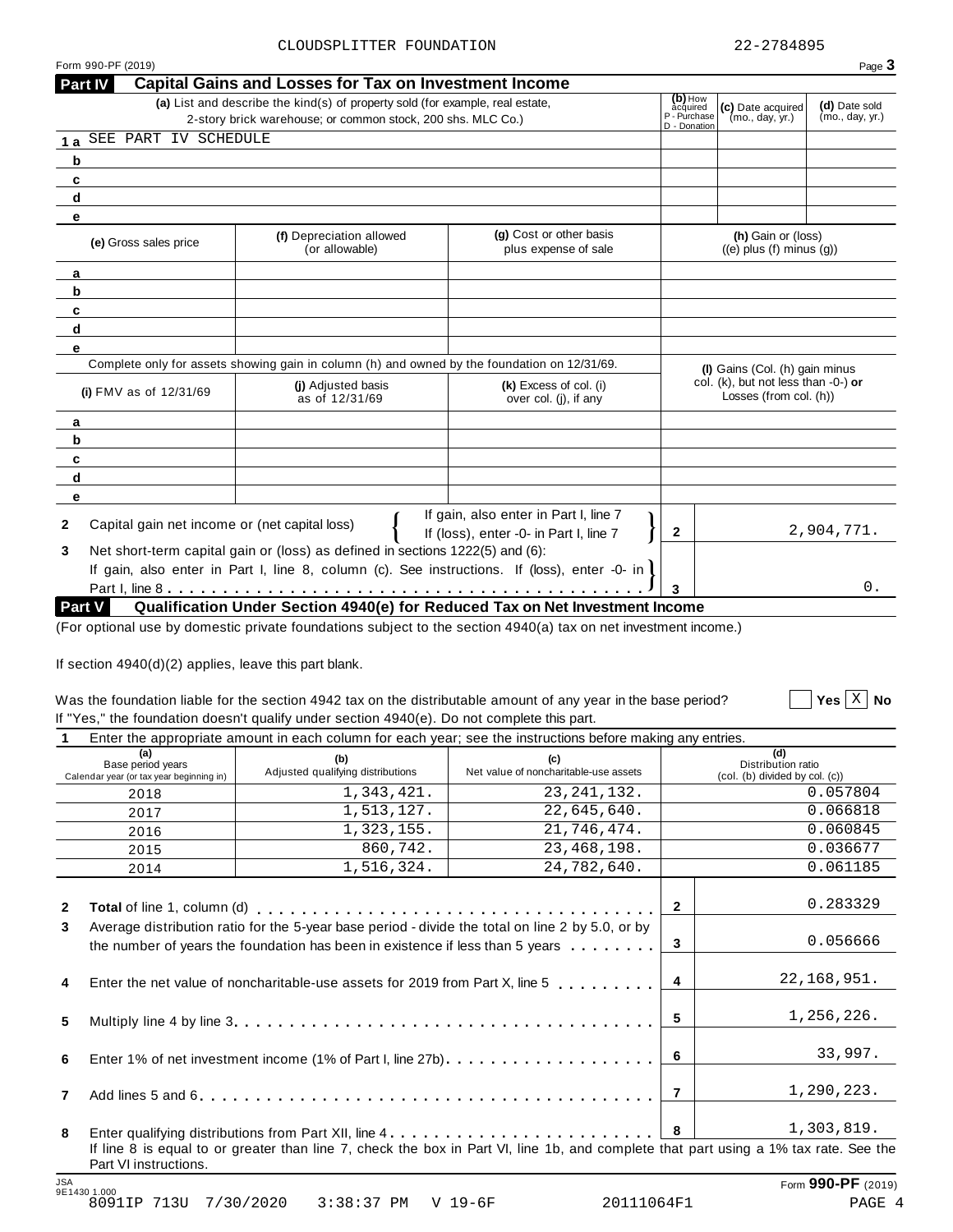|                | 22-2784895<br>CLOUDSPLITTER FOUNDATION<br>Form 990-PF (2019)                                                                                                                                                                         |                |          | Page 4 |  |  |
|----------------|--------------------------------------------------------------------------------------------------------------------------------------------------------------------------------------------------------------------------------------|----------------|----------|--------|--|--|
| <b>Part VI</b> | Excise Tax Based on Investment Income (Section 4940(a), 4940(b), 4940(e), or 4948 - see instructions)                                                                                                                                |                |          |        |  |  |
|                | 1a Exempt operating foundations described in section 4940(d)(2), check here $\blacktriangleright$ and enter "N/A" on line 1.                                                                                                         |                |          |        |  |  |
|                |                                                                                                                                                                                                                                      |                |          |        |  |  |
|                | <b>b</b> Domestic foundations that meet the section 4940(e) requirements in Part V, check<br>$\mathbf{1}$                                                                                                                            |                | 33,997.  |        |  |  |
|                |                                                                                                                                                                                                                                      |                |          |        |  |  |
|                | c All other domestic foundations enter 2% of line 27b. Exempt foreign organizations, enter 4% of                                                                                                                                     |                |          |        |  |  |
|                |                                                                                                                                                                                                                                      |                |          |        |  |  |
| 2              | Tax under section 511 (domestic section 4947(a)(1) trusts and taxable foundations only; others, enter -0-)<br>2                                                                                                                      |                |          |        |  |  |
| 3              | 3                                                                                                                                                                                                                                    |                | 33,997.  |        |  |  |
| 4              | 4<br>Subtitle A (income) tax (domestic section 4947(a)(1) trusts and taxable foundations only; others, enter -0-)                                                                                                                    |                |          | $0$ .  |  |  |
| 5              | 5<br>Tax based on investment income. Subtract line 4 from line 3. If zero or less, enter -0-                                                                                                                                         |                | 33,997.  |        |  |  |
| 6              | Credits/Payments:                                                                                                                                                                                                                    |                |          |        |  |  |
| а              | 14,192.<br>6а<br>2019 estimated tax payments and 2018 overpayment credited to 2019.                                                                                                                                                  |                |          |        |  |  |
| b              | 6b<br>Exempt foreign organizations - tax withheld at source                                                                                                                                                                          |                |          |        |  |  |
| c              | 80,000.<br>6c<br>Tax paid with application for extension of time to file (Form 8868)                                                                                                                                                 |                |          |        |  |  |
| d              | 6d<br>Backup withholding erroneously withheld entity and the set of the set of the set of the set of the set of the set of the set of the set of the set of the set of the set of the set of the set of the set of the set of the se |                |          |        |  |  |
| 7              | $\overline{7}$                                                                                                                                                                                                                       |                | 94,192.  |        |  |  |
| 8              | 8<br>Enter any penalty for underpayment of estimated tax. Check here     if Form 2220 is attached                                                                                                                                    |                |          |        |  |  |
| 9              | 9                                                                                                                                                                                                                                    |                |          |        |  |  |
| 10             | Overpayment. If line 7 is more than the total of lines 5 and 8, enter the amount overpaid ▶<br>10                                                                                                                                    |                | 60, 195. |        |  |  |
| 11             | Enter the amount of line 10 to be: Credited to 2020 estimated tax $\triangleright$ 60, 195. Refunded $\triangleright$ 11                                                                                                             |                |          |        |  |  |
|                | <b>Part VII-A</b> Statements Regarding Activities                                                                                                                                                                                    |                |          |        |  |  |
|                | 1a During the tax year, did the foundation attempt to influence any national, state, or local legislation or did it                                                                                                                  |                | Yes      | No     |  |  |
|                |                                                                                                                                                                                                                                      | 1a             |          | X      |  |  |
|                | b Did it spend more than \$100 during the year (either directly or indirectly) for political purposes? See the                                                                                                                       |                |          |        |  |  |
|                |                                                                                                                                                                                                                                      | 1b.            |          | Χ      |  |  |
|                | If the answer is "Yes" to 1a or 1b, attach a detailed description of the activities and copies of any materials                                                                                                                      |                |          |        |  |  |
|                | published or distributed by the foundation in connection with the activities.                                                                                                                                                        |                |          |        |  |  |
| c              |                                                                                                                                                                                                                                      | 1c             |          | Χ      |  |  |
| d              | Enter the amount (if any) of tax on political expenditures (section 4955) imposed during the year:                                                                                                                                   |                |          |        |  |  |
|                | (1) On the foundation. $\triangleright$ \$                                                                                                                                                                                           |                |          |        |  |  |
|                | e Enter the reimbursement (if any) paid by the foundation during the year for political expenditure tax imposed                                                                                                                      |                |          |        |  |  |
|                |                                                                                                                                                                                                                                      |                |          |        |  |  |
|                | 2 Has the foundation engaged in any activities that have not previously been reported to the IRS?                                                                                                                                    | $\mathbf{2}$   |          | Χ      |  |  |
|                | If "Yes," attach a detailed description of the activities.                                                                                                                                                                           |                |          |        |  |  |
| 3              | Has the foundation made any changes, not previously reported to the IRS, in its governing instrument, articles                                                                                                                       |                |          |        |  |  |
|                | of incorporation, or bylaws, or other similar instruments? If "Yes," attach a conformed copy of the changes                                                                                                                          | 3              |          | Χ      |  |  |
| 4a             | Did the foundation have unrelated business gross income of \$1,000 or more during the year?                                                                                                                                          | 4a             |          | Χ      |  |  |
| b              |                                                                                                                                                                                                                                      | 4b             |          |        |  |  |
| 5              | Was there a liquidation, termination, dissolution, or substantial contraction during the year?                                                                                                                                       | 5              |          | Χ      |  |  |
|                | If "Yes," attach the statement required by General Instruction T.                                                                                                                                                                    |                |          |        |  |  |
| 6              | Are the requirements of section 508(e) (relating to sections 4941 through 4945) satisfied either:                                                                                                                                    |                |          |        |  |  |
|                | • By language in the governing instrument, or                                                                                                                                                                                        |                |          |        |  |  |
|                | • By state legislation that effectively amends the governing instrument so that no mandatory directions that                                                                                                                         |                |          |        |  |  |
|                |                                                                                                                                                                                                                                      | 6              | Χ        |        |  |  |
| 7              | Did the foundation have at least \$5,000 in assets at any time during the year? If "Yes," complete Part II, col. (c), and Part XV                                                                                                    | $\overline{7}$ | Χ        |        |  |  |
| 8a             | Enter the states to which the foundation reports or with which it is registered. See instructions. $\blacktriangleright$                                                                                                             |                |          |        |  |  |
|                | NY,                                                                                                                                                                                                                                  |                |          |        |  |  |
|                | <b>b</b> If the answer is "Yes" to line 7, has the foundation furnished a copy of Form 990-PF to the Attorney General                                                                                                                |                |          |        |  |  |
|                |                                                                                                                                                                                                                                      | 8b             | Χ        |        |  |  |
| 9              | Is the foundation claiming status as a private operating foundation within the meaning of section 4942(j)(3) or                                                                                                                      |                |          |        |  |  |
|                | 4942(j)(5) for calendar year 2019 or the tax year beginning in 2019? See the instructions for Part XIV. If "Yes,"                                                                                                                    |                |          |        |  |  |
|                |                                                                                                                                                                                                                                      | 9              |          | Χ      |  |  |
| 10             | Did any persons become substantial contributors during the tax year? If "Yes," attach a schedule listing their                                                                                                                       |                |          |        |  |  |
|                |                                                                                                                                                                                                                                      | 10             |          | Χ      |  |  |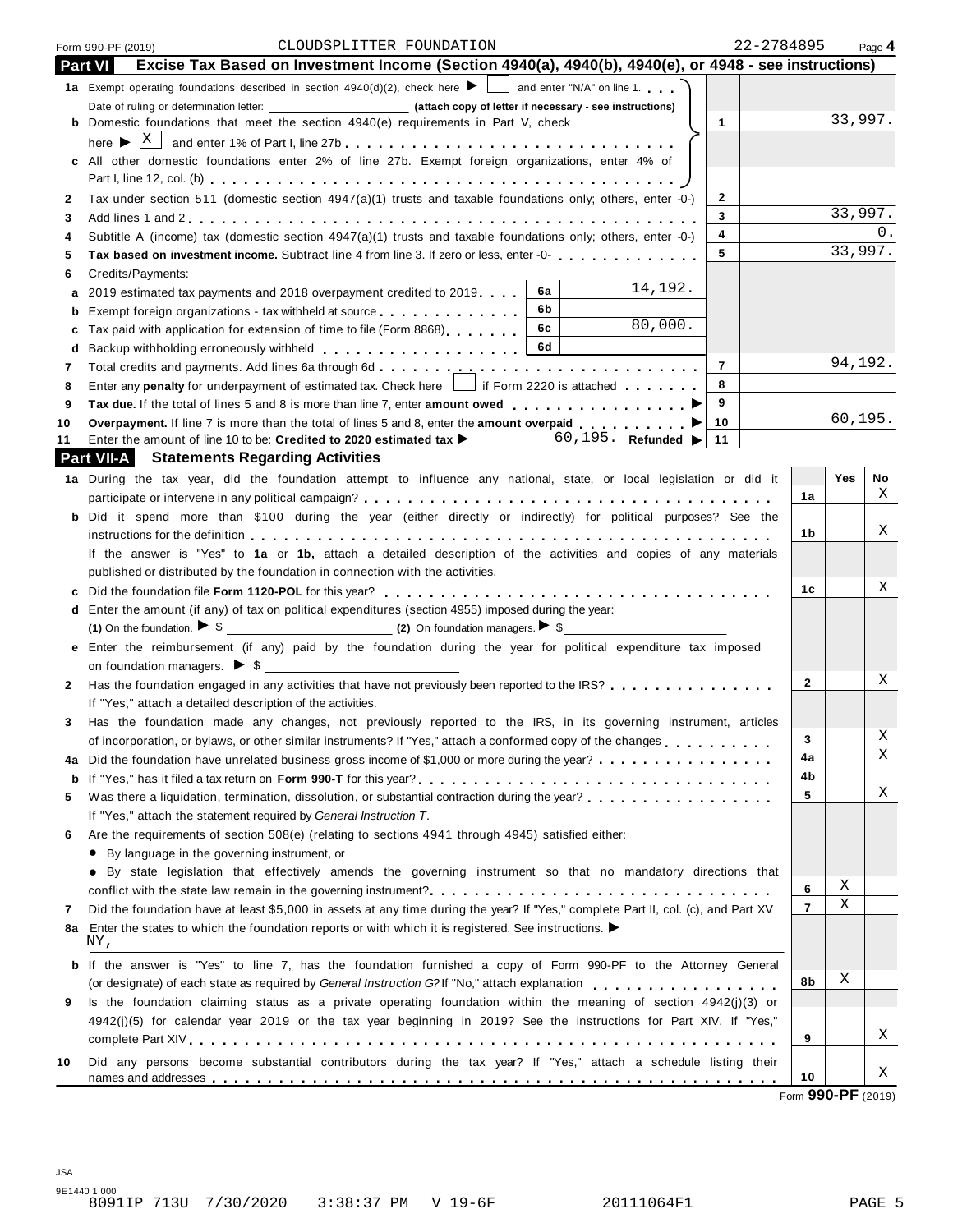#### Form 990-PF (2019) CLOUDSPLITTER FOUNDATION 22-2784895 Page **5**

|    | <b>Part VII-A</b><br><b>Statements Regarding Activities (continued)</b>                                                                                                                             |    |            |           |
|----|-----------------------------------------------------------------------------------------------------------------------------------------------------------------------------------------------------|----|------------|-----------|
|    |                                                                                                                                                                                                     |    | <b>Yes</b> | No.       |
|    | 11 At any time during the year, did the foundation, directly or indirectly, own a controlled entity within the                                                                                      |    |            |           |
|    | meaning of section 512(b)(13)? If "Yes," attach schedule. See instructions                                                                                                                          | 11 |            | X         |
|    | 12 Did the foundation make a distribution to a donor advised fund over which the foundation or a disqualified                                                                                       |    |            |           |
|    |                                                                                                                                                                                                     | 12 |            | X         |
| 13 | Did the foundation comply with the public inspection requirements for its annual returns and exemption application?                                                                                 | 13 | Χ          |           |
|    | Website address <a> E<br/> CLOUDSPLITTER.ORG</a>                                                                                                                                                    |    |            |           |
| 14 | The books are in care of $\triangleright$ BENDER LANE ADVISORY, LLC Telephone no. $\triangleright$ 518-218-1221<br>Located at $\triangleright$ PO BOX 38016 ALBANY, NY ZIP+4 $\triangleright$ 12203 |    |            |           |
|    |                                                                                                                                                                                                     |    |            |           |
| 15 | Section 4947(a)(1) nonexempt charitable trusts filing Form 990-PF in lieu of Form 1041 - check here                                                                                                 |    |            |           |
|    |                                                                                                                                                                                                     |    |            |           |
| 16 | At any time during calendar year 2019, did the foundation have an interest in or a signature or other authority                                                                                     |    | Yes l      | <b>No</b> |
|    | over a bank, securities, or other financial account in a foreign country?<br>$\ldots, \ldots, \ldots, \ldots, \ldots, \ldots, \ldots, \ldots, \ldots$                                               | 16 |            | X         |
|    | See the instructions for exceptions and filing requirements for FinCEN Form 114. If "Yes," enter the name of                                                                                        |    |            |           |
|    | the foreign country                                                                                                                                                                                 |    |            |           |
|    | <b>Part VII-B</b><br><b>Statements Regarding Activities for Which Form 4720 May Be Required</b>                                                                                                     |    | <b>Yes</b> | <b>No</b> |
|    | File Form 4720 if any item is checked in the "Yes" column, unless an exception applies.                                                                                                             |    |            |           |
|    | 1a During the year, did the foundation (either directly or indirectly):<br>X                                                                                                                        |    |            |           |
|    | Yes<br>(1) Engage in the sale or exchange, or leasing of property with a disqualified person?<br><b>No</b>                                                                                          |    |            |           |
|    | (2) Borrow money from, lend money to, or otherwise extend credit to (or accept it from) a<br>X                                                                                                      |    |            |           |
|    | Yes<br>No<br>X                                                                                                                                                                                      |    |            |           |
|    | (3) Furnish goods, services, or facilities to (or accept them from) a disqualified person?<br>Yes<br>No<br>X                                                                                        |    |            |           |
|    | Yes<br>No<br>$(4)$ Pay compensation to, or pay or reimburse the expenses of, a disqualified person?                                                                                                 |    |            |           |
|    | (5) Transfer any income or assets to a disqualified person (or make any of either available for<br>$\mathbf{x}$<br>Yes<br><b>No</b>                                                                 |    |            |           |
|    | (6) Agree to pay money or property to a government official? (Exception. Check "No" if the                                                                                                          |    |            |           |
|    | foundation agreed to make a grant to or to employ the official for a period after                                                                                                                   |    |            |           |
|    | $\mathbf{X}$<br>Yes<br>No<br>termination of government service, if terminating within 90 days.)                                                                                                     |    |            |           |
|    | <b>b</b> If any answer is "Yes" to 1a(1)-(6), did any of the acts fail to qualify under the exceptions described in                                                                                 |    |            |           |
|    | Regulations section 53.4941(d)-3 or in a current notice regarding disaster assistance? See instructions                                                                                             | 1b |            |           |
|    | Organizations relying on a current notice regarding disaster assistance, check here                                                                                                                 |    |            |           |
|    | c Did the foundation engage in a prior year in any of the acts described in 1a, other than excepted acts, that                                                                                      |    |            |           |
|    | were not corrected before the first day of the tax year beginning in 2019?                                                                                                                          | 1с |            | Χ         |
|    | 2 Taxes on failure to distribute income (section 4942) (does not apply for years the foundation was a private                                                                                       |    |            |           |
|    | operating foundation defined in section 4942(i)(3) or 4942(i)(5)):                                                                                                                                  |    |            |           |
|    | a At the end of tax year 2019, did the foundation have any undistributed income (Part XIII, lines                                                                                                   |    |            |           |
|    | $\mathbb{X}$ No<br>Yes                                                                                                                                                                              |    |            |           |
|    | If "Yes," list the years $\blacktriangleright$                                                                                                                                                      |    |            |           |
|    | <b>b</b> Are there any years listed in 2a for which the foundation is not applying the provisions of section $4942(a)(2)$                                                                           |    |            |           |
|    | (relating to incorrect valuation of assets) to the year's undistributed income? (If applying section 4942(a)(2) to                                                                                  |    |            |           |
|    |                                                                                                                                                                                                     | 2b |            | Χ         |
|    | c If the provisions of section 4942(a)(2) are being applied to any of the years listed in 2a, list the years here.                                                                                  |    |            |           |
|    | ▶                                                                                                                                                                                                   |    |            |           |
|    | 3a Did the foundation hold more than a 2% direct or indirect interest in any business enterprise                                                                                                    |    |            |           |
|    | $X$ No<br>Yes                                                                                                                                                                                       |    |            |           |
|    | <b>b</b> If "Yes," did it have excess business holdings in 2019 as a result of (1) any purchase by the foundation or                                                                                |    |            |           |
|    | disqualified persons after May 26, 1969; (2) the lapse of the 5-year period (or longer period approved by the                                                                                       |    |            |           |
|    | Commissioner under section $4943(c)(7)$ ) to dispose of holdings acquired by gift or bequest; or (3) the lapse of                                                                                   |    |            |           |
|    | the 10-, 15-, or 20-year first phase holding period? (Use Form 4720, Schedule C, to determine if the                                                                                                |    |            |           |
|    |                                                                                                                                                                                                     | 3b |            |           |
|    | 4a Did the foundation invest during the year any amount in a manner that would jeopardize its charitable purposes?                                                                                  | 4a |            | X         |
|    | <b>b</b> Did the foundation make any investment in a prior year (but after December 31, 1969) that could jeopardize its                                                                             |    |            |           |
|    | charitable purpose that had not been removed from jeopardy before the first day of the tax year beginning in 2019?                                                                                  | 4b |            | Χ         |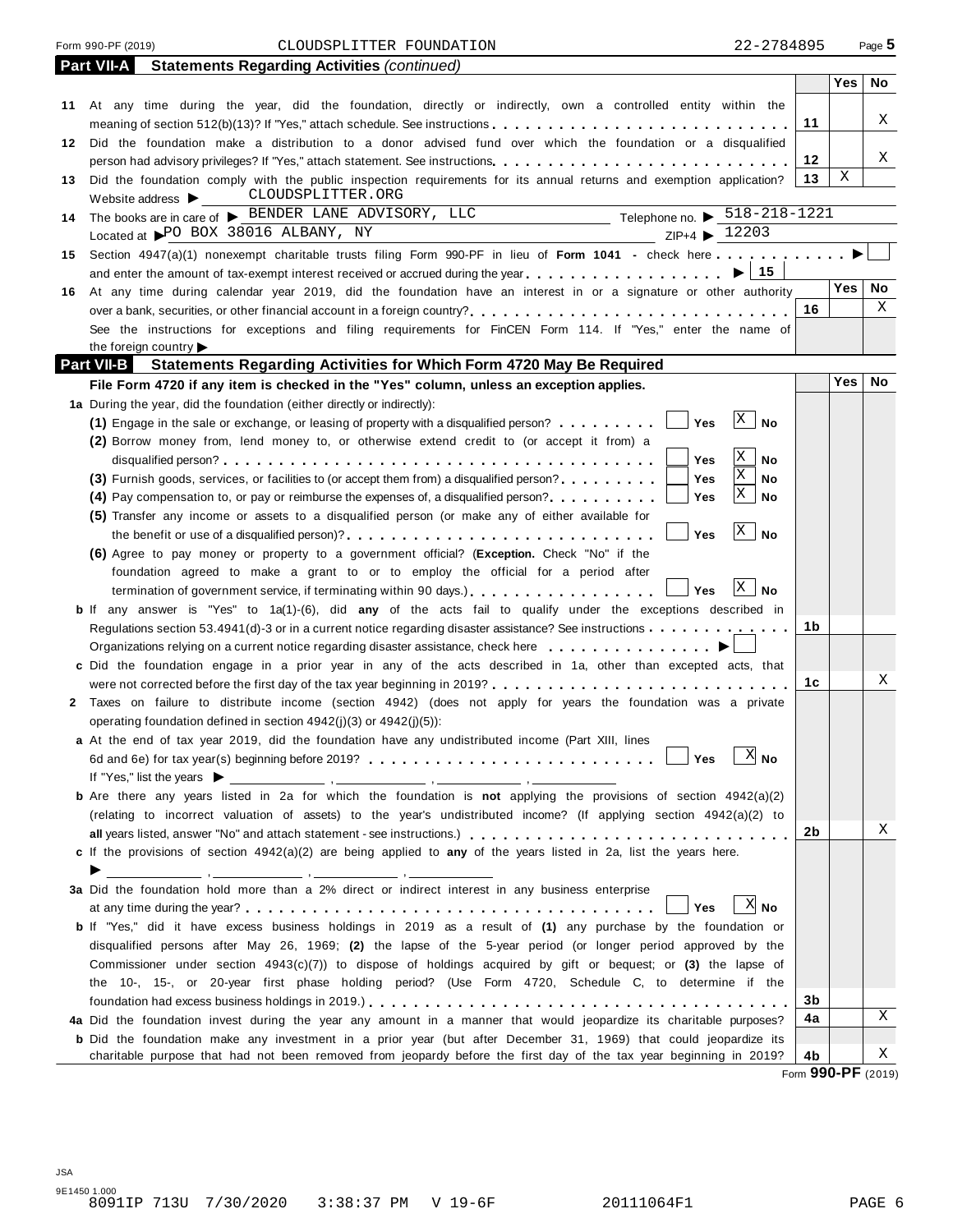| Form 990-PF (2019) | CLOUDSPLITTER FOUNDATION                                                                                           | 22-2784895     |            | Page $6$ |
|--------------------|--------------------------------------------------------------------------------------------------------------------|----------------|------------|----------|
| <b>Part VII-B</b>  | Statements Regarding Activities for Which Form 4720 May Be Required (continued)                                    |                |            |          |
| 5а                 | During the year, did the foundation pay or incur any amount to:                                                    |                | <b>Yes</b> | No       |
|                    | (1) Carry on propaganda, or otherwise attempt to influence legislation (section $4945(e)$ )?<br><b>Yes</b>         | -X <br>No      |            |          |
|                    | (2) Influence the outcome of any specific public election (see section 4955); or to carry on,                      |                |            |          |
|                    | <b>Yes</b>                                                                                                         | ΧI<br>No.      |            |          |
|                    | Yes<br>(3) Provide a grant to an individual for travel, study, or other similar purposes?                          | $X $ No        |            |          |
|                    | (4) Provide a grant to an organization other than a charitable, etc., organization described in                    |                |            |          |
|                    | <b>Yes</b>                                                                                                         | X <br>No       |            |          |
|                    | (5) Provide for any purpose other than religious, charitable, scientific, literary, or educational                 |                |            |          |
|                    | purposes, or for the prevention of cruelty to children or animals?<br><b>Yes</b>                                   | X <br>No       |            |          |
|                    | If any answer is "Yes" to 5a(1)-(5), did any of the transactions fail to qualify under the exceptions described in |                |            |          |
|                    | Regulations section 53.4945 or in a current notice regarding disaster assistance? See instructions                 | 5 <sub>b</sub> |            | X        |
|                    | Organizations relying on a current notice regarding disaster assistance, check here                                |                |            |          |
| c                  | If the answer is "Yes" to question 5a(4), does the foundation claim exemption from the tax                         |                |            |          |
|                    | Yes                                                                                                                | X<br>No        |            |          |
|                    | If "Yes," attach the statement required by Regulations section 53.4945-5(d).                                       |                |            |          |
| 6a                 | Did the foundation, during the year, receive any funds, directly or indirectly, to pay premiums                    |                |            |          |
|                    | <b>Yes</b><br>on a personal benefit contract?                                                                      | $X$ No         |            |          |
| b                  | Did the foundation, during the year, pay premiums, directly or indirectly, on a personal benefit contract?         | 6b             |            |          |
|                    | If "Yes" to 6b, file Form 8870.                                                                                    |                |            |          |
| 7a                 | At any time during the tax year, was the foundation a party to a prohibited tax shelter transaction?<br>Yes        | $ X $ No       |            |          |
| b                  | If "Yes," did the foundation receive any proceeds or have any net income attributable to the transaction?          | 7b             |            |          |
| 8                  | Is the foundation subject to the section 4960 tax on payment(s) of more than \$1,000,000 in                        |                |            |          |
|                    | <b>Yes</b>                                                                                                         | $X $ No        |            |          |
| <b>Part VIII</b>   | Information About Officers, Directors, Trustees, Foundation Managers, Highly Paid Employees,<br>and Contractors    |                |            |          |
|                    | Liet all afficers directors trustees and foundation menseers and their compensation. Cas instructions              |                |            |          |

| List all officers, directors, trustees, and foundation managers and their compensation. See instructions. |                                                                 |                                                  |                                                                             |                                          |  |
|-----------------------------------------------------------------------------------------------------------|-----------------------------------------------------------------|--------------------------------------------------|-----------------------------------------------------------------------------|------------------------------------------|--|
| (a) Name and address                                                                                      | (b) Title, and average<br>hours per week<br>devoted to position | (c) Compensation<br>(If not paid,<br>$enter - 0$ | (d) Contributions to<br>employee benefit plans<br>and deferred compensation | (e) Expense account,<br>other allowances |  |
| ATCH 10                                                                                                   |                                                                 | U                                                |                                                                             | 0.                                       |  |
|                                                                                                           |                                                                 |                                                  |                                                                             |                                          |  |
|                                                                                                           |                                                                 |                                                  |                                                                             |                                          |  |
|                                                                                                           |                                                                 |                                                  |                                                                             |                                          |  |

2 Compensation of five highest-paid employees (other than those included on line 1 - see instructions). If none, enter **"NONE."**

| (a) Name and address of each employee paid more than \$50,000 | (b) Title, and average hours per week<br>devoted to position | (c) Compensation | (d) Contributions to<br>employee benefit<br>plans and deferred<br>compensation | (e) Expense account,<br>other allowances |  |  |
|---------------------------------------------------------------|--------------------------------------------------------------|------------------|--------------------------------------------------------------------------------|------------------------------------------|--|--|
|                                                               |                                                              |                  |                                                                                |                                          |  |  |
| NONE                                                          |                                                              |                  |                                                                                |                                          |  |  |
|                                                               |                                                              |                  |                                                                                |                                          |  |  |
|                                                               |                                                              |                  |                                                                                |                                          |  |  |
|                                                               |                                                              |                  |                                                                                |                                          |  |  |
|                                                               |                                                              |                  |                                                                                |                                          |  |  |
|                                                               |                                                              |                  |                                                                                |                                          |  |  |
|                                                               |                                                              |                  |                                                                                |                                          |  |  |
|                                                               |                                                              |                  |                                                                                |                                          |  |  |
|                                                               |                                                              |                  |                                                                                |                                          |  |  |
|                                                               |                                                              |                  |                                                                                |                                          |  |  |
| $0.00 \text{ } \text{D} \text{ } \text{F}$<br>-               |                                                              |                  |                                                                                |                                          |  |  |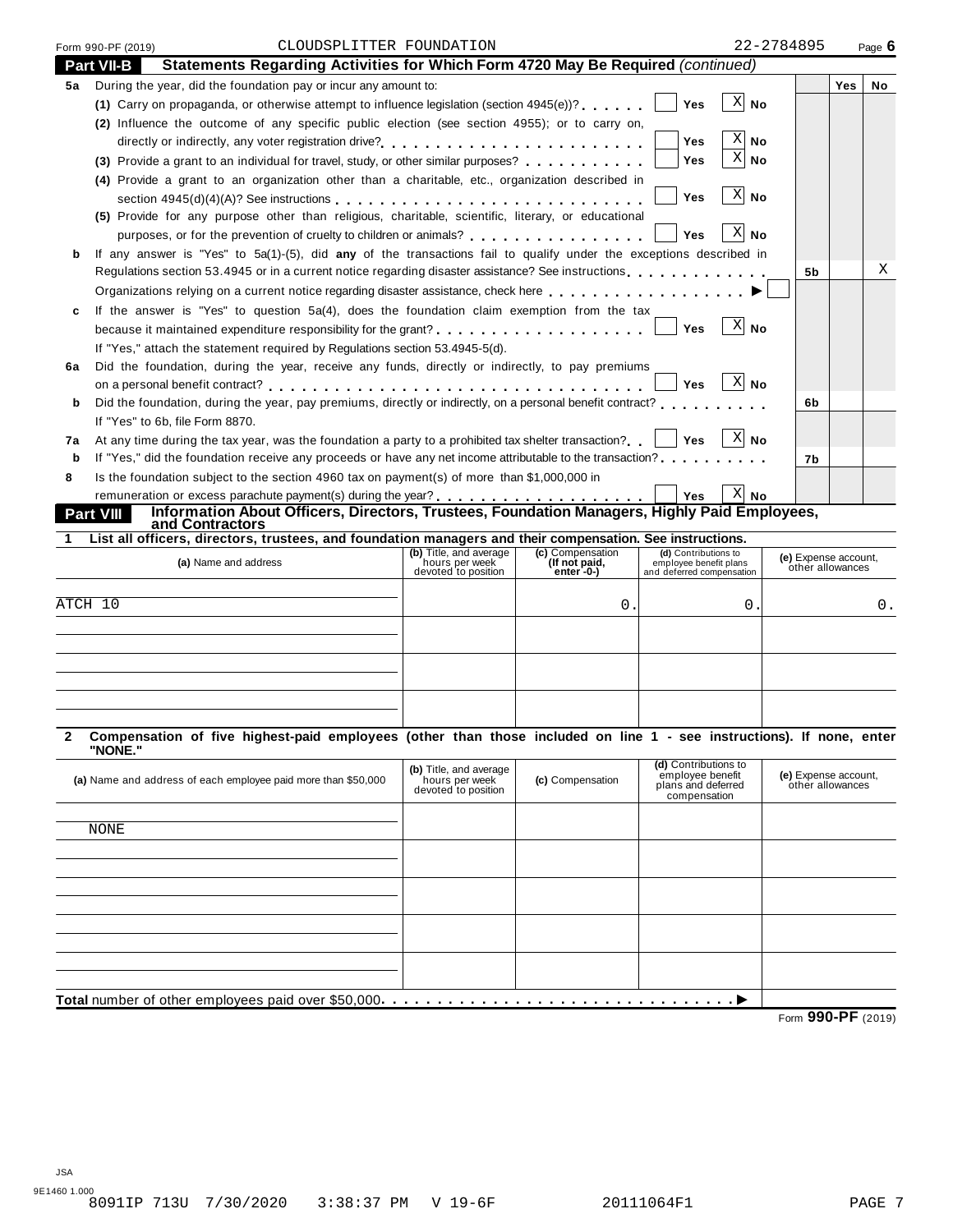| Form 990-PF (2019)<br><b>Part VIII</b>                                                                                                                                                                                                                    |                     | Page 7           |
|-----------------------------------------------------------------------------------------------------------------------------------------------------------------------------------------------------------------------------------------------------------|---------------------|------------------|
| Information About Officers, Directors, Trustees, Foundation Managers, Highly Paid Employees,<br>and Contractors (continued)                                                                                                                               |                     |                  |
| Five highest-paid independent contractors for professional services. See instructions. If none, enter "NONE."<br>3                                                                                                                                        |                     |                  |
| (a) Name and address of each person paid more than \$50,000                                                                                                                                                                                               | (b) Type of service | (c) Compensation |
|                                                                                                                                                                                                                                                           |                     |                  |
| NONE                                                                                                                                                                                                                                                      |                     |                  |
|                                                                                                                                                                                                                                                           |                     |                  |
|                                                                                                                                                                                                                                                           |                     |                  |
|                                                                                                                                                                                                                                                           |                     |                  |
|                                                                                                                                                                                                                                                           |                     |                  |
|                                                                                                                                                                                                                                                           |                     |                  |
|                                                                                                                                                                                                                                                           |                     |                  |
|                                                                                                                                                                                                                                                           |                     |                  |
|                                                                                                                                                                                                                                                           |                     |                  |
| <b>Summary of Direct Charitable Activities</b><br>Part IX-A                                                                                                                                                                                               |                     |                  |
| List the foundation's four largest direct charitable activities during the tax year. Include relevant statistical information such as the number of<br>organizations and other beneficiaries served, conferences convened, research papers produced, etc. |                     | Expenses         |
| PLEASE NOTE, THE FOUNDATION IS NOT INVOLVED IN ANY DIRECT                                                                                                                                                                                                 |                     |                  |
| CHARITABLE ACTIVITIES. ITS PRIMARY PURPOSE IS TO SUPPORT,                                                                                                                                                                                                 |                     |                  |
| BY CONTRIBUTIONS, OTHER CHARITABLE ORGANIZATIONS EXEMPT                                                                                                                                                                                                   |                     |                  |
| UNDER INTERNAL REVENUE CODE SECTION 501(C)(3)<br>2                                                                                                                                                                                                        |                     |                  |
|                                                                                                                                                                                                                                                           |                     |                  |
| 3                                                                                                                                                                                                                                                         |                     |                  |
|                                                                                                                                                                                                                                                           |                     |                  |
|                                                                                                                                                                                                                                                           |                     |                  |
|                                                                                                                                                                                                                                                           |                     |                  |
|                                                                                                                                                                                                                                                           |                     |                  |
|                                                                                                                                                                                                                                                           |                     |                  |
| Part IX-B<br><b>Summary of Program-Related Investments (see instructions)</b>                                                                                                                                                                             |                     |                  |
| Describe the two largest program-related investments made by the foundation during the tax year on lines 1 and 2.<br>NONE                                                                                                                                 |                     | Amount           |
|                                                                                                                                                                                                                                                           |                     |                  |
|                                                                                                                                                                                                                                                           |                     |                  |
| 2                                                                                                                                                                                                                                                         |                     |                  |
|                                                                                                                                                                                                                                                           |                     |                  |
|                                                                                                                                                                                                                                                           |                     |                  |
| All other program-related investments. See instructions.                                                                                                                                                                                                  |                     |                  |
| 3                                                                                                                                                                                                                                                         |                     |                  |
| <b>NONE</b>                                                                                                                                                                                                                                               |                     |                  |
|                                                                                                                                                                                                                                                           |                     |                  |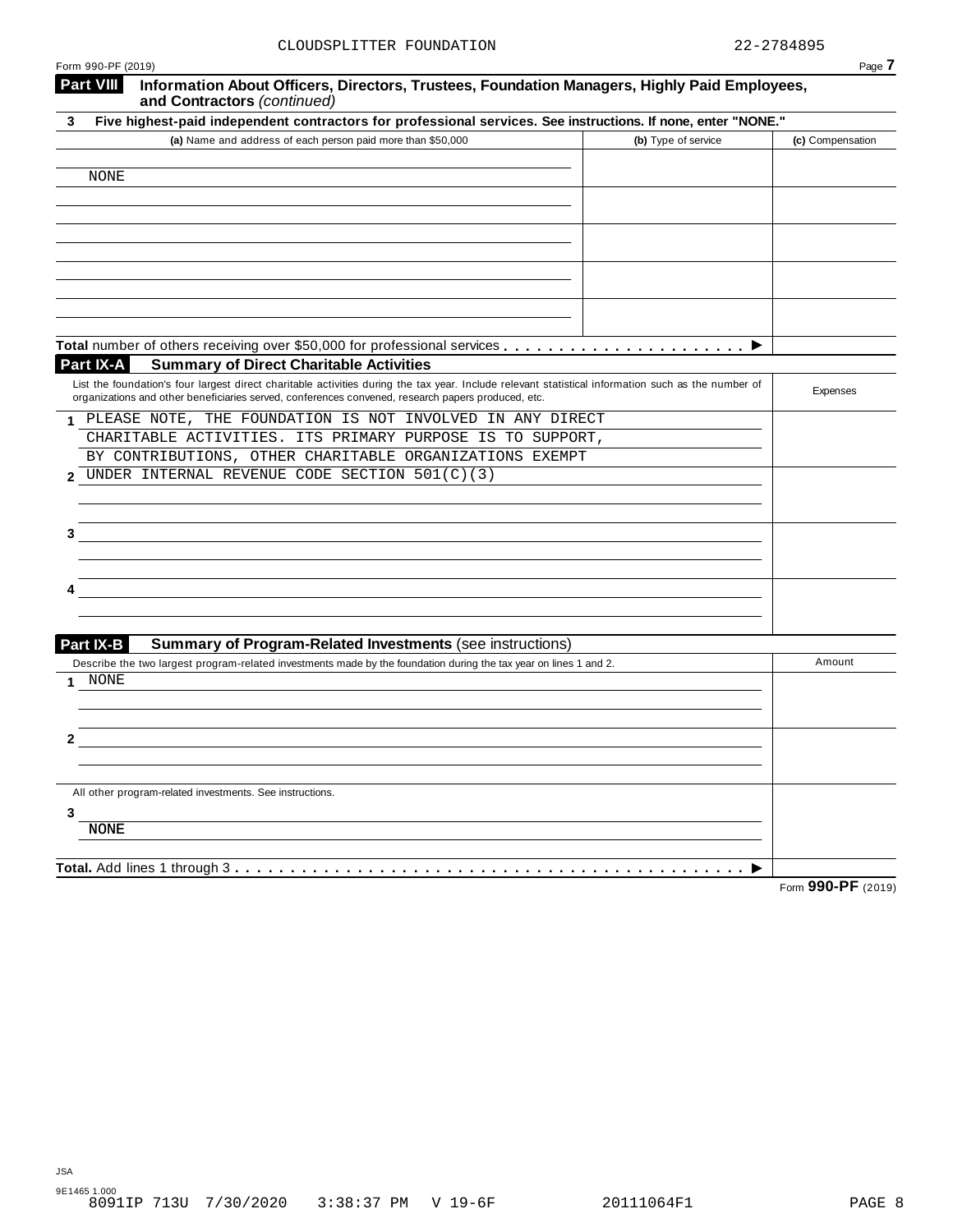|              | Form 990-PF (2019)                                                                                                                                                                                                           |                 | Page $8$     |
|--------------|------------------------------------------------------------------------------------------------------------------------------------------------------------------------------------------------------------------------------|-----------------|--------------|
|              | Part X<br>Minimum Investment Return (All domestic foundations must complete this part. Foreign foundations,<br>see instructions.)                                                                                            |                 |              |
| $\mathbf{1}$ | Fair market value of assets not used (or held for use) directly in carrying out charitable, etc.,<br>purposes:                                                                                                               |                 |              |
|              |                                                                                                                                                                                                                              | 1a              | 21,450,966.  |
| b            |                                                                                                                                                                                                                              | 1b              | 2, 217, 985. |
| c            |                                                                                                                                                                                                                              | 1 <sub>c</sub>  |              |
| d            |                                                                                                                                                                                                                              | 1 <sub>d</sub>  | 23,668,951.  |
|              | e Reduction claimed for blockage or other factors reported on lines 1a and                                                                                                                                                   |                 |              |
|              |                                                                                                                                                                                                                              |                 |              |
| $\mathbf{2}$ |                                                                                                                                                                                                                              | $\mathbf{2}$    |              |
| 3            |                                                                                                                                                                                                                              | $\overline{3}$  | 23,668,951.  |
| 4            | Cash deemed held for charitable activities. Enter 1 1/2% of line 3 (for greater amount, see                                                                                                                                  |                 |              |
|              |                                                                                                                                                                                                                              | 4               | 1,500,000.   |
| 5            | Net value of noncharitable-use assets. Subtract line 4 from line 3. Enter here and on Part V, line 4                                                                                                                         | 5               | 22,168,951.  |
| 6            |                                                                                                                                                                                                                              | 6               | 1,108,448.   |
|              | <b>Part XI</b> Distributable Amount (see instructions) (Section 4942(j)(3) and (j)(5) private operating foundations<br>and certain foreign organizations, check here $\blacktriangleright$   and do not complete this part.) |                 |              |
| 1            |                                                                                                                                                                                                                              | 1               | 1,108,448.   |
|              | 33,997.<br>2a<br>2a Tax on investment income for 2019 from Part VI, line 5                                                                                                                                                   |                 |              |
| b            | 2b<br>Income tax for 2019. (This does not include the tax from Part VI.)                                                                                                                                                     |                 |              |
| c            |                                                                                                                                                                                                                              | 2c              | 33,997.      |
| 3            |                                                                                                                                                                                                                              | $\mathbf{3}$    | 1,074,451.   |
| 4            |                                                                                                                                                                                                                              | 4               |              |
| 5            |                                                                                                                                                                                                                              | $\sqrt{5}$      | 1,074,451.   |
| 6            | Deduction from distributable amount (see instructions).                                                                                                                                                                      | 6               |              |
| 7            | Distributable amount as adjusted. Subtract line 6 from line 5. Enter here and on Part XIII,                                                                                                                                  |                 |              |
|              |                                                                                                                                                                                                                              | $\overline{7}$  | 1,074,451.   |
|              | <b>Part XII</b> Qualifying Distributions (see instructions)                                                                                                                                                                  |                 |              |
| 1            | Amounts paid (including administrative expenses) to accomplish charitable, etc., purposes:                                                                                                                                   |                 |              |
| a            | Expenses, contributions, gifts, etc. - total from Part I, column (d), line 26.                                                                                                                                               | 1a              | 1,303,819.   |
|              |                                                                                                                                                                                                                              |                 |              |
| b            |                                                                                                                                                                                                                              | 1 <sub>b</sub>  |              |
| $\mathbf{2}$ | Amounts paid to acquire assets used (or held for use) directly in carrying out charitable, etc.,                                                                                                                             | $\overline{2}$  |              |
| 3            | Amounts set aside for specific charitable projects that satisfy the:                                                                                                                                                         |                 |              |
|              |                                                                                                                                                                                                                              | 3a              |              |
| b            |                                                                                                                                                                                                                              | 3b              |              |
| 4            | Qualifying distributions. Add lines 1a through 3b. Enter here and on Part V, line 8; and Part XIII, line 4                                                                                                                   | $\overline{4}$  | 1,303,819.   |
| 5            | Foundations that qualify under section 4940(e) for the reduced rate of tax on net investment income.                                                                                                                         |                 |              |
|              |                                                                                                                                                                                                                              |                 | 33,997.      |
| 6            |                                                                                                                                                                                                                              | $5\phantom{.0}$ | 1,269,822.   |
|              | Note: The amount on line 6 will be used in Part V, column (b), in subsequent years when calculating whether the foundation                                                                                                   | 6               |              |
|              | qualifies for the section 4940(e) reduction of tax in those years.                                                                                                                                                           |                 |              |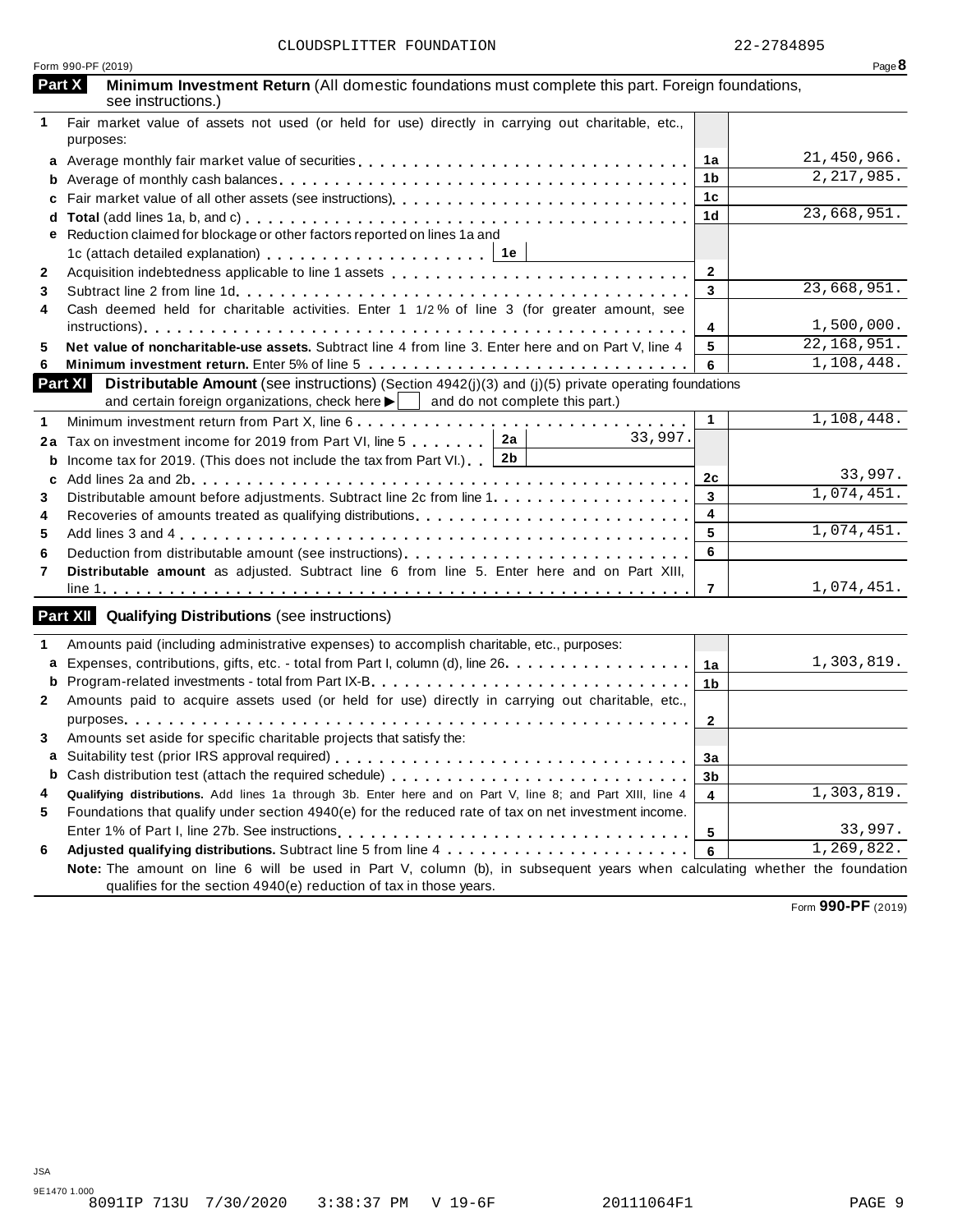#### Form 990-PF (2019)

| -10 |  |
|-----|--|
|     |  |

|    | Undistributed Income (see instructions)<br><b>Part XIII</b>                                                                                                                                                                         |               |                            |             |                            |
|----|-------------------------------------------------------------------------------------------------------------------------------------------------------------------------------------------------------------------------------------|---------------|----------------------------|-------------|----------------------------|
|    | 1 Distributable amount for 2019 from Part XI,                                                                                                                                                                                       | (a)<br>Corpus | (b)<br>Years prior to 2018 | (c)<br>2018 | (d)<br>2019                |
|    |                                                                                                                                                                                                                                     |               |                            |             | $\overline{1}$ , 074, 451. |
|    | 2 Undistributed income, if any, as of the end of 2019:                                                                                                                                                                              |               |                            |             |                            |
|    | <b>a</b> Enter amount for 2018 only                                                                                                                                                                                                 |               |                            |             |                            |
|    | <b>b</b> Total for prior years: 20 $17$ , 20 $16$ , 20 $15$                                                                                                                                                                         |               |                            |             |                            |
| 3. | Excess distributions carryover, if any, to 2019:                                                                                                                                                                                    |               |                            |             |                            |
|    | 367,344.<br><b>a</b> From 2014                                                                                                                                                                                                      |               |                            |             |                            |
|    | <b>b</b> From 2015 <b></b>                                                                                                                                                                                                          |               |                            |             |                            |
|    | 246,965.<br>$c$ From 2016                                                                                                                                                                                                           |               |                            |             |                            |
|    | 403,881.<br>$d$ From 2017                                                                                                                                                                                                           |               |                            |             |                            |
|    | 190,718.<br><b>e</b> From 2018                                                                                                                                                                                                      |               |                            |             |                            |
|    | f Total of lines 3a through e                                                                                                                                                                                                       | 1,208,908.    |                            |             |                            |
|    | 4 Qualifying distributions for 2019 from Part XII,<br>1,303,819.<br>line 4: $\triangleright$ \$                                                                                                                                     |               |                            |             |                            |
|    | a Applied to 2018, but not more than line 2a                                                                                                                                                                                        |               |                            |             |                            |
|    | <b>b</b> Applied to undistributed income of prior years                                                                                                                                                                             |               |                            |             |                            |
|    | (Election required - see instructions)                                                                                                                                                                                              |               |                            |             |                            |
|    | c Treated as distributions out of corpus (Election                                                                                                                                                                                  |               |                            |             |                            |
|    | required - see instructions) extending the set of the set of the set of the set of the set of the set of the set of the set of the set of the set of the set of the set of the set of the set of the set of the set of the set      |               |                            |             |                            |
|    | <b>d</b> Applied to 2019 distributable amount                                                                                                                                                                                       |               |                            |             | 1,074,451.                 |
|    | e Remaining amount distributed out of corpus.                                                                                                                                                                                       | 229,368.      |                            |             |                            |
|    | 5 Excess distributions carryover applied to 2019<br>(If an amount appears in column (d), the same<br>amount must be shown in column (a).)                                                                                           |               |                            |             |                            |
|    | 6 Enter the net total of each column as<br>indicated below:                                                                                                                                                                         |               |                            |             |                            |
|    | <b>a</b> Corpus. Add lines 3f, 4c, and 4e. Subtract line 5                                                                                                                                                                          | 1,438,276.    |                            |             |                            |
|    | <b>b</b> Prior years' undistributed income. Subtract                                                                                                                                                                                |               |                            |             |                            |
|    | line 4b from line 2b                                                                                                                                                                                                                |               |                            |             |                            |
|    | c Enter the amount of prior years' undistributed<br>income for which a notice of deficiency has                                                                                                                                     |               |                            |             |                            |
|    | been issued, or on which the section 4942(a)                                                                                                                                                                                        |               |                            |             |                            |
|    | tax has been previously assessed                                                                                                                                                                                                    |               |                            |             |                            |
|    | <b>d</b> Subtract line 6c from line 6b. Taxable                                                                                                                                                                                     |               |                            |             |                            |
|    | amount - see instructions experience of the set of the set of the set of the set of the set of the set of the<br><b>e</b> Undistributed income for 2018. Subtract line                                                              |               |                            |             |                            |
|    | 4a from line 2a. Taxable amount - see                                                                                                                                                                                               |               |                            |             |                            |
|    | instructions <b>contained</b> in the contact of the contact of the contact of the contact of the contact of the contact of the contact of the contact of the contact of the contact of the contact of the contact of the contact of |               |                            |             |                            |
|    | f Undistributed income for 2019. Subtract lines                                                                                                                                                                                     |               |                            |             |                            |
|    | 4d and 5 from line 1. This amount must be<br>distributed in 2020                                                                                                                                                                    |               |                            |             |                            |
|    | 7 Amounts treated as distributions out of corpus                                                                                                                                                                                    |               |                            |             |                            |
|    | to satisfy requirements imposed by section                                                                                                                                                                                          |               |                            |             |                            |
|    | $170(b)(1)(F)$ or $4942(g)(3)$ (Election may be                                                                                                                                                                                     |               |                            |             |                            |
|    | required - see instructions)                                                                                                                                                                                                        |               |                            |             |                            |
|    | 8 Excess distributions carryover from 2014 not                                                                                                                                                                                      |               |                            |             |                            |
|    | applied on line 5 or line 7 (see instructions)                                                                                                                                                                                      | 367, 344.     |                            |             |                            |
|    | 9 Excess distributions carryover to 2020.                                                                                                                                                                                           |               |                            |             |                            |
|    | Subtract lines 7 and 8 from line 6a                                                                                                                                                                                                 | 1,070,932.    |                            |             |                            |
|    | 10 Analysis of line 9:                                                                                                                                                                                                              |               |                            |             |                            |
|    | <b>a</b> Excess from 2015<br>246,965.                                                                                                                                                                                               |               |                            |             |                            |
|    | <b>b</b> Excess from 2016<br>403,881.                                                                                                                                                                                               |               |                            |             |                            |
|    | c Excess from 2017<br>190, 718.                                                                                                                                                                                                     |               |                            |             |                            |
|    | <b>d</b> Excess from 2018<br>229, 368.<br>e Excess from $2019$                                                                                                                                                                      |               |                            |             |                            |
|    |                                                                                                                                                                                                                                     |               |                            |             |                            |

Form **990-PF** (2019)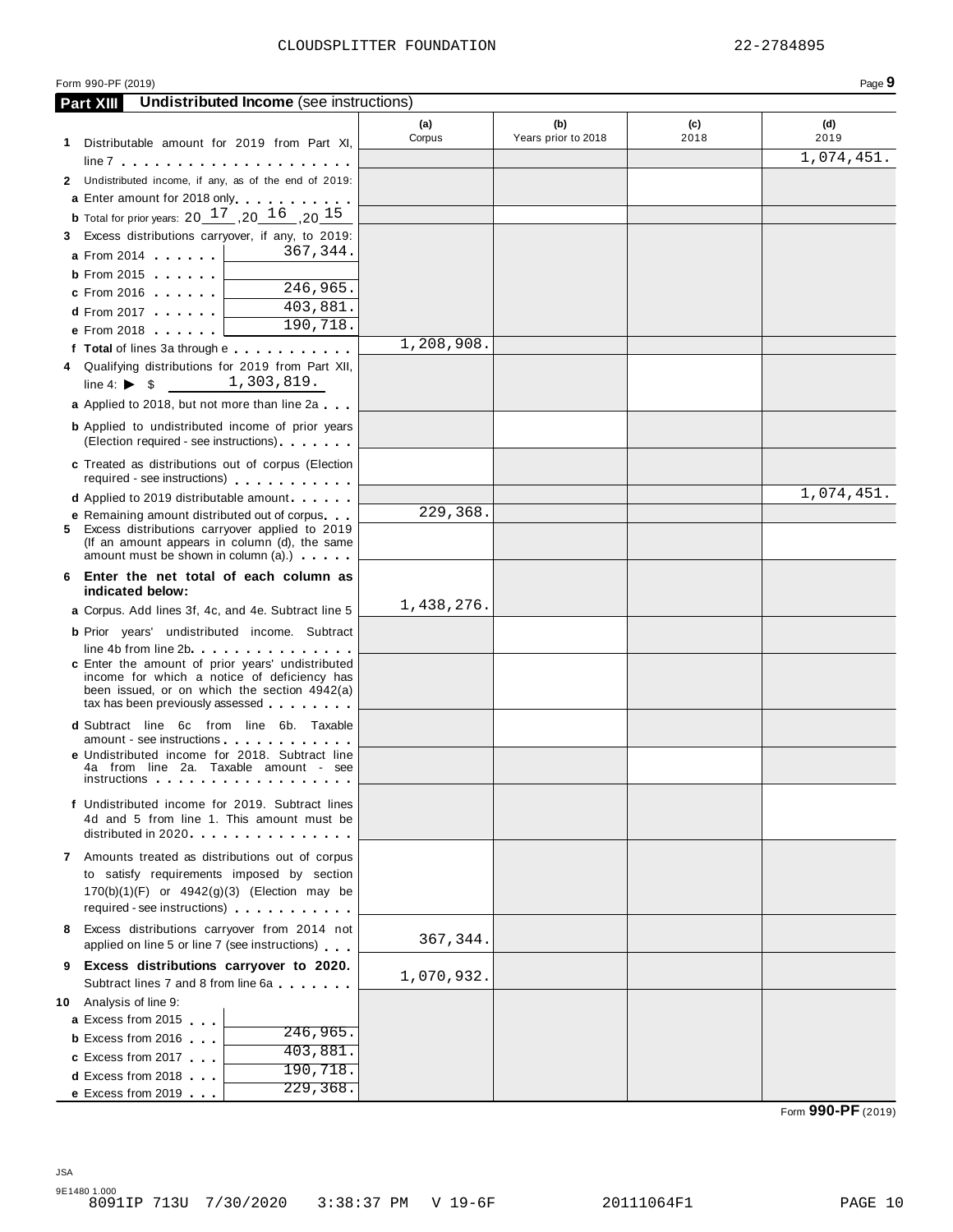|   | Form 990-PF (2019)                                                                                                                                                                                                                   |                                                                                    |          | CLOUDSPLITTER FOUNDATION |          |  |               |  |            |               | 22-2784895 | Page $10$      |
|---|--------------------------------------------------------------------------------------------------------------------------------------------------------------------------------------------------------------------------------------|------------------------------------------------------------------------------------|----------|--------------------------|----------|--|---------------|--|------------|---------------|------------|----------------|
|   | <b>Part XIV</b>                                                                                                                                                                                                                      | <b>Private Operating Foundations</b> (see instructions and Part VII-A, question 9) |          |                          |          |  |               |  |            |               |            | NOT APPLICABLE |
|   | 1a If the foundation has received a ruling or determination letter that it is a private operating                                                                                                                                    |                                                                                    |          |                          |          |  |               |  |            |               |            |                |
|   | foundation, and the ruling is effective for 2019, enter the date of the ruling $\dots \dots \dots$                                                                                                                                   |                                                                                    |          |                          |          |  |               |  |            |               |            |                |
|   | <b>b</b> Check box to indicate whether the foundation is a private operating foundation described in section                                                                                                                         |                                                                                    |          |                          |          |  |               |  |            | 4942(j)(3) or |            | 4942(j)(5)     |
|   | 2a Enter the lesser of the ad-                                                                                                                                                                                                       |                                                                                    | Tax year |                          |          |  | Prior 3 years |  |            |               |            |                |
|   | justed net income from Part                                                                                                                                                                                                          |                                                                                    | (a) 2019 |                          | (b) 2018 |  | (c) 2017      |  | $(d)$ 2016 |               |            | (e) Total      |
|   | I or the minimum investment                                                                                                                                                                                                          |                                                                                    |          |                          |          |  |               |  |            |               |            |                |
|   | return from Part X for each                                                                                                                                                                                                          |                                                                                    |          |                          |          |  |               |  |            |               |            |                |
|   | year listed <b>with the set of the set of the set of the set of the set of the set of the set of the set of the set of the set of the set of the set of the set of the set of the set of the set of the set of the set of the se</b> |                                                                                    |          |                          |          |  |               |  |            |               |            |                |
|   | $\mathbf b$ 85% of line 2a $\mathbf b$                                                                                                                                                                                               |                                                                                    |          |                          |          |  |               |  |            |               |            |                |
|   | C Qualifying distributions from Part                                                                                                                                                                                                 |                                                                                    |          |                          |          |  |               |  |            |               |            |                |
|   | XII, line 4, for each year listed                                                                                                                                                                                                    |                                                                                    |          |                          |          |  |               |  |            |               |            |                |
|   | <b>d</b> Amounts included in line 2c not<br>used directly for active conduct                                                                                                                                                         |                                                                                    |          |                          |          |  |               |  |            |               |            |                |
|   | of exempt activities and the state of                                                                                                                                                                                                |                                                                                    |          |                          |          |  |               |  |            |               |            |                |
|   | <b>e</b> Qualifying distributions made                                                                                                                                                                                               |                                                                                    |          |                          |          |  |               |  |            |               |            |                |
|   | directly for active conduct of<br>exempt activities. Subtract line                                                                                                                                                                   |                                                                                    |          |                          |          |  |               |  |            |               |            |                |
|   | 2d from line 2c and the state of the state of the state of the state of the state of the state of the state of                                                                                                                       |                                                                                    |          |                          |          |  |               |  |            |               |            |                |
| 3 | Complete 3a, b, or c for the                                                                                                                                                                                                         |                                                                                    |          |                          |          |  |               |  |            |               |            |                |
|   | alternative test relied upon:<br>a "Assets" alternative test - enter:                                                                                                                                                                |                                                                                    |          |                          |          |  |               |  |            |               |            |                |
|   | (1) Value of all assets                                                                                                                                                                                                              |                                                                                    |          |                          |          |  |               |  |            |               |            |                |
|   | (2) Value of assets qualifying                                                                                                                                                                                                       |                                                                                    |          |                          |          |  |               |  |            |               |            |                |
|   | under section                                                                                                                                                                                                                        |                                                                                    |          |                          |          |  |               |  |            |               |            |                |
|   | <b>b</b> "Endowment" alternative test-                                                                                                                                                                                               | 4942(j)(3)(B)(i)                                                                   |          |                          |          |  |               |  |            |               |            |                |
|   | enter 2/3 of minimum invest-                                                                                                                                                                                                         |                                                                                    |          |                          |          |  |               |  |            |               |            |                |
|   | ment return shown in Part X,                                                                                                                                                                                                         |                                                                                    |          |                          |          |  |               |  |            |               |            |                |
|   | line 6 for each year listed                                                                                                                                                                                                          |                                                                                    |          |                          |          |  |               |  |            |               |            |                |
|   | C "Support" alternative test - enter:                                                                                                                                                                                                |                                                                                    |          |                          |          |  |               |  |            |               |            |                |
|   | (1) Total support other than                                                                                                                                                                                                         | gross investment income                                                            |          |                          |          |  |               |  |            |               |            |                |
|   |                                                                                                                                                                                                                                      | (interest, dividends, rents,                                                       |          |                          |          |  |               |  |            |               |            |                |
|   |                                                                                                                                                                                                                                      | payments on securities<br>loans (section 512(a)(5)),                               |          |                          |          |  |               |  |            |               |            |                |
|   |                                                                                                                                                                                                                                      | or royalties) and the control of the control of                                    |          |                          |          |  |               |  |            |               |            |                |
|   | (2) Support from general                                                                                                                                                                                                             |                                                                                    |          |                          |          |  |               |  |            |               |            |                |
|   |                                                                                                                                                                                                                                      | exempt organizations as                                                            |          |                          |          |  |               |  |            |               |            |                |
|   |                                                                                                                                                                                                                                      | provided in section 4942                                                           |          |                          |          |  |               |  |            |               |            |                |
|   | (3) Largest amount of sup-                                                                                                                                                                                                           |                                                                                    |          |                          |          |  |               |  |            |               |            |                |
|   |                                                                                                                                                                                                                                      | port from an exempt                                                                |          |                          |          |  |               |  |            |               |            |                |
|   |                                                                                                                                                                                                                                      |                                                                                    |          |                          |          |  |               |  |            |               |            |                |
|   | (4) Gross investment income                                                                                                                                                                                                          | public and 5 or more<br>(j)(3)(B)(iii)<br>organization.                            |          |                          |          |  |               |  |            |               |            |                |

#### Part XV Supplementary Information (Complete this part only if the foundation had \$5,000 or more in assets at **any time during the year - see instructions.)**

**1 Information Regarding Foundation Managers:**

**a** List any managers of the foundation who have contributed more than 2% of the total contributions received by the foundation before the close of any tax year (but only if they have contributed more than \$5,000). (See section 507(d)(2).)

ERNEST E. KEET

**b** List any managers of the foundation who own 10% or more of the stock of a corporation (or an equally large portion of the ownership of a partnership or other entity) of which the foundation has a 10% or greater interest.

#### N/A

#### **2 Information Regarding Contribution, Grant, Gift, Loan, Scholarship, etc., Programs:**

Check here  $\blacktriangleright \overline{X}$  if the foundation only makes contributions to preselected charitable organizations and does not accept<br>unsolicited requests for funds. If the foundation makes gifts, grants, etc., to individuals o complete items 2a, b, c, and d. See instructions. X

**a** The name, address, and telephone number or email address of the person to whom applications should be addressed:

**b** The form in which applications should be submitted and information and materials they should include:

**c** Any submission deadlines:

**d** Any restrictions or limitations on awards, such as by geographical areas, charitable fields, kinds of institutions, or other factors: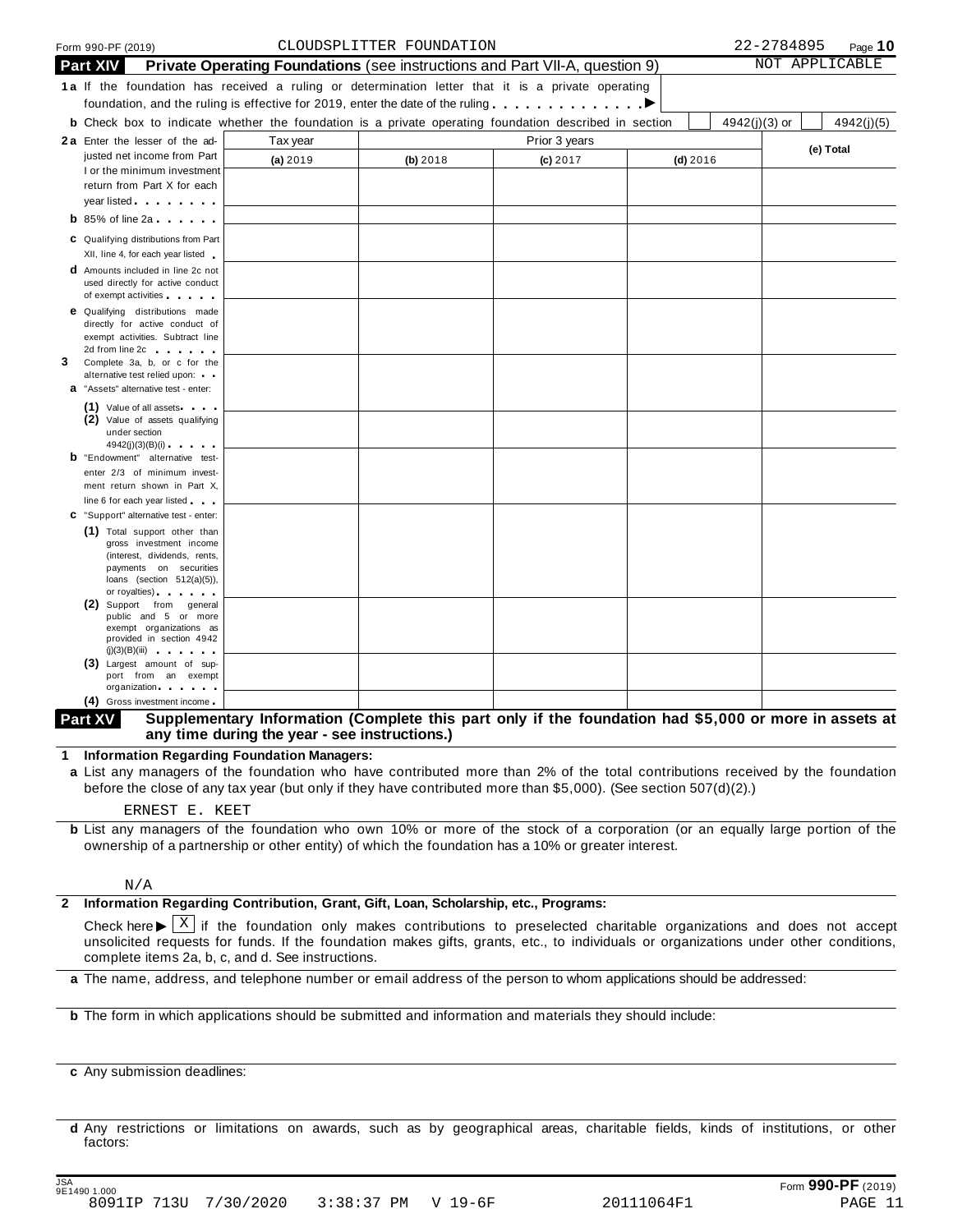| Form 990-PF (2019)                                                           |                                                                                                                 |                         |                                     | Page 11    |
|------------------------------------------------------------------------------|-----------------------------------------------------------------------------------------------------------------|-------------------------|-------------------------------------|------------|
| <b>Supplementary Information (continued)</b><br>Part XV                      |                                                                                                                 |                         |                                     |            |
| Grants and Contributions Paid During the Year or Approved for Future Payment |                                                                                                                 |                         |                                     |            |
| Recipient                                                                    | Frecipient is an individual,<br>the way relationship to<br>any foundation manager<br>or substantial contributor | Foundation<br>status of | Purpose of grant or<br>contribution | Amount     |
| Name and address (home or business)                                          |                                                                                                                 | recipient               |                                     |            |
| a Paid during the year                                                       |                                                                                                                 |                         |                                     |            |
| ATCH 11                                                                      |                                                                                                                 |                         |                                     |            |
|                                                                              |                                                                                                                 |                         |                                     |            |
|                                                                              |                                                                                                                 |                         |                                     |            |
|                                                                              |                                                                                                                 |                         |                                     |            |
|                                                                              |                                                                                                                 |                         |                                     |            |
|                                                                              |                                                                                                                 |                         |                                     |            |
|                                                                              |                                                                                                                 |                         |                                     |            |
|                                                                              |                                                                                                                 |                         |                                     |            |
|                                                                              |                                                                                                                 |                         |                                     |            |
|                                                                              |                                                                                                                 |                         |                                     |            |
|                                                                              |                                                                                                                 |                         |                                     |            |
|                                                                              |                                                                                                                 |                         |                                     |            |
|                                                                              |                                                                                                                 |                         |                                     |            |
|                                                                              |                                                                                                                 |                         |                                     |            |
|                                                                              |                                                                                                                 |                         |                                     |            |
|                                                                              |                                                                                                                 |                         |                                     |            |
|                                                                              |                                                                                                                 |                         |                                     |            |
|                                                                              |                                                                                                                 |                         |                                     |            |
|                                                                              |                                                                                                                 |                         |                                     |            |
|                                                                              |                                                                                                                 |                         |                                     |            |
|                                                                              |                                                                                                                 |                         |                                     |            |
|                                                                              |                                                                                                                 |                         |                                     |            |
|                                                                              |                                                                                                                 |                         |                                     |            |
|                                                                              |                                                                                                                 |                         |                                     |            |
|                                                                              |                                                                                                                 |                         |                                     |            |
|                                                                              |                                                                                                                 |                         |                                     |            |
|                                                                              |                                                                                                                 |                         |                                     |            |
|                                                                              |                                                                                                                 |                         |                                     |            |
|                                                                              |                                                                                                                 |                         |                                     |            |
|                                                                              |                                                                                                                 |                         |                                     |            |
|                                                                              |                                                                                                                 |                         |                                     | 1,155,222. |
| <b>b</b> Approved for future payment                                         |                                                                                                                 |                         |                                     |            |
|                                                                              |                                                                                                                 |                         |                                     |            |
|                                                                              |                                                                                                                 |                         |                                     |            |
|                                                                              |                                                                                                                 |                         |                                     |            |
|                                                                              |                                                                                                                 |                         |                                     |            |
|                                                                              |                                                                                                                 |                         |                                     |            |
|                                                                              |                                                                                                                 |                         |                                     |            |
|                                                                              |                                                                                                                 |                         |                                     |            |
|                                                                              |                                                                                                                 |                         |                                     |            |
|                                                                              |                                                                                                                 |                         |                                     |            |
|                                                                              |                                                                                                                 |                         |                                     |            |
|                                                                              |                                                                                                                 |                         |                                     |            |
|                                                                              |                                                                                                                 |                         |                                     |            |
|                                                                              |                                                                                                                 |                         |                                     |            |
|                                                                              |                                                                                                                 |                         |                                     |            |
|                                                                              |                                                                                                                 |                         |                                     |            |
|                                                                              |                                                                                                                 |                         |                                     |            |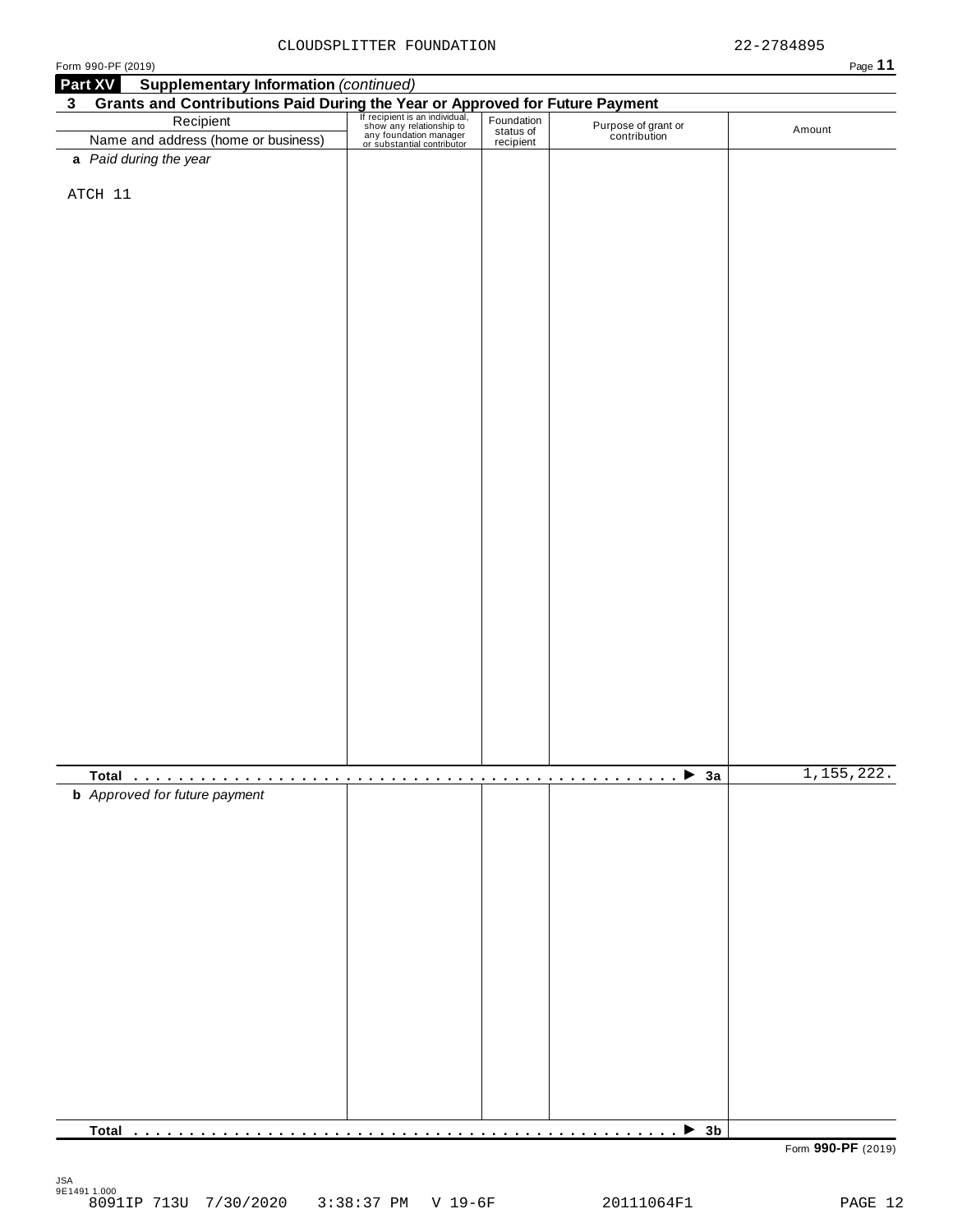| Part XVI-A                    | <b>Analysis of Income-Producing Activities</b><br>Enter gross amounts unless otherwise indicated.                                                                                              |                             | Unrelated business income |                       | Excluded by section 512, 513, or 514 | (e)                                                         |
|-------------------------------|------------------------------------------------------------------------------------------------------------------------------------------------------------------------------------------------|-----------------------------|---------------------------|-----------------------|--------------------------------------|-------------------------------------------------------------|
| 1 Program service revenue:    |                                                                                                                                                                                                | (a)<br><b>Business code</b> | (b)<br>Amount             | (c)<br>Exclusion code | (d)<br>Amount                        | Related or exempt<br>function income<br>(See instructions.) |
| а                             | <u> Alexandria de la contrada de la contrada de la contrada de la contrada de la contrada de la contrada de la c</u>                                                                           |                             |                           |                       |                                      |                                                             |
| b                             | <u> 1989 - Johann Harry Harry Harry Harry Harry Harry Harry Harry Harry Harry Harry Harry Harry Harry Harry Harry</u>                                                                          |                             |                           |                       |                                      |                                                             |
| с                             | <u> 1989 - Johann Harry Harry Harry Harry Harry Harry Harry Harry Harry Harry Harry Harry Harry Harry Harry Harry</u>                                                                          |                             |                           |                       |                                      |                                                             |
| d                             | <u> 1980 - Johann Barbara, martxa alemaniar a</u>                                                                                                                                              |                             |                           |                       |                                      |                                                             |
| е<br>f                        | <u> 1989 - Johann Stein, mars an deutscher Stein und der Stein und der Stein und der Stein und der Stein und der</u>                                                                           |                             |                           |                       |                                      |                                                             |
| g                             | Fees and contracts from government agencies                                                                                                                                                    |                             |                           |                       |                                      |                                                             |
|                               | 2 Membership dues and assessments                                                                                                                                                              |                             |                           |                       |                                      |                                                             |
|                               | 3 Interest on savings and temporary cash investments -                                                                                                                                         |                             |                           | 14                    | 499,842.                             |                                                             |
|                               | 4 Dividends and interest from securities                                                                                                                                                       |                             |                           |                       |                                      |                                                             |
| a                             | 5 Net rental income or (loss) from real estate:<br>Debt-financed property exercise the control of                                                                                              |                             |                           |                       |                                      |                                                             |
| b                             | Not debt-financed property entertainment                                                                                                                                                       |                             |                           |                       |                                      |                                                             |
|                               | 6 Net rental income or (loss) from personal property                                                                                                                                           |                             |                           |                       |                                      |                                                             |
|                               | 7 Other investment income <b>container</b> and <b>reports</b>                                                                                                                                  |                             |                           | 18                    | 2,904,771.                           |                                                             |
|                               | 8 Gain or (loss) from sales of assets other than inventory                                                                                                                                     |                             |                           |                       |                                      |                                                             |
|                               | 9 Net income or (loss) from special events<br>10 Gross profit or (loss) from sales of inventory                                                                                                |                             |                           |                       |                                      |                                                             |
| 11 Other revenue: a           |                                                                                                                                                                                                |                             |                           |                       |                                      |                                                             |
| ATCH 12<br>b                  |                                                                                                                                                                                                |                             |                           |                       | 10,059.                              |                                                             |
| с                             | <u> 2008 - An Dùbhlachd ann an Dùbhad ann an Dùbhad ann an Dùbhad ann an Dùbhad ann an Dùbhad ann an Dùbhad ann an </u>                                                                        |                             |                           |                       |                                      |                                                             |
|                               |                                                                                                                                                                                                |                             |                           |                       |                                      |                                                             |
|                               | <u> 1980 - Johann Barn, mars ann an t-Alban ann an t-Alban ann an t-Alban ann an t-Alban ann an t-Alban ann an t-</u>                                                                          |                             |                           |                       |                                      |                                                             |
| d<br>е                        |                                                                                                                                                                                                |                             |                           |                       |                                      |                                                             |
|                               | 12 Subtotal. Add columns (b), (d), and (e)                                                                                                                                                     |                             |                           |                       | 3,414,672.                           | 3,414,672.                                                  |
|                               | (See worksheet in line 13 instructions to verify calculations.)                                                                                                                                |                             |                           |                       |                                      |                                                             |
| <b>Part XVI-B</b><br>Line No. | Relationship of Activities to the Accomplishment of Exempt Purposes<br>Explain below how each activity for which income is reported in column (e) of Part XVI-A contributed importantly to the |                             |                           |                       |                                      |                                                             |
| ▼                             | accomplishment of the foundation's exempt purposes (other than by providing funds for such purposes). (See instructions.)                                                                      |                             |                           |                       |                                      |                                                             |
|                               |                                                                                                                                                                                                |                             |                           |                       |                                      |                                                             |
|                               |                                                                                                                                                                                                |                             |                           |                       |                                      |                                                             |
|                               |                                                                                                                                                                                                |                             |                           |                       |                                      |                                                             |
|                               |                                                                                                                                                                                                |                             |                           |                       |                                      |                                                             |
|                               |                                                                                                                                                                                                |                             |                           |                       |                                      |                                                             |
|                               |                                                                                                                                                                                                |                             |                           |                       |                                      |                                                             |
|                               |                                                                                                                                                                                                |                             |                           |                       |                                      |                                                             |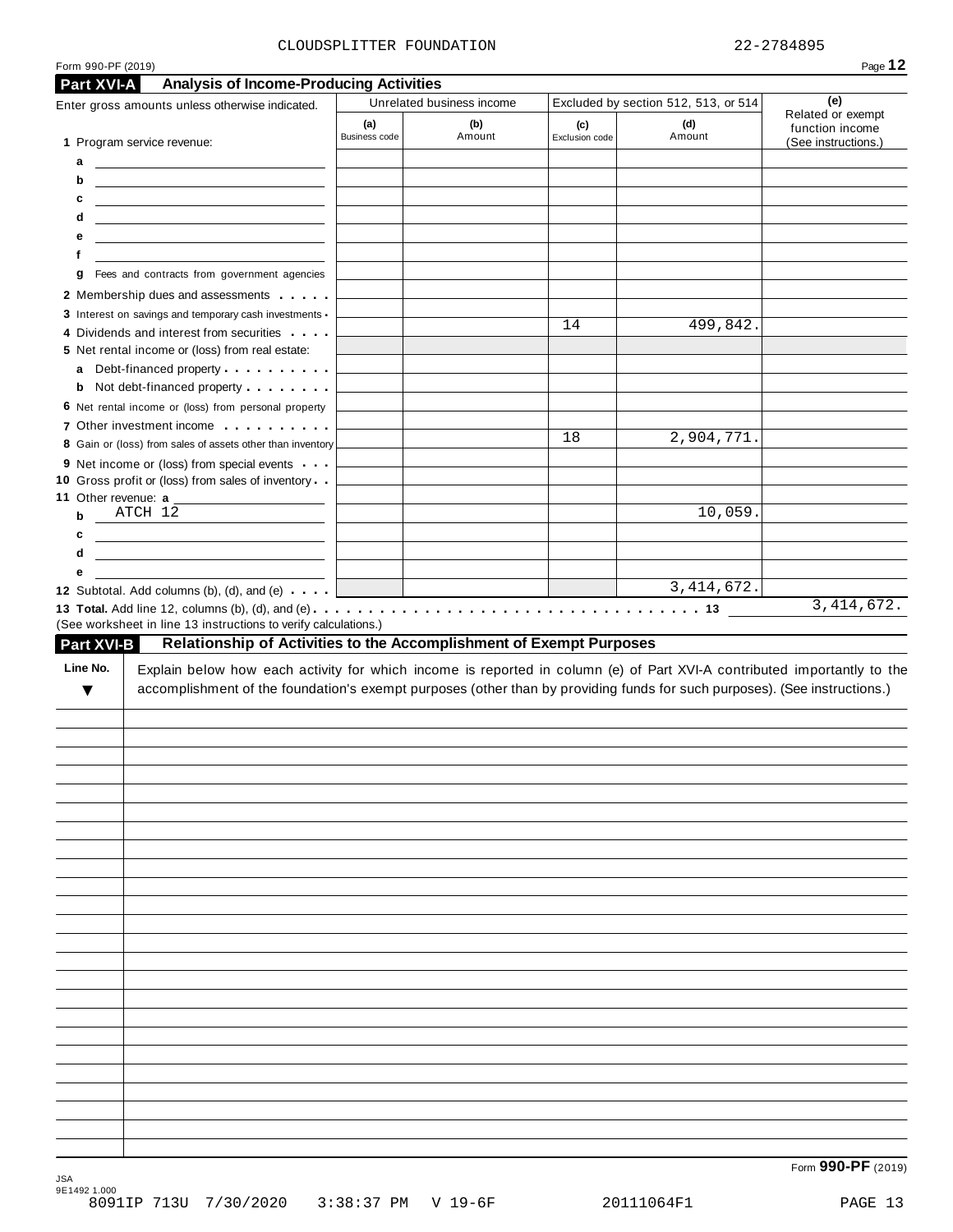| <b>Part XVII</b> | Information Regarding Transfers to and Transactions and Relationships With Noncharitable Exempt<br><b>Organizations</b>                                                                                                                                                                                                                                                                              |                                           |                                               |                          |              |                                                                      |            |                                 |                                                          |                                                |                   |
|------------------|------------------------------------------------------------------------------------------------------------------------------------------------------------------------------------------------------------------------------------------------------------------------------------------------------------------------------------------------------------------------------------------------------|-------------------------------------------|-----------------------------------------------|--------------------------|--------------|----------------------------------------------------------------------|------------|---------------------------------|----------------------------------------------------------|------------------------------------------------|-------------------|
| 1                | Did the organization directly or indirectly engage in any of the following with any other organization described<br>in section 501(c) (other than section 501(c)(3) organizations) or in section 527, relating to political                                                                                                                                                                          |                                           |                                               |                          |              |                                                                      |            |                                 |                                                          | Yes                                            | No                |
|                  | organizations?                                                                                                                                                                                                                                                                                                                                                                                       |                                           |                                               |                          |              |                                                                      |            |                                 |                                                          |                                                |                   |
|                  | a Transfers from the reporting foundation to a noncharitable exempt organization of:                                                                                                                                                                                                                                                                                                                 |                                           |                                               |                          |              |                                                                      |            |                                 |                                                          |                                                | Χ                 |
|                  |                                                                                                                                                                                                                                                                                                                                                                                                      |                                           |                                               |                          |              |                                                                      |            |                                 |                                                          |                                                | X                 |
|                  |                                                                                                                                                                                                                                                                                                                                                                                                      |                                           |                                               |                          |              |                                                                      |            |                                 | 1a(2)                                                    |                                                |                   |
|                  | <b>b</b> Other transactions:                                                                                                                                                                                                                                                                                                                                                                         |                                           |                                               |                          |              |                                                                      |            |                                 |                                                          |                                                |                   |
|                  | (1) Sales of assets to a noncharitable exempt organization $\ldots \ldots \ldots \ldots \ldots \ldots \ldots \ldots \ldots \ldots \lfloor b(1) \rfloor$                                                                                                                                                                                                                                              |                                           |                                               |                          |              |                                                                      |            |                                 |                                                          |                                                | Χ<br>$\mathbf{x}$ |
|                  |                                                                                                                                                                                                                                                                                                                                                                                                      |                                           |                                               |                          |              |                                                                      |            |                                 | 1b(2)                                                    |                                                |                   |
|                  |                                                                                                                                                                                                                                                                                                                                                                                                      |                                           |                                               |                          |              |                                                                      |            |                                 | 1b(3)                                                    |                                                | X<br>X            |
|                  |                                                                                                                                                                                                                                                                                                                                                                                                      |                                           |                                               |                          |              |                                                                      |            |                                 | 1b(4)                                                    |                                                |                   |
|                  |                                                                                                                                                                                                                                                                                                                                                                                                      |                                           |                                               |                          |              |                                                                      |            |                                 | 1b(5)                                                    |                                                | X                 |
|                  | (6) Performance of services or membership or fundraising solicitations $\ldots \ldots \ldots \ldots \ldots \ldots \ldots \ldots$                                                                                                                                                                                                                                                                     |                                           |                                               |                          |              |                                                                      |            |                                 |                                                          |                                                | X                 |
|                  |                                                                                                                                                                                                                                                                                                                                                                                                      |                                           |                                               |                          |              |                                                                      |            |                                 |                                                          |                                                | X                 |
|                  | d If the answer to any of the above is "Yes," complete the following schedule. Column (b) should always show the fair market<br>value of the goods, other assets, or services given by the reporting foundation. If the foundation received less than fair market<br>value in any transaction or sharing arrangement, show in column (d) the value of the goods, other assets, or services received. |                                           |                                               |                          |              | (d) Description of transfers, transactions, and sharing arrangements |            |                                 |                                                          |                                                |                   |
| (a) Line no.     | (b) Amount involved<br>N/A                                                                                                                                                                                                                                                                                                                                                                           |                                           | (c) Name of noncharitable exempt organization |                          | N/A          |                                                                      |            |                                 |                                                          |                                                |                   |
|                  |                                                                                                                                                                                                                                                                                                                                                                                                      |                                           |                                               |                          |              |                                                                      |            |                                 |                                                          |                                                |                   |
|                  |                                                                                                                                                                                                                                                                                                                                                                                                      |                                           |                                               |                          |              |                                                                      |            |                                 |                                                          |                                                |                   |
|                  |                                                                                                                                                                                                                                                                                                                                                                                                      |                                           |                                               |                          |              |                                                                      |            |                                 |                                                          |                                                |                   |
|                  |                                                                                                                                                                                                                                                                                                                                                                                                      |                                           |                                               |                          |              |                                                                      |            |                                 |                                                          |                                                |                   |
|                  |                                                                                                                                                                                                                                                                                                                                                                                                      |                                           |                                               |                          |              |                                                                      |            |                                 |                                                          |                                                |                   |
|                  |                                                                                                                                                                                                                                                                                                                                                                                                      |                                           |                                               |                          |              |                                                                      |            |                                 |                                                          |                                                |                   |
|                  |                                                                                                                                                                                                                                                                                                                                                                                                      |                                           |                                               |                          |              |                                                                      |            |                                 |                                                          |                                                |                   |
|                  |                                                                                                                                                                                                                                                                                                                                                                                                      |                                           |                                               |                          |              |                                                                      |            |                                 |                                                          |                                                |                   |
|                  |                                                                                                                                                                                                                                                                                                                                                                                                      |                                           |                                               |                          |              |                                                                      |            |                                 |                                                          |                                                |                   |
|                  |                                                                                                                                                                                                                                                                                                                                                                                                      |                                           |                                               |                          |              |                                                                      |            |                                 |                                                          |                                                |                   |
|                  |                                                                                                                                                                                                                                                                                                                                                                                                      |                                           |                                               |                          |              |                                                                      |            |                                 |                                                          |                                                |                   |
|                  |                                                                                                                                                                                                                                                                                                                                                                                                      |                                           |                                               |                          |              |                                                                      |            |                                 |                                                          |                                                |                   |
|                  |                                                                                                                                                                                                                                                                                                                                                                                                      |                                           |                                               |                          |              |                                                                      |            |                                 |                                                          |                                                |                   |
|                  |                                                                                                                                                                                                                                                                                                                                                                                                      |                                           |                                               |                          |              |                                                                      |            |                                 |                                                          |                                                |                   |
|                  |                                                                                                                                                                                                                                                                                                                                                                                                      |                                           |                                               |                          |              |                                                                      |            |                                 |                                                          |                                                |                   |
|                  | 2a Is the foundation directly or indirectly affiliated with, or related to, one or more tax-exempt organizations<br>described in section 501(c) (other than section 501(c)(3)) or in section 527? $\ldots$ .<br><b>b</b> If "Yes," complete the following schedule.                                                                                                                                  |                                           |                                               |                          |              |                                                                      |            |                                 |                                                          | $\rfloor$ Yes $\lfloor \frac{X}{2} \rfloor$ No |                   |
|                  | (a) Name of organization                                                                                                                                                                                                                                                                                                                                                                             |                                           |                                               | (b) Type of organization |              |                                                                      |            | (c) Description of relationship |                                                          |                                                |                   |
|                  |                                                                                                                                                                                                                                                                                                                                                                                                      |                                           |                                               |                          |              |                                                                      |            |                                 |                                                          |                                                |                   |
|                  |                                                                                                                                                                                                                                                                                                                                                                                                      |                                           |                                               |                          |              |                                                                      |            |                                 |                                                          |                                                |                   |
|                  |                                                                                                                                                                                                                                                                                                                                                                                                      |                                           |                                               |                          |              |                                                                      |            |                                 |                                                          |                                                |                   |
|                  |                                                                                                                                                                                                                                                                                                                                                                                                      |                                           |                                               |                          |              |                                                                      |            |                                 |                                                          |                                                |                   |
|                  |                                                                                                                                                                                                                                                                                                                                                                                                      |                                           |                                               |                          |              |                                                                      |            |                                 |                                                          |                                                |                   |
|                  | Under penalties of perjury, I declare that I have examined this return, including accompanying schedules and statements, and to the best of my knowledge and belief, it is true,                                                                                                                                                                                                                     |                                           |                                               |                          |              |                                                                      |            |                                 |                                                          |                                                |                   |
|                  | correct, and complete. Declaration of preparer (other than taxpayer) is based on all information of which preparer has any knowledge.                                                                                                                                                                                                                                                                |                                           |                                               |                          |              |                                                                      |            |                                 |                                                          |                                                |                   |
| <b>Sign</b>      | ERNEST E KEET                                                                                                                                                                                                                                                                                                                                                                                        |                                           |                                               | 07/30/2020               | TRUSTEE      |                                                                      |            | May<br>with                     | the IRS discuss this return<br>the preparer shown below? |                                                |                   |
| <b>Here</b>      | Signature of officer or trustee                                                                                                                                                                                                                                                                                                                                                                      |                                           | Date                                          | 7/30/20                  | <b>Title</b> |                                                                      |            | See instructions.               |                                                          | $X$ Yes                                        | No                |
|                  | Print/Type preparer's name                                                                                                                                                                                                                                                                                                                                                                           |                                           | Preparer's signature                          |                          |              | Date                                                                 |            | if<br>Check                     | <b>PTIN</b>                                              |                                                |                   |
| Paid             | DANIEL G PIAZZA                                                                                                                                                                                                                                                                                                                                                                                      |                                           |                                               | DANIEL G PIAZZA          |              | $07/30/2020$ self-employed                                           |            |                                 | P00037900                                                |                                                |                   |
| <b>Preparer</b>  | Firm's name                                                                                                                                                                                                                                                                                                                                                                                          | BENDER LANE ADVISORY                      |                                               |                          |              |                                                                      | Firm's EIN | $16 - 1627374$                  |                                                          |                                                |                   |
| <b>Use Only</b>  | Firm's address                                                                                                                                                                                                                                                                                                                                                                                       | $\blacktriangleright$ 4 TOWER PL STE 1001 |                                               |                          |              |                                                                      |            |                                 |                                                          |                                                |                   |
|                  |                                                                                                                                                                                                                                                                                                                                                                                                      | ALBANY,<br>ΝY                             |                                               |                          |              | 12203-3721                                                           | Phone no.  | $518 - 218 - 1218$              |                                                          |                                                |                   |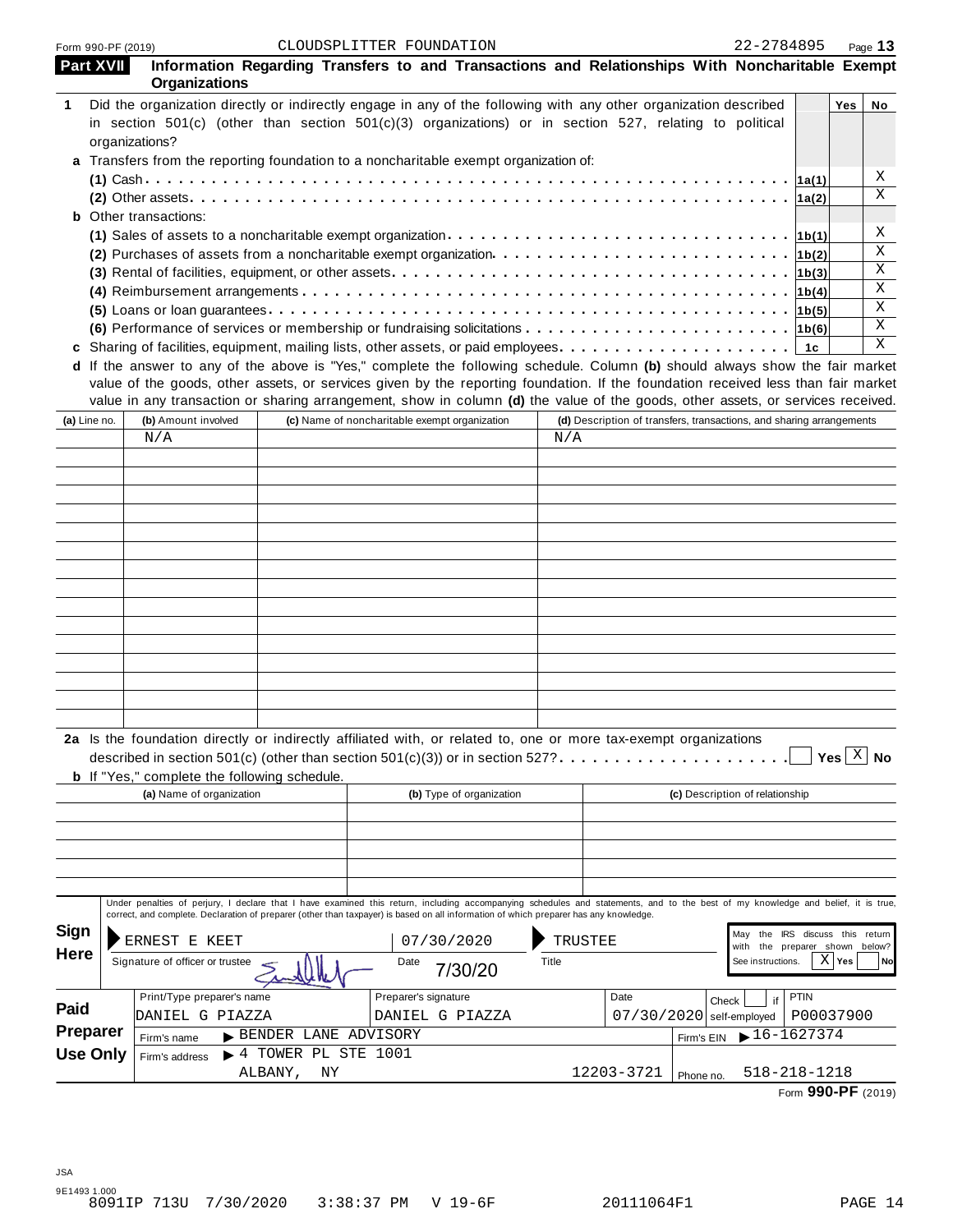#### 2019 FORM 990-PF CLOUDSPLITTER FOUNDATION 22-2784895

# **FORM 990-PF - PART IV CAPITAL GAINS AND LOSSES FOR TAX ON INVESTMENT INCOME** P

| Kind of Property                                   |                                       |                                                  | Description                     | $\begin{bmatrix} P \\ or \end{bmatrix}$<br>Inl | Date<br>acquired                   | Date sold         |                               |         |
|----------------------------------------------------|---------------------------------------|--------------------------------------------------|---------------------------------|------------------------------------------------|------------------------------------|-------------------|-------------------------------|---------|
| Gross sale<br>price less<br>expenses of sale       | Depreciation<br>allowed/<br>allowable | Cost or<br>other<br>basis                        | <b>FMV</b><br>as of<br>12/31/69 | Adj. basis<br>$\frac{7}{4}$ as of<br>12/31/69  | Excess of<br>FMV over<br>adj basis |                   | Gain<br>or<br>$(\text{loss})$ |         |
|                                                    |                                       | SCHWAB #5937 - ST A<br>PROPERTY TYPE: SECURITIES |                                 |                                                |                                    | P                 | VARIOUS                       | VARIOUS |
| 2,000,000.                                         |                                       | 2,012,784.<br>SCHWAB #5937 - LT D                |                                 |                                                |                                    | $\vert$ P $\vert$ | $-12,784.$<br>VARIOUS         | VARIOUS |
| 3,536,064.                                         |                                       | PROPERTY TYPE: SECURITIES<br>3, 111, 989.        |                                 |                                                |                                    |                   | 424,075.                      |         |
|                                                    |                                       | SCHWAB #5937 - LT E<br>PROPERTY TYPE: SECURITIES |                                 |                                                |                                    | $\vert$ P $\vert$ | VARIOUS                       | VARIOUS |
| 2,809,776.                                         |                                       | 1,997,927.                                       |                                 |                                                |                                    |                   | 811,849.                      |         |
| 990, 314.                                          |                                       | ENERGY TRANSFER LP<br>PROPERTY TYPE: OTHER       |                                 |                                                |                                    | $\vert$ P $\vert$ | VARIOUS<br>990, 314.          | VARIOUS |
|                                                    |                                       | ENTERPRISE PRODUCTS PARTNERS LP                  |                                 |                                                |                                    | $\mathbb{P}$      | VARIOUS                       | VARIOUS |
| 691,317.                                           |                                       | PROPERTY TYPE: OTHER                             |                                 |                                                |                                    |                   | 691, 317.                     |         |
| $\boxed{\text{TOTAL GAIN(L)} \quad \ldots \ldots}$ |                                       |                                                  |                                 |                                                |                                    |                   | 2,904,771.                    |         |
|                                                    |                                       |                                                  |                                 |                                                |                                    |                   |                               |         |
|                                                    |                                       |                                                  |                                 |                                                |                                    |                   |                               |         |
|                                                    |                                       |                                                  |                                 |                                                |                                    |                   |                               |         |
|                                                    |                                       |                                                  |                                 |                                                |                                    |                   |                               |         |
|                                                    |                                       |                                                  |                                 |                                                |                                    |                   |                               |         |
|                                                    |                                       |                                                  |                                 |                                                |                                    |                   |                               |         |
|                                                    |                                       |                                                  |                                 |                                                |                                    |                   |                               |         |
|                                                    |                                       |                                                  |                                 |                                                |                                    |                   |                               |         |
|                                                    |                                       |                                                  |                                 |                                                |                                    |                   |                               |         |
|                                                    |                                       |                                                  |                                 |                                                |                                    |                   |                               |         |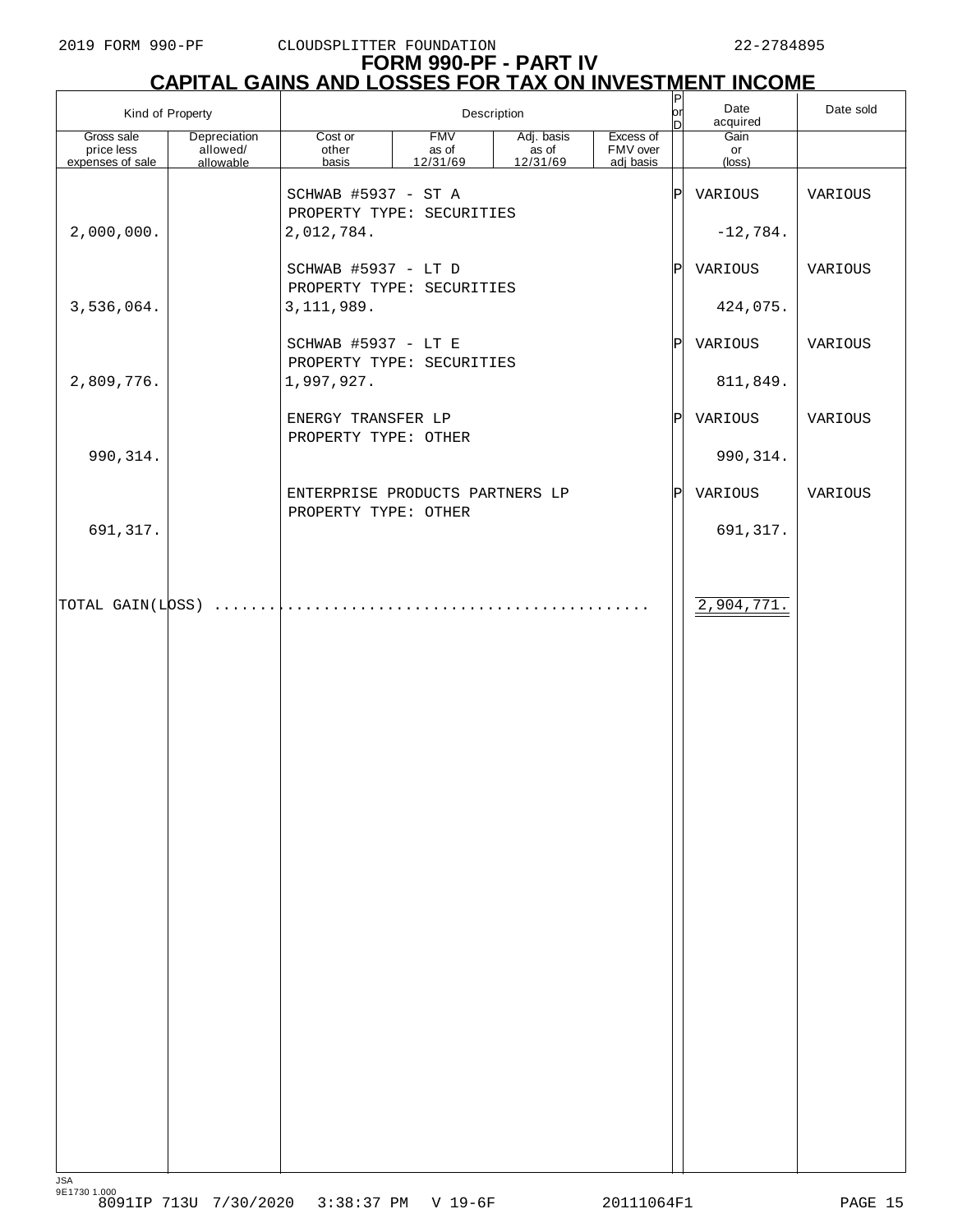**(Form 990, 990-EZ, or 990-PF)** Department of the Treasury<br>Internal Revenue Service

CLOUDSPLITTER FOUNDATION

# **Schedule B chedule of Contributors**

(Porm 990, Form 990, Form 990-EZ, or Form 990-PF.<br>Department of the Treasury → Attach to Form 990, Form 990-EZ, or Form 990-PF.<br>Internal Revenue Service → → Go to www.irs.gov/Form990 for the latest information.<br>Name of th

2019

22-2784895

| <b>Organization type (check one):</b> |                                                                           |
|---------------------------------------|---------------------------------------------------------------------------|
| Filers of:                            | Section:                                                                  |
| Form 990 or 990-EZ                    | 501(c)<br>) (enter number) organization                                   |
|                                       | 4947(a)(1) nonexempt charitable trust not treated as a private foundation |
|                                       | 527 political organization                                                |
| Form 990-PF                           | $\vert X \vert$<br>501(c)(3) exempt private foundation                    |
|                                       | 4947(a)(1) nonexempt charitable trust treated as a private foundation     |
|                                       | 501(c)(3) taxable private foundation                                      |

Check if your organization is covered by the **General Rule** or a **Special Rule.**

**Note:** Only a section 501(c)(7), (8), or (10) organization can check boxes for both the General Rule and a Special Rule. See instructions.

#### **General Rule**

 $\overline{X}$  For an organization filing Form 990, 990-EZ, or 990-PF that received, during the year, contributions totaling \$5,000 or more (in money or property) from any one contributor. Complete Parts I and II. See instructions for determining a contributor's total contributions.

#### **Special Rules**

For an organization described in section 501(c)(3) filing Form 990 or 990-EZ that met the 33 1/3% support test of the regulations under sections 509(a)(1) and 170(b)(1)(A)(vi), that checked Schedule A (Form 990 or 990-EZ), Part II, line 13, 16a, or 16b, and that received from any one contributor, during the year, total contributions of the greater of **(1)** \$5,000; or **(2)** 2% of the amount on (i) Form 990, Part VIII, line 1h; or (ii) Form 990-EZ, line 1. Complete Parts I and II.

For an organization described in section 501(c)(7), (8), or (10) filing Form 990 or 990-EZ that received from any one contributor, during the year, total contributions of more than \$1,000 *exclusively* for religious, charitable, scientific, literary, or educational purposes, or for the prevention of cruelty to children or animals. Complete Parts I, II, and III.

For an organization described in section 501(c)(7), (8), or (10) filing Form 990 or 990-EZ that received from any one contributor, during the year, contributions *exclusively* for religious, charitable, etc., purposes, but no such contributions totaled more than \$1,000. If this box is checked, enter here the total contributions that were received during the year for an *exclusively* religious, charitable, etc., purpose. Don't complete any of the parts unless the **General Rule** applies to this organization because it received *nonexclusively* religious, charitable, etc., contributions totaling \$5,000 or more during the year m m m m m m m m m m m m m m m m m m m m m m m m m m m m m m m I \$

**Caution:** An organization that isn't covered by the General Rule and/or the Special Rules doesn't file Schedule B (Form 990, 990-EZ, or 990-PF), but it **must** answer "No" on Part IV, line 2, of its Form 990; or check the box on line H of its Form 990-EZ or on its Form 990-PF, Part I, line 2, to certify that it doesn't meet the filing requirements of Schedule B (Form 990, 990-EZ, or 990-PF).

For Paperwork Reduction Act Notice, see the instructions for Form 990, 990-EZ, or 990-PF. Schedule B (Form 990, 990-EZ, or 990-PF) (2019)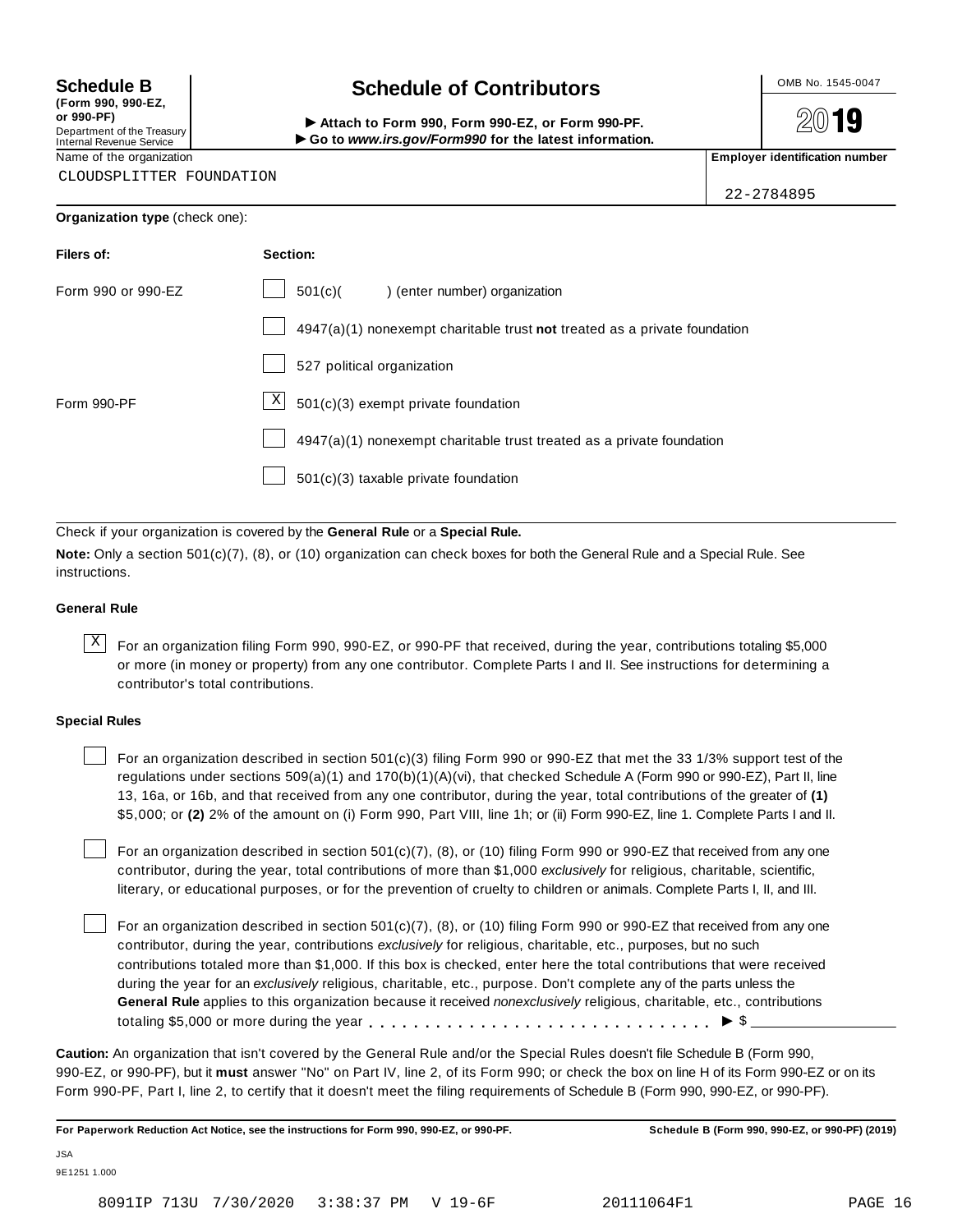| Part I      | Contributors (see instructions). Use duplicate copies of Part I if additional space is needed. |                                   |                                                                                                 |
|-------------|------------------------------------------------------------------------------------------------|-----------------------------------|-------------------------------------------------------------------------------------------------|
| (a)<br>No.  | (b)<br>Name, address, and ZIP + 4                                                              | (c)<br><b>Total contributions</b> | (d)<br>Type of contribution                                                                     |
| $\mathbf 1$ | ERNEST & NANCY KEET<br>62 MOIR ROAD, PO BOX 1357<br>SARANAC LAKE, NY 12983                     | 269,878.<br>$\frac{1}{2}$         | Person<br>Payroll<br>$\mathbf X$<br>Noncash<br>(Complete Part II for<br>noncash contributions.) |
| (a)<br>No.  | (b)<br>Name, address, and ZIP + 4                                                              | (c)<br><b>Total contributions</b> | (d)<br>Type of contribution                                                                     |
|             |                                                                                                | $\frac{1}{2}$                     | Person<br>Payroll<br>Noncash<br>(Complete Part II for<br>noncash contributions.)                |
| (a)<br>No.  | (b)<br>Name, address, and ZIP + 4                                                              | (c)<br><b>Total contributions</b> | (d)<br>Type of contribution                                                                     |
|             |                                                                                                | $\frac{1}{2}$                     | Person<br>Payroll<br>Noncash<br>(Complete Part II for<br>noncash contributions.)                |
| (a)<br>No.  | (b)<br>Name, address, and ZIP + 4                                                              | (c)<br><b>Total contributions</b> | (d)<br>Type of contribution                                                                     |
|             |                                                                                                | \$                                | Person<br>Payroll<br>Noncash<br>(Complete Part II for<br>noncash contributions.)                |
| (a)<br>No.  | (b)<br>Name, address, and ZIP + 4                                                              | (c)<br><b>Total contributions</b> | (d)<br>Type of contribution                                                                     |
|             |                                                                                                | \$                                | Person<br>Payroll<br>Noncash<br>(Complete Part II for<br>noncash contributions.)                |
| (a)<br>No.  | (b)<br>Name, address, and ZIP + 4                                                              | (c)<br><b>Total contributions</b> | (d)<br>Type of contribution                                                                     |
|             |                                                                                                | \$                                | Person<br>Payroll<br>Noncash<br>(Complete Part II for<br>noncash contributions.)                |

**Schedule B (Form 990, 990-EZ, or 990-PF) (2019)** JSA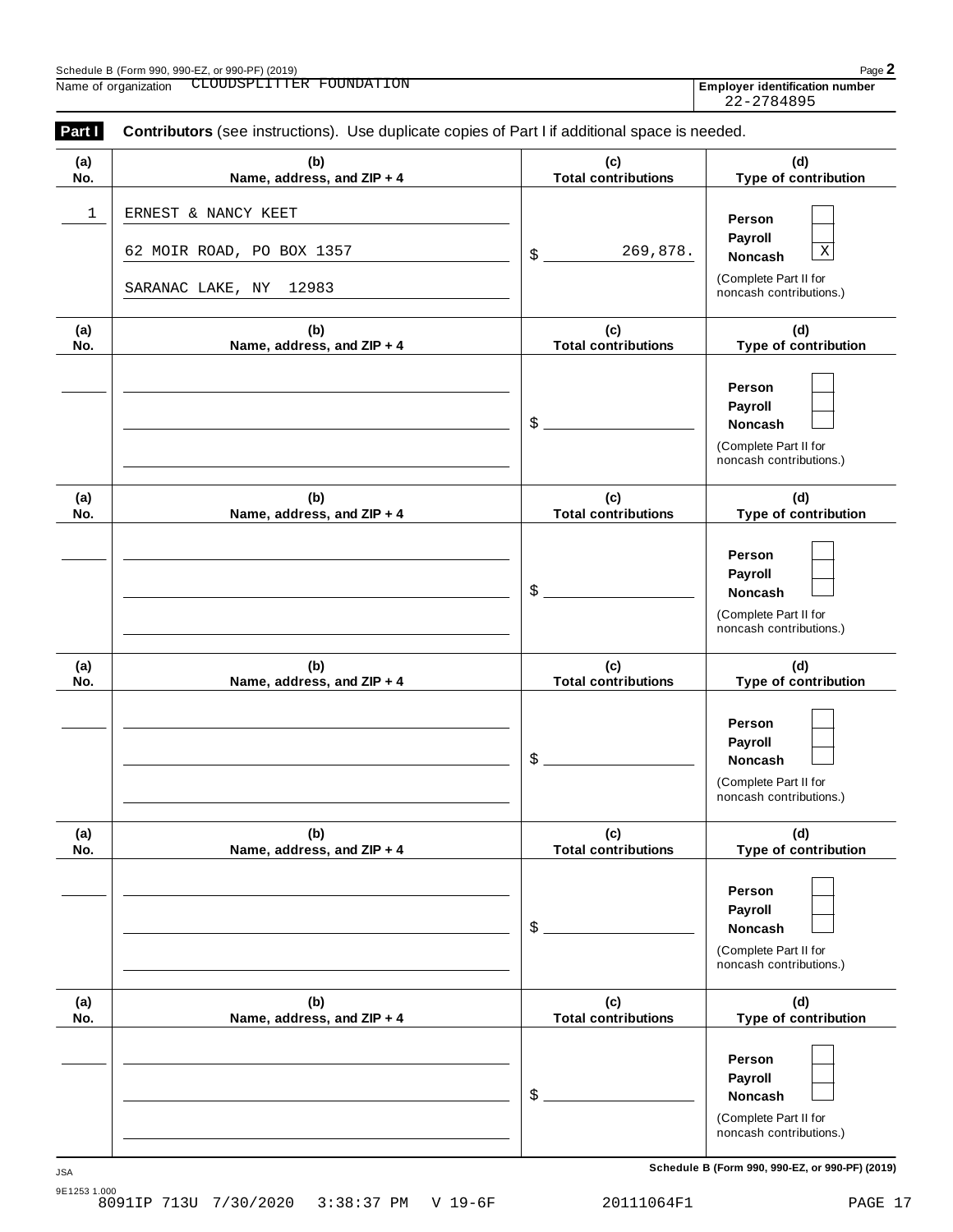| Schedule B (Form 990, 990-EZ, or 990-PF) (2019) |                          |  |                                       | Page $\mathbf{\dot{5}}$ |
|-------------------------------------------------|--------------------------|--|---------------------------------------|-------------------------|
| Name of organization                            | CLOUDSPLITTER FOUNDATION |  | <b>Employer identification number</b> |                         |
|                                                 |                          |  | 22-2784895                            |                         |

| (a) No.<br>from<br>Part I | (b)<br>Description of noncash property given | (c)<br>FMV (or estimate)<br>(See instructions.) | (d)<br>Date received |
|---------------------------|----------------------------------------------|-------------------------------------------------|----------------------|
| $\mathbf{1}$              | 3,548 SHARES SCHWAB B                        |                                                 |                      |
|                           |                                              | 269,878.<br>$\mathcal{S}_{-}$                   | 12/18/2019           |
| (a) No.<br>from<br>Part I | (b)<br>Description of noncash property given | (c)<br>FMV (or estimate)<br>(See instructions.) | (d)<br>Date received |
|                           |                                              | $\mathcal{L}_{-}$                               |                      |
| (a) No.<br>from<br>Part I | (b)<br>Description of noncash property given | (c)<br>FMV (or estimate)<br>(See instructions.) | (d)<br>Date received |
|                           |                                              | $\mathcal{S}_{-}$                               |                      |
| (a) No.<br>from<br>Part I | (b)<br>Description of noncash property given | (c)<br>FMV (or estimate)<br>(See instructions.) | (d)<br>Date received |
|                           |                                              | \$                                              |                      |
| (a) No.<br>from<br>Part I | (b)<br>Description of noncash property given | (c)<br>FMV (or estimate)<br>(See instructions.) | (d)<br>Date received |
|                           |                                              | \$                                              |                      |
| (a) No.<br>from<br>Part I | (b)<br>Description of noncash property given | (c)<br>FMV (or estimate)<br>(See instructions.) | (d)<br>Date received |
|                           |                                              | \$                                              |                      |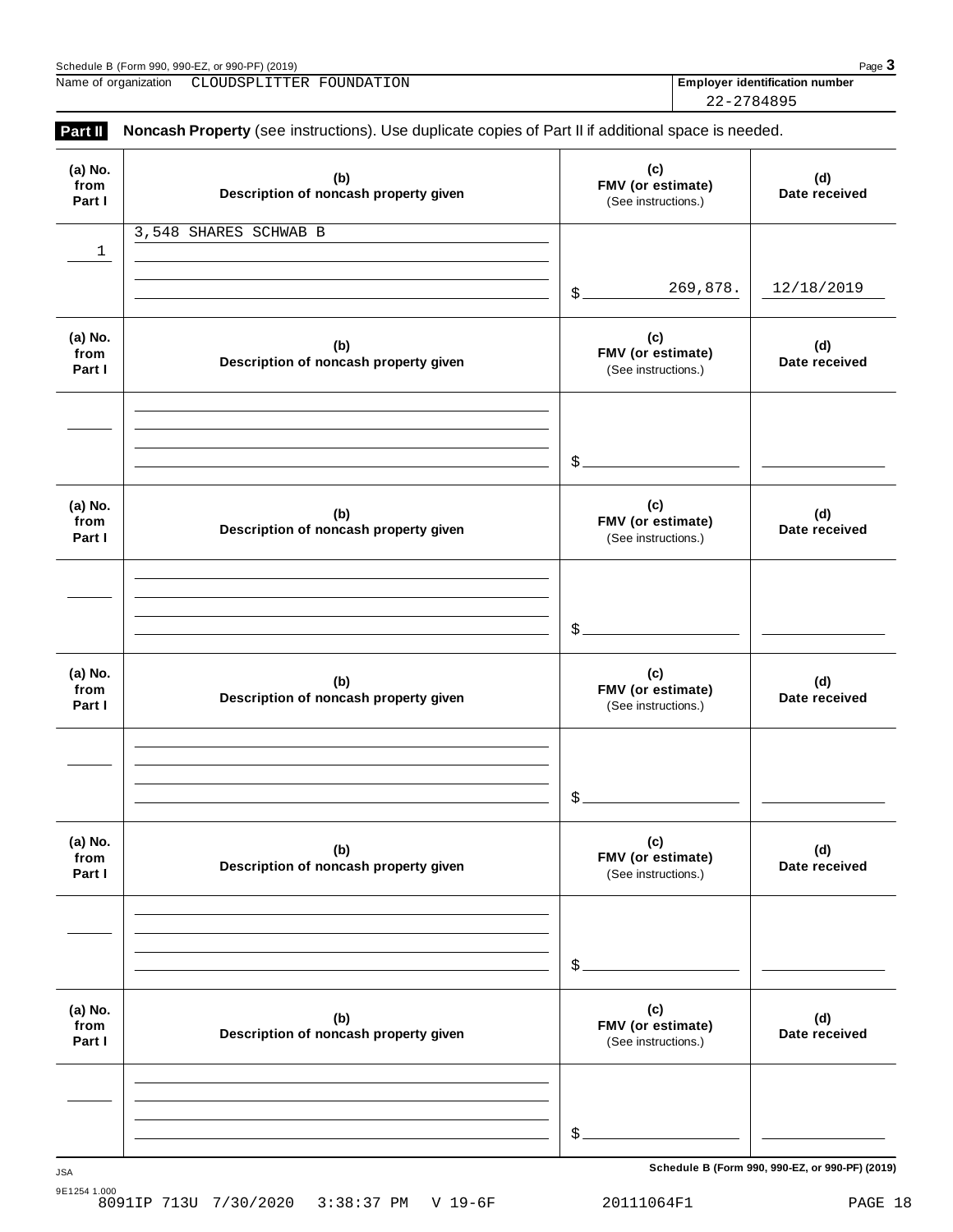| Schedule B (Form 990, 990-EZ, or 990-PF) (2019)                                                                                                                                                                                                            | Page 4                                |
|------------------------------------------------------------------------------------------------------------------------------------------------------------------------------------------------------------------------------------------------------------|---------------------------------------|
| Name of organization CLOUDSPLITTER FOUNDATION                                                                                                                                                                                                              | <b>Employer identification number</b> |
|                                                                                                                                                                                                                                                            | 22-2784895                            |
| <b>Part III</b><br><i>Exclusively</i> religious, charitable, etc., contributions to organizations described in section 501(c)(7), (8), or<br>(10) that total more than \$1,000 for the year from any one contributor. Complete columns (a) through (e) and |                                       |

|                             | Use duplicate copies of Part III if additional space is needed. |                      |                                          |  |  |
|-----------------------------|-----------------------------------------------------------------|----------------------|------------------------------------------|--|--|
| $(a)$ No.<br>from<br>Part I | (b) Purpose of gift                                             | (c) Use of gift      | (d) Description of how gift is held      |  |  |
|                             |                                                                 |                      |                                          |  |  |
|                             |                                                                 |                      |                                          |  |  |
|                             |                                                                 | (e) Transfer of gift |                                          |  |  |
|                             | Transferee's name, address, and ZIP + 4                         |                      | Relationship of transferor to transferee |  |  |
|                             |                                                                 |                      |                                          |  |  |
| $(a)$ No.<br>from<br>Part I | (b) Purpose of gift                                             | (c) Use of gift      | (d) Description of how gift is held      |  |  |
|                             |                                                                 |                      |                                          |  |  |
|                             |                                                                 | (e) Transfer of gift |                                          |  |  |
|                             |                                                                 |                      | Relationship of transferor to transferee |  |  |
|                             | Transferee's name, address, and ZIP + 4                         |                      |                                          |  |  |
|                             |                                                                 |                      |                                          |  |  |
| $(a)$ No.<br>from<br>Part I | (b) Purpose of gift                                             | (c) Use of gift      | (d) Description of how gift is held      |  |  |
|                             |                                                                 |                      |                                          |  |  |
|                             | (e) Transfer of gift                                            |                      |                                          |  |  |
|                             | Transferee's name, address, and ZIP + 4                         |                      | Relationship of transferor to transferee |  |  |
|                             |                                                                 |                      |                                          |  |  |
| $(a)$ No.<br>from<br>Part I | (b) Purpose of gift                                             | (c) Use of gift      | (d) Description of how gift is held      |  |  |
|                             |                                                                 |                      |                                          |  |  |
|                             | (e) Transfer of gift                                            |                      |                                          |  |  |
|                             |                                                                 |                      |                                          |  |  |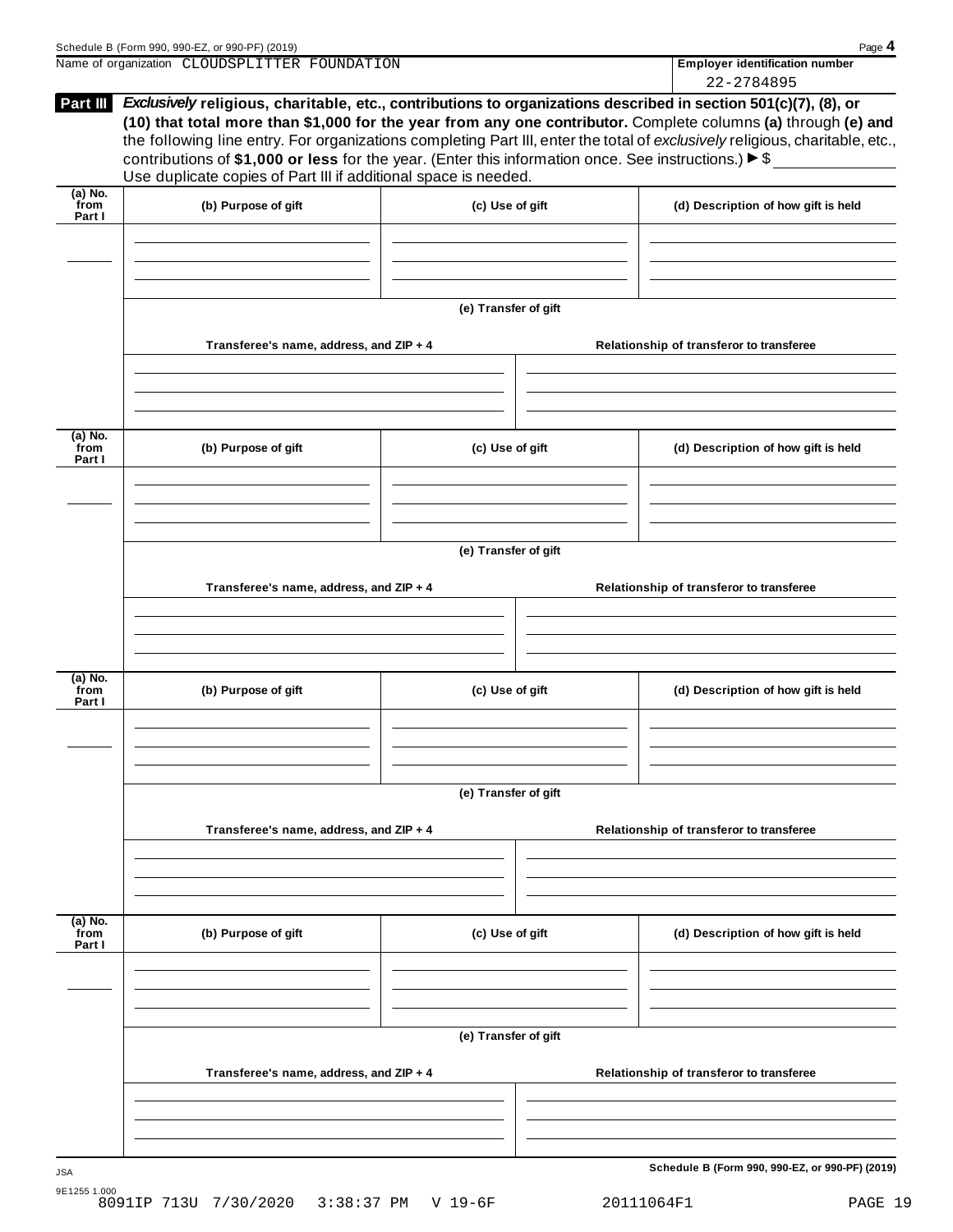## FORM 990PF, PART I - OTHER INCOME

<span id="page-19-0"></span>

|                                 |        | REVENUE   |            |
|---------------------------------|--------|-----------|------------|
|                                 |        | AND       | NET        |
|                                 |        | EXPENSES  | INVESTMENT |
| DESCRIPTION                     |        | PER BOOKS | INCOME     |
| ENTERPRISE PRODUCTS PARTNERS LP |        | 3,679.    | 3,679.     |
| ENERGY TRANSFER EQUITY LP       |        | 6,380.    | 6,380.     |
|                                 | TOTALS | 10,059.   | 10,059.    |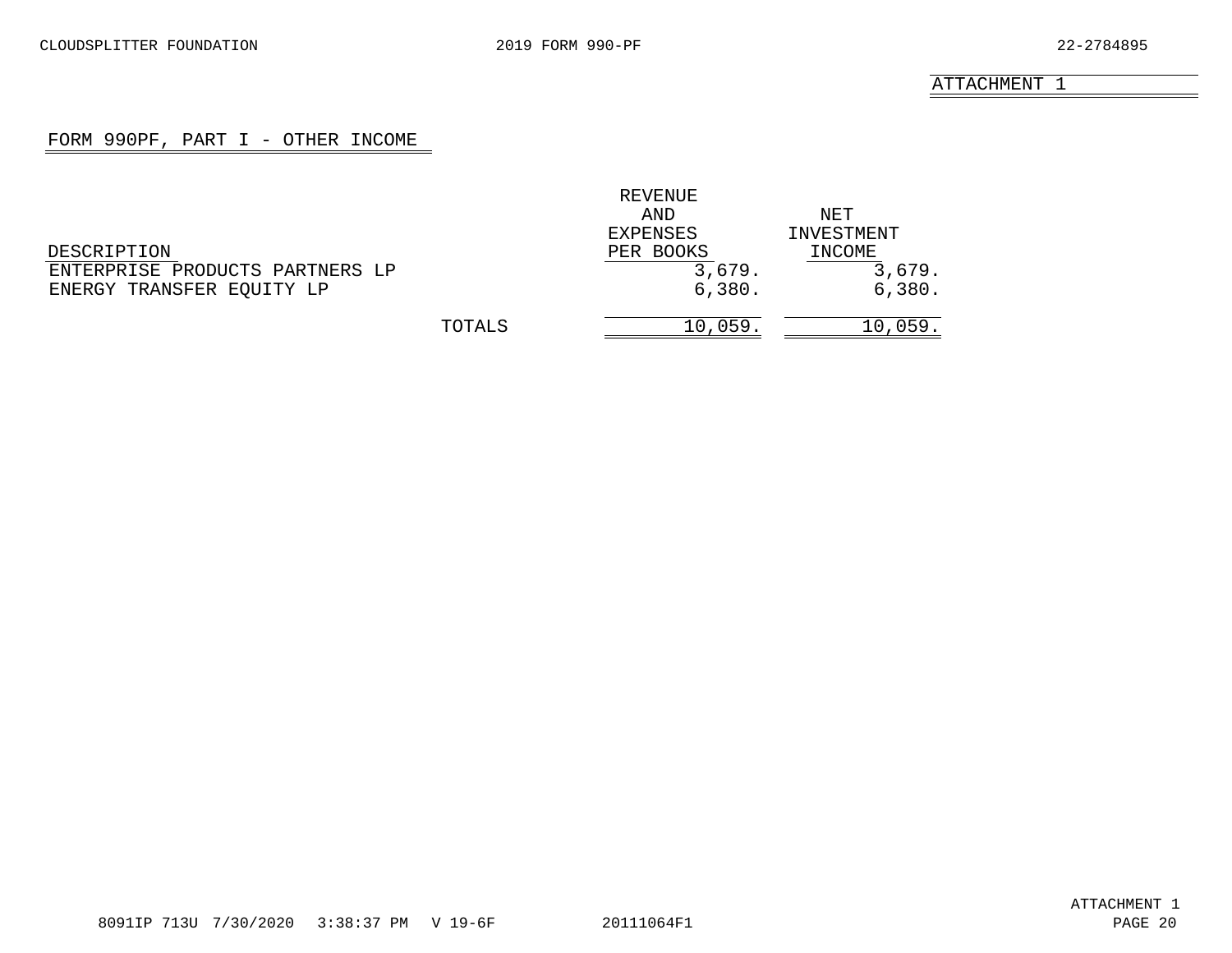## FORM 990PF, PART I - LEGAL FEES

<span id="page-20-0"></span>

|                                                       | REVENUE<br>AND<br>EXPENSES | NET<br>INVESTMENT | ADJUSTED<br>NET | CHARITABLE         |
|-------------------------------------------------------|----------------------------|-------------------|-----------------|--------------------|
| DESCRIPTION                                           | PER BOOKS                  | INCOME            | INCOME          | PURPOSES           |
| PAUL SMITH'S COLLEGE<br>WHITEMAN OSTERMAN & HANNA LLP | 7,229.<br>25,353.          |                   |                 | 7,229.<br>25, 353. |
| TOTALS                                                | 32,582.                    |                   |                 | 32,582.            |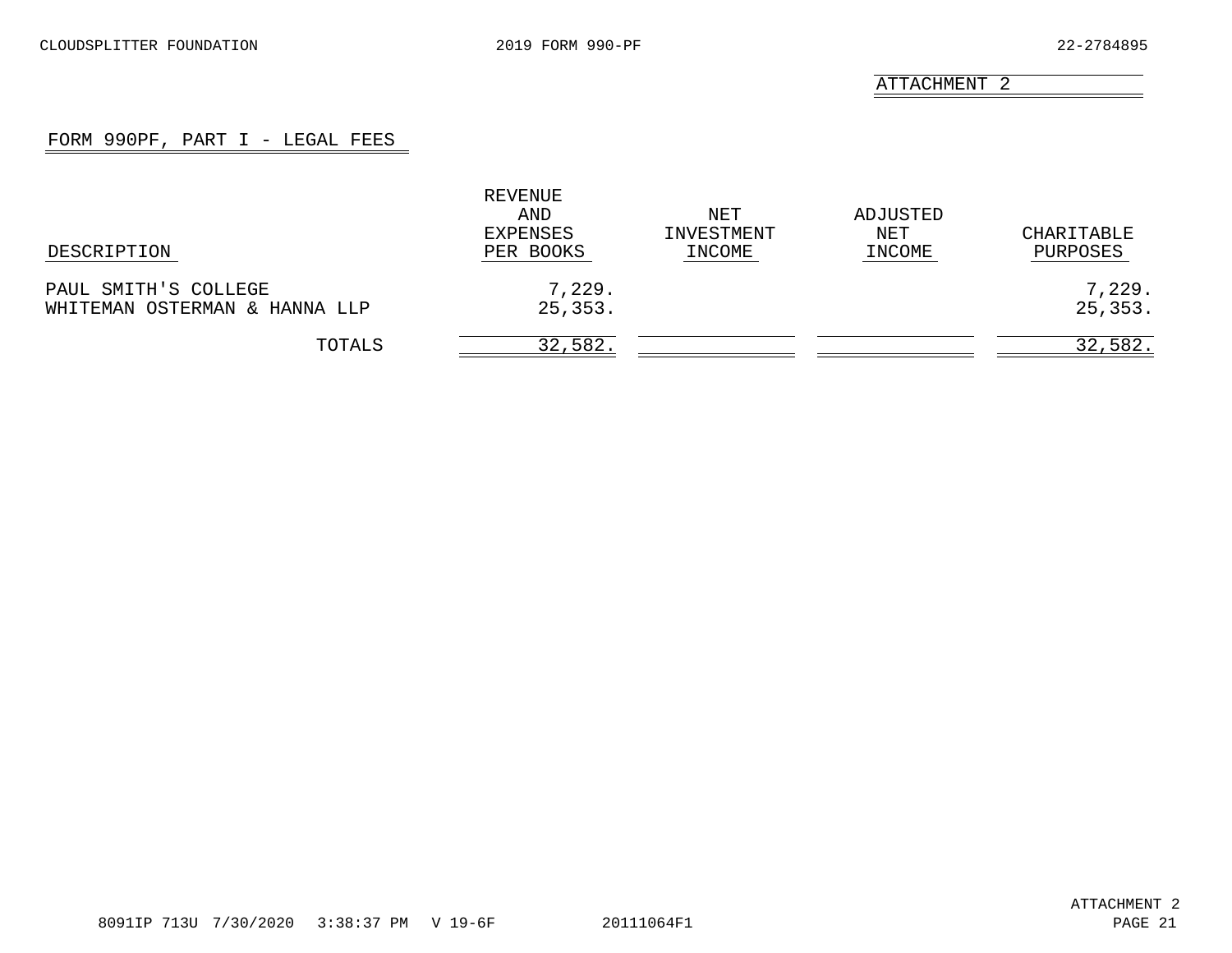## FORM 990PF, PART I - OTHER PROFESSIONAL FEES

<span id="page-21-0"></span>

|                          | REVENUE<br>AND        |                        |
|--------------------------|-----------------------|------------------------|
| DESCRIPTION              | EXPENSES<br>PER BOOKS | CHARITABLE<br>PURPOSES |
| LANDMARK CONSULTING, LLC | 1,250.                | 1,250.                 |
| TOTALS                   | 1,250.                | 250.                   |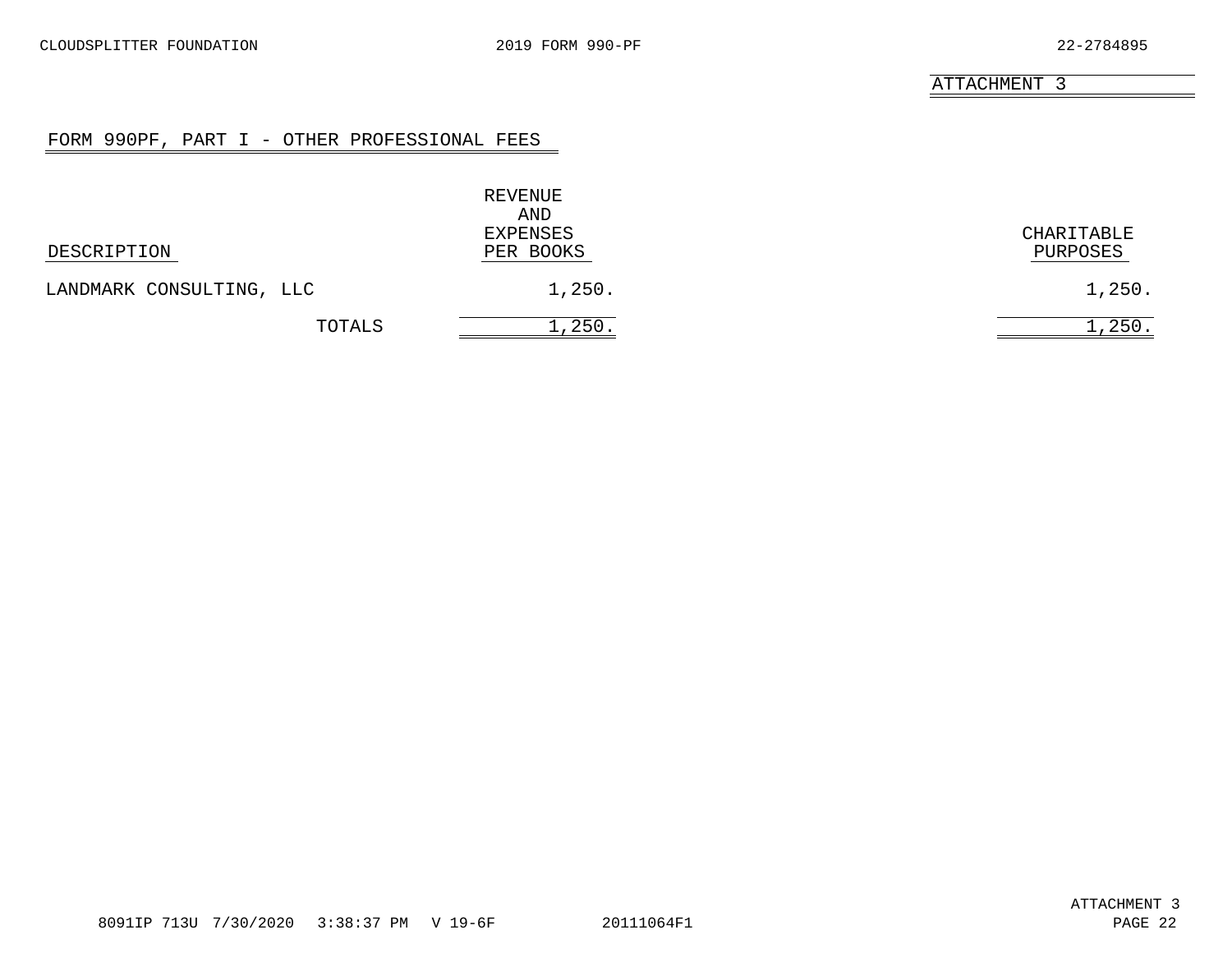# FORM 990PF, PART  $I - TAXES$

<span id="page-22-0"></span>

| DESCRIPTION                                   | REVENUE<br>AND<br>EXPENSES<br>PER BOOKS | NET<br>INVESTMENT<br>INCOME | CHARITABLE<br>PURPOSES |
|-----------------------------------------------|-----------------------------------------|-----------------------------|------------------------|
|                                               |                                         |                             |                        |
| SCHWAB #5937 - FOREIGN TAXES<br>PAYROLL TAXES | 12,790.<br>4,070.                       | 12,790.                     | 4,070.                 |
| TOTALS                                        | 16,860.                                 | 12,790.                     | 4,070.                 |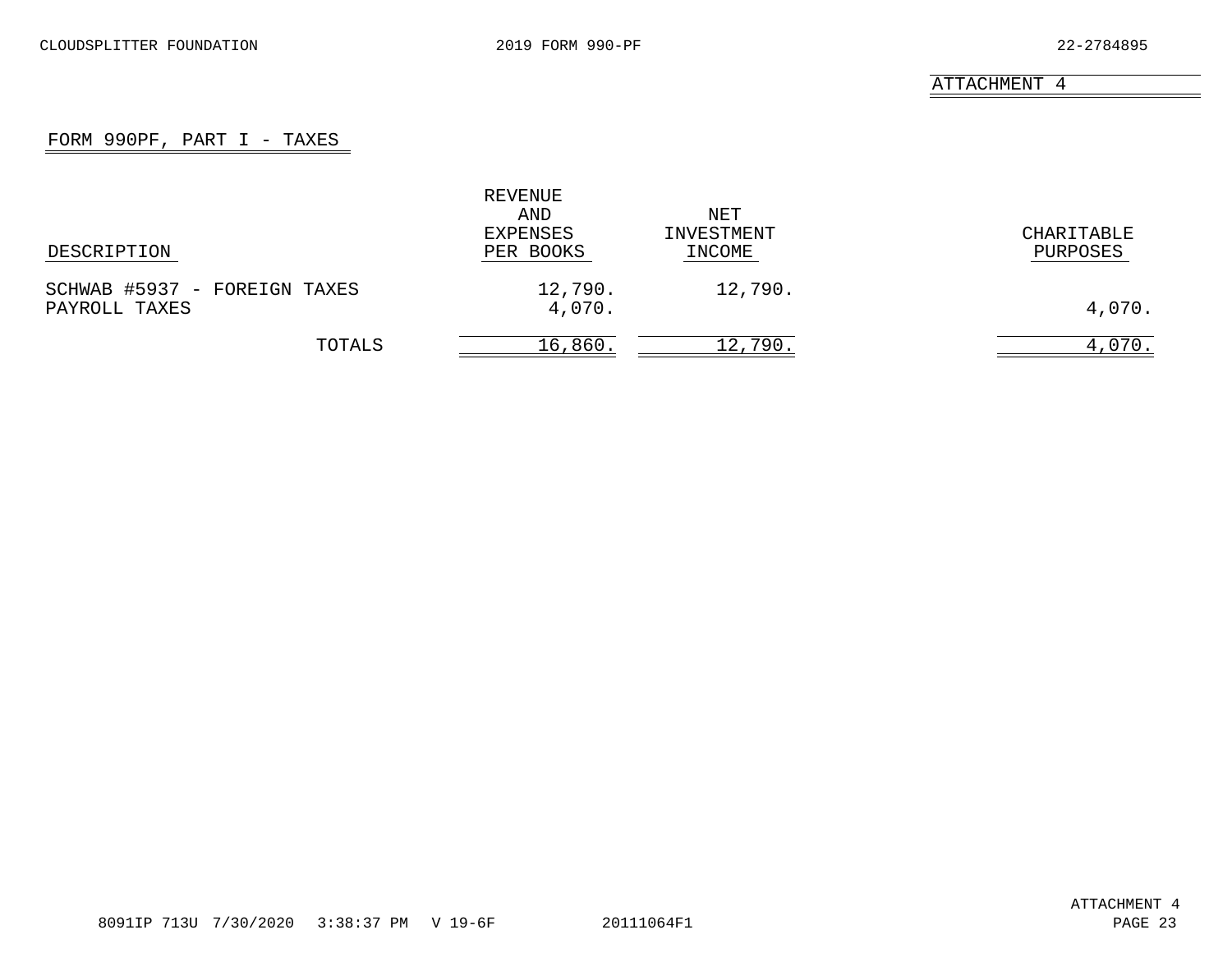# FORM 990PF, PART I - OTHER EXPENSES

<span id="page-23-0"></span>

|                             |        | REVENUE   |            |            |
|-----------------------------|--------|-----------|------------|------------|
|                             |        | AND       | NET        |            |
|                             |        | EXPENSES  | INVESTMENT | CHARITABLE |
| DESCRIPTION                 |        | PER BOOKS | INCOME     | PURPOSES   |
| SCHWAB #5937 - ADR FEES     |        | 2,148.    | 2,148.     | 2,148.     |
| NYS FILING FEE              |        | 750.      |            | 750.       |
| PAYROLL PROCESSING FEES     |        | 2,552.    |            | 2,552.     |
| NON-DEDUCTIBLE EXPENSES K-1 |        | 28.       |            | 28.        |
| TRAINING                    |        | 2,699.    |            | 2,699.     |
| INSURANCE                   |        | 4,672.    |            | 4,672.     |
| ADVERTISING                 |        | 18,950.   |            | 18,950.    |
| SUPPLIES AND<br>GENERAL     |        | 6,428.    |            | 6,428.     |
| CONSULTING FEE              |        | 5,445.    |            | 5,445.     |
| SPONSORSHIP                 |        | 6,000.    |            | 6,000.     |
| MISCELLANEOUS               |        | б.        |            | 6.         |
|                             | TOTALS | 49,678.   | 2,148.     | 49,678.    |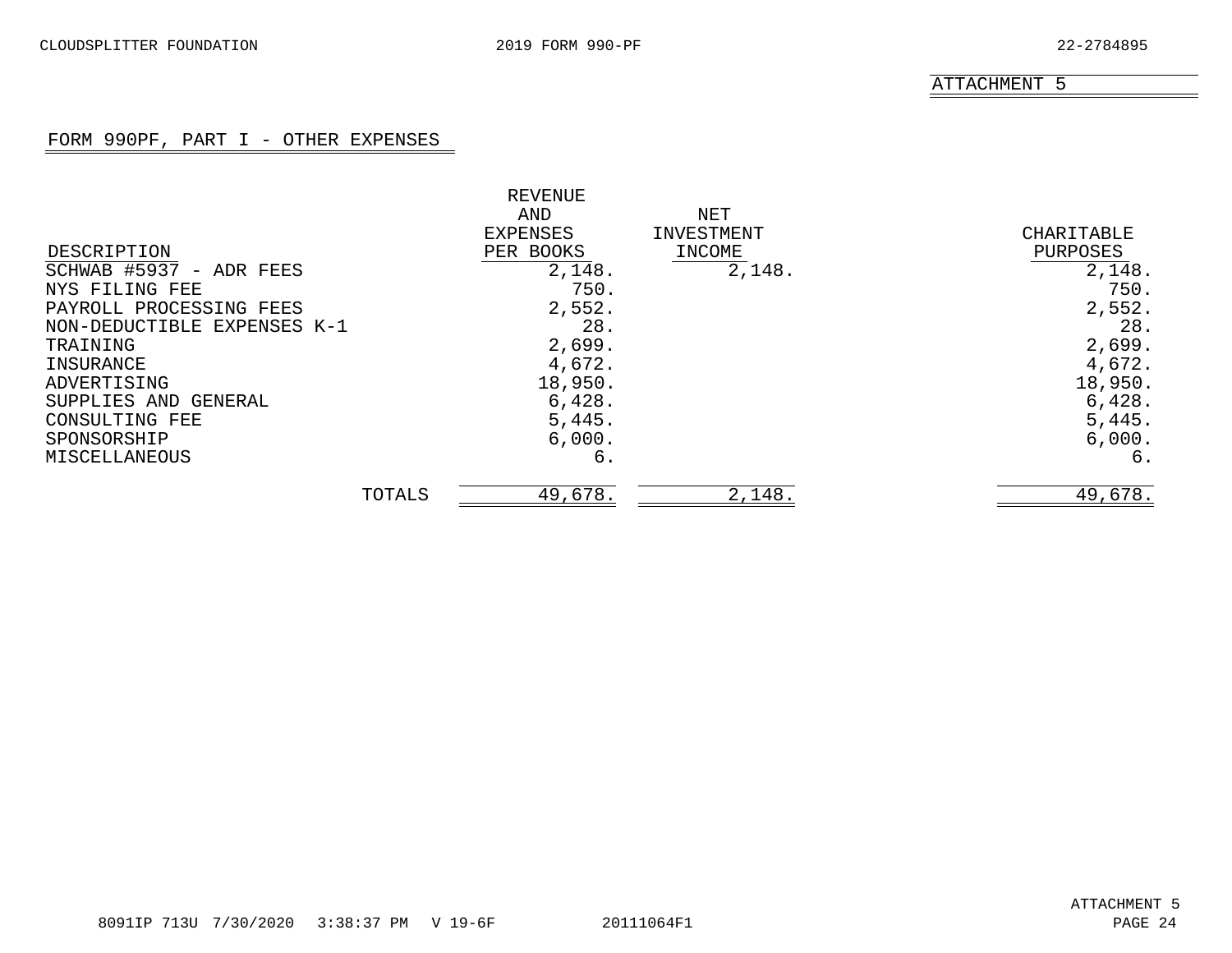# FORM 990PF, PART II - U.S. AND STATE OBLIGATIONS

<span id="page-24-0"></span>

|                      |                      | ATTACHMENT 6  |  |  |
|----------------------|----------------------|---------------|--|--|
| DESCRIPTION          | ENDING<br>BOOK VALUE | ENDING<br>FMV |  |  |
| FIXED INCOME         | 4,682,686.           | 4,703,873.    |  |  |
| US OBLIGATIONS TOTAL | 4,682,686.           | 4,703,873.    |  |  |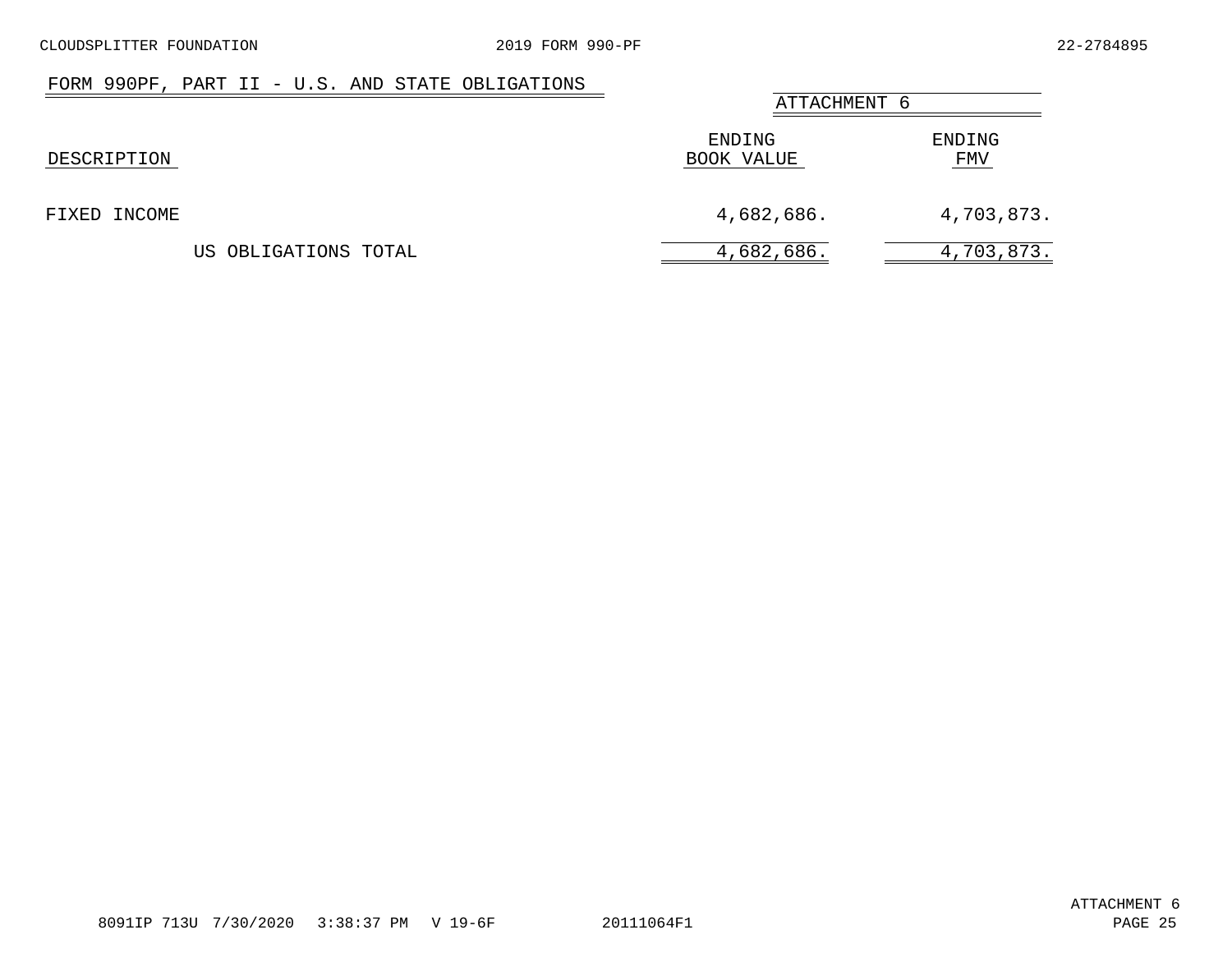### FORM 990PF, PART II - CORPORATE STOCK

<span id="page-25-0"></span>

| DESCRIPTION  | ENDING<br>BOOK VALUE | ENDING<br>FMV |  |
|--------------|----------------------|---------------|--|
| SCHWAB #5937 | 527,710.             | 1,219,800.    |  |
| TOTALS       | 527,710.             | 1,219,800.    |  |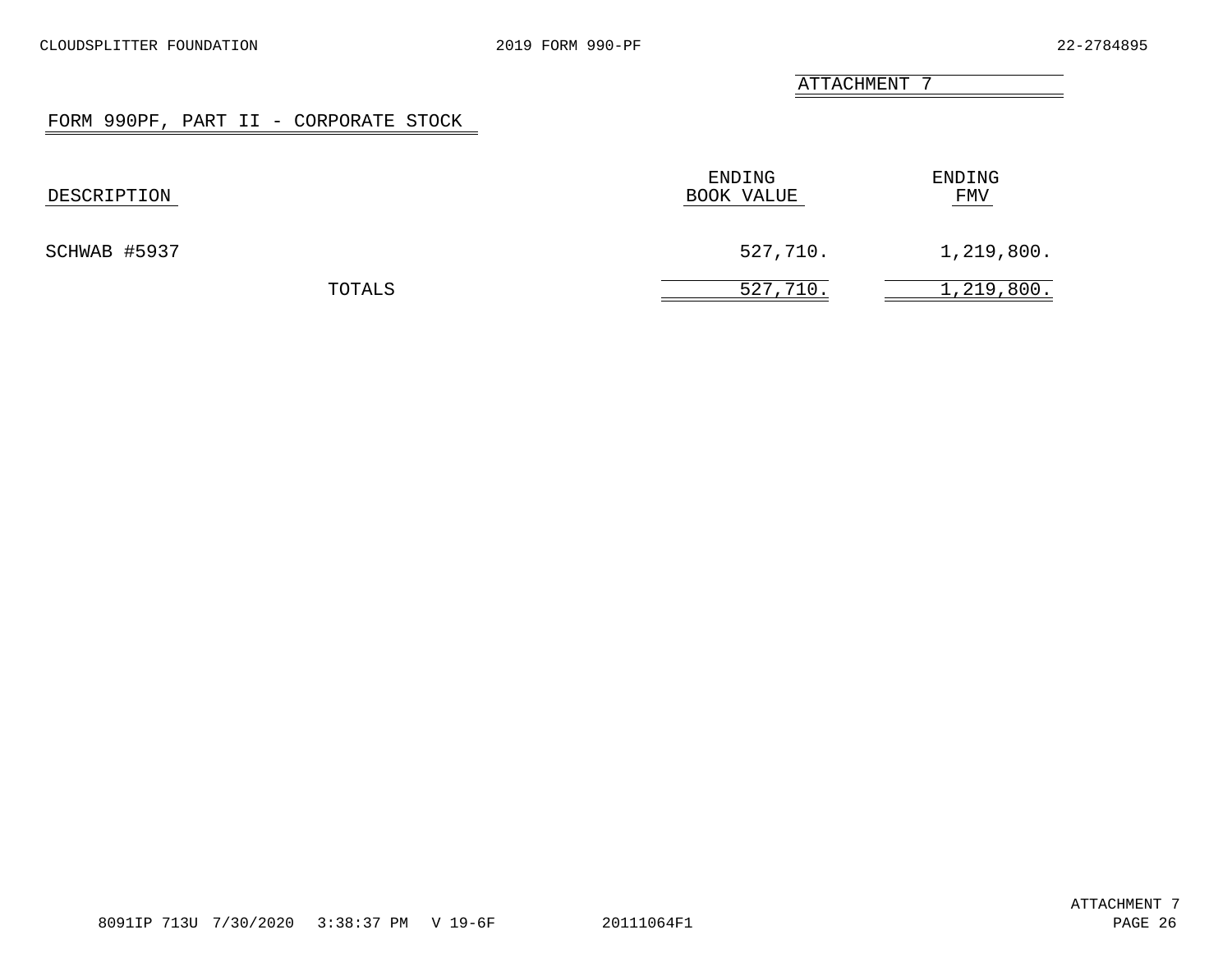## FORM 990PF, PART II - OTHER INVESTMENTS

<span id="page-26-0"></span>

| DESCRIPTION  |  | ENDING<br>BOOK VALUE | ENDING<br>FMV |
|--------------|--|----------------------|---------------|
| SCHWAB #5937 |  | 11, 313, 512.        | 17,510,876.   |
| TOTALS       |  | 11, 313, 512.        | 17,510,876.   |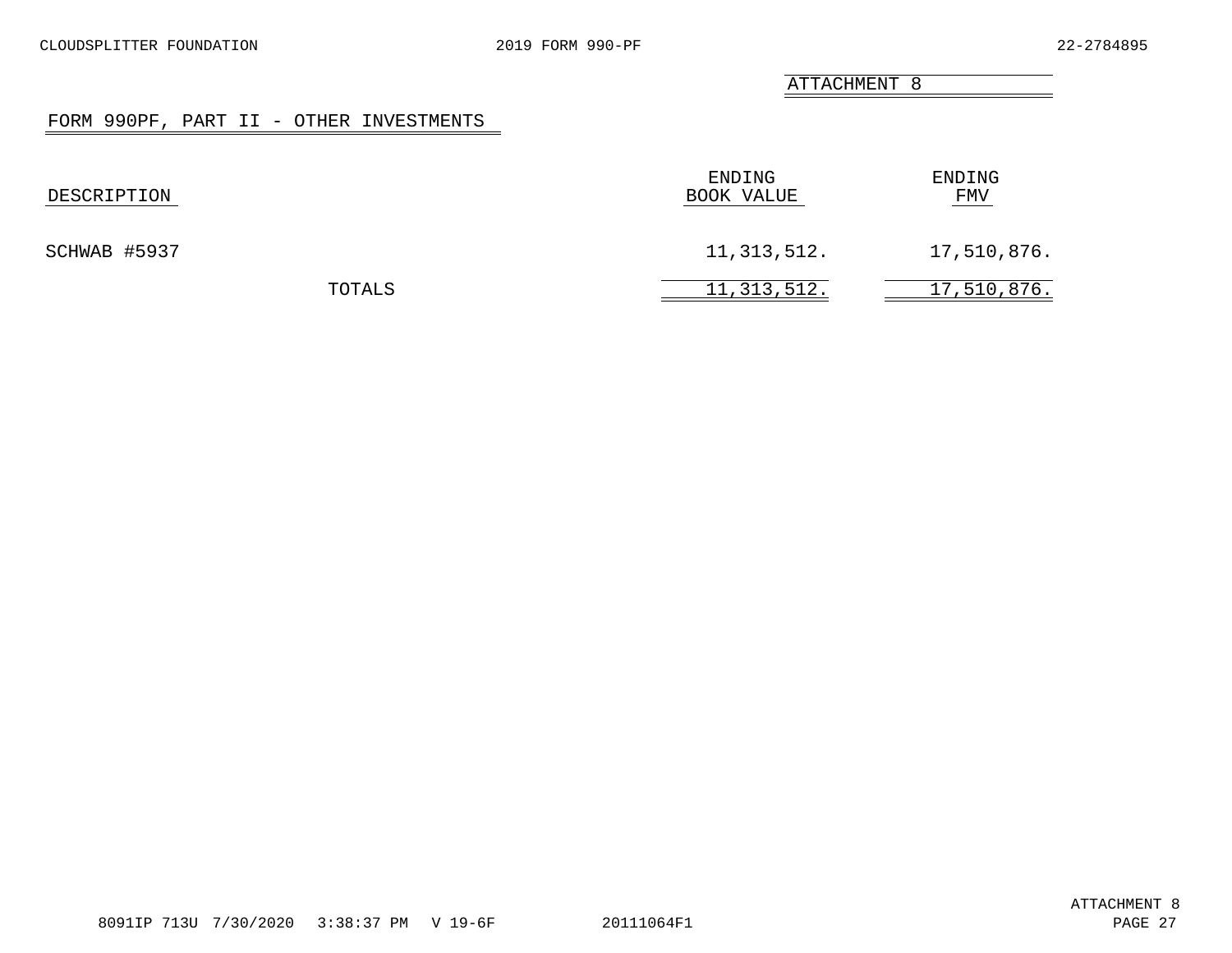# <span id="page-27-0"></span>FORM 990PF, PART III - OTHER DECREASES IN NET WORTH OR FUND BALANCES

## DESCRIPTION AMOUNT

DONATION - UNREALIZED GAIN 108,090.

TOTAL 108,090.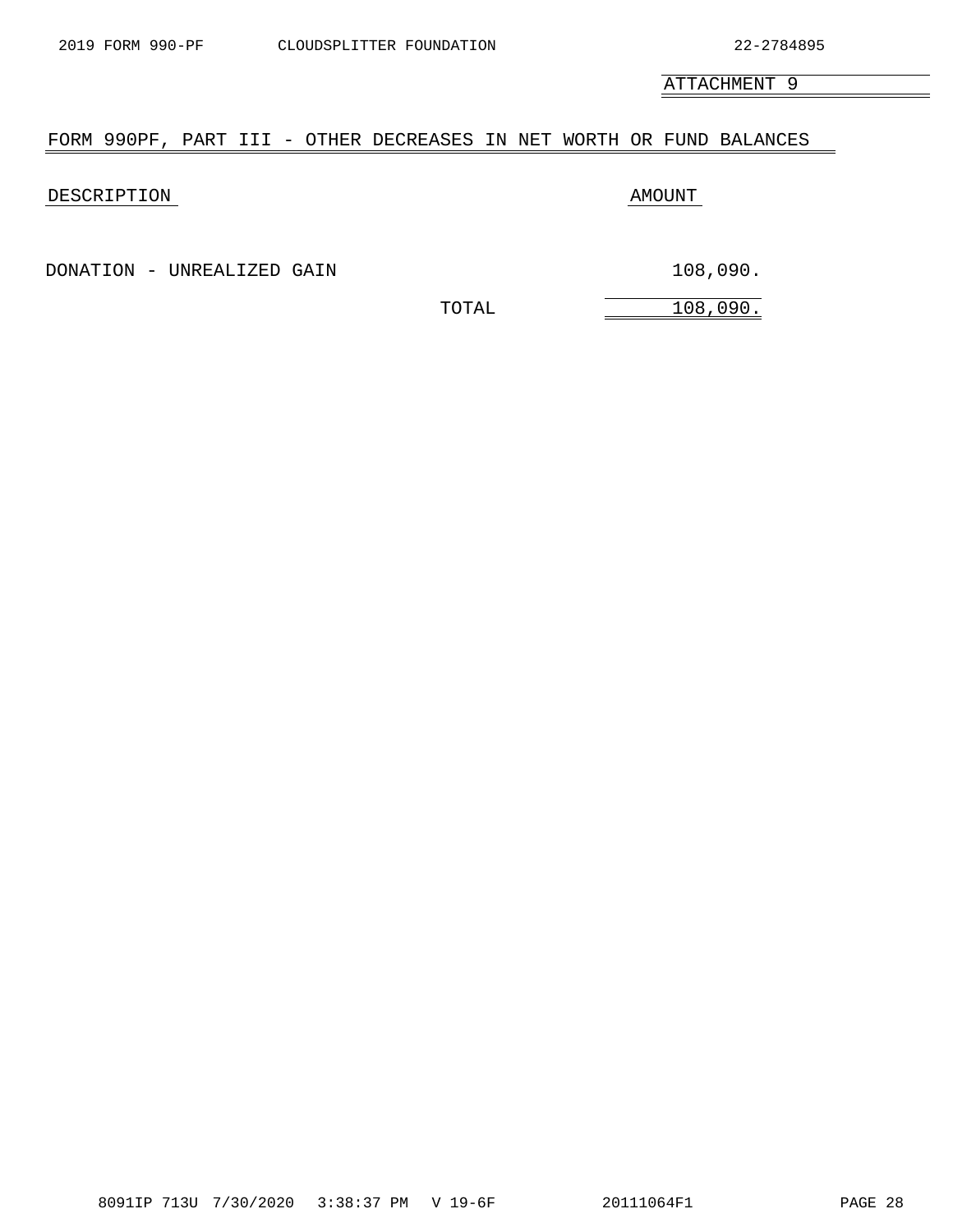<span id="page-28-0"></span>

| FORM 990PF, PART VIII - LIST OF OFFICERS, DIRECTORS, AND TRUSTEES               |                                                         |              |                                               | ATTACHMENT 10                           |
|---------------------------------------------------------------------------------|---------------------------------------------------------|--------------|-----------------------------------------------|-----------------------------------------|
| NAME AND ADDRESS                                                                | TITLE AND AVERAGE HOURS PER<br>WEEK DEVOTED TO POSITION | COMPENSATION | CONTRIBUTIONS<br>TO EMPLOYEE<br>BENEFIT PLANS | EXPENSE ACCT<br>AND OTHER<br>ALLOWANCES |
| ERNEST E KEET<br>PO BOX 1199, MOIR ROAD LAKE COLBY<br>SARANAC LAKE, NY 12983    | TRUSTEE<br>$0$ .                                        | $0$ .        | $0$ .                                         | $0$ .                                   |
| NANCY R KEET<br>PO BOX 1199, MOIR ROAD LAKE COLBY<br>SARANAC LAKE, NY 12983     | TRUSTEE<br>0.                                           | $0$ .        | $0$ .                                         | $0$ .                                   |
| BONNIE FALKENSTINE KEET<br>3130 N MAIN STREET<br>SOQUEL, CA 95073               | TRUSTEE<br>$0$ .                                        | $0$ .        | $0$ .                                         | $0$ .                                   |
| JODI COLLINS KEET<br>22 GLORY ROAD<br>WESTON, CT 06883                          | TRUSTEE<br>$0$ .                                        | $0$ .        | $0$ .                                         | $0$ .                                   |
| GLENN A KEET<br>PO BOX 1392<br>CAPITOLA, CA 95010                               | TRUSTEE<br>0.                                           | $0$ .        | $0$ .                                         | 0.                                      |
| MELISSA EISINGER<br>PO BOX 1199, MOIR ROAD LAKE COLBY<br>SARANAC LAKE, NY 12983 | TRUSTEE<br>$0$ .                                        | $0$ .        | 0.                                            | $0$ .                                   |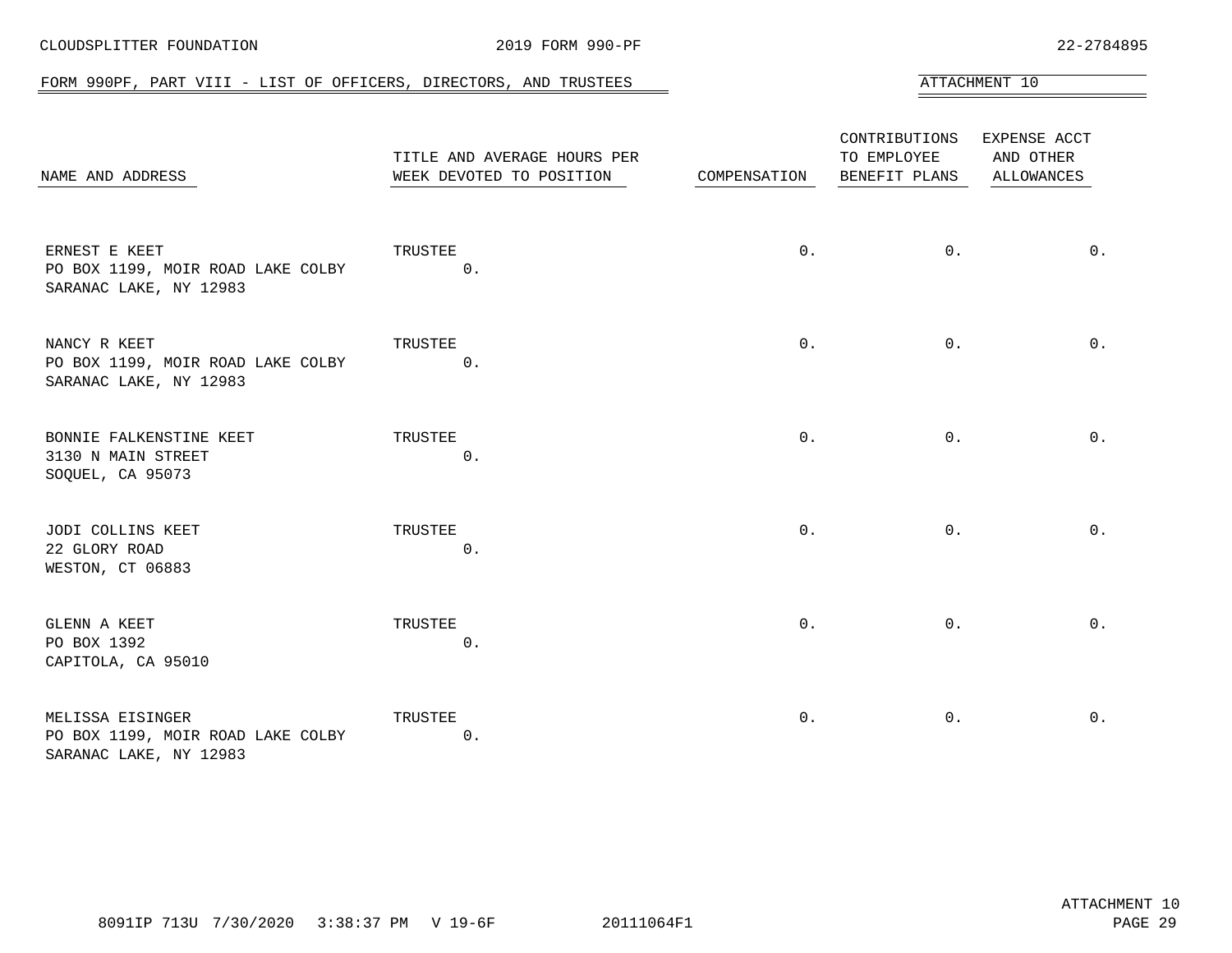| CLOUDSPLITTER FOUNDATION                                                   | 2019 FORM 990-PF                                        |              |                                               | 22-2784895                              |
|----------------------------------------------------------------------------|---------------------------------------------------------|--------------|-----------------------------------------------|-----------------------------------------|
| FORM 990PF, PART VIII - LIST OF OFFICERS, DIRECTORS, AND TRUSTEES          |                                                         |              |                                               | ATTACHMENT 10 (CONT'D)                  |
| NAME AND ADDRESS                                                           | TITLE AND AVERAGE HOURS PER<br>WEEK DEVOTED TO POSITION | COMPENSATION | CONTRIBUTIONS<br>TO EMPLOYEE<br>BENEFIT PLANS | EXPENSE ACCT<br>AND OTHER<br>ALLOWANCES |
| ELLEN ROCCO<br>PO BOX 1199, MOIR ROAD LAKE COLBY<br>SARANAC LAKE, NY 12983 | TRUSTEE<br>0.                                           | $0$ .        | $0$ .                                         | $0$ .                                   |
|                                                                            | GRAND TOTALS                                            | $0$ .        | 0.                                            | 0.                                      |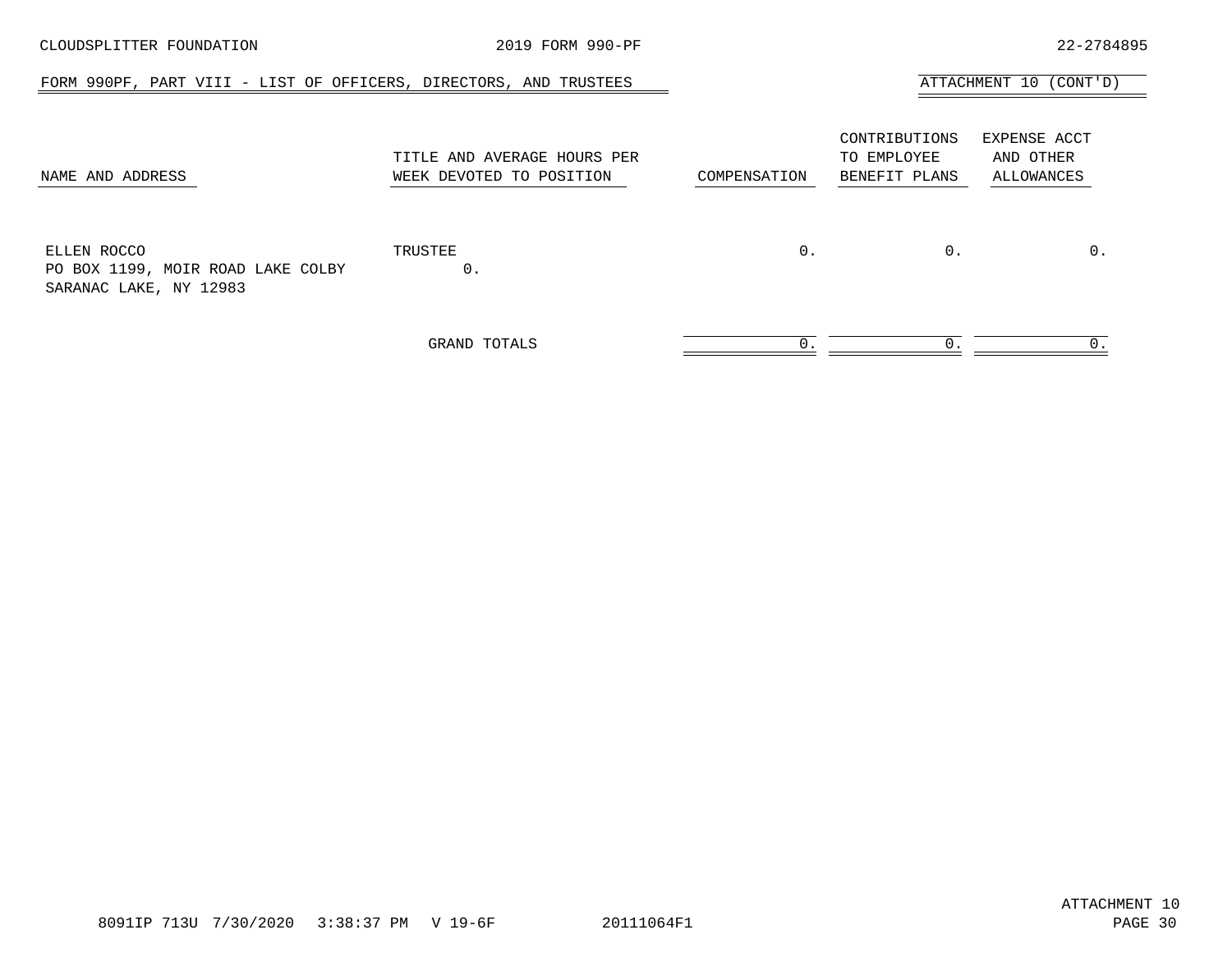<span id="page-30-0"></span>

|                                         |                                         |                                  | ATTACHMENT 11 |
|-----------------------------------------|-----------------------------------------|----------------------------------|---------------|
|                                         |                                         |                                  |               |
|                                         | RELATIONSHIP TO SUBSTANTIAL CONTRIBUTOR |                                  |               |
|                                         | AND                                     |                                  |               |
| RECIPIENT NAME AND ADDRESS              | FOUNDATION STATUS OF RECIPIENT          | PURPOSE OF GRANT OR CONTRIBUTION | AMOUNT        |
| ADIRONDACK ACTION                       | <b>NONE</b>                             | GENERAL CHARITABLE               | 50,000.       |
| PO BOX 655                              |                                         |                                  |               |
| SARANAC LAKE, NY 12983                  |                                         |                                  |               |
|                                         |                                         |                                  |               |
| ADIRONDACK CENTER FOR LOON CONSERVATION | <b>NONE</b>                             | GENERAL CHARITABLE               | 3,500.        |
| 15 BROADWAY                             |                                         |                                  |               |
| SARANAC LAKE, NY 12983                  |                                         |                                  |               |
|                                         |                                         |                                  |               |
| ADIRONDACK CENTER FOR WRITING           | NONE                                    | GENERAL CHARITABLE               | 4,500.        |
| 52 MAIN STREET                          |                                         |                                  |               |
| 2ND FLOOR                               |                                         |                                  |               |
| SARANAC LAKE, NY 12983                  |                                         |                                  |               |
|                                         |                                         |                                  |               |
| ADIRONDACK COMMUNITY OUTREACH CENTER    | NONE                                    | GENERAL CHARITABLE               | 1,000.        |
| 2718 ST RT 28                           |                                         |                                  |               |
| NORTH CREEK, NY 12853                   |                                         |                                  |               |
|                                         |                                         |                                  |               |
| ADIRONDACK COUNCIL                      | <b>NONE</b>                             | GENERAL CHARITABLE               | 10,000.       |
| 103 HAND AVE                            |                                         |                                  |               |
| SUITE <sub>3</sub>                      |                                         |                                  |               |
| ELIZABETHTOWN, NY 12932                 |                                         |                                  |               |
|                                         |                                         |                                  |               |
| ADIRONDACK EXPERIENCE                   | NONE                                    | GENERAL CHARITABLE               | 20,000.       |
| 9097 NY-30                              |                                         |                                  |               |
| BLUE MOUNTAIN LAKE, NY 12812            |                                         |                                  |               |

 $\overline{\phantom{0}}$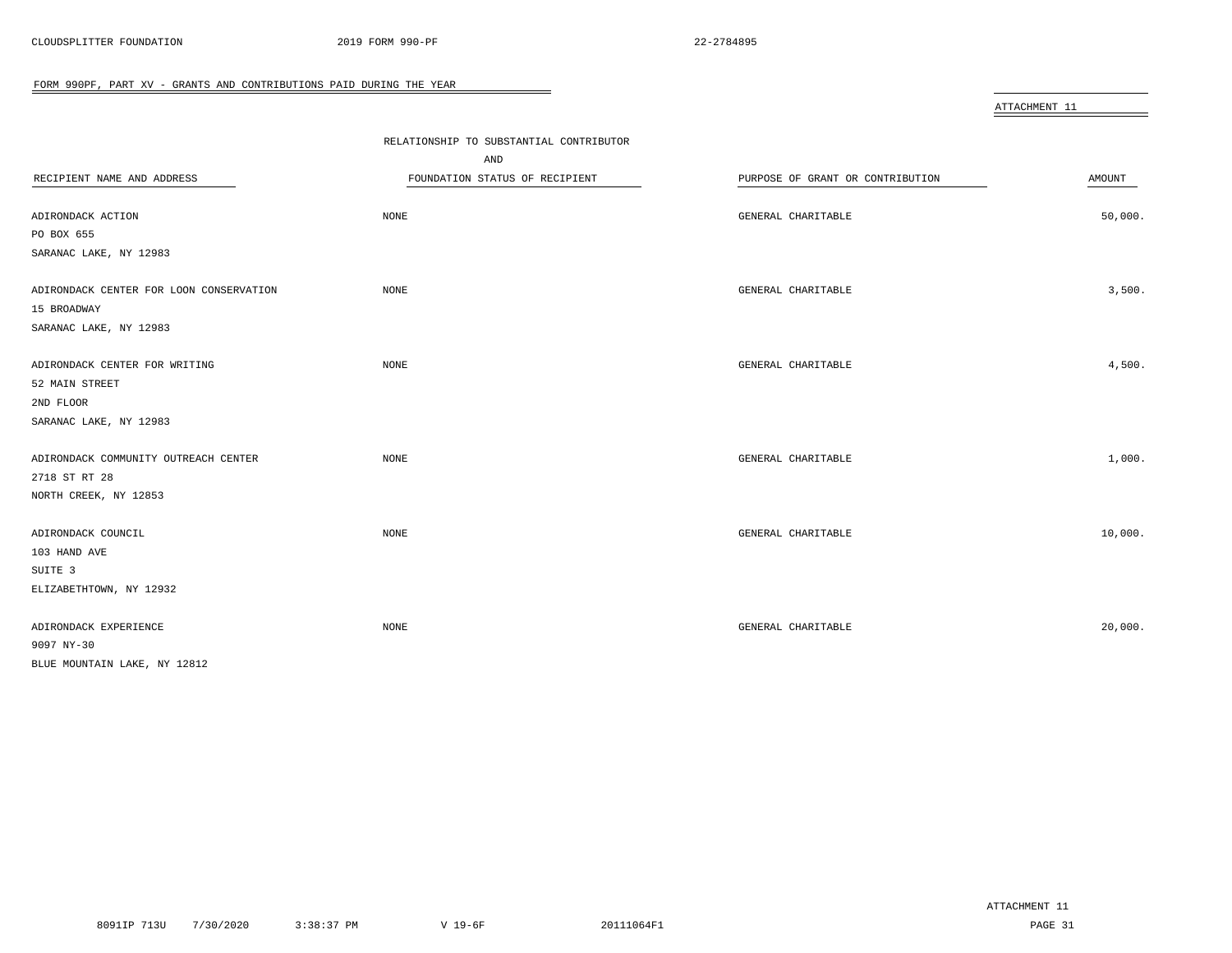|                              | RELATIONSHIP TO SUBSTANTIAL CONTRIBUTOR |                                  |          |
|------------------------------|-----------------------------------------|----------------------------------|----------|
|                              | AND                                     |                                  |          |
| RECIPIENT NAME AND ADDRESS   | FOUNDATION STATUS OF RECIPIENT          | PURPOSE OF GRANT OR CONTRIBUTION | AMOUNT   |
|                              |                                         |                                  |          |
| ADIRONDACK EXPLORER          | NONE                                    | GENERAL CHARITABLE               | 49,000.  |
| 36 CHURCH ST #1              |                                         |                                  |          |
| SARANAC LAKE, NY 12983       |                                         |                                  |          |
| ADIRONDACK FILM SOCIETY      | NONE                                    | GENERAL CHARITABLE               | 2,000.   |
| 2430 MAIN ST                 |                                         |                                  |          |
| LAKE PLACID, NY 12946        |                                         |                                  |          |
| ADIRONDACK FOLK SCHOOL       | NONE                                    | GENERAL CHARITABLE               | 15,000.  |
| 51 MAIN ST                   |                                         |                                  |          |
| LAKE LUZERNE, NY 12846       |                                         |                                  |          |
| ADIRONDACK FOUNDATION        | NONE                                    | GENERAL CHARITABLE               | 57,000.  |
| PO BOX 288                   |                                         |                                  |          |
| LAKE PLACID, NY 12946        |                                         |                                  |          |
| ADIRONDACK HAMLETS TO HUTS   | NONE                                    | GENERAL CHARITABLE               | 5,000.   |
| 47 MAIN STREET               |                                         |                                  |          |
| SARANAC LAKE, NY 12983       |                                         |                                  |          |
| ADIRONDACK HEALTH FOUNDATION | NONE                                    | GENERAL CHARITABLE               | 272,000. |
| PO BOX 120                   |                                         |                                  |          |
| SARANAC LAKE, NY 12983       |                                         |                                  |          |
|                              |                                         |                                  |          |

 $\overline{\phantom{a}}$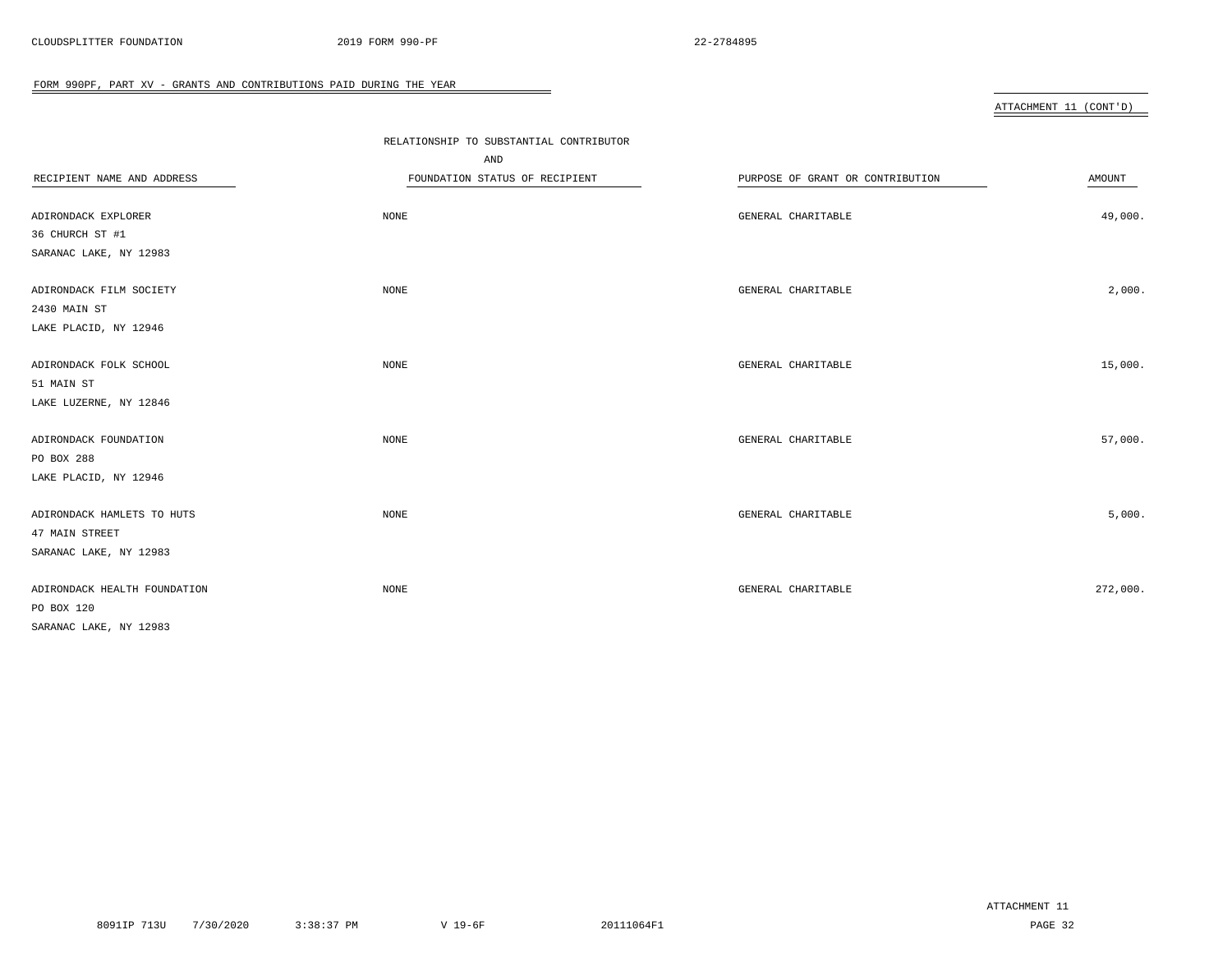|                                      | RELATIONSHIP TO SUBSTANTIAL CONTRIBUTOR |                                  |         |
|--------------------------------------|-----------------------------------------|----------------------------------|---------|
|                                      | AND                                     |                                  |         |
| RECIPIENT NAME AND ADDRESS           | FOUNDATION STATUS OF RECIPIENT          | PURPOSE OF GRANT OR CONTRIBUTION | AMOUNT  |
|                                      |                                         |                                  |         |
| ADIRONDACK LAKES CENTER FOR THE ARTS | NONE                                    | GENERAL CHARITABLE               | 1,825.  |
| PO BOX 205                           |                                         |                                  |         |
| BLUE MOUNTAIN LAKE, NY 12812         |                                         |                                  |         |
| ADIRONDACK MARATHON                  | <b>NONE</b>                             | GENERAL CHARITABLE               | 5,000.  |
| PO BOX 583                           |                                         |                                  |         |
| SCHROON LAKE, NY 12870               |                                         |                                  |         |
|                                      |                                         |                                  |         |
| ADIRONDACK MOUNTAIN CLUB             | NONE                                    | GENERAL CHARITABLE               | 10,000. |
| 814 GOGGINS ROAD                     |                                         |                                  |         |
| LAKE GEORGE, NY 12845                |                                         |                                  |         |
| ADIRONDACK PARK INSTITUE             | NONE                                    | GENERAL CHARITABLE               | 1,000.  |
| PO BOX 67                            |                                         |                                  |         |
| NEWCOMB, NY 12852                    |                                         |                                  |         |
|                                      |                                         |                                  |         |
| ADIRONDACK RESEARCH CONSORTIUM       | NONE                                    | GENERAL CHARITABLE               | 2,000.  |
| PO BOX 96                            |                                         |                                  |         |
| PAUL SMITHS, NY 12970                |                                         |                                  |         |
|                                      |                                         |                                  |         |
| ADIRONDACK SKY CENTER                | <b>NONE</b>                             | GENERAL CHARITABLE               | 1,000.  |
| 178 BIG WOLF RD                      |                                         |                                  |         |
| TUPPER LAKE, NY 12986                |                                         |                                  |         |

 $\overline{\phantom{a}}$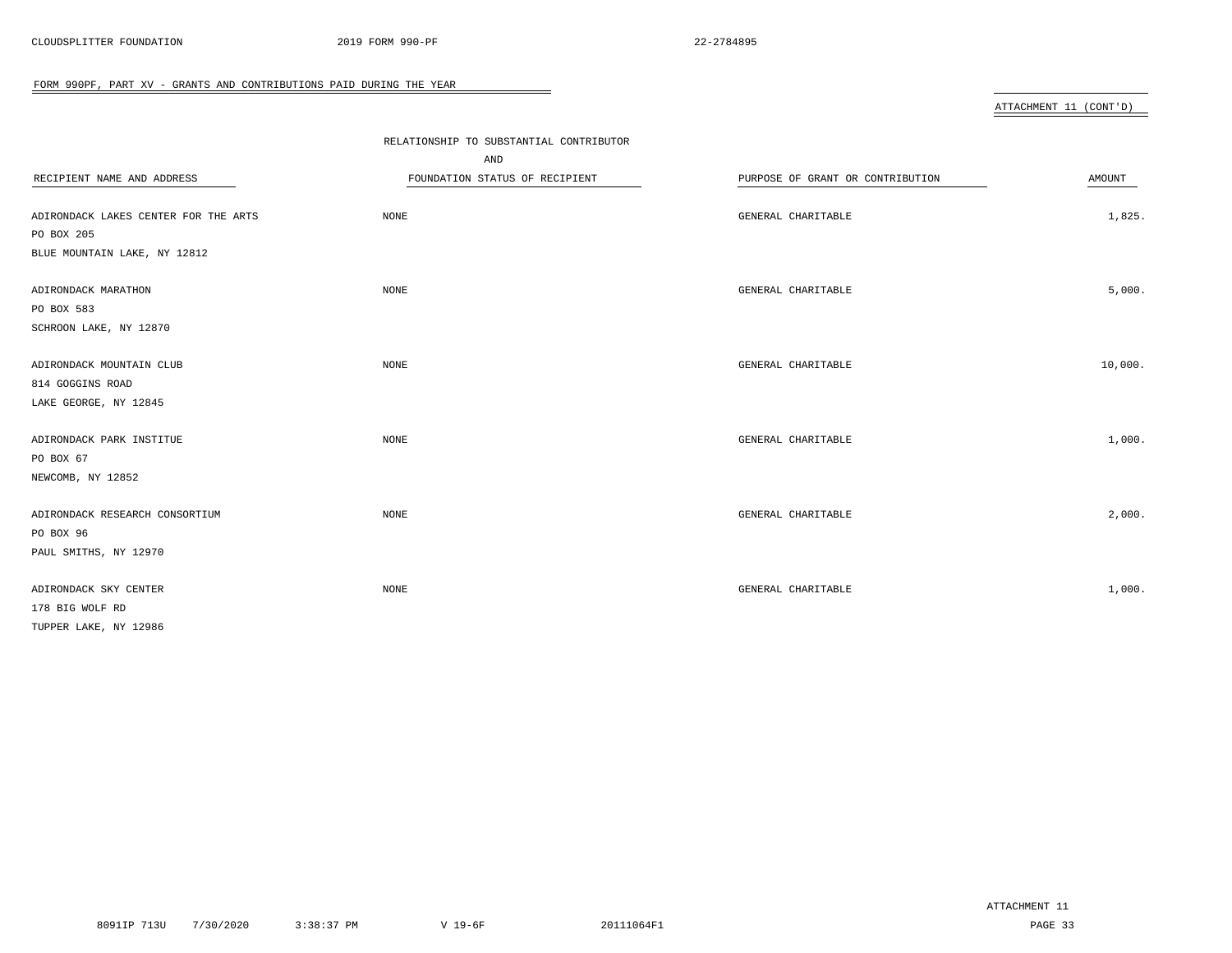|                            | RELATIONSHIP TO SUBSTANTIAL CONTRIBUTOR |                                  |               |
|----------------------------|-----------------------------------------|----------------------------------|---------------|
|                            | AND                                     |                                  |               |
| RECIPIENT NAME AND ADDRESS | FOUNDATION STATUS OF RECIPIENT          | PURPOSE OF GRANT OR CONTRIBUTION | <b>AMOUNT</b> |
|                            |                                         |                                  |               |
| ADIRONDACK WILDLIFE REFUGE | <b>NONE</b>                             | GENERAL CHARITABLE               | 500.          |
| 977 SPRINGFIELD ROAD       |                                         |                                  |               |
| WILMINGTON, NY 12997       |                                         |                                  |               |
| ALL HANDS VOLUNTEERS       | <b>NONE</b>                             | GENERAL CHARITABLE               | 15,000.       |
| 6 COUNTY ROAD              |                                         |                                  |               |
| SUITE 6                    |                                         |                                  |               |
| MATTAPOISETT, MA 02739     |                                         |                                  |               |
| AMERICARES                 | <b>NONE</b>                             | GENERAL CHARITABLE               | 1,000.        |
| 88 HAMILTON AVENUE         |                                         |                                  |               |
| STAMFORD, CT 06902         |                                         |                                  |               |
|                            |                                         |                                  |               |
| ANCA                       | <b>NONE</b>                             | GENERAL CHARITABLE               | 1,500.        |
| 67 MAIN ST #201            |                                         |                                  |               |
| SARANAC LAKE, NY 12983     |                                         |                                  |               |
| APPLEBY FOUNDATION         | <b>NONE</b>                             | GENERAL CHARITABLE               | 2,000.        |
| 579 BROADWAY, 4B           |                                         |                                  |               |
| NEW YORK, NY 10012         |                                         |                                  |               |
| ARIRONDACK TREKS           | NONE                                    | GENERAL CHARITABLE               | 1,895.        |
| PO BOX 23                  |                                         |                                  |               |
| JOHNSBURG, NY 12843        |                                         |                                  |               |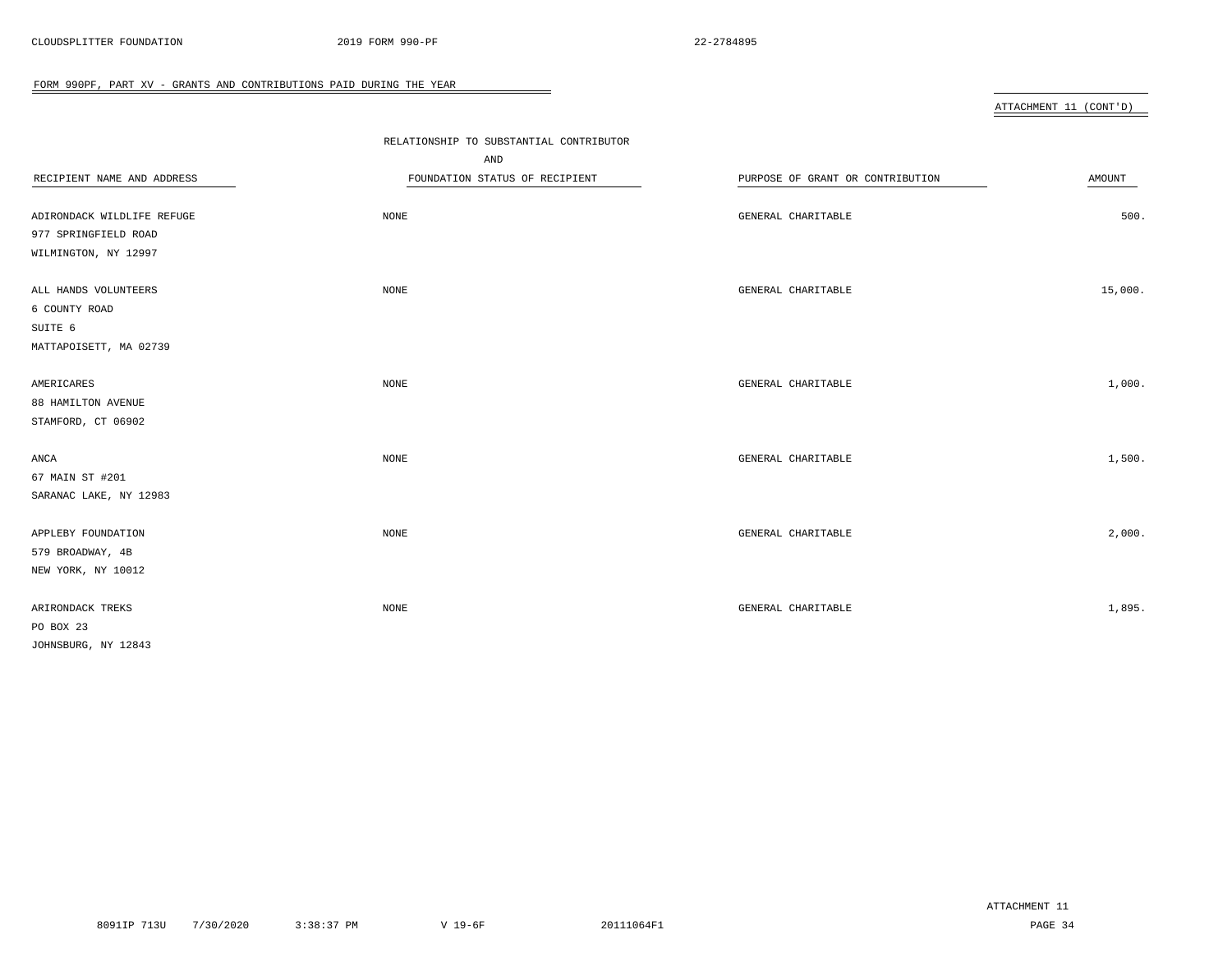|                            | RELATIONSHIP TO SUBSTANTIAL CONTRIBUTOR |                                  |         |
|----------------------------|-----------------------------------------|----------------------------------|---------|
|                            | AND                                     |                                  |         |
| RECIPIENT NAME AND ADDRESS | FOUNDATION STATUS OF RECIPIENT          | PURPOSE OF GRANT OR CONTRIBUTION | AMOUNT  |
|                            |                                         |                                  |         |
| ARISE OF TUPPER LAKE       | <b>NONE</b>                             | GENERAL CHARITABLE               | 10,000. |
| PO BOX 1200                |                                         |                                  |         |
| TUPPER LAKE, NY 12986      |                                         |                                  |         |
| AUSABLE RIVER ASSOCIATION  | <b>NONE</b>                             | GENERAL CHARITABLE               | 11,200. |
| 1181 HASELTON ROAD         |                                         |                                  |         |
| WILMINGTON, NY 12997       |                                         |                                  |         |
| BALLARD PARK FOUNDATION    | <b>NONE</b>                             | GENERAL CHARITABLE               | 1,000.  |
| PO BOX 531                 |                                         |                                  |         |
| WESTPORT, NY 12993         |                                         |                                  |         |
| BARKEATER TRAIL ALLIANCE   | <b>NONE</b>                             | GENERAL CHARITABLE               | 6,375.  |
| PO BOX 843                 |                                         |                                  |         |
| LAKE PLACID, NY 12946      |                                         |                                  |         |
| BEEKMANTOWN CENTRAL SCHOOL | NONE                                    | GENERAL CHARITABLE               | 942.    |
| 6944 NY-22                 |                                         |                                  |         |
| PLATTSBURGH, NY 12901      |                                         |                                  |         |
|                            |                                         |                                  |         |
| BLOOMINGDALE SCHOOL        | <b>NONE</b>                             | GENERAL CHARITABLE               | 1,000.  |
| 150 WEST 105TH STREET      |                                         |                                  |         |
| NEW YORK, NY 10025         |                                         |                                  |         |

 $\overline{\phantom{a}}$ 

ATTACHMENT 11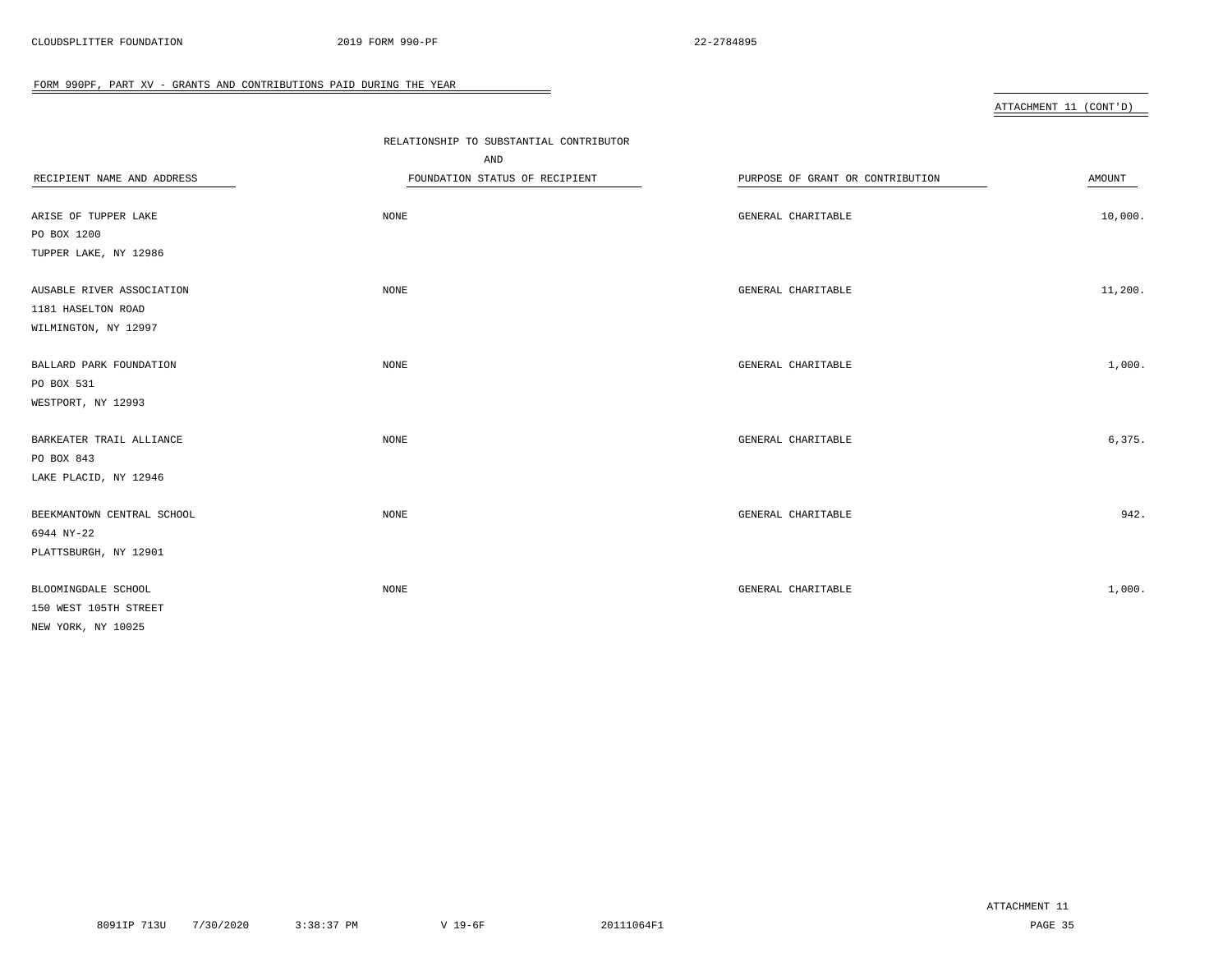|                                              | RELATIONSHIP TO SUBSTANTIAL CONTRIBUTOR |                                  |         |
|----------------------------------------------|-----------------------------------------|----------------------------------|---------|
|                                              | AND                                     |                                  |         |
| RECIPIENT NAME AND ADDRESS                   | FOUNDATION STATUS OF RECIPIENT          | PURPOSE OF GRANT OR CONTRIBUTION | AMOUNT  |
|                                              |                                         |                                  |         |
| <b>BLUSEED STUDIOS</b>                       | NONE                                    | GENERAL CHARITABLE               | 12,500. |
| 24 CEDAR STREET                              |                                         |                                  |         |
| SARANAC LAKE, NY 12983                       |                                         |                                  |         |
| CHAMPLAIN AREA TRAILS                        | NONE                                    | GENERAL CHARITABLE               | 20,500. |
| 6482 MAIN STREET                             |                                         |                                  |         |
| WESTPORT, NY 12993                           |                                         |                                  |         |
|                                              |                                         |                                  |         |
| COMMUNITY HEALTH CENTER OF THE NORTH COUNTRY | NONE                                    | GENERAL CHARITABLE               | 5,000.  |
| 4 COMMERCE LANE                              |                                         |                                  |         |
| CANTON, NY 13617                             |                                         |                                  |         |
| CORNELL COOPERATIVE EXTENSION                | <b>NONE</b>                             | GENERAL CHARITABLE               | 1,000.  |
| 24 MARTIN RD, WILLIAM RICE JR. EXT. CTR.     |                                         |                                  |         |
| VOORHEESVILLE, NY 12186                      |                                         |                                  |         |
| CRANE MOUNTAIN VALLEY HORSE RESCUE           | NONE                                    | GENERAL CHARITABLE               | 10,000. |
| 7556 NYS ROUTE 9N                            |                                         |                                  |         |
| WESTPORT, NY 12993                           |                                         |                                  |         |
|                                              |                                         |                                  |         |
| CREATIVE HEALING CONNECTIONS                 | <b>NONE</b>                             | GENERAL CHARITABLE               | 2,000.  |
| PO BOX 69                                    |                                         |                                  |         |
| BAKERS MILLS, NY 12811                       |                                         |                                  |         |

 $\overline{\phantom{a}}$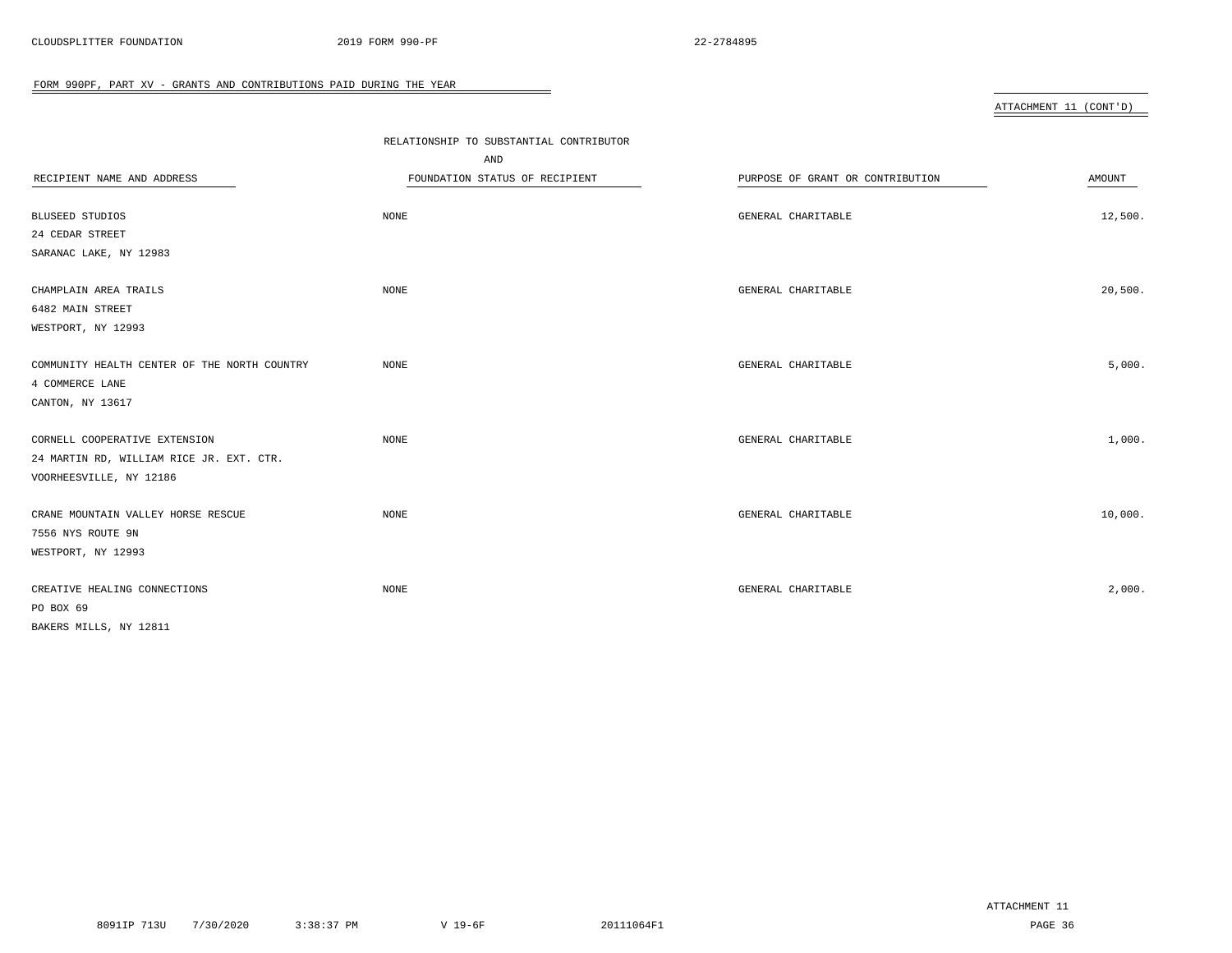|                                    | RELATIONSHIP TO SUBSTANTIAL CONTRIBUTOR |                                  |         |  |
|------------------------------------|-----------------------------------------|----------------------------------|---------|--|
|                                    | AND                                     |                                  |         |  |
| RECIPIENT NAME AND ADDRESS         | FOUNDATION STATUS OF RECIPIENT          | PURPOSE OF GRANT OR CONTRIBUTION | AMOUNT  |  |
|                                    |                                         |                                  |         |  |
| CWS CROP WALK                      | NONE                                    | GENERAL CHARITABLE               | 250.    |  |
| PO BOX 968                         |                                         |                                  |         |  |
| ELKHART, IN 46515                  |                                         |                                  |         |  |
| DOCTORS WITHOUT BORDERS USA        | NONE                                    | GENERAL CHARITABLE               | 500.    |  |
| 40 RECTOR ST., 16TH FLOOR          |                                         |                                  |         |  |
| NEW YORK, NY 10006                 |                                         |                                  |         |  |
| EAGLE ISLAND, INC.                 | NONE                                    | GENERAL CHARITABLE               | 10,000. |  |
| 442 GILPIN BAY                     |                                         |                                  |         |  |
| SARANAC LAKE, NY 12983             |                                         |                                  |         |  |
| ECUMENICAL COUNCIL OF SARANAC LAKE | NONE                                    | GENERAL CHARITABLE               | 5,000.  |  |
| PO BOX 194                         |                                         |                                  |         |  |
| SARANAC LAKE, NY 12983             |                                         |                                  |         |  |
| ENVIRONMENTAL DEFENSE FUND         | NONE                                    | GENERAL CHARITABLE               | 5,000.  |  |
| 257 PARK AVENUE SOUTH              |                                         |                                  |         |  |
| NEW YORK, NY 10010                 |                                         |                                  |         |  |
| ESSEX COUNTY ARTS COUNCIL          | <b>NONE</b>                             | GENERAL CHARITABLE               | 500.    |  |
| PO BOX 187                         |                                         |                                  |         |  |
| WESTPORT, NY 12993                 |                                         |                                  |         |  |
|                                    |                                         |                                  |         |  |

 $\overline{\phantom{a}}$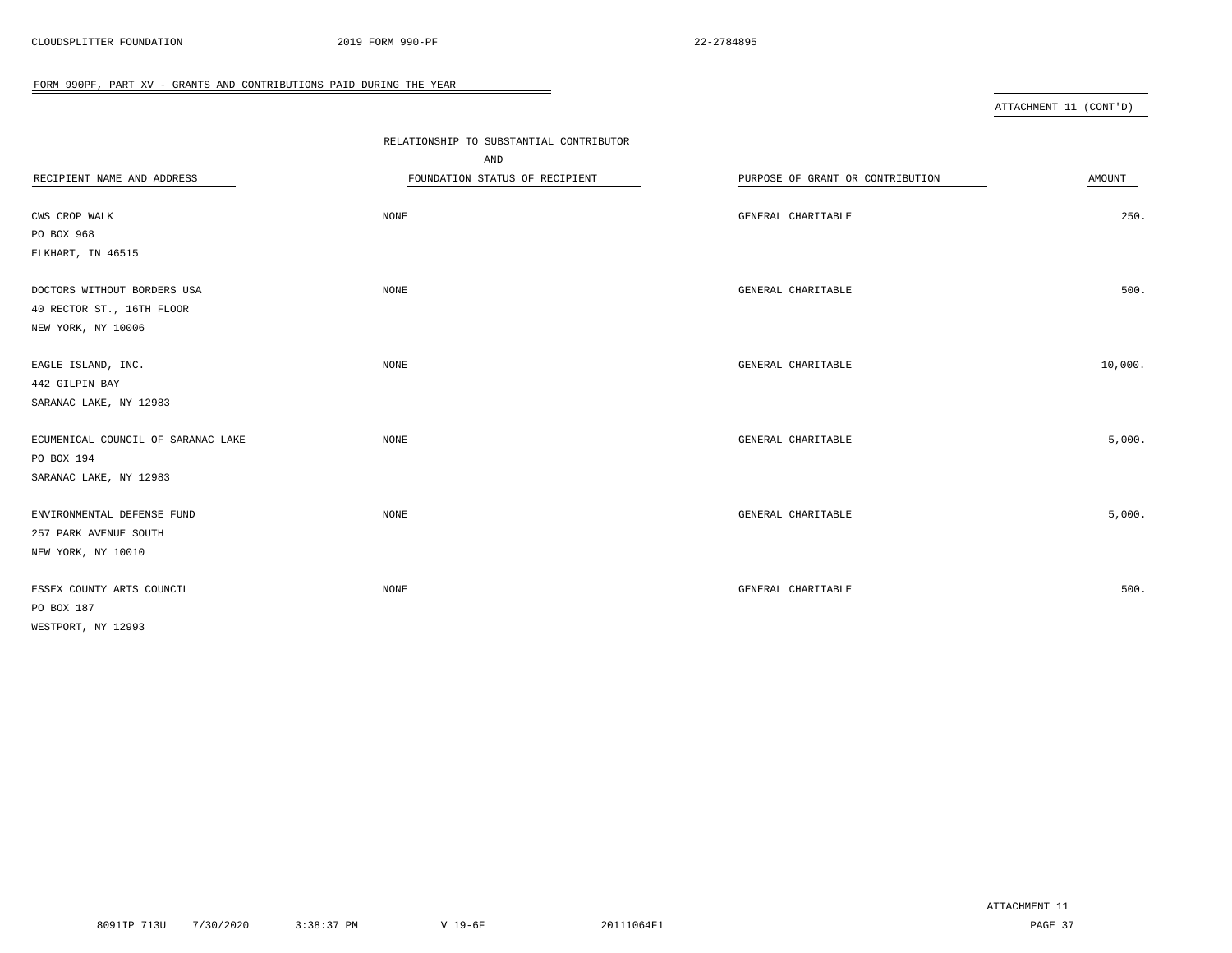|                              | RELATIONSHIP TO SUBSTANTIAL CONTRIBUTOR |                                  |        |
|------------------------------|-----------------------------------------|----------------------------------|--------|
| RECIPIENT NAME AND ADDRESS   | AND                                     |                                  |        |
|                              | FOUNDATION STATUS OF RECIPIENT          | PURPOSE OF GRANT OR CONTRIBUTION | AMOUNT |
| FAMILIES FIRST ESSEX COUNTY  | NONE                                    | GENERAL CHARITABLE               | 1,000. |
| 196 WATER ST                 |                                         |                                  |        |
| ELIZABETHTOWN, NY 12932      |                                         |                                  |        |
|                              |                                         |                                  |        |
| FIRST NIGHT SARANAC LAKE     | NONE                                    | GENERAL CHARITABLE               | 1,500. |
| PO BOX 326                   |                                         |                                  |        |
| SARANAC LAKE, NY 12983       |                                         |                                  |        |
|                              |                                         |                                  |        |
| FORT TICONDEROGA ASSOCIATION | NONE                                    | GENERAL CHARITABLE               | 1,000. |
| PO BOX 390                   |                                         |                                  |        |
| TICONDEROGA, NY 12883        |                                         |                                  |        |
|                              |                                         |                                  |        |
| FRIENDS OF POKE-O-MOONSHINE  | NONE                                    | GENERAL CHARITABLE               | 1,500. |
| 1599 RT 95 PO BOX 546        |                                         |                                  |        |
| KEESEVILLE, NY 12944         |                                         |                                  |        |
| HIGH PEAKS HOSPICE           | $\rm{NONE}$                             | GENERAL CHARITABLE               | 5,000. |
| PO BOX 840                   |                                         |                                  |        |
| SARANAC LAKE, NY 12983       |                                         |                                  |        |
|                              |                                         |                                  |        |
| HISTORIC SARANAC LAKE        | NONE                                    | GENERAL CHARITABLE               | 2,000. |
| 89 CHURCH STREET #2          |                                         |                                  |        |
| SARANAC LAKE, NY 12983       |                                         |                                  |        |

 $\overline{\phantom{a}}$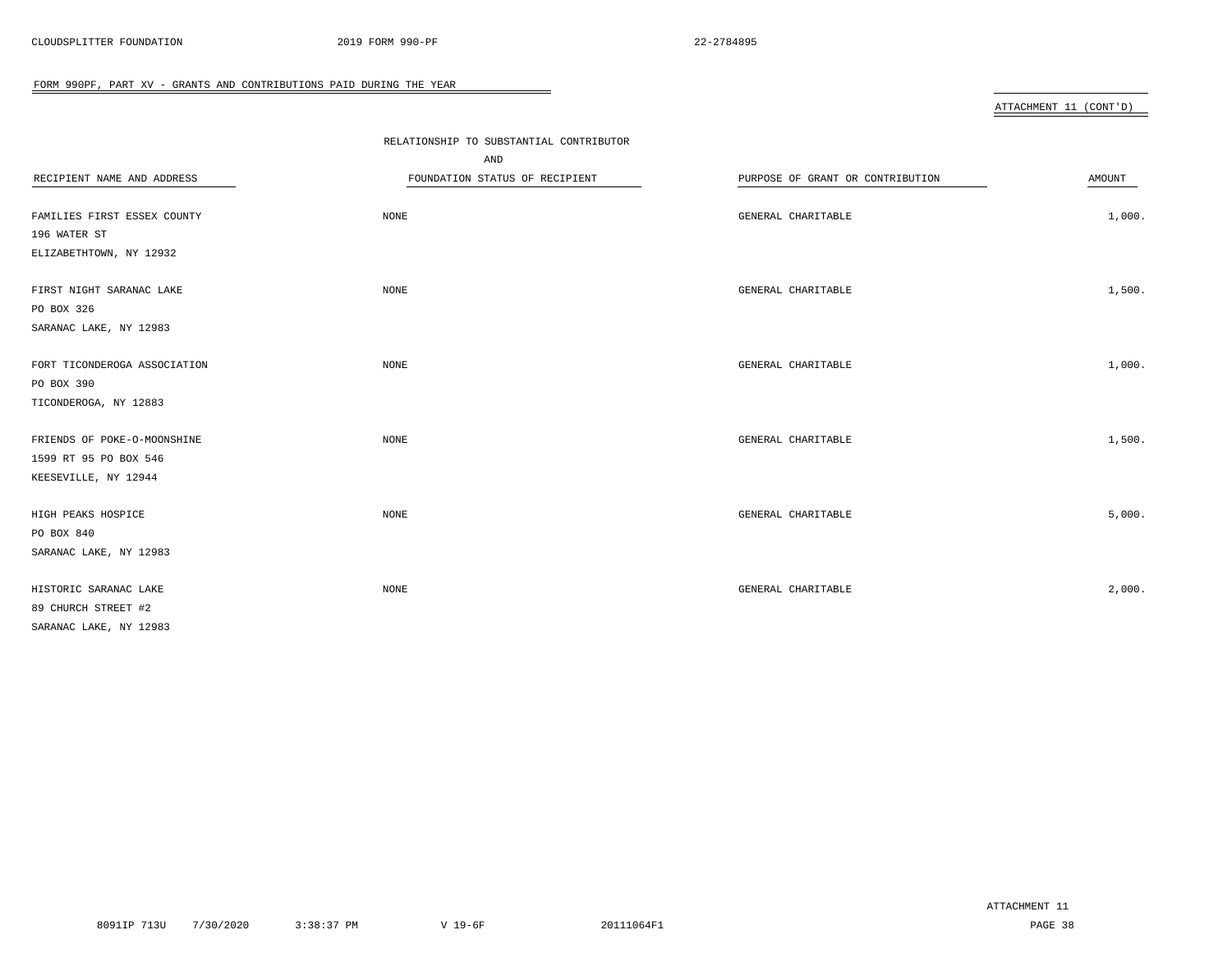|                                  |                                       | RELATIONSHIP TO SUBSTANTIAL CONTRIBUTOR |         |  |
|----------------------------------|---------------------------------------|-----------------------------------------|---------|--|
| RECIPIENT NAME AND ADDRESS       | AND<br>FOUNDATION STATUS OF RECIPIENT | PURPOSE OF GRANT OR CONTRIBUTION        | AMOUNT  |  |
|                                  |                                       |                                         |         |  |
| HUDSON HEADWATERS HEALTH NETWORK | NONE                                  | GENERAL CHARITABLE                      | 10,000. |  |
| 9 CAREY RD                       |                                       |                                         |         |  |
| QUEENSBURY, NY 12804             |                                       |                                         |         |  |
| ICE PALACE, A LOVE LETTER        | NONE                                  | GENERAL CHARITABLE                      | 5,000.  |  |
| 30 JOHN STREET                   |                                       |                                         |         |  |
| BROOKLYN, NY 11201               |                                       |                                         |         |  |
| INDIAN LAKE THEATER              | NONE                                  | GENERAL CHARITABLE                      | 3,500.  |  |
| 13 E MAIN ST                     |                                       |                                         |         |  |
| INDIAN LAKE, NY 12842            |                                       |                                         |         |  |
| JOHN BROWN LIVES                 | NONE                                  | GENERAL CHARITABLE                      | 10,000. |  |
| PO BOX 357                       |                                       |                                         |         |  |
| WESTPORT, NY 12993               |                                       |                                         |         |  |
| KNIGHTS OF COLUMBUS COUNCIL      | NONE                                  | GENERAL CHARITABLE                      | 6,000.  |  |
| 1 COLUMBUS PLAZA                 |                                       |                                         |         |  |
| NEW HAVEN, CT 06510              |                                       |                                         |         |  |
| LAKE GEORGE LAND CONSERVANCY     | NONE                                  | GENERAL CHARITABLE                      | 20,000. |  |
| 4905 LAKE SHORE DR               |                                       |                                         |         |  |
| BOLTON LANDING, NY 12814         |                                       |                                         |         |  |

 $\overline{\phantom{a}}$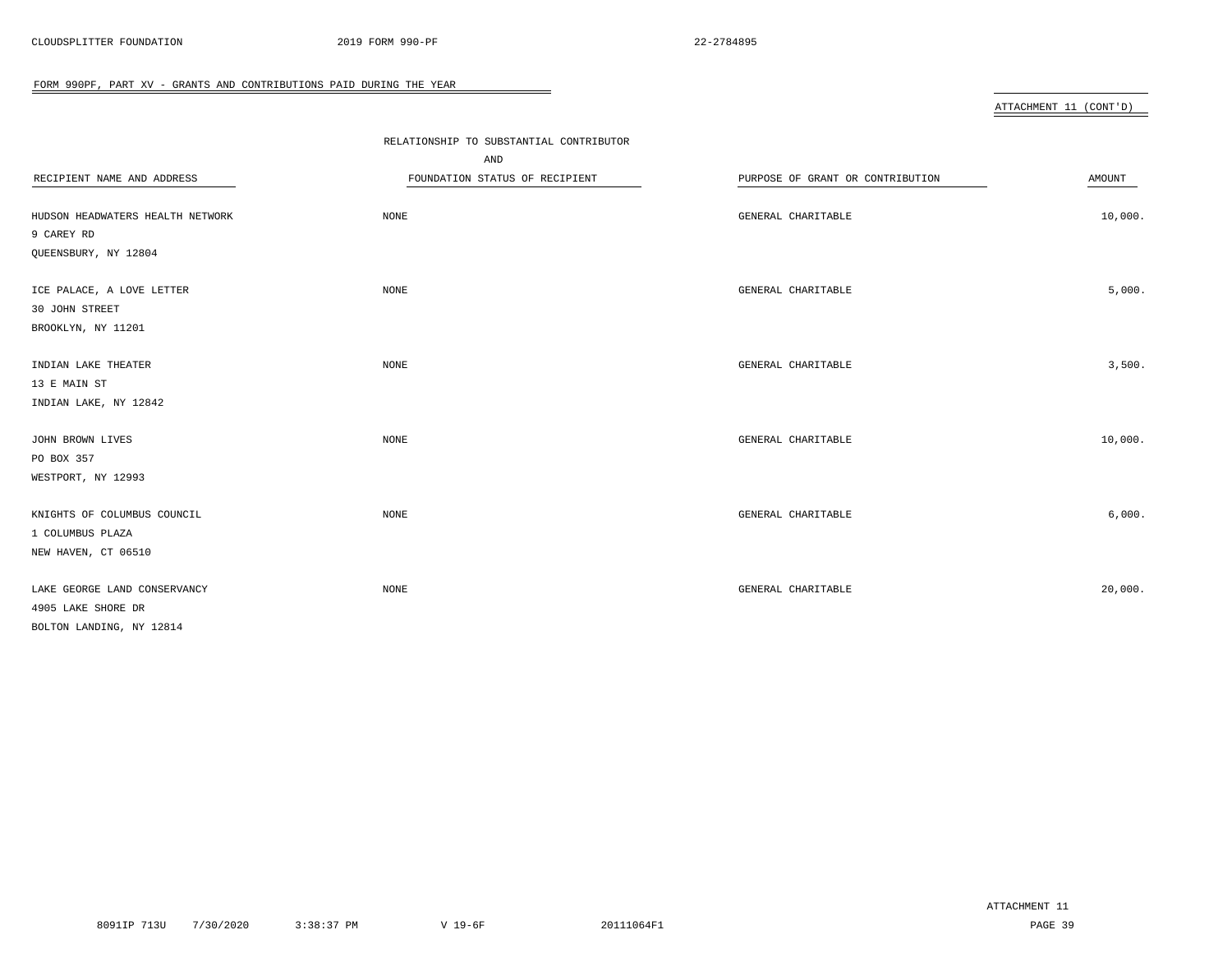|                                                          |                                         |                                  | ATTACHMENT 11 (CONT'D) |
|----------------------------------------------------------|-----------------------------------------|----------------------------------|------------------------|
|                                                          |                                         |                                  |                        |
|                                                          | RELATIONSHIP TO SUBSTANTIAL CONTRIBUTOR |                                  |                        |
|                                                          | AND                                     |                                  |                        |
| RECIPIENT NAME AND ADDRESS                               | FOUNDATION STATUS OF RECIPIENT          | PURPOSE OF GRANT OR CONTRIBUTION | AMOUNT                 |
| LAKE GEORGE MUSIC FESTIVAL                               | NONE                                    | GENERAL CHARITABLE               | 2,000.                 |
| 172 OTTAWA ST                                            |                                         |                                  |                        |
| LAKE GEORGE, NY 12845                                    |                                         |                                  |                        |
| LAKE PLACID COMMUNITY BEAUTIFICATION<br>2693 MAIN STREET | <b>NONE</b>                             | GENERAL CHARITABLE               | 2,000.                 |
| SUITE 301                                                |                                         |                                  |                        |
| LAKE PLACID, NY 12946                                    |                                         |                                  |                        |
| LAKE PLACID OLYMPIC MUSEUM                               | <b>NONE</b>                             | GENERAL CHARITABLE               | 500.                   |
| 2634 MAIN STREET                                         |                                         |                                  |                        |
| LAKE PLACID, NY 12946                                    |                                         |                                  |                        |
| LAKE PLACID SINFONIETTA                                  | NONE                                    | GENERAL CHARITABLE               | 7,000.                 |
| 17 ALGONQUIN DRIVE                                       |                                         |                                  |                        |
| LAKE PLACID, NY 12946                                    |                                         |                                  |                        |
| LAKESIDE SCHOOL                                          | NONE                                    | GENERAL CHARITABLE               | 5,000.                 |
| 6 LEANING ROAD                                           |                                         |                                  |                        |
| ESSEX, NY 12936                                          |                                         |                                  |                        |
| LAKE PLACID/NORTH ELBA HISTORICAL SOCIETY                | NONE                                    | GENERAL CHARITABLE               | 4,000.                 |
| PO BOX 189                                               |                                         |                                  |                        |
| LAKE PLACID, NY 12946                                    |                                         |                                  |                        |

 $\overline{\phantom{0}}$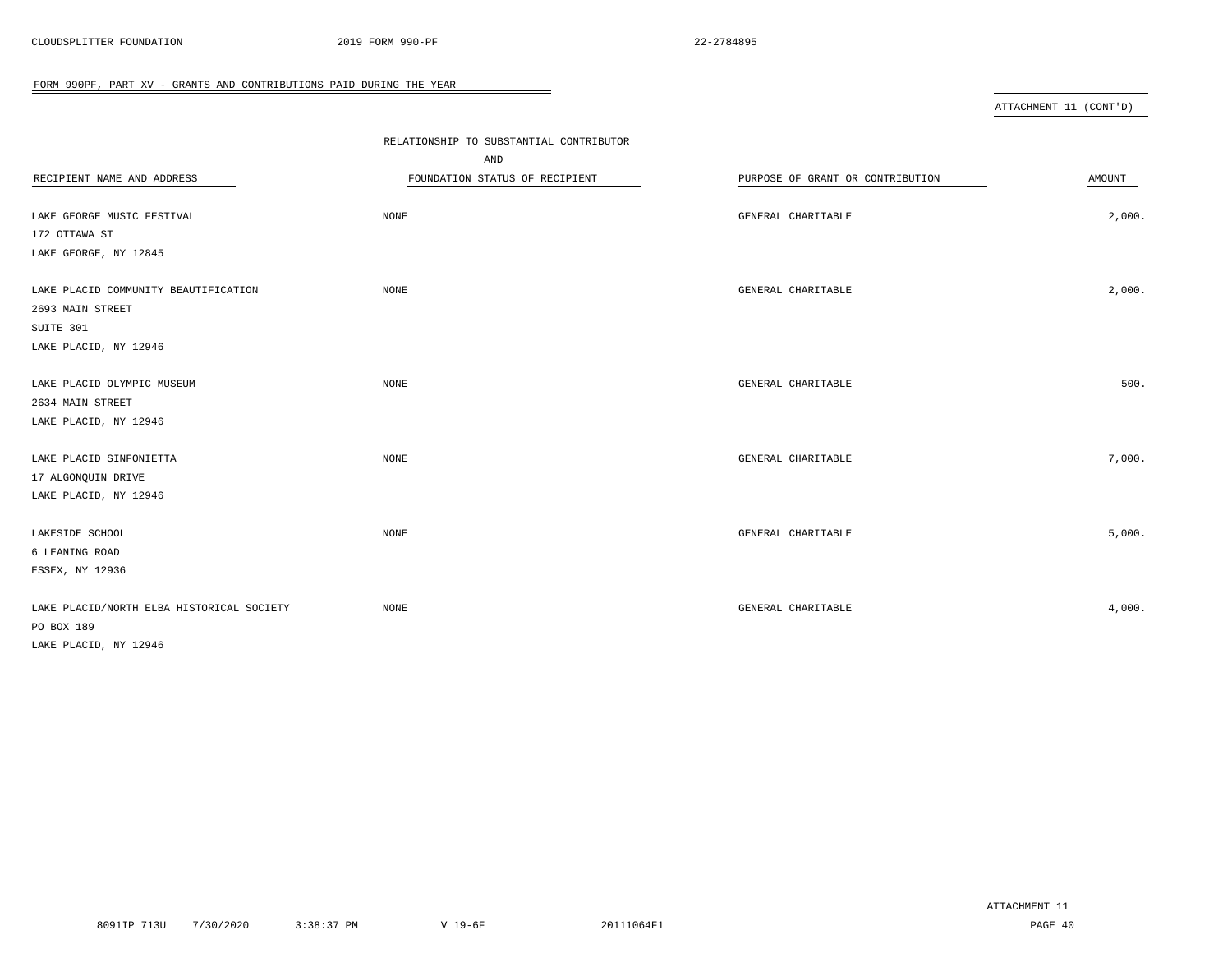|                                         |                                         |                                  | ATTACHMENT 11 (CONT'D) |
|-----------------------------------------|-----------------------------------------|----------------------------------|------------------------|
|                                         |                                         |                                  |                        |
|                                         | RELATIONSHIP TO SUBSTANTIAL CONTRIBUTOR |                                  |                        |
|                                         | AND                                     |                                  |                        |
| RECIPIENT NAME AND ADDRESS              | FOUNDATION STATUS OF RECIPIENT          | PURPOSE OF GRANT OR CONTRIBUTION | AMOUNT                 |
| LAND TRUST ALLIANCE                     | $\rm{NONE}$                             | GENERAL CHARITABLE               | 100.                   |
| 1250 H STREET                           |                                         |                                  |                        |
| SUITE 600                               |                                         |                                  |                        |
| WASHINGTON, DC 20005                    |                                         |                                  |                        |
|                                         |                                         |                                  |                        |
| LITERACY VOLUNTEERS                     | <b>NONE</b>                             | GENERAL CHARITABLE               | 3,000.                 |
| 71 FIRST STREET                         |                                         |                                  |                        |
| TROY, NY 12180                          |                                         |                                  |                        |
|                                         |                                         |                                  |                        |
| LAKE PLACID CENTER FOR THE ARTS         | NONE                                    | GENERAL CHARITABLE               | 500.                   |
| 17 ALGONQUIN DR                         |                                         |                                  |                        |
| LAKE PLACID, NY 12946                   |                                         |                                  |                        |
|                                         |                                         |                                  |                        |
| MERCY CARE FOR THE ADIRONDACKS          | <b>NONE</b>                             | GENERAL CHARITABLE               | 7,000.                 |
| 185 OLD MILITARY RD                     |                                         |                                  |                        |
| LAKE PLACID, NY 12946                   |                                         |                                  |                        |
|                                         |                                         |                                  |                        |
| NATIONAL PARKS CONSERVATION ASSOCIATION | $\rm{NONE}$                             | GENERAL CHARITABLE               | 1,000.                 |
| 777 6TH STREET NW                       |                                         |                                  |                        |
| SUITE 700                               |                                         |                                  |                        |
| WASHINGTON, DC 20001                    |                                         |                                  |                        |
|                                         |                                         |                                  |                        |
| NATIONAL PARK FOUNDATION                | <b>NONE</b>                             | GENERAL CHARITABLE               | 2,000.                 |
| 1110 VERMONT AVE                        |                                         |                                  |                        |
| SUITE 200                               |                                         |                                  |                        |
| WASHINGTON, DC 20005                    |                                         |                                  |                        |

÷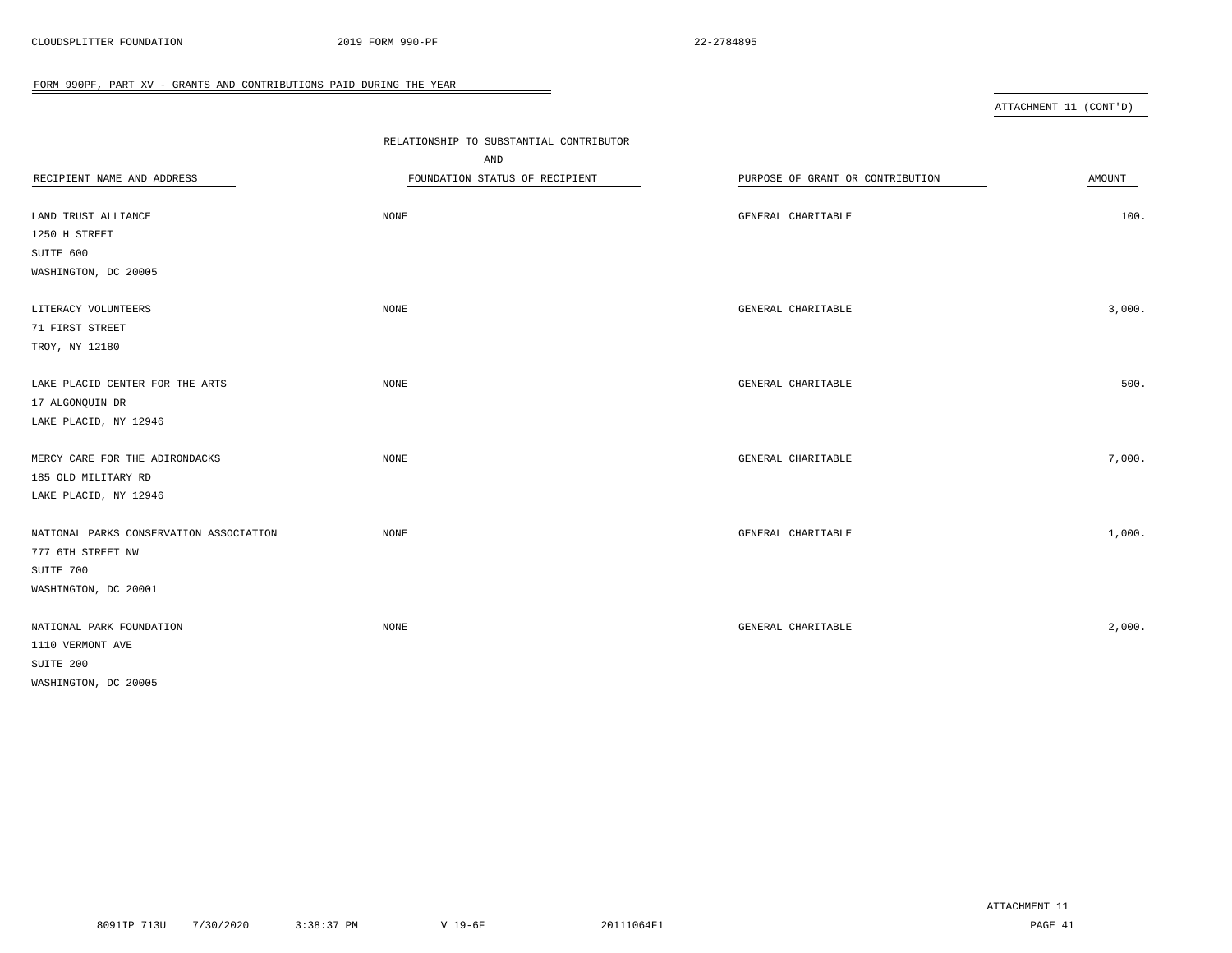|                                            | RELATIONSHIP TO SUBSTANTIAL CONTRIBUTOR |                                  |         |
|--------------------------------------------|-----------------------------------------|----------------------------------|---------|
|                                            | AND                                     |                                  |         |
| RECIPIENT NAME AND ADDRESS                 | FOUNDATION STATUS OF RECIPIENT          | PURPOSE OF GRANT OR CONTRIBUTION | AMOUNT  |
|                                            |                                         |                                  |         |
| NORTH COUNTRY AT WORK                      | NONE                                    | GENERAL CHARITABLE               | 10,000. |
| ST. LAWRENCE UNIVERSITY                    |                                         |                                  |         |
| CANTON, NY 13617                           |                                         |                                  |         |
| NORTH COUNTRY COMMUNITY COLLEGE FOUNDATION | NONE                                    | GENERAL CHARITABLE               | 500.    |
| 23 SANTANONI AVENUE                        |                                         |                                  |         |
| SARANAC LAKE, NY 12983                     |                                         |                                  |         |
| NORTH COUNTRY LIFE FLIGHT                  | <b>NONE</b>                             | GENERAL CHARITABLE               | 500.    |
| HELMS MUELLER RD                           |                                         |                                  |         |
| SARANAC LAKE, NY 12983                     |                                         |                                  |         |
|                                            |                                         |                                  |         |
| NORTH COUNTRY SCHOOL                       | <b>NONE</b>                             | GENERAL CHARITABLE               | 7,015.  |
| 4382 CASCADE ROAD                          |                                         |                                  |         |
| LAKE PLACID, NY 12946                      |                                         |                                  |         |
| NORTHEAST WILDERNESS TRUST                 | <b>NONE</b>                             | GENERAL CHARITABLE               | 50,000. |
| 17 STATE ST #302                           |                                         |                                  |         |
| MONTPELIER, VT 05602                       |                                         |                                  |         |
|                                            |                                         |                                  |         |
| NORTHERN FOREST CANOE TRIAL                | <b>NONE</b>                             | GENERAL CHARITABLE               | 4,000.  |
| PO BOX 565                                 |                                         |                                  |         |
| WAITSFIELD, VT 05673                       |                                         |                                  |         |

 $\overline{\phantom{0}}$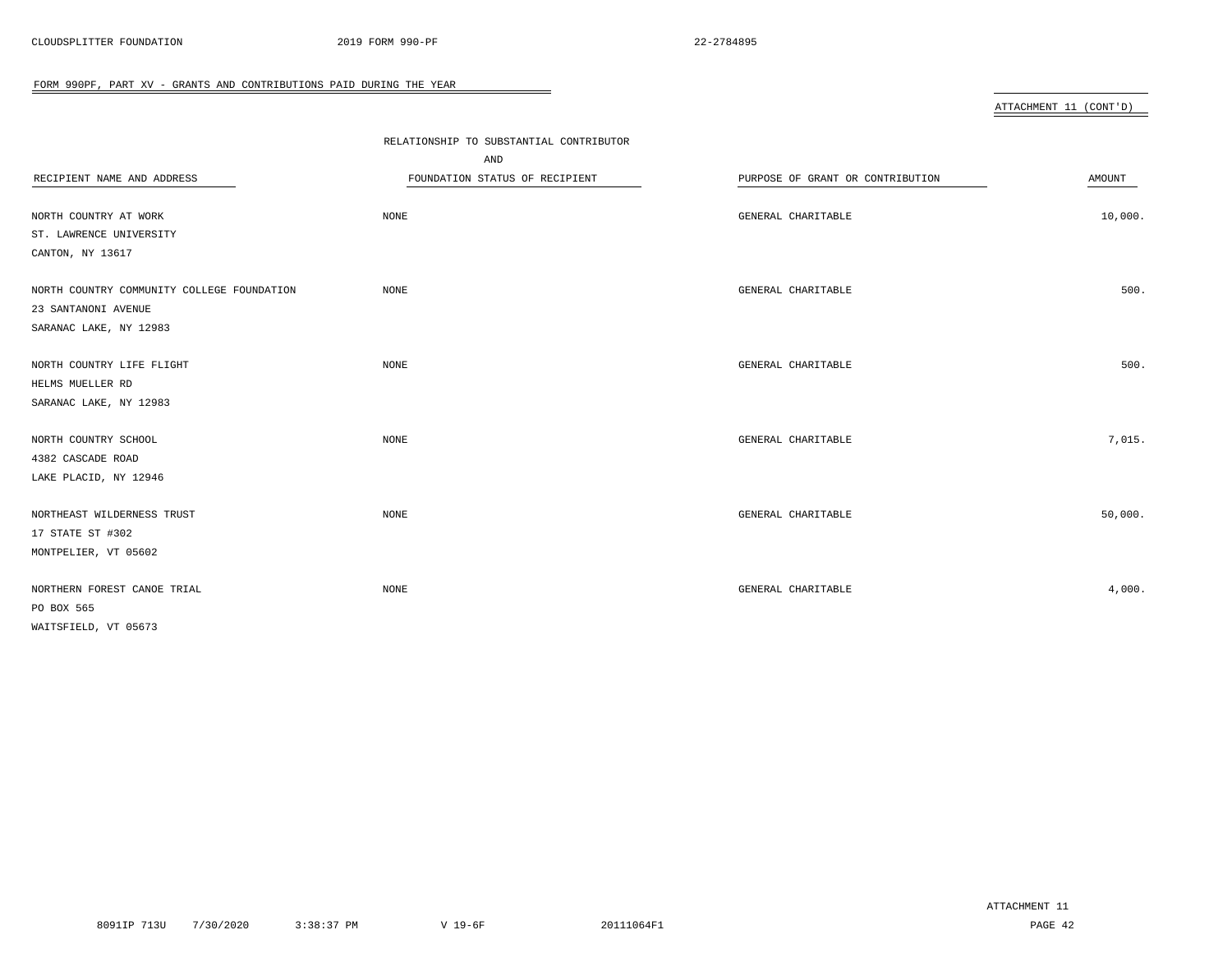|                             | RELATIONSHIP TO SUBSTANTIAL CONTRIBUTOR |                                  |         |
|-----------------------------|-----------------------------------------|----------------------------------|---------|
|                             | AND                                     |                                  |         |
| RECIPIENT NAME AND ADDRESS  | FOUNDATION STATUS OF RECIPIENT          | PURPOSE OF GRANT OR CONTRIBUTION | AMOUNT  |
|                             |                                         |                                  |         |
| NORTHERN FOREST CENTER      | NONE                                    | GENERAL CHARITABLE               | 1,000.  |
| 18 N MAIN ST #204           |                                         |                                  |         |
| CONCORD, NH 03301           |                                         |                                  |         |
| NRDC ACTION FUND            | NONE                                    | GENERAL CHARITABLE               | 500.    |
| 40 W 20TH STREET            |                                         |                                  |         |
| NEW YORK, NY 10011          |                                         |                                  |         |
| NYSEF                       | NONE                                    | GENERAL CHARITABLE               | 15,500. |
| 5021 STATE ROUTE 86         |                                         |                                  |         |
| WILMINGTON, NY 12997        |                                         |                                  |         |
| OPEN SPACE INSTITUTE        | NONE                                    | GENERAL CHARITABLE               | 50,000. |
| 1350 BROADWAY               |                                         |                                  |         |
| NEW YORK, NY 10018          |                                         |                                  |         |
|                             |                                         |                                  |         |
| PAINE MEMORIAL FREE LIBRARY | NONE                                    | GENERAL CHARITABLE               | 5,000.  |
| 2 GILLILAND LN              |                                         |                                  |         |
| WILLSBORO, NY 12996         |                                         |                                  |         |
| PARKS AND TRAILS NEW YORK   | NONE                                    | GENERAL CHARITABLE               | 3,000.  |
| 33 ELK ST 1ST FLOOR REAR    |                                         |                                  |         |
| ALBANY, NY 12207            |                                         |                                  |         |
|                             |                                         |                                  |         |

 $\overline{\phantom{a}}$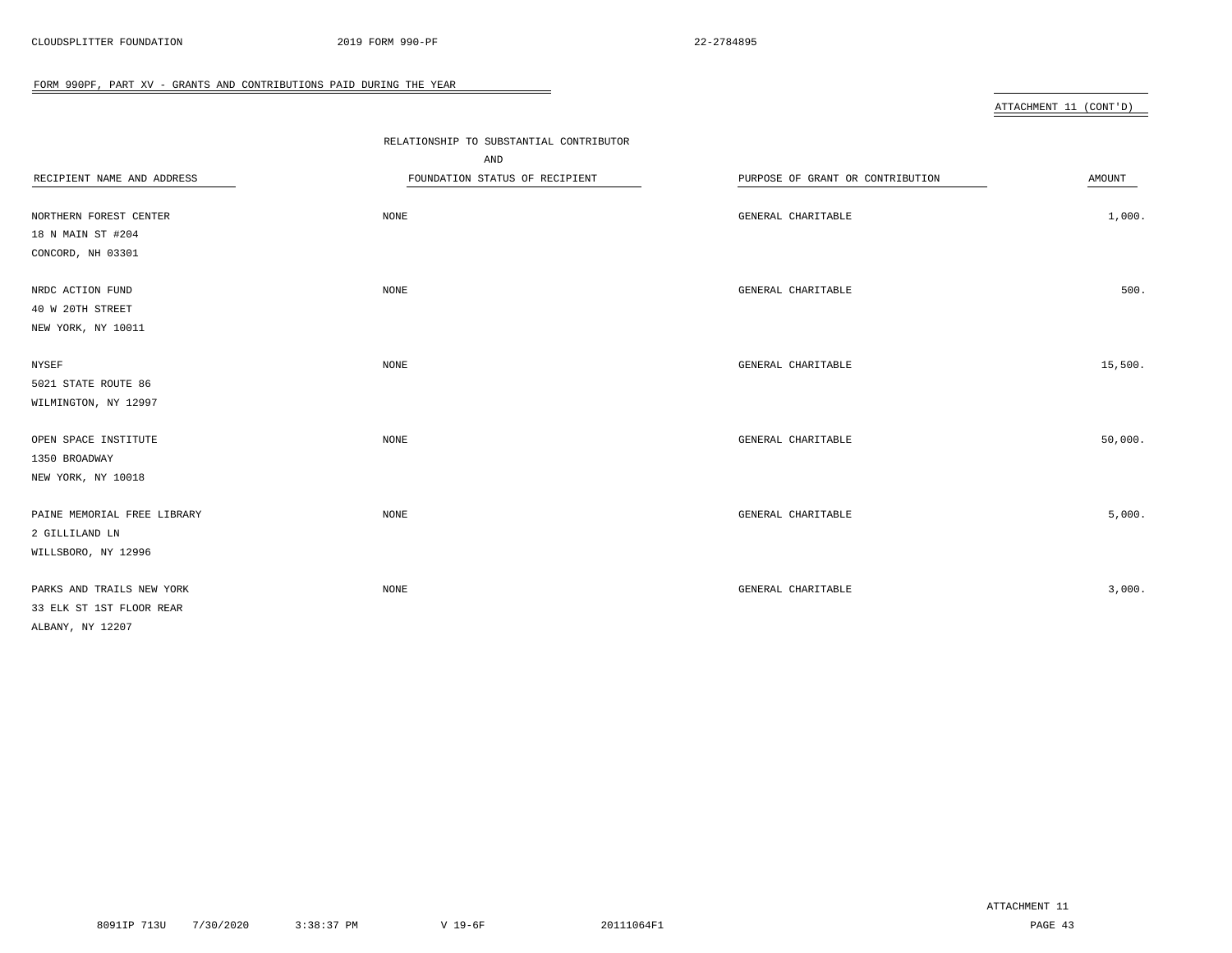|                                | RELATIONSHIP TO SUBSTANTIAL CONTRIBUTOR |                                  |         |
|--------------------------------|-----------------------------------------|----------------------------------|---------|
|                                | AND                                     |                                  |         |
| RECIPIENT NAME AND ADDRESS     | FOUNDATION STATUS OF RECIPIENT          | PURPOSE OF GRANT OR CONTRIBUTION | AMOUNT  |
| PAUL SMITH COLLEGE             | NONE                                    | GENERAL CHARITABLE               | 25,000. |
| 7777 NY-30                     |                                         |                                  |         |
| PAUL SMITHS, NY 12970          |                                         |                                  |         |
| PENDRAGON THEATRE              | NONE                                    | GENERAL CHARITABLE               | 24,500. |
| 15 BRANDY BROOK AVENUE         |                                         |                                  |         |
| SARANAC LAKE, NY 12983         |                                         |                                  |         |
| PERU ELEMENTARY SCHOOL         | NONE                                    | GENERAL CHARITABLE               | 2,500.  |
| 116 PLEASANT ST                |                                         |                                  |         |
| PERU, NY 12972                 |                                         |                                  |         |
| PLATTSBURGH COLLEGE FOUNDATION | NONE                                    | GENERAL CHARITABLE               | 5,000.  |
| 101 BROAD STREET               |                                         |                                  |         |
| PLATTSBURGH, NY 12901          |                                         |                                  |         |
| PREP FOR PREP                  | $\rm{NONE}$                             | GENERAL CHARITABLE               | 1,000.  |
| 328 W 71ST ST                  |                                         |                                  |         |
| NEW YORK, NY 10023             |                                         |                                  |         |
| PSCAWI                         | NONE                                    | GENERAL CHARITABLE               | 8,000.  |
| 4401 N. FAIRFAX DRIVE          |                                         |                                  |         |
| SUITE 600                      |                                         |                                  |         |
| ARLINGTON, VA 22203            |                                         |                                  |         |

 $\overline{\phantom{a}}$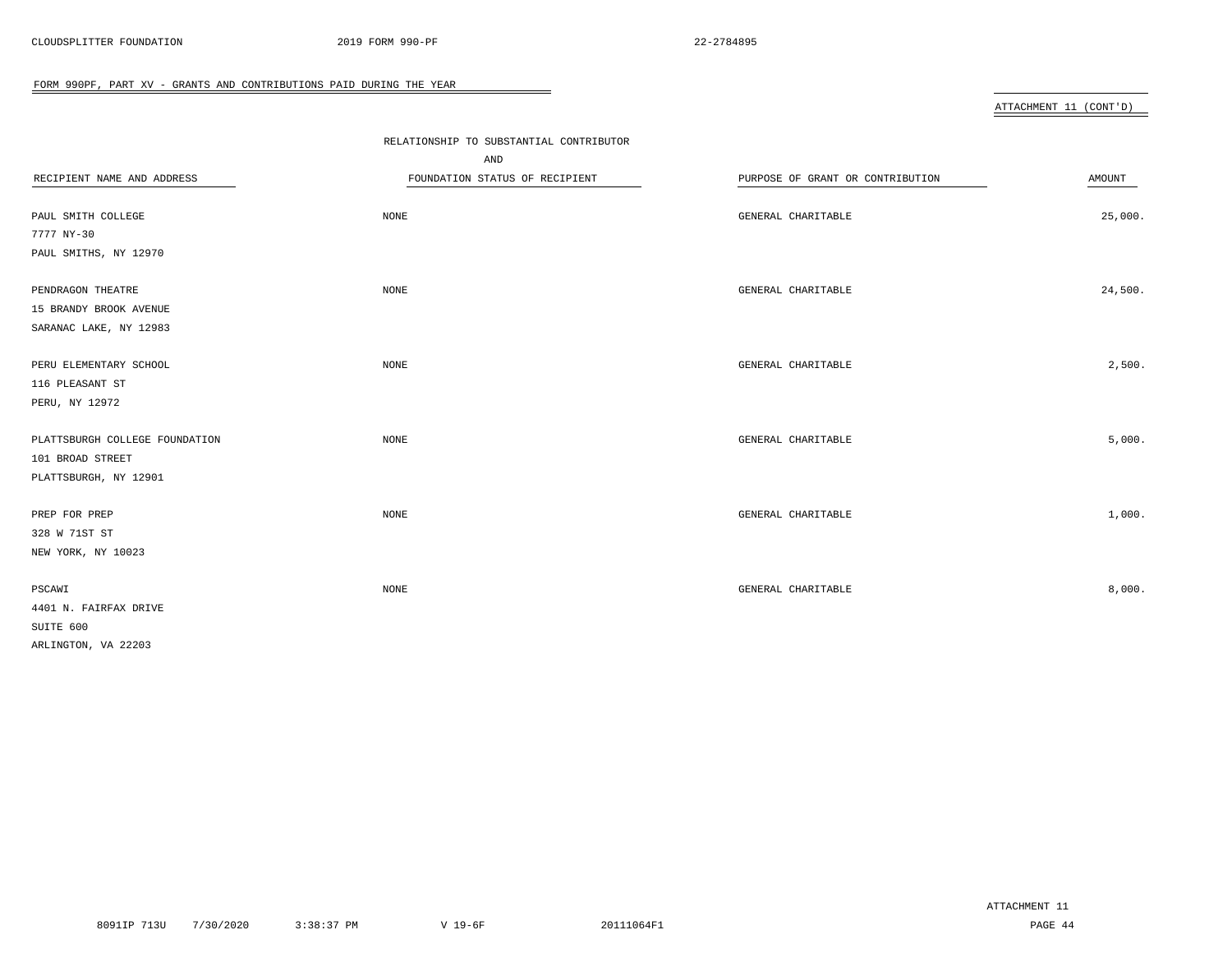|                                       | RELATIONSHIP TO SUBSTANTIAL CONTRIBUTOR |                                  |         |
|---------------------------------------|-----------------------------------------|----------------------------------|---------|
|                                       | AND                                     |                                  |         |
| RECIPIENT NAME AND ADDRESS            | FOUNDATION STATUS OF RECIPIENT          | PURPOSE OF GRANT OR CONTRIBUTION | AMOUNT  |
|                                       |                                         |                                  |         |
| REGIONAL FOOD BANK OF NENY            | <b>NONE</b>                             | GENERAL CHARITABLE               | 5,000.  |
| 965 ALBANY-SHAKER ROAD                |                                         |                                  |         |
| LATHAM, NY 12110                      |                                         |                                  |         |
| SARANAC LAKE AREA CHAMBER OF COMMERCE | <b>NONE</b>                             | GENERAL CHARITABLE               | 1,000.  |
| 39 MAIN ST                            |                                         |                                  |         |
| SUITE <sub>2</sub>                    |                                         |                                  |         |
| SARANAC LAKE, NY 12983                |                                         |                                  |         |
| SARANAC LAKE AREA YOUTH PROGRAM       | NONE                                    | GENERAL CHARITABLE               | 520.    |
| 141 PETROVA AVE                       |                                         |                                  |         |
| SARANAC LAKE, NY 12983                |                                         |                                  |         |
|                                       |                                         |                                  |         |
| SARANAC LAKE CENTRAL SCHOOL           | <b>NONE</b>                             | GENERAL CHARITABLE               | 3,000.  |
| 79 CANARAS AVENUE                     |                                         |                                  |         |
| SARANAC LAKE, NY 12983                |                                         |                                  |         |
| SARANAC LAKE FREE LIBRARY             | <b>NONE</b>                             | GENERAL CHARITABLE               | 500.    |
| 109 MAIN ST                           |                                         |                                  |         |
| SARANAC LAKE, NY 12983                |                                         |                                  |         |
|                                       |                                         |                                  |         |
| SARANAC LAKE ROTARY FOUNDATION        | <b>NONE</b>                             | GENERAL CHARITABLE               | 12,500. |
| 36 BROADWAY                           |                                         |                                  |         |
| SARANAC LAKE, NY 12983                |                                         |                                  |         |

 $\overline{\phantom{a}}$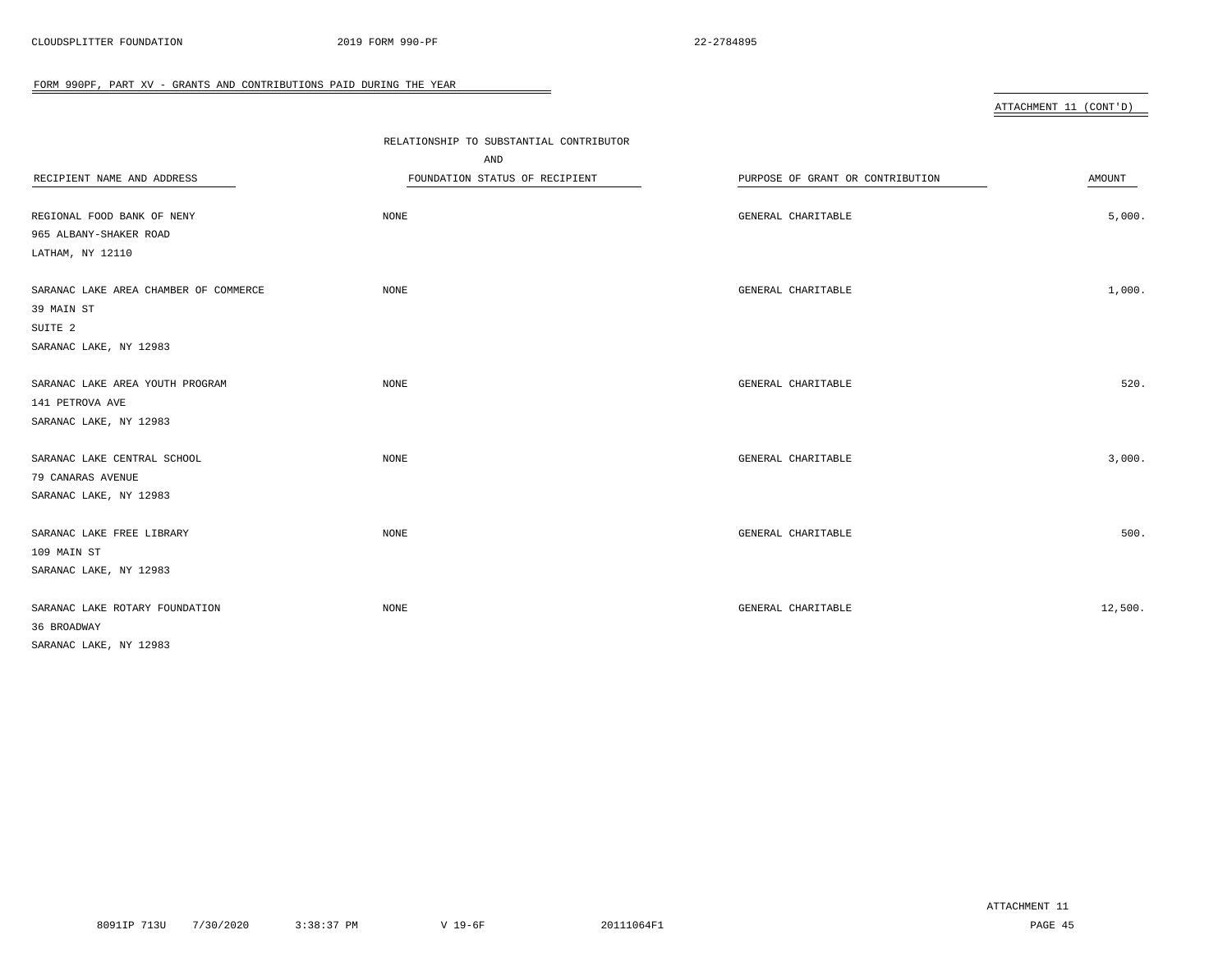|                                        | RELATIONSHIP TO SUBSTANTIAL CONTRIBUTOR |                                  |        |
|----------------------------------------|-----------------------------------------|----------------------------------|--------|
|                                        | AND                                     |                                  |        |
| RECIPIENT NAME AND ADDRESS             | FOUNDATION STATUS OF RECIPIENT          | PURPOSE OF GRANT OR CONTRIBUTION | AMOUNT |
|                                        |                                         |                                  |        |
| SARANAC LAKE VIS                       | NONE                                    | GENERAL CHARITABLE               | 500.   |
| PO BOX 702                             |                                         |                                  |        |
| SARANAC LAKE, NY 12983                 |                                         |                                  |        |
|                                        |                                         |                                  |        |
| SARANAC LAKE VOLUNTEER FIRE DEPARTMENT | NONE                                    | GENERAL CHARITABLE               | 200.   |
| 100 BROADWAY                           |                                         |                                  |        |
| SARANAC LAKE, NY 12983                 |                                         |                                  |        |
| SARANAC LAKE VOLUNTEER RESCUE SQUAD    | NONE                                    | GENERAL CHARITABLE               | 200.   |
| 100 BROADWAY                           |                                         |                                  |        |
| SARANAC LAKE, NY 12983                 |                                         |                                  |        |
|                                        |                                         |                                  |        |
| SARANAC LAKE YOUTH CENTER              | $\rm{NONE}$                             | GENERAL CHARITABLE               | 2,000. |
| PO BOX 1003                            |                                         |                                  |        |
| SARANAC LAKE, NY 12983                 |                                         |                                  |        |
|                                        |                                         |                                  |        |
| SCHROON LAKE ASSOCIATION               | NONE                                    | GENERAL CHARITABLE               | 5,000. |
| PO BOX 5                               |                                         |                                  |        |
| SCHROON LAKE, NY 12870                 |                                         |                                  |        |
|                                        |                                         |                                  |        |
| SEAGLE MUSIC COLONY                    | NONE                                    | GENERAL CHARITABLE               | 1,000. |
| 999 CHARLEY HILL RD                    |                                         |                                  |        |
| SCHROON LAKE, NY 12870                 |                                         |                                  |        |

 $\overline{\phantom{a}}$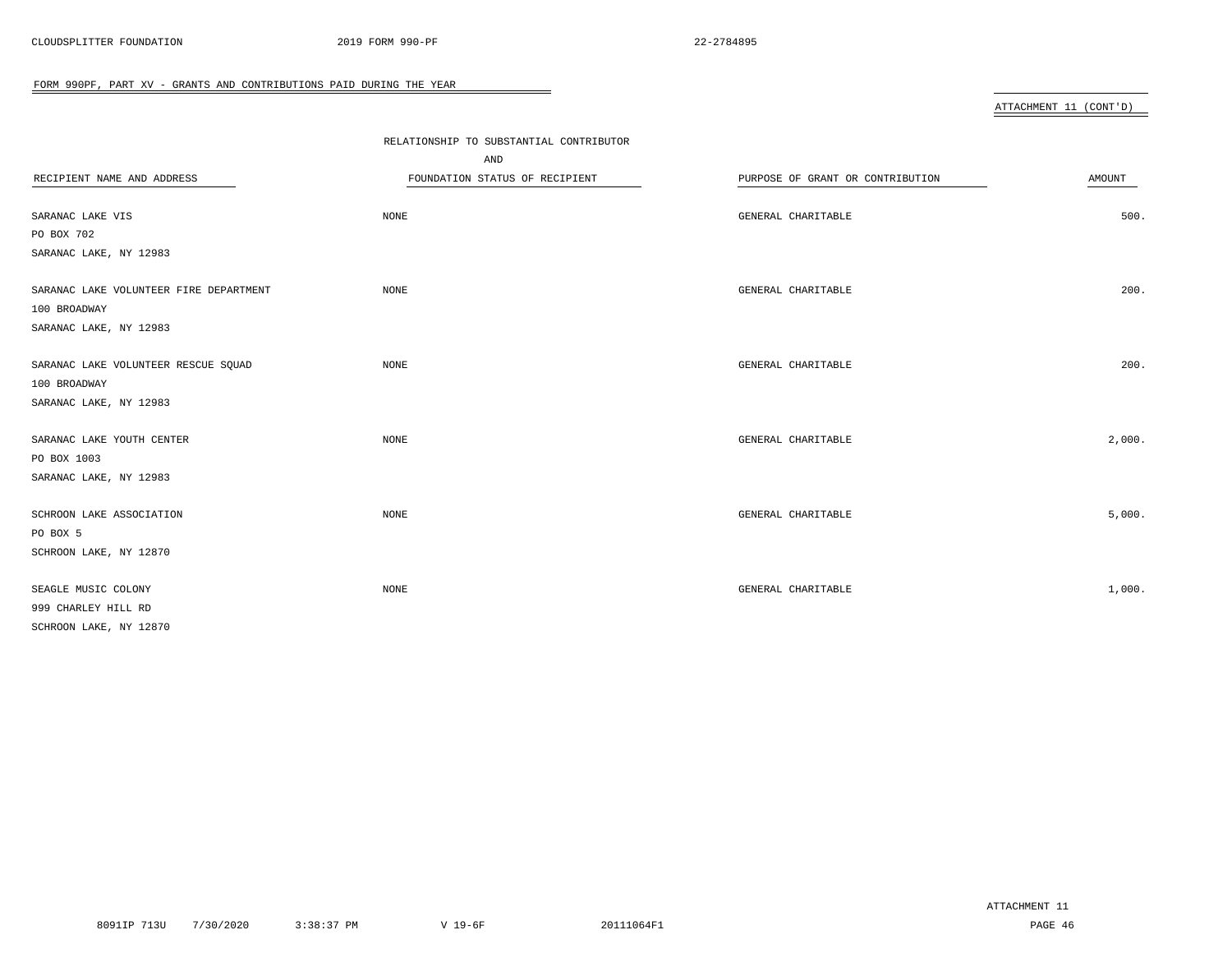|                                  | RELATIONSHIP TO SUBSTANTIAL CONTRIBUTOR |                                  |        |
|----------------------------------|-----------------------------------------|----------------------------------|--------|
|                                  | AND                                     |                                  |        |
| RECIPIENT NAME AND ADDRESS       | FOUNDATION STATUS OF RECIPIENT          | PURPOSE OF GRANT OR CONTRIBUTION | AMOUNT |
|                                  |                                         |                                  |        |
| SLYAA                            | NONE                                    | GENERAL CHARITABLE               | 500.   |
| PO BOX 193                       |                                         |                                  |        |
| SPIRIT LAKE, IA 51360            |                                         |                                  |        |
| SNOWSLIP FOUNDATION              | <b>NONE</b>                             | GENERAL CHARITABLE               | 5,000. |
| PO BOX 991                       |                                         |                                  |        |
| LAKE PLACID, NY 12946            |                                         |                                  |        |
| ST EUSTACE EPISCOPAL CHURCH      | NONE                                    | GENERAL CHARITABLE               | 5,000. |
| 2450 MAIN ST                     |                                         |                                  |        |
| LAKE PLACID, NY 12946            |                                         |                                  |        |
| ST LAWRENCE UNIVERSITY           | NONE                                    | GENERAL CHARITABLE               | 5,000. |
| 23 ROMODA DR                     |                                         |                                  |        |
| CANTON, NY 13617                 |                                         |                                  |        |
| STUDENT CONSERVATION ASSOCIATION | NONE                                    | GENERAL CHARITABLE               | 1,000. |
| 4601 NORTH FAIRFAX DRIVE         |                                         |                                  |        |
| SUITE 900                        |                                         |                                  |        |
| ARLINGTON, VA 22203              |                                         |                                  |        |
| TANNERY POND CENTER, INC.        | NONE                                    | GENERAL CHARITABLE               | 2,000. |
| 228 MAIN ST                      |                                         |                                  |        |
| NORTH CREEK, NY 12853            |                                         |                                  |        |
|                                  |                                         |                                  |        |

 $\overline{\phantom{a}}$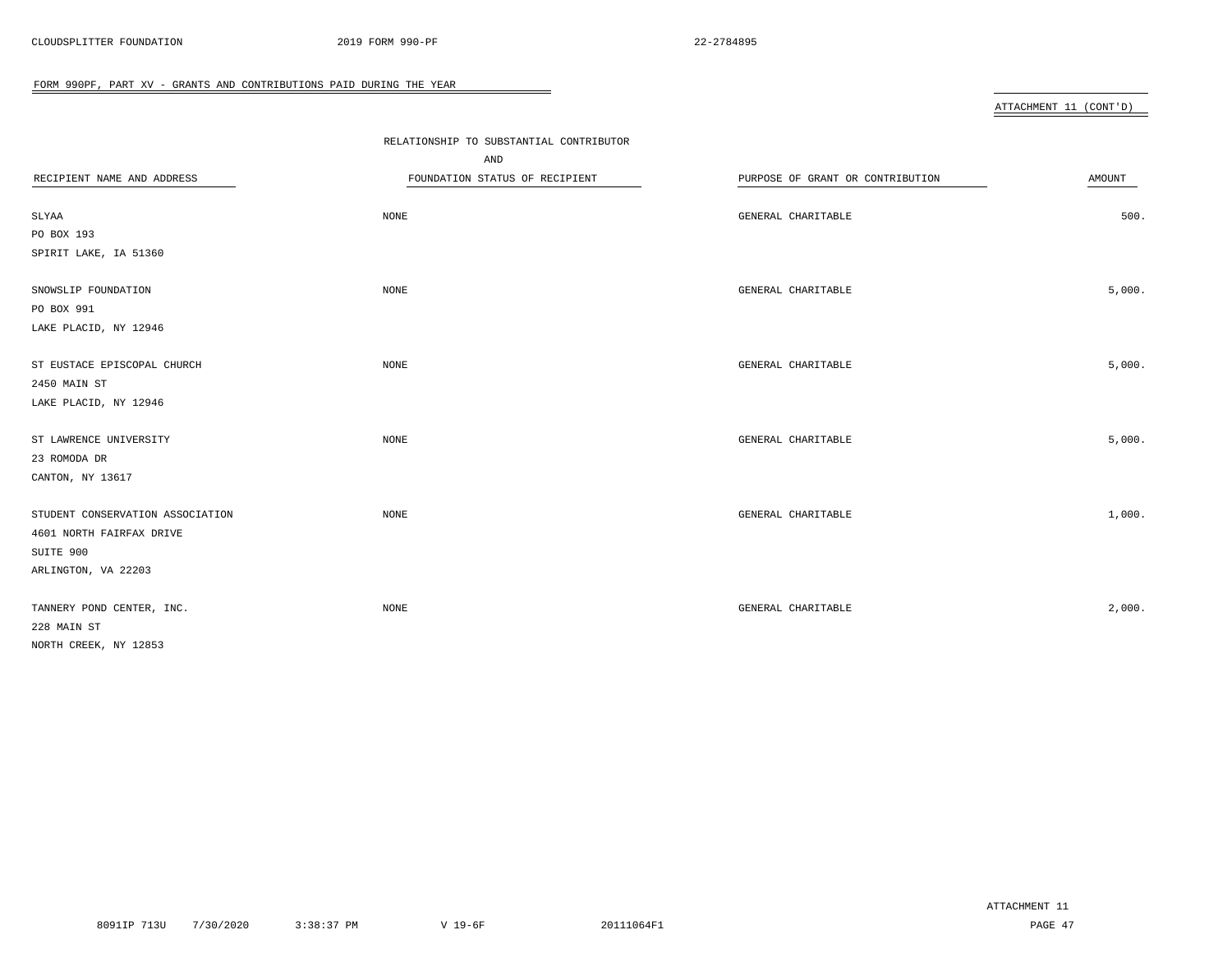|                                    | RELATIONSHIP TO SUBSTANTIAL CONTRIBUTOR |                                  |         |
|------------------------------------|-----------------------------------------|----------------------------------|---------|
|                                    | AND                                     |                                  |         |
| RECIPIENT NAME AND ADDRESS         | FOUNDATION STATUS OF RECIPIENT          | PURPOSE OF GRANT OR CONTRIBUTION | AMOUNT  |
|                                    |                                         |                                  |         |
| TAUNY                              | NONE                                    | GENERAL CHARITABLE               | 11,000. |
| 53 MAIN STREET                     |                                         |                                  |         |
| CANTON, NY 13617                   |                                         |                                  |         |
| THE ADIRONDACK CAROUSEL            | NONE                                    | GENERAL CHARITABLE               | 200.    |
| 2 DEPOT ST                         |                                         |                                  |         |
| SARANAC LAKE, NY 12983             |                                         |                                  |         |
| THE BRIGID PROJECT                 | NONE                                    | GENERAL CHARITABLE               | 4,000.  |
| 907 CASEY ROAD                     |                                         |                                  |         |
| SARANAC LAKE, NY 12981             |                                         |                                  |         |
| THE DEPOT THEATRE, INC.            | NONE                                    | GENERAL CHARITABLE               | 4,000.  |
| PO BOX 414                         |                                         |                                  |         |
| WESTPORT, NY 12993                 |                                         |                                  |         |
|                                    |                                         |                                  |         |
| THE HYDE COLLECTION                | NONE                                    | GENERAL CHARITABLE               | 2,500.  |
| 161 WARREN ST                      |                                         |                                  |         |
| GLENS FALLS, NY 12801              |                                         |                                  |         |
| THE NEW YORK NEWSPAPERS FOUNDATION | NONE                                    | GENERAL CHARITABLE               | 5,000.  |
| 252 HUDSON AVE                     |                                         |                                  |         |
| ALBANY, NY 12210                   |                                         |                                  |         |
|                                    |                                         |                                  |         |

 $\overline{\phantom{a}}$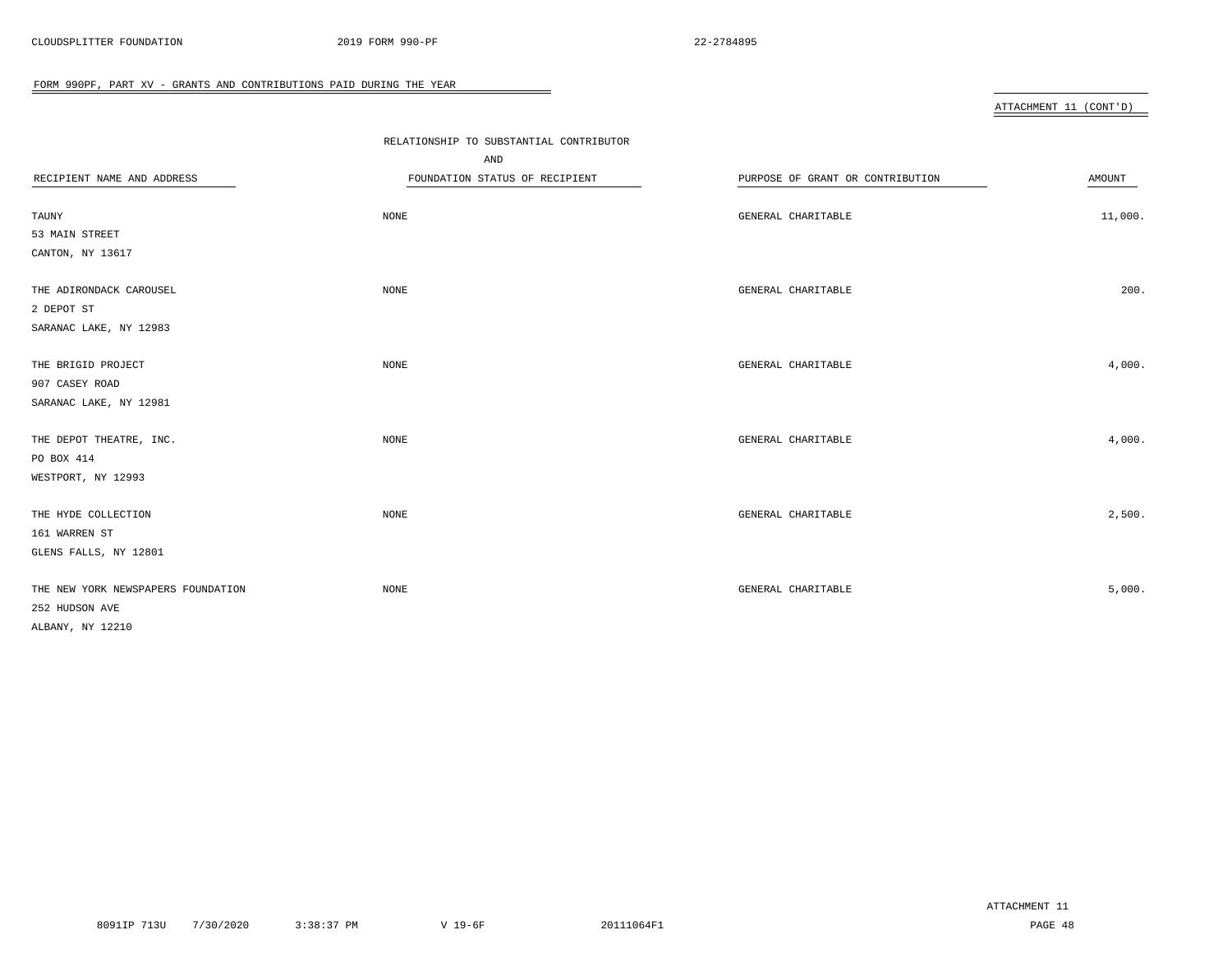|                                  | RELATIONSHIP TO SUBSTANTIAL CONTRIBUTOR |                                  |          |
|----------------------------------|-----------------------------------------|----------------------------------|----------|
|                                  | AND                                     |                                  |          |
| RECIPIENT NAME AND ADDRESS       | FOUNDATION STATUS OF RECIPIENT          | PURPOSE OF GRANT OR CONTRIBUTION | AMOUNT   |
|                                  |                                         |                                  |          |
| THE WILD CENTER                  | <b>NONE</b>                             | GENERAL CHARITABLE               | 5,000.   |
| 45 MUSEUM DRIVE                  |                                         |                                  |          |
| TUPPER LAKE, NY 12986            |                                         |                                  |          |
| TOWN OF JOHNSBURG                | <b>NONE</b>                             | GENERAL CHARITABLE               | 1,000.   |
| 219 MAIN STREET                  |                                         |                                  |          |
| NORTH CREEK, NY 12853            |                                         |                                  |          |
| TOWN OF KEENE                    | NONE                                    | GENERAL CHARITABLE               | 500.     |
| 10892 NYS ROUTE 9N               |                                         |                                  |          |
| KEENE, NY 12942                  |                                         |                                  |          |
|                                  |                                         |                                  |          |
| TRI LAKE CENTER FOR INDEPENDENCE | <b>NONE</b>                             | GENERAL CHARITABLE               | 3,000.   |
| 43 BROADWAY # 1                  |                                         |                                  |          |
| SARANAC LAKE, NY 12983           |                                         |                                  |          |
| TRUDEAU INSTITUTE                | NONE                                    | GENERAL CHARITABLE               | 100,000. |
| 154 ALGONQUIN AVE                |                                         |                                  |          |
| SARANAC LAKE, NY 12983           |                                         |                                  |          |
| TUPPER LAKE YOUTH ACTIVITIES     | NONE                                    | GENERAL CHARITABLE               | 2,500.   |
| 120 DEMARS BOULEVARD             |                                         |                                  |          |
| TUPPER LAKE, NY 12986            |                                         |                                  |          |
|                                  |                                         |                                  |          |

 $\overline{\phantom{0}}$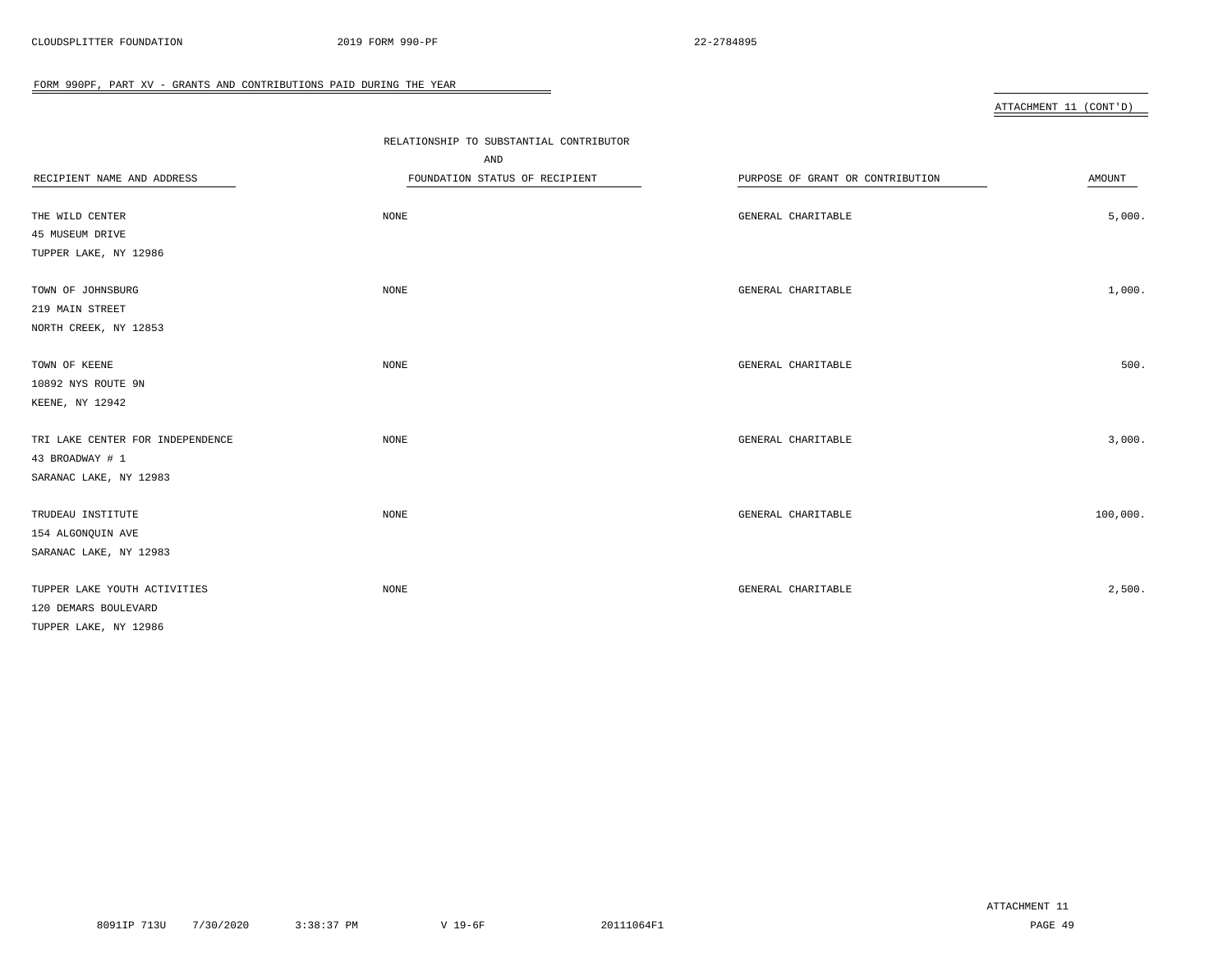|                            | RELATIONSHIP TO SUBSTANTIAL CONTRIBUTOR |                                  |         |
|----------------------------|-----------------------------------------|----------------------------------|---------|
|                            | AND                                     |                                  |         |
| RECIPIENT NAME AND ADDRESS | FOUNDATION STATUS OF RECIPIENT          | PURPOSE OF GRANT OR CONTRIBUTION | AMOUNT  |
|                            |                                         |                                  |         |
| UPPER JAY ART CENTER       | NONE                                    | GENERAL CHARITABLE               | 3,000.  |
| 12198 OLD RT 9N            |                                         |                                  |         |
| UPPER JAY, NY 12987        |                                         |                                  |         |
| UPPER SARANAC FOUNDATION   | NONE                                    | GENERAL CHARITABLE               | 3,500.  |
| PO BOX 564                 |                                         |                                  |         |
| SARANAC LAKE, NY 12983     |                                         |                                  |         |
| VILLAGE OF SARANAC LAKE    | NONE                                    | GENERAL CHARITABLE               | 1,000.  |
| 39 MAIN STREET, SUITE 9    |                                         |                                  |         |
| SARANAC LAKE, NY 12983     |                                         |                                  |         |
| WHALLONSBURG GRANGE HALL   | NONE                                    | GENERAL CHARITABLE               | 10,500. |
| PO BOX 54                  |                                         |                                  |         |
| ESSEX, NY 12936            |                                         |                                  |         |
| YOUNG LIFE                 | NONE                                    | GENERAL CHARITABLE               | 500.    |
| PO BOX 520                 |                                         |                                  |         |
| COLORADO SPRINGS, CO 80901 |                                         |                                  |         |

 $\overline{\phantom{0}}$ 

TOTAL CONTRIBUTIONS PAID 1,155,222.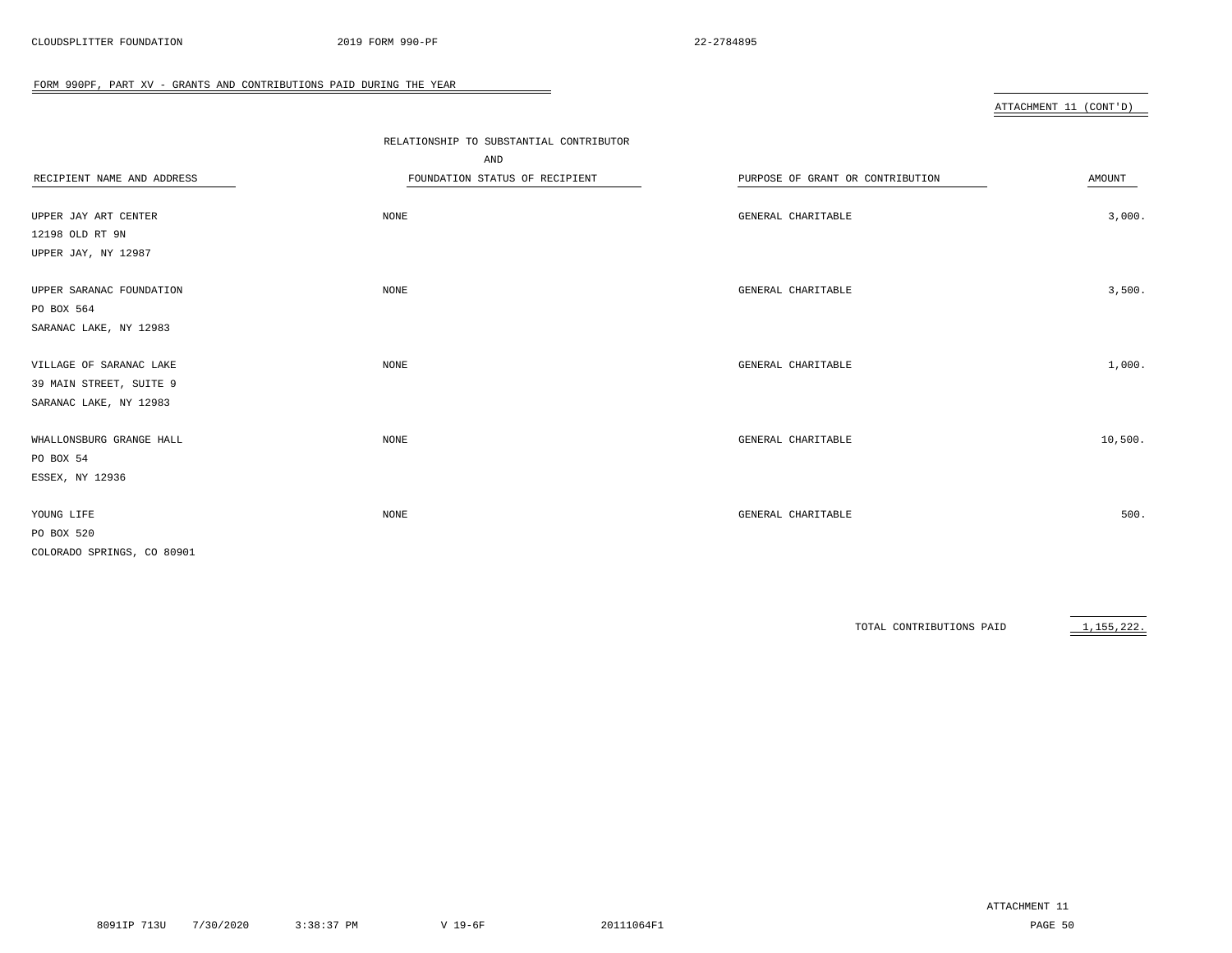$\overline{\phantom{a}}$ 

#### FORM 990-PF, PART XVI-A - ANALYSIS OF OTHER REVENUE

<span id="page-50-0"></span>

|                                                              |                         |        |                   | ATTACHMENT 12    |                                      |
|--------------------------------------------------------------|-------------------------|--------|-------------------|------------------|--------------------------------------|
| DESCRIPTION                                                  | <b>BUSINESS</b><br>CODE | AMOUNT | EXCLUSION<br>CODE | AMOUNT           | RELATED OR EXEMPT<br>FUNCTION INCOME |
| ENERGY TRANSFER EQUITY LP<br>ENTERPRISE PRODUCTS PARTNERS LP |                         |        | 01<br>01          | 6,380.<br>3,679. |                                      |
| TOTALS                                                       |                         |        |                   | 10,059.          |                                      |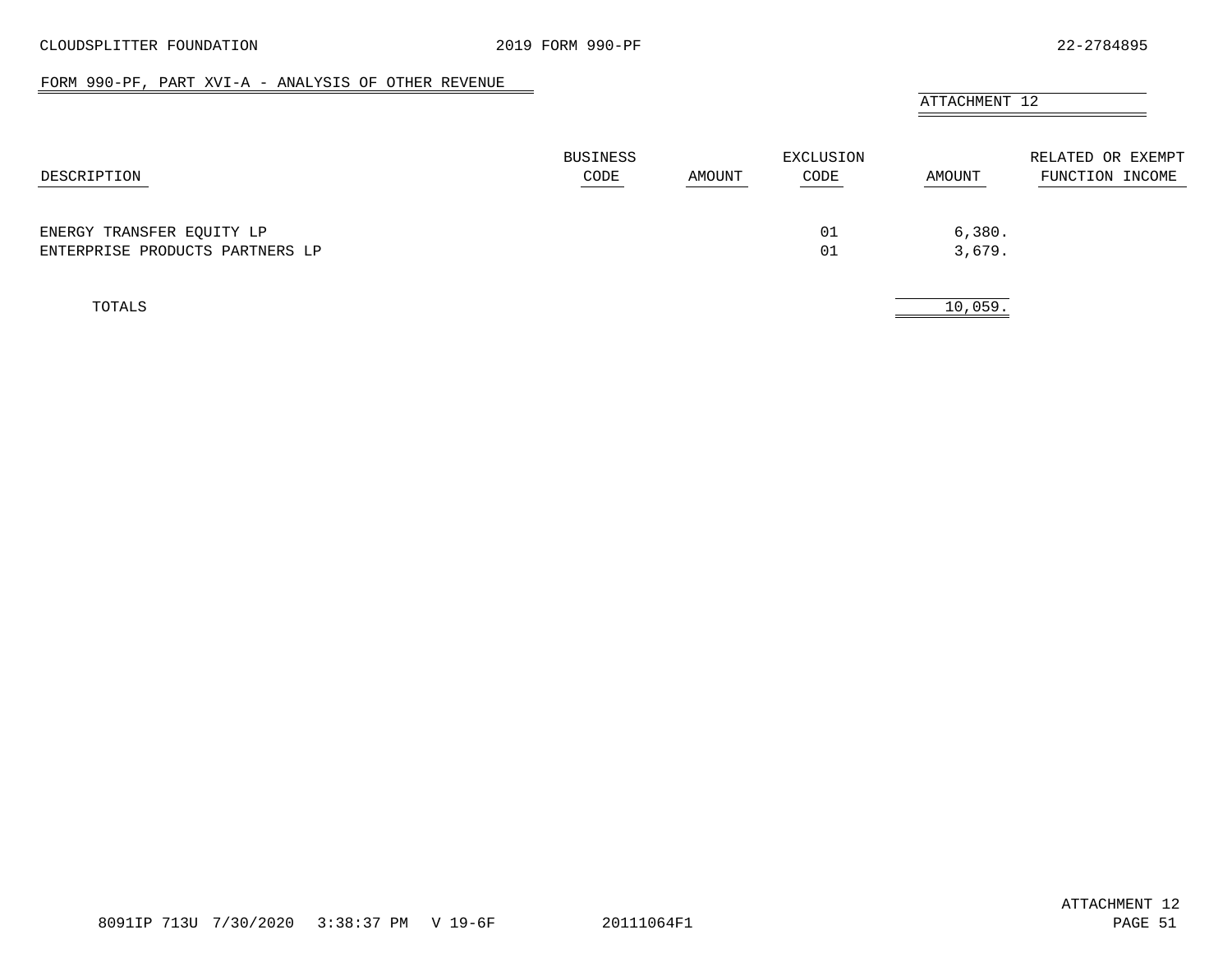| <b>SCHEDULE D</b> |  |
|-------------------|--|
| (Form 1041)       |  |

## **SCHEDULE D** OMB No. 1545-0092 **Capital Gains and Losses** Capital Gains and Losses<br>
► Attach to Form 1041, Form 5227, or Form 990-T.

|               | Use Form 8949 to list your transactions for lines 1b, 2, 3, 8b, 9 and 10.<br>Department of the Treasury<br>Go to www.irs.gov/F1041 for instructions and the latest information.<br><b>Internal Revenue Service</b> |                                                                                                                                                                                                                                                                                                     |                 |                  |                                                   |             |                                                                  |
|---------------|--------------------------------------------------------------------------------------------------------------------------------------------------------------------------------------------------------------------|-----------------------------------------------------------------------------------------------------------------------------------------------------------------------------------------------------------------------------------------------------------------------------------------------------|-----------------|------------------|---------------------------------------------------|-------------|------------------------------------------------------------------|
|               | Name of estate or trust                                                                                                                                                                                            |                                                                                                                                                                                                                                                                                                     |                 |                  | <b>Employer identification number</b>             |             |                                                                  |
|               | CLOUDSPLITTER FOUNDATION                                                                                                                                                                                           |                                                                                                                                                                                                                                                                                                     |                 |                  | 22-2784895                                        |             |                                                                  |
|               |                                                                                                                                                                                                                    | Did you dispose of any investment(s) in a qualified opportunity fund during the tax year?<br>If "Yes," attach Form 8949 and see its instructions for additional requirements for reporting your gain or loss.<br>Note: Form 5227 filers need to complete only Parts I and II.                       |                 |                  |                                                   |             | X<br><b>No</b><br><b>Yes</b>                                     |
| <b>Part I</b> |                                                                                                                                                                                                                    | Short-Term Capital Gains and Losses - Generally Assets Held One Year or Less (see instructions)                                                                                                                                                                                                     |                 |                  |                                                   |             |                                                                  |
|               | the lines below.                                                                                                                                                                                                   | See instructions for how to figure the amounts to enter on                                                                                                                                                                                                                                          | (d)<br>Proceeds | (e)<br>Cost      | (g)<br>Adjustments<br>to gain or loss from        |             | (h) Gain or (loss)<br>Subtract column (e)<br>from column (d) and |
|               | to whole dollars.                                                                                                                                                                                                  | This form may be easier to complete if you round off cents                                                                                                                                                                                                                                          | (sales price)   | (or other basis) | Form(s) 8949, Part I,<br>line $2$ , column $(g)$  |             | combine the result with<br>column (g)                            |
|               |                                                                                                                                                                                                                    | 1a Totals for all short-term transactions reported on Form<br>1099-B for which basis was reported to the IRS and for<br>which you have no adjustments (see instructions).<br>However, if you choose to report all these transactions<br>on Form 8949, leave this line blank and go to line 1b       |                 |                  |                                                   |             |                                                                  |
|               |                                                                                                                                                                                                                    | 1b Totals for all transactions reported on Form(s) 8949<br>with Box A checked                                                                                                                                                                                                                       | 2,000,000       | 2,012,784.       |                                                   |             | $-12,784.$                                                       |
|               |                                                                                                                                                                                                                    | 2 Totals for all transactions reported on Form(s) 8949<br>with Box B checked. <u>.</u>                                                                                                                                                                                                              |                 |                  |                                                   |             |                                                                  |
| 3             |                                                                                                                                                                                                                    | Totals for all transactions reported on Form(s) 8949                                                                                                                                                                                                                                                |                 |                  |                                                   |             |                                                                  |
| 4<br>5<br>6   |                                                                                                                                                                                                                    | Short-term capital gain or (loss) from Forms 4684, 6252, 6781, and 8824<br>Net short-term gain or (loss) from partnerships, S corporations, and other estates or trusts<br>Short-term capital loss carryover. Enter the amount, if any, from line 9 of the 2018 Capital Loss<br>Carryover Worksheet |                 |                  |                                                   | 4<br>5<br>6 |                                                                  |
| 7             |                                                                                                                                                                                                                    | Net short-term capital gain or (loss). Combine lines 1a through 6 in column (h). Enter here and on                                                                                                                                                                                                  |                 |                  |                                                   |             | $-12,784.$                                                       |
| Part II       |                                                                                                                                                                                                                    | Long-Term Capital Gains and Losses - Generally Assets Held More Than One Year (see instructions)                                                                                                                                                                                                    |                 |                  |                                                   |             |                                                                  |
|               | the lines below.                                                                                                                                                                                                   | See instructions for how to figure the amounts to enter on                                                                                                                                                                                                                                          | (d)<br>Proceeds | (e)<br>Cost      | (g)<br>Adjustments<br>to gain or loss from        |             | (h) Gain or (loss)<br>Subtract column (e)<br>from column (d) and |
|               | to whole dollars.                                                                                                                                                                                                  | This form may be easier to complete if you round off cents                                                                                                                                                                                                                                          | (sales price)   | (or other basis) | Form(s) 8949, Part II,<br>line $2$ , column $(g)$ |             | combine the result with<br>column (g)                            |
|               |                                                                                                                                                                                                                    | 8a Totals for all long-term transactions reported on Form<br>1099-B for which basis was reported to the IRS and for<br>which you have no adjustments (see instructions).<br>However, if you choose to report all these transactions<br>on Form 8949, leave this line blank and go to line 8b.       |                 |                  |                                                   |             |                                                                  |
|               |                                                                                                                                                                                                                    | 8b Totals for all transactions reported on Form(s) 8949<br>with Box D checked                                                                                                                                                                                                                       | 3,536,064.      | 3, 111, 989.     |                                                   |             | 424,075.                                                         |
|               |                                                                                                                                                                                                                    | 9 Totals for all transactions reported on Form(s) 8949<br>with Box E checked                                                                                                                                                                                                                        | 2,809,776.      | 1,997,927.       |                                                   |             | 811,849.                                                         |
|               |                                                                                                                                                                                                                    | 10 Totals for all transactions reported on Form(s) 8949<br>with Box F checked                                                                                                                                                                                                                       | 1,681,631.      |                  |                                                   |             | 1,681,631.                                                       |
| 11            |                                                                                                                                                                                                                    | Long-term capital gain or (loss) from Forms 2439, 4684, 6252, 6781, and 8824                                                                                                                                                                                                                        |                 |                  |                                                   | 11          |                                                                  |
| 12            |                                                                                                                                                                                                                    | Net long-term gain or (loss) from partnerships, S corporations, and other estates or trusts                                                                                                                                                                                                         |                 |                  |                                                   | 12          |                                                                  |
| 13            |                                                                                                                                                                                                                    |                                                                                                                                                                                                                                                                                                     |                 |                  |                                                   | 13          |                                                                  |
| 14            |                                                                                                                                                                                                                    |                                                                                                                                                                                                                                                                                                     |                 |                  |                                                   | 14          |                                                                  |
| 15            |                                                                                                                                                                                                                    | Long-term capital loss carryover. Enter the amount, if any, from line 14 of the 2018 Capital Loss                                                                                                                                                                                                   |                 |                  |                                                   | 15          |                                                                  |
| 16            |                                                                                                                                                                                                                    | Net long-term capital gain or (loss). Combine lines 8a through 15 in column (h). Enter here and on                                                                                                                                                                                                  |                 |                  |                                                   | 16          | 2,917,555.                                                       |

line 18a, column (3) on the back m m m m m m m m m m m m m m m m m m m m m m m m m m m m m m m m m m m m m m m I  $\overline{\text{For Paperwork Reduction Act Notice, see the Insertive information.}$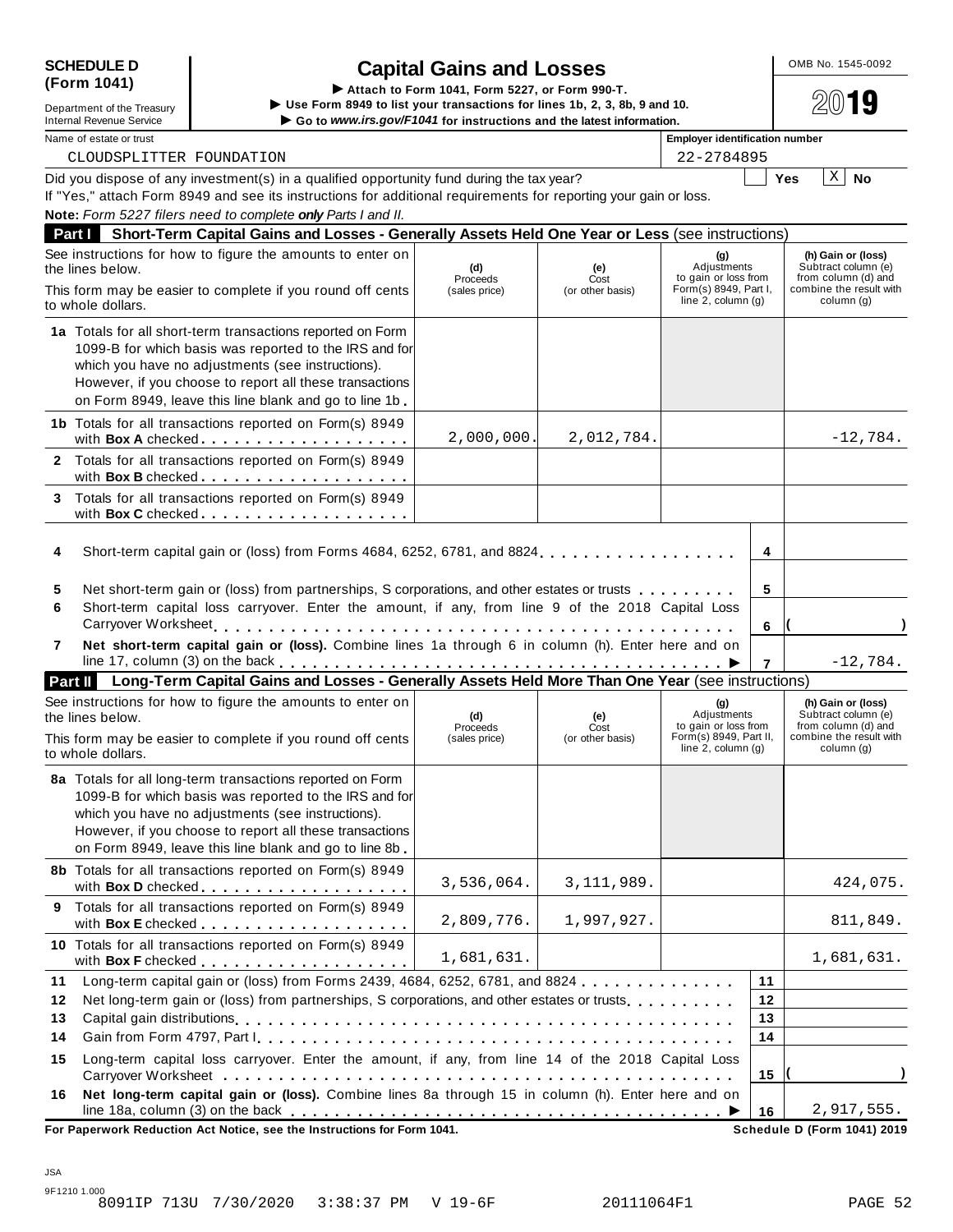|    | Schedule D (Form 1041) 2019                                                                                                                                                                                                                       |                 |                                                                 |              |    | Page 2     |
|----|---------------------------------------------------------------------------------------------------------------------------------------------------------------------------------------------------------------------------------------------------|-----------------|-----------------------------------------------------------------|--------------|----|------------|
|    | <b>Summary of Parts I and II</b><br>Part III                                                                                                                                                                                                      |                 | (1) Beneficiaries'                                              | (2) Estate's |    | (3) Total  |
|    | Caution: Read the instructions before completing this part.                                                                                                                                                                                       |                 | (see instr.)                                                    | or trust's   |    |            |
| 17 | Net short-term gain or (loss)                                                                                                                                                                                                                     | 17              |                                                                 |              |    | $-12,784.$ |
| 18 | Net long-term gain or (loss):                                                                                                                                                                                                                     |                 |                                                                 |              |    |            |
|    | a Total for year enterity to the content of the content of the content of the Total County of Total County To                                                                                                                                     | 18a             |                                                                 |              |    | 2,917,555. |
|    | <b>b</b> Unrecaptured section 1250 gain (see line 18 of the worksheet.)                                                                                                                                                                           | 18 <sub>b</sub> |                                                                 |              |    |            |
|    |                                                                                                                                                                                                                                                   | 18c             |                                                                 |              |    |            |
| 19 | Total net gain or (loss). Combine lines 17 and 18a. ▶                                                                                                                                                                                             | 19              |                                                                 |              |    | 2,904,771. |
|    | Note: If line 19, column (3), is a net gain, enter the gain on Form 1041, line 4 (or Form 990-T, Part I, line 4a). If lines 18a and 19, column (2), are net                                                                                       |                 |                                                                 |              |    |            |
|    | gains, go to Part V, and don't complete Part IV. If line 19, column (3), is a net loss, complete Part IV and the Capital Loss Carryover Worksheet, as<br>necessary.                                                                               |                 |                                                                 |              |    |            |
|    | <b>Capital Loss Limitation</b><br>Part IV                                                                                                                                                                                                         |                 |                                                                 |              |    |            |
| 20 | Enter here and enter as a (loss) on Form 1041, line 4 (or Form 990-T, Part I, line 4c, if a trust), the smaller of:                                                                                                                               |                 |                                                                 |              |    |            |
|    |                                                                                                                                                                                                                                                   |                 |                                                                 |              | 20 |            |
|    | Note: If the loss on line 19, column (3), is more than \$3,000, or if Form 1041, page 1, line 23 (or Form 990-T, line 39), is a loss, complete the Capital<br>Loss Carryover Worksheet in the instructions to figure your capital loss carryover. |                 |                                                                 |              |    |            |
|    | <b>Tax Computation Using Maximum Capital Gains Rates</b>                                                                                                                                                                                          |                 |                                                                 |              |    |            |
|    | <b>Part V</b>                                                                                                                                                                                                                                     |                 |                                                                 |              |    |            |
|    | Form 1041 filers. Complete this part only if both lines 18a and 19 in column (2) are gains, or an amount is entered in Part I or Part II and<br>there is an entry on Form 1041, line 2b(2), and Form 1041, line 23, is more than zero.            |                 |                                                                 |              |    |            |
|    | Caution: Skip this part and complete the Schedule D Tax Worksheet in the instructions if:                                                                                                                                                         |                 |                                                                 |              |    |            |
|    | • Either line 18b, col. (2) or line 18c, col. (2) is more than zero, or                                                                                                                                                                           |                 |                                                                 |              |    |            |
|    | • Both Form 1041, line 2b(1), and Form 4952, line 4g are more than zero.                                                                                                                                                                          |                 |                                                                 |              |    |            |
|    | Form 990-T trusts. Complete this part only if both lines 18a and 19 are gains, or qualified dividends are included in income in Part I of Form                                                                                                    |                 |                                                                 |              |    |            |
|    | 990-T, and Form 990-T, line 39, is more than zero. Skip this part and complete the Schedule D Tax Worksheet in the instructions if either                                                                                                         |                 |                                                                 |              |    |            |
|    | line 18b, col. (2) or line 18c, col. (2) is more than zero.                                                                                                                                                                                       |                 |                                                                 |              |    |            |
| 21 | Enter taxable income from Form 1041, line 23 (or Form 990-T, line 39).                                                                                                                                                                            |                 | 21                                                              |              |    |            |
| 22 | Enter the smaller of line 18a or 19 in column (2)                                                                                                                                                                                                 |                 |                                                                 |              |    |            |
|    | but not less than zero<br>22                                                                                                                                                                                                                      |                 |                                                                 |              |    |            |
| 23 | Enter the estate's or trust's qualified dividends                                                                                                                                                                                                 |                 |                                                                 |              |    |            |
|    | from Form 1041, line 2b(2) (or enter the qualified                                                                                                                                                                                                |                 |                                                                 |              |    |            |
|    | dividends included in income in Part I of Form 990-T)<br>23                                                                                                                                                                                       |                 |                                                                 |              |    |            |
| 24 | 24<br>Add lines 22 and 23                                                                                                                                                                                                                         |                 |                                                                 |              |    |            |
| 25 | If the estate or trust is filing Form 4952, enter the                                                                                                                                                                                             |                 |                                                                 |              |    |            |
|    | amount from line 4g; otherwise, enter -0- $\blacktriangleright$<br>25                                                                                                                                                                             |                 |                                                                 |              |    |            |
| 26 | Subtract line 25 from line 24. If zero or less, enter -0-                                                                                                                                                                                         |                 | 26                                                              |              |    |            |
| 27 | Subtract line 26 from line 21. If zero or less, enter -0-<br>                                                                                                                                                                                     |                 | 27                                                              |              |    |            |
| 28 | Enter the smaller of the amount on line 21 or $$2,650$                                                                                                                                                                                            |                 | 28                                                              |              |    |            |
| 29 | Enter the smaller of the amount on line 27 or line 28                                                                                                                                                                                             |                 | 29                                                              |              |    |            |
| 30 | Subtract line 29 from line 28. If zero or less, enter -0-. This amount is taxed at 0%                                                                                                                                                             |                 |                                                                 |              | 30 |            |
| 31 |                                                                                                                                                                                                                                                   |                 | 31                                                              |              |    |            |
| 32 |                                                                                                                                                                                                                                                   |                 | 32                                                              |              |    |            |
| 33 |                                                                                                                                                                                                                                                   |                 | 33                                                              |              |    |            |
| 34 |                                                                                                                                                                                                                                                   |                 | 34                                                              |              |    |            |
| 35 | Subtract line 34 from line 33. If zero or less, enter -0-                                                                                                                                                                                         |                 | 35                                                              |              |    |            |
| 36 | Enter the smaller of line 32 or line 35                                                                                                                                                                                                           |                 | 36                                                              |              |    |            |
| 37 | Multiply line 36 by 15% (0.15)                                                                                                                                                                                                                    |                 | $\sim$ $\sim$ $\sim$                                            |              | 37 |            |
| 38 |                                                                                                                                                                                                                                                   |                 | 38                                                              |              |    |            |
| 39 | Add lines 30 and 36                                                                                                                                                                                                                               |                 | 39                                                              |              |    |            |
| 40 | Subtract line 39 from line 38. If zero or less, enter -0-                                                                                                                                                                                         |                 | 40                                                              |              |    |            |
| 41 |                                                                                                                                                                                                                                                   |                 | $\mathbf{a} \cdot \mathbf{a} \cdot \mathbf{a} \cdot \mathbf{a}$ |              | 41 |            |
| 42 | Figure the tax on the amount on line 27. Use the 2019 Tax Rate Schedule for Estates                                                                                                                                                               |                 |                                                                 |              |    |            |
|    |                                                                                                                                                                                                                                                   |                 | 42                                                              |              |    |            |
|    | and Trusts (see the Schedule G instructions in the instructions for Form 1041).                                                                                                                                                                   |                 | 43                                                              |              |    |            |
| 43 | Add lines 37, 41, and 42                                                                                                                                                                                                                          |                 |                                                                 |              |    |            |
| 44 | Figure the tax on the amount on line 21. Use the 2019 Tax Rate Schedule for Estates                                                                                                                                                               |                 |                                                                 |              |    |            |
|    | and Trusts (see the Schedule G instructions in the instructions for Form 1041).                                                                                                                                                                   |                 | 44                                                              |              |    |            |
| 45 | Tax on all taxable income. Enter the smaller of line 43 or line 44 here and on Form 1041, Schedule                                                                                                                                                |                 |                                                                 |              |    |            |
|    |                                                                                                                                                                                                                                                   |                 |                                                                 |              | 45 |            |

**Schedule D (Form 1041) 2019**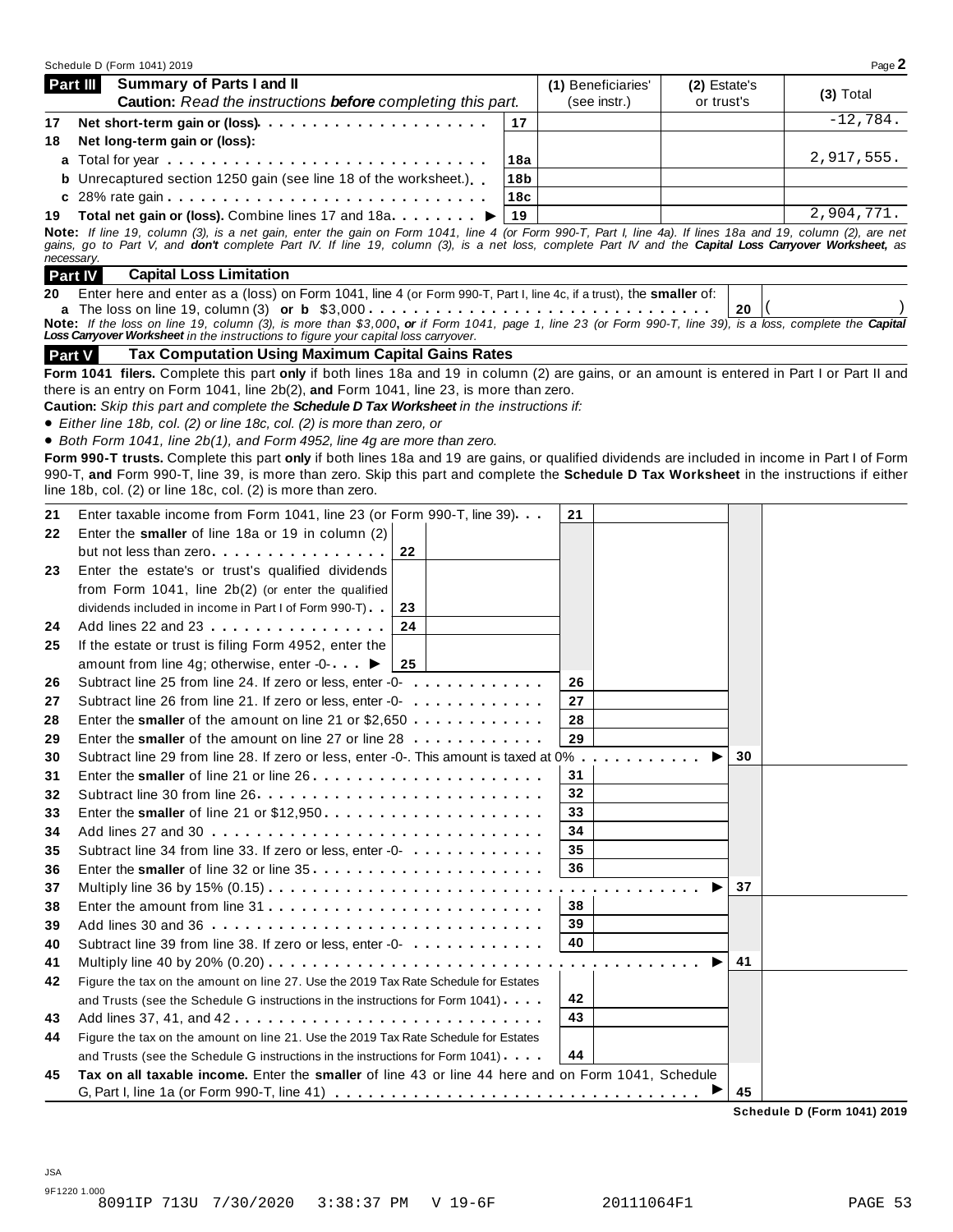|                       | <b>Sales and Other Dispositions of Capital Assets</b> | OMB No. 1545-0074 |
|-----------------------|-------------------------------------------------------|-------------------|
| $F_{\text{G}}$ $8949$ |                                                       | െി 10             |

**Internal Revenue Service**<br>Internal Revenue Service → File with your Schedule D to list your transactions for lines 1b, 2, 3, 8b, 9, and 10 of Schedule D.<br>Internal Revenue Service → Sequence No. 12A Department of the Ireasury<br>Internal Revenue Service<br>Internal Revenue Service

| Name(s)                           | r taxpayer identification number |
|-----------------------------------|----------------------------------|
| i shown on return                 | I security number or             |
|                                   | Social                           |
| ON<br>H'OLINI<br>'H:R<br>$\Delta$ | <u>.  </u>                       |

Before you check Box A, B, or C below, see whether you received any Form(s) 1099-B or substitute statement(s) from your broker. A substitute statement will have the same information as Form 1099-B. Either will show whether your basis (usually your cost) was reported to the IRS by your *broker and may even tell you which box to check.*

**Short-Term.** Transactions involving capital assets you held 1 year or less are generally short-term (see instructions). For long-term transactions, see page 2. **Part <sup>I</sup>**

**Note:** You may aggregate all short-term transactions reported on Form(s) 1099-B showing basis was reported to the IRS and for which no adjustments or codes are required. Enter the totals directly on Schedule D, line 1a; you aren't required to report these transactions on Form 8949 (see instructions).

**You** *must* **check Box A, B,** *or* **C below. Check only one box.** If more than one box applies for your short-term transactions, complete a separate Form 8949, page 1, for each applicable box. If you have more short-term transactions than will fit on this page for one or more of the boxes, complete as many forms with the same box checked as you need.

 $\overline{X}$  (A) Short-term transactions reported on Form(s) 1099-B showing basis was reported to the IRS (see Note above)

**(B)** Short-term transactions reported on Form(s) 1099-B showing basis **wasn't** reported to the IRS

**(C)** Short-term transactions not reported to you on Form 1099-B

| 1<br>(a)<br>Description of property                                                                                                                                                                                                    | (b)<br>Date acquired | (c)<br>Date sold or            | (d)<br>Proceeds                     | (e)<br>Cost or other basis.<br>See the Note below     | Adjustment, if any, to gain or loss.<br>If you enter an amount in column (g),<br>enter a code in column (f).<br>See the separate instructions. |                                | (h)<br>Gain or (loss).<br>Subtract column (e)                  |
|----------------------------------------------------------------------------------------------------------------------------------------------------------------------------------------------------------------------------------------|----------------------|--------------------------------|-------------------------------------|-------------------------------------------------------|------------------------------------------------------------------------------------------------------------------------------------------------|--------------------------------|----------------------------------------------------------------|
| (Example: 100 sh. XYZ Co.)                                                                                                                                                                                                             | (Mo., day, yr.)      | disposed of<br>(Mo., day, yr.) | (sales price)<br>(see instructions) | and see Column (e)<br>in the separate<br>instructions | (f)<br>Code(s) from<br>instructions                                                                                                            | (g)<br>Amount of<br>adjustment | from column (d) and<br>combine the result<br>with column $(g)$ |
| SCHWAB #5937 - ST A                                                                                                                                                                                                                    | VARIOUS              | VARIOUS                        | $2,000,000.\overline{2},012,784.$   |                                                       |                                                                                                                                                |                                | $-12,784.$                                                     |
|                                                                                                                                                                                                                                        |                      |                                |                                     |                                                       |                                                                                                                                                |                                |                                                                |
|                                                                                                                                                                                                                                        |                      |                                |                                     |                                                       |                                                                                                                                                |                                |                                                                |
|                                                                                                                                                                                                                                        |                      |                                |                                     |                                                       |                                                                                                                                                |                                |                                                                |
|                                                                                                                                                                                                                                        |                      |                                |                                     |                                                       |                                                                                                                                                |                                |                                                                |
|                                                                                                                                                                                                                                        |                      |                                |                                     |                                                       |                                                                                                                                                |                                |                                                                |
|                                                                                                                                                                                                                                        |                      |                                |                                     |                                                       |                                                                                                                                                |                                |                                                                |
|                                                                                                                                                                                                                                        |                      |                                |                                     |                                                       |                                                                                                                                                |                                |                                                                |
|                                                                                                                                                                                                                                        |                      |                                |                                     |                                                       |                                                                                                                                                |                                |                                                                |
|                                                                                                                                                                                                                                        |                      |                                |                                     |                                                       |                                                                                                                                                |                                |                                                                |
|                                                                                                                                                                                                                                        |                      |                                |                                     |                                                       |                                                                                                                                                |                                |                                                                |
|                                                                                                                                                                                                                                        |                      |                                |                                     |                                                       |                                                                                                                                                |                                |                                                                |
|                                                                                                                                                                                                                                        |                      |                                |                                     |                                                       |                                                                                                                                                |                                |                                                                |
|                                                                                                                                                                                                                                        |                      |                                |                                     |                                                       |                                                                                                                                                |                                |                                                                |
| <b>2 Totals.</b> Add the amounts in columns (d), (e), (g), and (h) (subtract<br>negative amounts). Enter each total here and include on your<br>Schedule D, line 1b (if Box A above is checked), line 2 (if Box B                      |                      |                                | 2,000,000.                          | 2012784.                                              |                                                                                                                                                |                                | $-12,784.$                                                     |
| above is checked), or line 3 (if Box C above is checked) $\blacktriangleright$<br>Note: If you checked Box A above but the basis reported to the IRS was incorrect, enter in column (e) the basis as reported to the IRS, and enter an |                      |                                |                                     |                                                       |                                                                                                                                                |                                |                                                                |

adjustment in column (g) to correct the basis. See *Column (g)* in the separate instructions for how to figure the amount of the adjustment.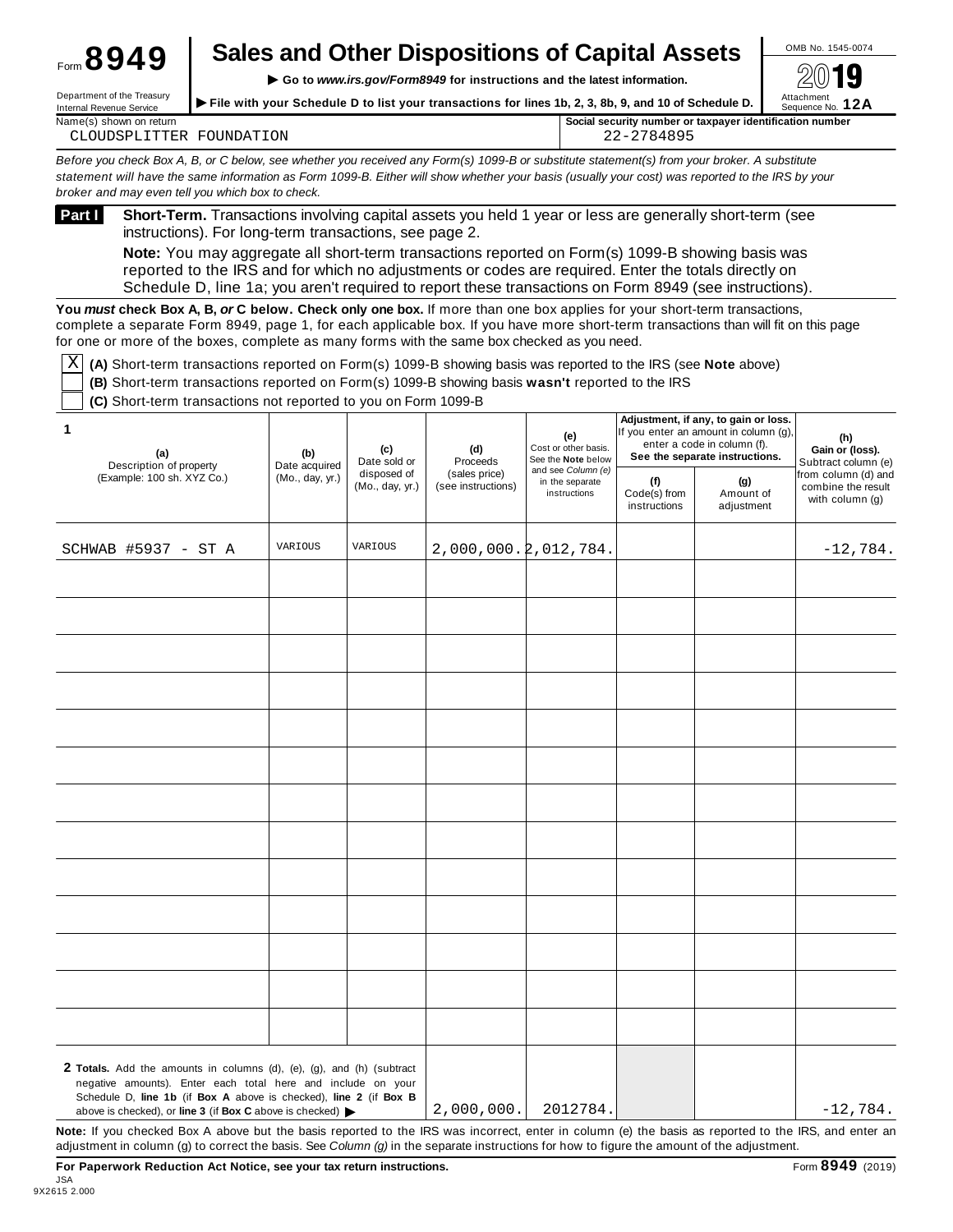| Form 8949 (2019)                                                                                               | Attachment Sequence No. 12A                              | $P$ age |
|----------------------------------------------------------------------------------------------------------------|----------------------------------------------------------|---------|
| Name(s)<br>s) shown on return. Name and SSN or taxpaver identification no. not required if shown on other side | Social security number or taxpayer identification number |         |

*Before you check Box D, E, or F below, see whether you received any Form(s) 1099-B or substitute statement(s) from your broker. A substitute statement will have the same information as Form 1099-B. Either will show whether your basis (usually your cost) was reported to the IRS by your broker and may even tell you which box to check.*

**Part II** 

**Long-Term.** Transactions involving capital assets you held more than 1 year are generally long-term (see instructions). For short-term transactions, see page 1.

**Note:** You may aggregate all long-term transactions reported on Form(s) 1099-B showing basis was reported to the IRS and for which no adjustments or codes are required. Enter the totals directly on Schedule D, line 8a; you aren't required to report these transactions on Form 8949 (see instructions).

**You** *must* **check Box D, E,** *or* **F below. Check only one box.** If more than one box applies for your long-term transactions, complete a separate Form 8949, page 2, for each applicable box. If you have more long-term transactions than will fit on this page for one or more of the boxes, complete as many forms with the same box checked as you need.

 $\overline{\text{X}}$  (D) Long-term transactions reported on Form(s) 1099-B showing basis was reported to the IRS (see **Note** above)

**(E)** Long-term transactions reported on Form(s) 1099-B showing basis **wasn't** reported to the IRS

**(F)** Long-term transactions not reported to you on Form 1099-B

| 1<br>(a)<br>Description of property                                                                                                                                                                        | (b)<br>Date acquired | (c)<br>Date sold or<br>disposed of | (d)<br>Proceeds<br>(sales price) | (e)<br>Cost or other basis.<br>See the Note below<br>and see Column (e)<br>in the separate<br>instructions |                                     | Adjustment, if any, to gain or loss.<br>If you enter an amount in column (g),<br>enter a code in column (f).<br>See the separate instructions. | (h)<br>Gain or (loss).<br>Subtract column (e)<br>from column (d) and<br>combine the result<br>with column (g) |
|------------------------------------------------------------------------------------------------------------------------------------------------------------------------------------------------------------|----------------------|------------------------------------|----------------------------------|------------------------------------------------------------------------------------------------------------|-------------------------------------|------------------------------------------------------------------------------------------------------------------------------------------------|---------------------------------------------------------------------------------------------------------------|
| (Example: 100 sh. XYZ Co.)                                                                                                                                                                                 | (Mo., day, yr.)      | (Mo., day, yr.)                    | (see instructions)               |                                                                                                            | (f)<br>Code(s) from<br>instructions | (g)<br>Amount of<br>adjustment                                                                                                                 |                                                                                                               |
| SCHWAB #5937 - LT D                                                                                                                                                                                        | VARIOUS              | VARIOUS                            | $3,536,064.$ $3,111,989.$        |                                                                                                            |                                     |                                                                                                                                                | 424,075.                                                                                                      |
|                                                                                                                                                                                                            |                      |                                    |                                  |                                                                                                            |                                     |                                                                                                                                                |                                                                                                               |
|                                                                                                                                                                                                            |                      |                                    |                                  |                                                                                                            |                                     |                                                                                                                                                |                                                                                                               |
|                                                                                                                                                                                                            |                      |                                    |                                  |                                                                                                            |                                     |                                                                                                                                                |                                                                                                               |
|                                                                                                                                                                                                            |                      |                                    |                                  |                                                                                                            |                                     |                                                                                                                                                |                                                                                                               |
|                                                                                                                                                                                                            |                      |                                    |                                  |                                                                                                            |                                     |                                                                                                                                                |                                                                                                               |
|                                                                                                                                                                                                            |                      |                                    |                                  |                                                                                                            |                                     |                                                                                                                                                |                                                                                                               |
|                                                                                                                                                                                                            |                      |                                    |                                  |                                                                                                            |                                     |                                                                                                                                                |                                                                                                               |
|                                                                                                                                                                                                            |                      |                                    |                                  |                                                                                                            |                                     |                                                                                                                                                |                                                                                                               |
|                                                                                                                                                                                                            |                      |                                    |                                  |                                                                                                            |                                     |                                                                                                                                                |                                                                                                               |
|                                                                                                                                                                                                            |                      |                                    |                                  |                                                                                                            |                                     |                                                                                                                                                |                                                                                                               |
|                                                                                                                                                                                                            |                      |                                    |                                  |                                                                                                            |                                     |                                                                                                                                                |                                                                                                               |
|                                                                                                                                                                                                            |                      |                                    |                                  |                                                                                                            |                                     |                                                                                                                                                |                                                                                                               |
| 2 Totals. Add the amounts in columns (d), (e), (g), and (h) (subtract<br>negative amounts). Enter each total here and include on your<br>Schedule D, line 8b (if Box D above is checked), line 9 (if Box E |                      |                                    |                                  |                                                                                                            |                                     |                                                                                                                                                |                                                                                                               |

above is checked), or **line 10** (if **Box F** above is checked)  $\blacktriangleright$ **Note:** If you checked Box D above but the basis reported to the IRS was incorrect, enter in column (e) the basis as reported to the IRS, and enter an adjustment in column (g) to correct the basis. See *Column (g)* in the separate instructions for how to figure the amount of the adjustment.  $\begin{array}{|c|c|c|c|c|c|c|c|c|c|c|} \hline \end{array}$  3,536,064, 3111989.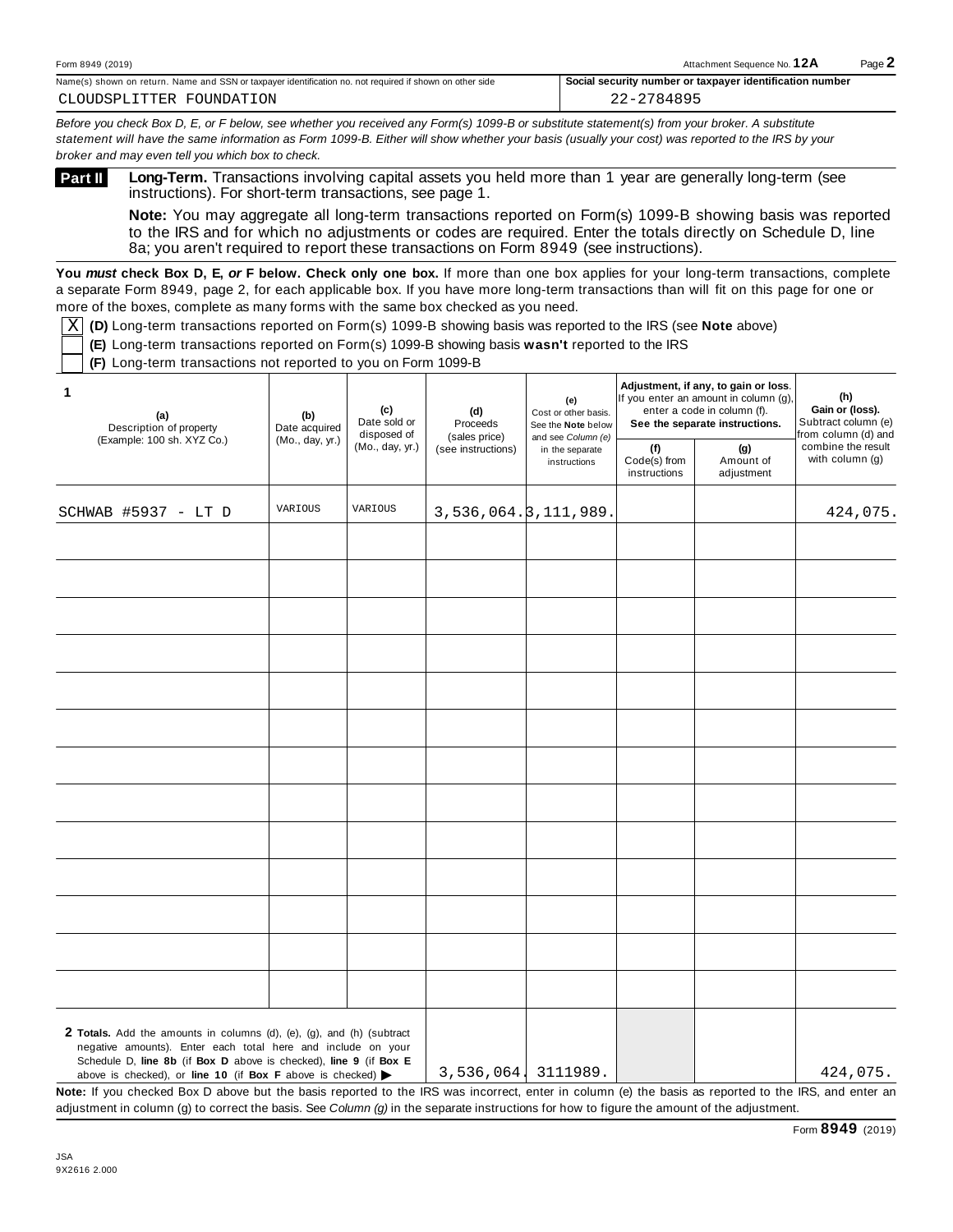| Form 8949<br>(2019)                                                                                                | Attachment<br>.∩t Sequence No. ⊺                                              | $P$ age |
|--------------------------------------------------------------------------------------------------------------------|-------------------------------------------------------------------------------|---------|
| Name(s)<br>. Name and SSN or taxpaver identification no, not required if shown on other side<br>i shown on return. | -Social<br>r identification number<br>, number or taxpaver<br><b>security</b> |         |

Before you check Box D, E, or F below, see whether you received any Form(s) 1099-B or substitute statement(s) from your broker. A substitute statement will have the same information as Form 1099-B. Either will show whether your basis (usually your cost) was reported to the IRS by your *broker and may even tell you which box to check.*

**Long-Term.** Transactions involving capital assets you held more than 1 year are generally long-term (see instructions). For short-term transactions, see page 1. **Part II**

**Note:** You may aggregate all long-term transactions reported on Form(s) 1099-B showing basis was reported to the IRS and for which no adjustments or codes are required. Enter the totals directly on Schedule D, line 8a; you aren't required to report these transactions on Form 8949 (see instructions).

**You** *must* **check Box D, E,** *or* **F below. Check only one box.** If more than one box applies for your long-term transactions, complete a separate Form 8949, page 2, for each applicable box. If you have more long-term transactions than will fit on this page for one or more of the boxes, complete as many forms with the same box checked as you need.

**(D)** Long-term transactions reported on Form(s) 1099-B showing basis was reported to the IRS (see **Note** above)

**(E)** Long-term transactions reported on Form(s) 1099-B showing basis **wasn't** reported to the IRS X

**(F)** Long-term transactions not reported to you on Form 1099-B

| 1<br>(a)<br>Description of property                                                                                                                                                                                                                                                                  | (b)<br>Date acquired | (c)<br>Date sold or<br>disposed of | (d)<br>Proceeds                     |                                                       |                                     |                                |                                       | (e)<br>Cost or other basis.<br>See the Note below | Adjustment, if any, to gain or loss.<br>If you enter an amount in column (g),<br>enter a code in column (f).<br>See the separate instructions. | (h)<br>Gain or (loss).<br>Subtract column (e)<br>from column (d) and |
|------------------------------------------------------------------------------------------------------------------------------------------------------------------------------------------------------------------------------------------------------------------------------------------------------|----------------------|------------------------------------|-------------------------------------|-------------------------------------------------------|-------------------------------------|--------------------------------|---------------------------------------|---------------------------------------------------|------------------------------------------------------------------------------------------------------------------------------------------------|----------------------------------------------------------------------|
| (Example: 100 sh. XYZ Co.)                                                                                                                                                                                                                                                                           | (Mo., day, yr.)      | (Mo., day, yr.)                    | (sales price)<br>(see instructions) | and see Column (e)<br>in the separate<br>instructions | (f)<br>Code(s) from<br>instructions | (g)<br>Amount of<br>adjustment | combine the result<br>with column (g) |                                                   |                                                                                                                                                |                                                                      |
| SCHWAB #5937 - LT E                                                                                                                                                                                                                                                                                  | VARIOUS              | VARIOUS                            | 2,809,776.                          | 1997927.                                              |                                     |                                | 811,849.                              |                                                   |                                                                                                                                                |                                                                      |
|                                                                                                                                                                                                                                                                                                      |                      |                                    |                                     |                                                       |                                     |                                |                                       |                                                   |                                                                                                                                                |                                                                      |
|                                                                                                                                                                                                                                                                                                      |                      |                                    |                                     |                                                       |                                     |                                |                                       |                                                   |                                                                                                                                                |                                                                      |
|                                                                                                                                                                                                                                                                                                      |                      |                                    |                                     |                                                       |                                     |                                |                                       |                                                   |                                                                                                                                                |                                                                      |
|                                                                                                                                                                                                                                                                                                      |                      |                                    |                                     |                                                       |                                     |                                |                                       |                                                   |                                                                                                                                                |                                                                      |
|                                                                                                                                                                                                                                                                                                      |                      |                                    |                                     |                                                       |                                     |                                |                                       |                                                   |                                                                                                                                                |                                                                      |
|                                                                                                                                                                                                                                                                                                      |                      |                                    |                                     |                                                       |                                     |                                |                                       |                                                   |                                                                                                                                                |                                                                      |
|                                                                                                                                                                                                                                                                                                      |                      |                                    |                                     |                                                       |                                     |                                |                                       |                                                   |                                                                                                                                                |                                                                      |
|                                                                                                                                                                                                                                                                                                      |                      |                                    |                                     |                                                       |                                     |                                |                                       |                                                   |                                                                                                                                                |                                                                      |
|                                                                                                                                                                                                                                                                                                      |                      |                                    |                                     |                                                       |                                     |                                |                                       |                                                   |                                                                                                                                                |                                                                      |
|                                                                                                                                                                                                                                                                                                      |                      |                                    |                                     |                                                       |                                     |                                |                                       |                                                   |                                                                                                                                                |                                                                      |
|                                                                                                                                                                                                                                                                                                      |                      |                                    |                                     |                                                       |                                     |                                |                                       |                                                   |                                                                                                                                                |                                                                      |
| <b>2 Totals.</b> Add the amounts in columns (d), (e), (g), and (h) (subtract<br>negative amounts). Enter each total here and include on your<br>Schedule D, line 8b (if Box D above is checked), line 9 (if Box E<br>above is checked), or line 10 (if Box F above is checked) $\blacktriangleright$ |                      |                                    | 2,809,776.                          | 1997927.                                              |                                     |                                | 811,849.                              |                                                   |                                                                                                                                                |                                                                      |

**Note:** If you checked Box D above but the basis reported to the IRS was incorrect, enter in column (e) the basis as reported to the IRS, and enter an adjustment in column (g) to correct the basis. See *Column (g)* in the separate instructions for how to figure the amount of the adjustment.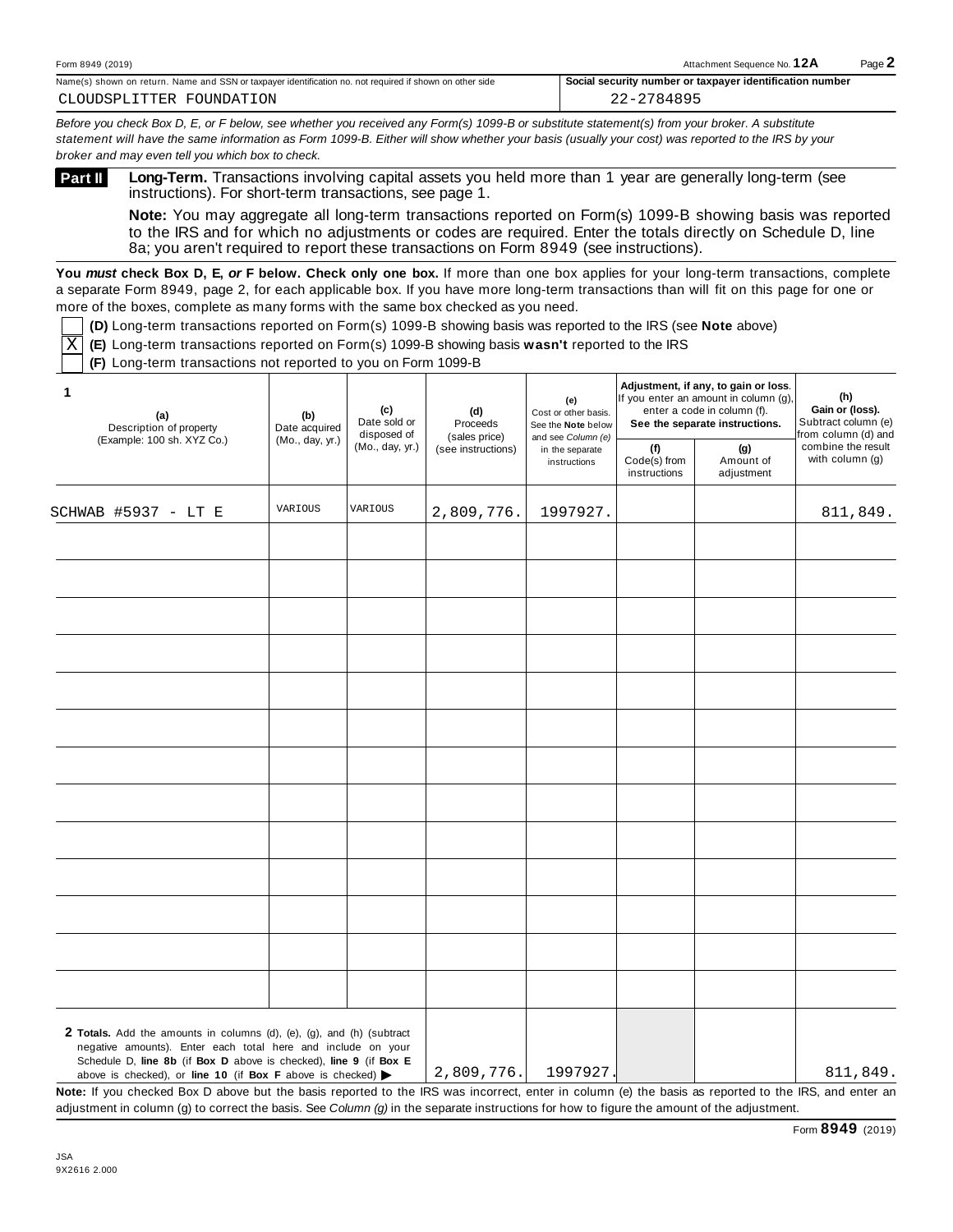| Form 8949<br>(2019)                                                                                                | Attachment<br>.∩t Sequence No. ⊺                                              | $P$ age |
|--------------------------------------------------------------------------------------------------------------------|-------------------------------------------------------------------------------|---------|
| Name(s)<br>. Name and SSN or taxpaver identification no, not required if shown on other side<br>i shown on return. | -Social<br>r identification number<br>, number or taxpaver<br><b>security</b> |         |

Before you check Box D, E, or F below, see whether you received any Form(s) 1099-B or substitute statement(s) from your broker. A substitute statement will have the same information as Form 1099-B. Either will show whether your basis (usually your cost) was reported to the IRS by your *broker and may even tell you which box to check.*

**Long-Term.** Transactions involving capital assets you held more than 1 year are generally long-term (see instructions). For short-term transactions, see page 1. **Part II**

**Note:** You may aggregate all long-term transactions reported on Form(s) 1099-B showing basis was reported to the IRS and for which no adjustments or codes are required. Enter the totals directly on Schedule D, line 8a; you aren't required to report these transactions on Form 8949 (see instructions).

**You** *must* **check Box D, E,** *or* **F below. Check only one box.** If more than one box applies for your long-term transactions, complete a separate Form 8949, page 2, for each applicable box. If you have more long-term transactions than will fit on this page for one or more of the boxes, complete as many forms with the same box checked as you need.

**(D)** Long-term transactions reported on Form(s) 1099-B showing basis was reported to the IRS (see **Note** above)

**(E)** Long-term transactions reported on Form(s) 1099-B showing basis **wasn't** reported to the IRS

**(F)** Long-term transactions not reported to you on Form 1099-B  $\overline{\mathbf{X}}$ 

| 1<br>(a)<br>Description of property                                                                                                                                                                        | (b)<br>Date acquired | (c)<br>Date sold or<br>disposed of | (d)<br>Proceeds                     | (e)<br>Cost or other basis.<br>See the Note below<br>and see Column (e)<br>in the separate<br>instructions | Adjustment, if any, to gain or loss.<br>If you enter an amount in column (g),<br>enter a code in column (f).<br>See the separate instructions. | (h)<br>Gain or (loss).<br>Subtract column (e)<br>from column (d) and |                                       |
|------------------------------------------------------------------------------------------------------------------------------------------------------------------------------------------------------------|----------------------|------------------------------------|-------------------------------------|------------------------------------------------------------------------------------------------------------|------------------------------------------------------------------------------------------------------------------------------------------------|----------------------------------------------------------------------|---------------------------------------|
| (Example: 100 sh. XYZ Co.)                                                                                                                                                                                 | (Mo., day, yr.)      | (Mo., day, yr.)                    | (sales price)<br>(see instructions) |                                                                                                            | (f)<br>Code(s) from<br>instructions                                                                                                            | (g)<br>Amount of<br>adjustment                                       | combine the result<br>with column (g) |
| ENERGY TRANSFER LP                                                                                                                                                                                         | VARIOUS              | VARIOUS                            | 990, 314.                           |                                                                                                            |                                                                                                                                                |                                                                      | 990, 314.                             |
| ENTERPRISE PRODUCTS<br>PARTNERS LP                                                                                                                                                                         | VARIOUS              | VARIOUS                            | 691,317.                            |                                                                                                            |                                                                                                                                                |                                                                      | 691,317.                              |
|                                                                                                                                                                                                            |                      |                                    |                                     |                                                                                                            |                                                                                                                                                |                                                                      |                                       |
|                                                                                                                                                                                                            |                      |                                    |                                     |                                                                                                            |                                                                                                                                                |                                                                      |                                       |
|                                                                                                                                                                                                            |                      |                                    |                                     |                                                                                                            |                                                                                                                                                |                                                                      |                                       |
|                                                                                                                                                                                                            |                      |                                    |                                     |                                                                                                            |                                                                                                                                                |                                                                      |                                       |
|                                                                                                                                                                                                            |                      |                                    |                                     |                                                                                                            |                                                                                                                                                |                                                                      |                                       |
|                                                                                                                                                                                                            |                      |                                    |                                     |                                                                                                            |                                                                                                                                                |                                                                      |                                       |
|                                                                                                                                                                                                            |                      |                                    |                                     |                                                                                                            |                                                                                                                                                |                                                                      |                                       |
|                                                                                                                                                                                                            |                      |                                    |                                     |                                                                                                            |                                                                                                                                                |                                                                      |                                       |
|                                                                                                                                                                                                            |                      |                                    |                                     |                                                                                                            |                                                                                                                                                |                                                                      |                                       |
|                                                                                                                                                                                                            |                      |                                    |                                     |                                                                                                            |                                                                                                                                                |                                                                      |                                       |
| 2 Totals. Add the amounts in columns (d), (e), (g), and (h) (subtract<br>negative amounts). Enter each total here and include on your<br>Schedule D, line 8b (if Box D above is checked), line 9 (if Box E |                      |                                    | $\sim$ $\sim$ $\sim$ $\sim$         |                                                                                                            |                                                                                                                                                |                                                                      | $ -$                                  |

above is checked), or **line 10** (if **Box F** above is checked)  $\blacktriangleright$ 1,681,631. 1681631.

**Note:** If you checked Box D above but the basis reported to the IRS was incorrect, enter in column (e) the basis as reported to the IRS, and enter an adjustment in column (g) to correct the basis. See *Column (g)* in the separate instructions for how to figure the amount of the adjustment.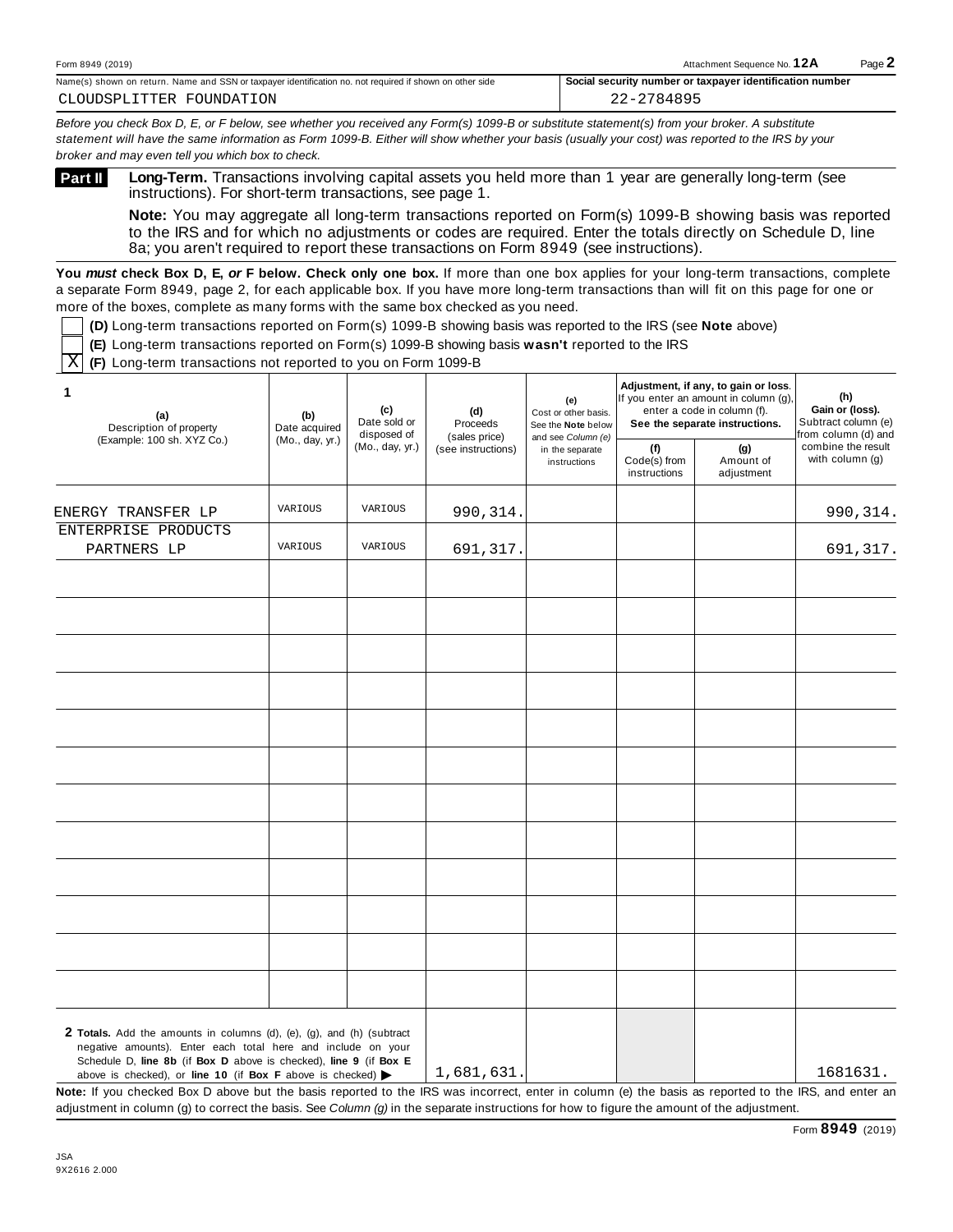# **Payment/Deposit Information Report** CLOUDSPLITTER FOUNDATION 2019 FORM 990-PF 22-2784895

Taxpayer Name:

| <b>Tax</b><br>Juris. | Payment<br>Deposit | Amount | <b>Financial Institution Name</b> | <b>Account</b><br><b>Type</b> | Routing<br><b>Number</b> | <b>Account Number</b> |
|----------------------|--------------------|--------|-----------------------------------|-------------------------------|--------------------------|-----------------------|
| NY 500               | CHECK              | 750.   |                                   |                               |                          |                       |
|                      |                    |        |                                   |                               |                          |                       |
|                      |                    |        |                                   |                               |                          |                       |
|                      |                    |        |                                   |                               |                          |                       |
|                      |                    |        |                                   |                               |                          |                       |
|                      |                    |        |                                   |                               |                          |                       |
|                      |                    |        |                                   |                               |                          |                       |
|                      |                    |        |                                   |                               |                          |                       |
|                      |                    |        |                                   |                               |                          |                       |
|                      |                    |        |                                   |                               |                          |                       |
|                      |                    |        |                                   |                               |                          |                       |
|                      |                    |        |                                   |                               |                          |                       |
|                      |                    |        |                                   |                               |                          |                       |
|                      |                    |        |                                   |                               |                          |                       |
|                      |                    |        |                                   |                               |                          |                       |
|                      |                    |        |                                   |                               |                          |                       |
|                      |                    |        |                                   |                               |                          |                       |
|                      |                    |        |                                   |                               |                          |                       |
|                      |                    |        |                                   |                               |                          |                       |
|                      |                    |        |                                   |                               |                          |                       |
|                      |                    |        |                                   |                               |                          |                       |
|                      |                    |        |                                   |                               |                          |                       |
|                      |                    |        |                                   |                               |                          |                       |
|                      |                    |        |                                   |                               |                          |                       |
|                      |                    |        |                                   |                               |                          |                       |
|                      |                    |        |                                   |                               |                          |                       |
|                      |                    |        |                                   |                               |                          |                       |
|                      |                    |        |                                   |                               |                          |                       |
|                      |                    |        |                                   |                               |                          |                       |
|                      |                    |        |                                   |                               |                          |                       |
|                      |                    |        |                                   |                               |                          |                       |
|                      |                    |        |                                   |                               |                          |                       |
|                      |                    |        |                                   |                               |                          |                       |
|                      |                    |        |                                   |                               |                          |                       |
|                      |                    |        |                                   |                               |                          |                       |
|                      |                    |        |                                   |                               |                          |                       |
|                      |                    |        |                                   |                               |                          |                       |
|                      |                    |        |                                   |                               |                          |                       |
|                      |                    |        |                                   |                               |                          |                       |
|                      |                    |        |                                   |                               |                          |                       |

9X9900 1.000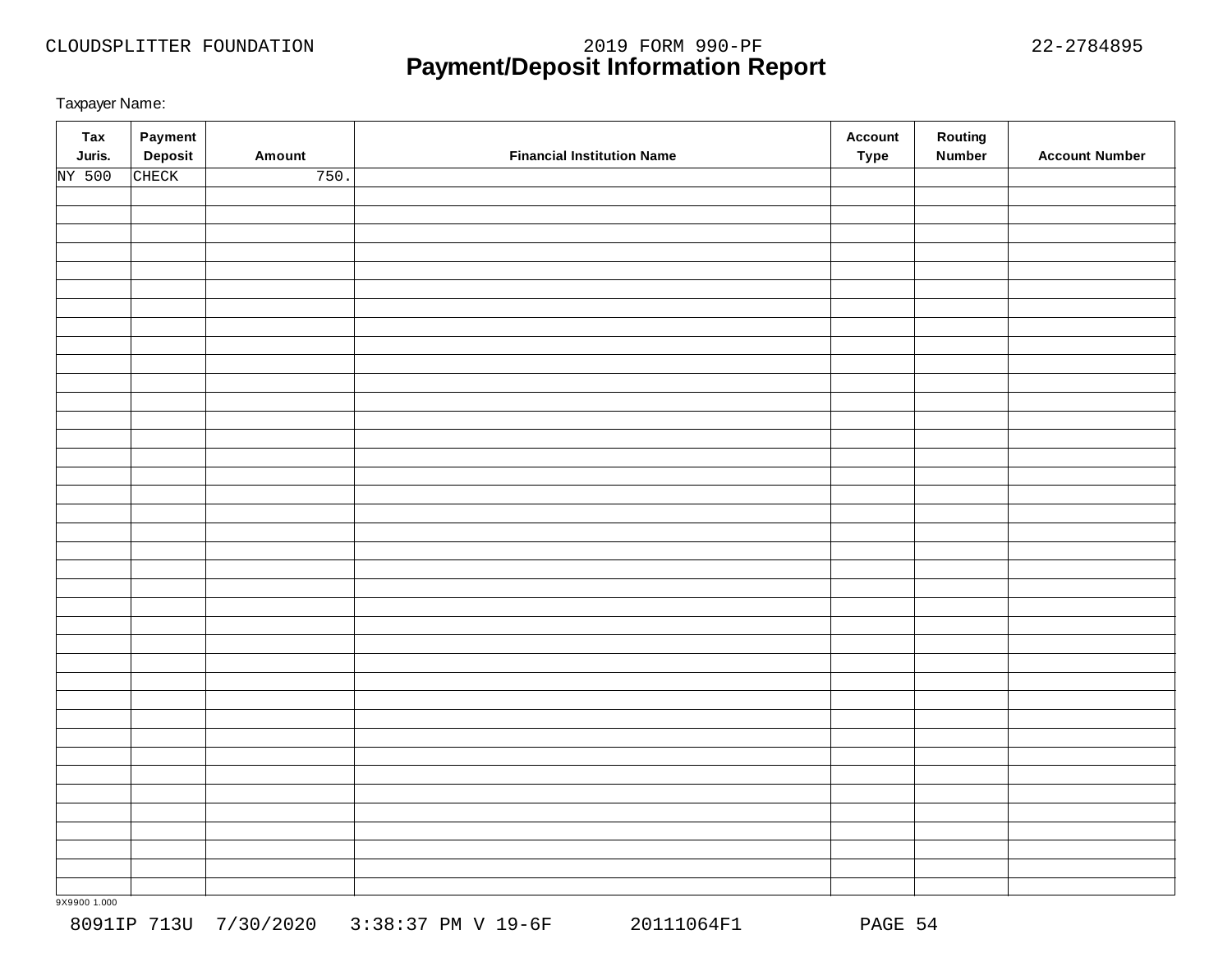Bender Lane Advisory 4 Tower Pl Ste 1001 Albany, NY 12203-3721 Fax: 518-218-1295

#### Cloudsplitter Foundation Instructions for Filing Form CHAR500 New York State Annual Filing for Charitable Organizations For the year ended December 31, 2019

The original return should be signed (use full name) and dated on page 1 by two authorized officers of the organization, including the chief fiscal officer.

File the signed return by June 30, 2020 with:

#### NYS Office of the AG, Charities Bureau Registration Section 28 Liberty Street New York, NY 10005

A check or money order payable to "Department of Law" in the amount of \$750 should be attached to the return. Be sure to include the federal EIN and "2019 Form CHAR500" on the check.

To document the timely filing of your tax return(s), we suggest that you obtain and retain proof of mailing. Proof of mailing can be accomplished by sending the tax return(s) by registered or certified mail (metered by the U.S. Postal Service) or through the use of an IRS approved delivery method provided by an IRS designated private delivery service.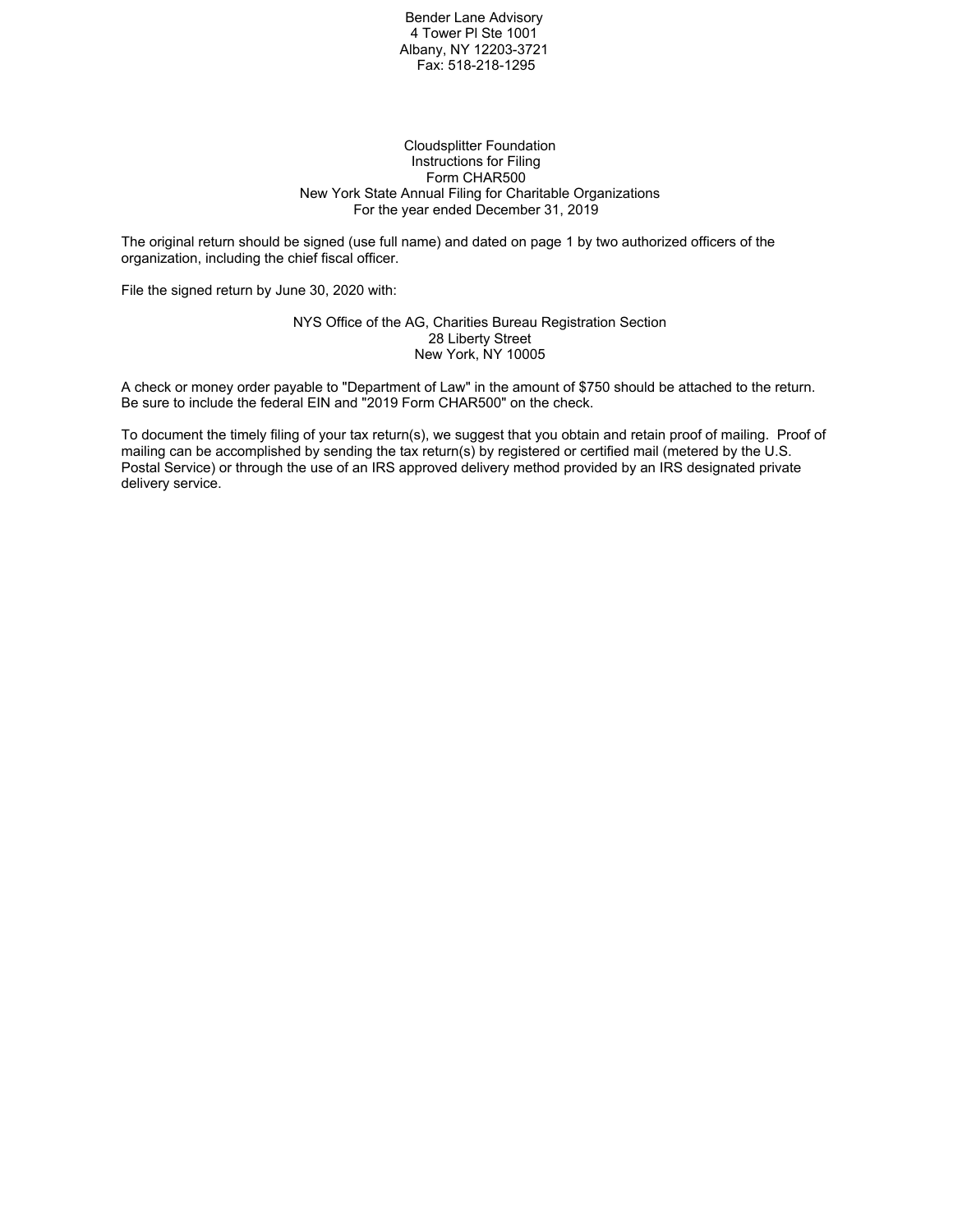# CHAR500<br>**CHAR500 Example 1** Send with fee and attachments to: 2019

NYS Annual Filing for Charitable Organizations www.CharitiesNYS.com

Send with fee and attachments to: NYS Office of the Attorney General Charities Bureau Registration Section 28 Liberty Street New York, NY 10005

| 1. General Information                                                                                                                                      |                                                                                                                     |                                                                                   |                                       |                                                                                                                                                                                                                                                                                                                                                                                                                                                                               |  |  |
|-------------------------------------------------------------------------------------------------------------------------------------------------------------|---------------------------------------------------------------------------------------------------------------------|-----------------------------------------------------------------------------------|---------------------------------------|-------------------------------------------------------------------------------------------------------------------------------------------------------------------------------------------------------------------------------------------------------------------------------------------------------------------------------------------------------------------------------------------------------------------------------------------------------------------------------|--|--|
| For Fiscal Year Beginning (mm/dd/yyyy).                                                                                                                     | $\frac{01}{1}$ / $\frac{01}{1}$                                                                                     |                                                                                   | $\sim$ / 2019 and Ending (mm/dd/yyyy) | $\frac{12}{1}$ / $\frac{31}{1}$ / 2019                                                                                                                                                                                                                                                                                                                                                                                                                                        |  |  |
| Check if Applicable:                                                                                                                                        | Name of Organization:                                                                                               |                                                                                   |                                       | Employer Identification Number (EIN):                                                                                                                                                                                                                                                                                                                                                                                                                                         |  |  |
| Address Change                                                                                                                                              | CLOUDSPLITTER FOUNDATION<br>Mailing Address:                                                                        |                                                                                   |                                       | 22-2784895<br>NY Registration Number:                                                                                                                                                                                                                                                                                                                                                                                                                                         |  |  |
| Name Change                                                                                                                                                 | 62 MOIR ROAD, PO BOX 1357                                                                                           |                                                                                   |                                       | $40 - 66 - 27$                                                                                                                                                                                                                                                                                                                                                                                                                                                                |  |  |
| Initial Filing<br><b>Final Filing</b>                                                                                                                       | City / State / Zip:                                                                                                 |                                                                                   |                                       | Telephone:                                                                                                                                                                                                                                                                                                                                                                                                                                                                    |  |  |
| Amended Filing                                                                                                                                              | SARANAC LAKE, NY 12983                                                                                              |                                                                                   |                                       | $(518)$ 218-1221                                                                                                                                                                                                                                                                                                                                                                                                                                                              |  |  |
| Reg ID Pending                                                                                                                                              | Website:                                                                                                            |                                                                                   |                                       | Email:                                                                                                                                                                                                                                                                                                                                                                                                                                                                        |  |  |
|                                                                                                                                                             | CLOUDSPLITTER.ORG                                                                                                   |                                                                                   |                                       |                                                                                                                                                                                                                                                                                                                                                                                                                                                                               |  |  |
| Check your organization's<br>registration category:                                                                                                         | Χ<br>7A only                                                                                                        | EPTL only<br>DUAL (7A & EPTL)                                                     | <b>EXEMPT*</b>                        | Confirm your Registration Category in the<br>Charities Registry at www.CharitiesNYS.com.                                                                                                                                                                                                                                                                                                                                                                                      |  |  |
| 2. Certification                                                                                                                                            |                                                                                                                     |                                                                                   |                                       |                                                                                                                                                                                                                                                                                                                                                                                                                                                                               |  |  |
|                                                                                                                                                             |                                                                                                                     |                                                                                   |                                       | See instructions for certification requirements. Improper certification is a violation of law that may be subject to penalties. The certification requires two                                                                                                                                                                                                                                                                                                                |  |  |
| signatories.                                                                                                                                                |                                                                                                                     |                                                                                   |                                       |                                                                                                                                                                                                                                                                                                                                                                                                                                                                               |  |  |
|                                                                                                                                                             | they are true, correct and complete in accordance with the laws of the State of New York applicable to this report. |                                                                                   | ERNEST E KEET                         | We certify under penalties of perjury that we reviewed this report, including all attachments, and to the best of our knowledge and belief,<br>7/30/20                                                                                                                                                                                                                                                                                                                        |  |  |
| President or Authorized Officer:                                                                                                                            | Signature                                                                                                           |                                                                                   | <b>Print Name and Title</b>           | Date                                                                                                                                                                                                                                                                                                                                                                                                                                                                          |  |  |
| Chief Financial Officer or Treasurer:                                                                                                                       |                                                                                                                     | Nancy R. Heet                                                                     | NANCY R KEET                          | 7/30/20                                                                                                                                                                                                                                                                                                                                                                                                                                                                       |  |  |
|                                                                                                                                                             | Signature                                                                                                           |                                                                                   | <b>Print Name and Title</b>           | Date                                                                                                                                                                                                                                                                                                                                                                                                                                                                          |  |  |
| 3. Annual Reporting Exemption                                                                                                                               |                                                                                                                     |                                                                                   |                                       |                                                                                                                                                                                                                                                                                                                                                                                                                                                                               |  |  |
| attachments and pay applicable fees.                                                                                                                        |                                                                                                                     |                                                                                   |                                       | Check the exemption(s) that apply to your filing. If your organization is claiming an exemption under one category (7A or EPTL only filers) or both<br>categories (DUAL filers) that apply to your registration, complete only parts 1, 2, and 3, and submit the certified Char500. No fee, schedules, or additional<br>attachments are required. If you cannot claim an exemption or are a DUAL filer that claims only one exemption, you must file applicable schedules and |  |  |
|                                                                                                                                                             |                                                                                                                     |                                                                                   |                                       | 3a. 7A filing exemption: Total contributions from NY State including residents, foundations, government agencies, etc. did not exceed \$25,000<br>and the organization did not engage a professional fund raiser (PFR) or fund raising counsel (FRC) to solicit contributions during the fiscal year.                                                                                                                                                                         |  |  |
| the fiscal year.                                                                                                                                            |                                                                                                                     |                                                                                   |                                       | 3b. EPTL filing exemption: Gross receipts did not exceed \$25,000 and the market value of assets did not exceed \$25,000 at any time during the                                                                                                                                                                                                                                                                                                                               |  |  |
| <b>4. Schedules and Attachments</b>                                                                                                                         |                                                                                                                     |                                                                                   |                                       |                                                                                                                                                                                                                                                                                                                                                                                                                                                                               |  |  |
| See the following page                                                                                                                                      |                                                                                                                     |                                                                                   |                                       |                                                                                                                                                                                                                                                                                                                                                                                                                                                                               |  |  |
| 4a. Did your organization use a professional fund raiser, fund raising counsel or commercial co-venturer<br>for a checklist of<br>$\mathbf{X}$<br>Yes<br>No |                                                                                                                     |                                                                                   |                                       |                                                                                                                                                                                                                                                                                                                                                                                                                                                                               |  |  |
| for fund raising activity in NY State? If yes, complete Schedule 4a.<br>schedules and                                                                       |                                                                                                                     |                                                                                   |                                       |                                                                                                                                                                                                                                                                                                                                                                                                                                                                               |  |  |
| attachments to<br>complete your filing.                                                                                                                     | Χ<br>Yes<br>No                                                                                                      | 4b. Did the organization receive government grants? If yes, complete Schedule 4b. |                                       |                                                                                                                                                                                                                                                                                                                                                                                                                                                                               |  |  |
| <b>5. Fee</b>                                                                                                                                               |                                                                                                                     |                                                                                   |                                       |                                                                                                                                                                                                                                                                                                                                                                                                                                                                               |  |  |
| See the checklist on the                                                                                                                                    | 7A filing fee:                                                                                                      | EPTL filing fee:                                                                  | Total fee:                            |                                                                                                                                                                                                                                                                                                                                                                                                                                                                               |  |  |
| next page to calculate your<br>fee(s). Indicate fee(s) you                                                                                                  | \$                                                                                                                  | \$<br>750.                                                                        | \$<br>750.                            | Make a single check or money order<br>payable to:<br>"Department of Law"                                                                                                                                                                                                                                                                                                                                                                                                      |  |  |
| are submitting here:                                                                                                                                        |                                                                                                                     |                                                                                   |                                       |                                                                                                                                                                                                                                                                                                                                                                                                                                                                               |  |  |

CHAR500 Annual Filing for Charitable Organizations (Updated January 2020)

\*The "Exempt" category refers to an organization's NYS registration status. It does not refer to its IRS tax designation. Page 1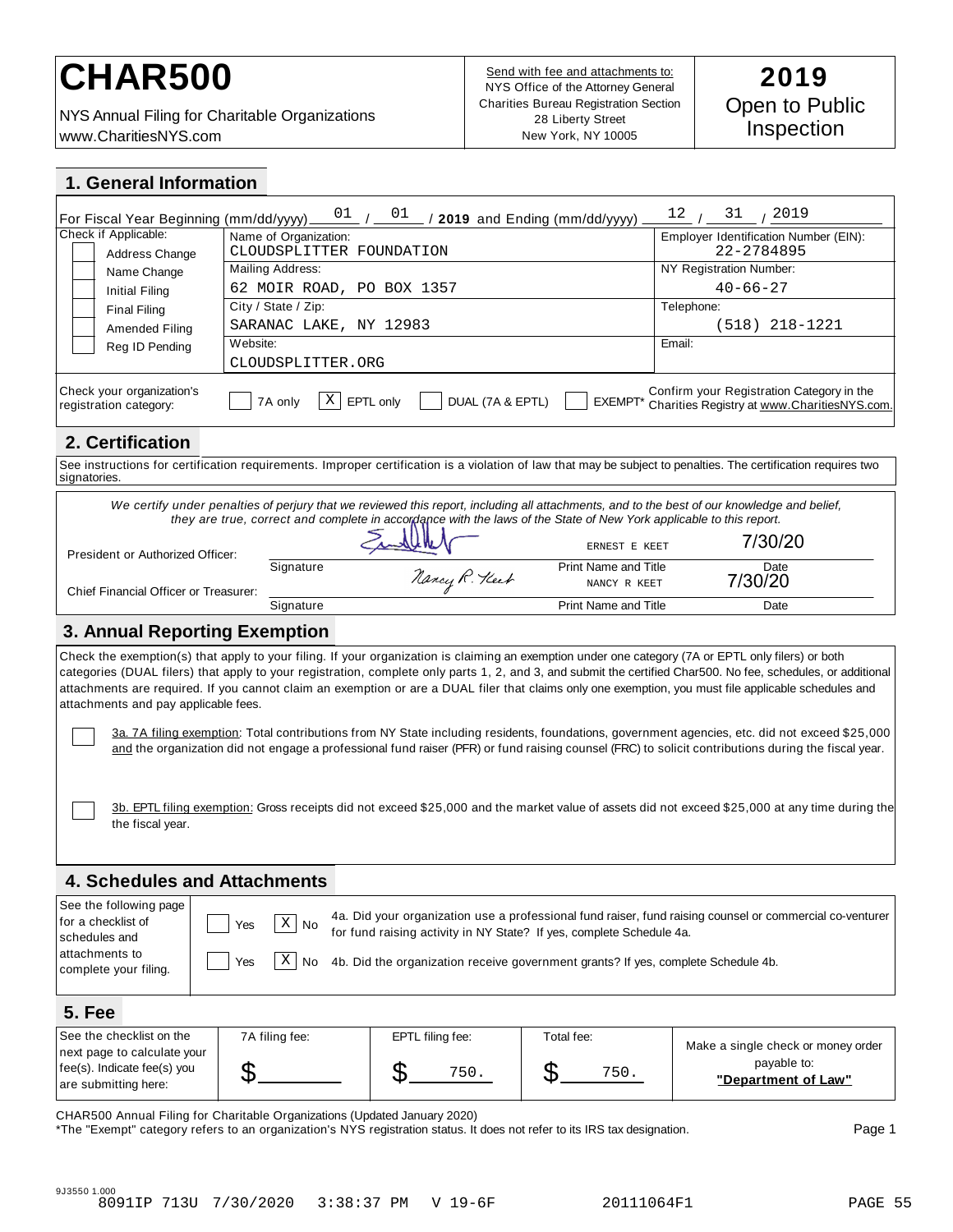CHAR500 Simply submit the certified CHAR500 with no fee, schedule, or additional attachments IF:<br>The Your organization is registered as 7A only and you marked the 7A filing exemption in Part 3.

- Your organization is registered as EPTL only and you marked the EPTL filing exemption in Part 3.

Annual Filing Checklist **Filing Checklist** and a Your organization is registered as DUAL and you marked <u>both</u> the 7A and EPTL filing exemption in Part 3.

# **Checklist of Schedules and Attachments**

| Check the schedules you must submit with your CHAR500 as described in Part 4:                                                                                                                                              |                                                                                                                                                                                      |  |  |  |
|----------------------------------------------------------------------------------------------------------------------------------------------------------------------------------------------------------------------------|--------------------------------------------------------------------------------------------------------------------------------------------------------------------------------------|--|--|--|
| If you answered "yes" in Part 4a, submit Schedule 4a: Professional Fund Raisers (PFR), Fund Raising Counsel (FRC), Commercial Co-Venturers (CCV)                                                                           |                                                                                                                                                                                      |  |  |  |
| If you answered "yes" in Part 4b, submit Schedule 4b: Government Grants                                                                                                                                                    |                                                                                                                                                                                      |  |  |  |
| Check the financial attachments you must submit with your CHAR500:                                                                                                                                                         |                                                                                                                                                                                      |  |  |  |
| X<br>IRS Form 990, 990-EZ, or 990-PF, and 990-T if applicable                                                                                                                                                              |                                                                                                                                                                                      |  |  |  |
| All additional IRS Form 990 Schedules, including Schedule B (Schedule of Contributors). Schedule B of public charities is exempt from disclosure<br>$\mathbf X$<br>and will not be available for public review.            |                                                                                                                                                                                      |  |  |  |
| Our organization was eligible for and filed an IRS 990-N e-postcard. Our revenue exceeded \$25,000 and/or our assets exceeded \$25,000 in the<br>filing year. We have included an IRS Form 990-EZ for state purposes only. |                                                                                                                                                                                      |  |  |  |
| If you are a 7A only or DUAL filer, submit the applicable independent Certified Public Accountant's Review or Audit Report:                                                                                                |                                                                                                                                                                                      |  |  |  |
| Review Report if you received total revenue and support greater than \$250,000 and up to \$750,000.                                                                                                                        |                                                                                                                                                                                      |  |  |  |
| Audit Report if you received total revenue and support greater than \$750,000                                                                                                                                              |                                                                                                                                                                                      |  |  |  |
| No Review Report or Audit Report is required because total revenue and support is less than \$250,000                                                                                                                      |                                                                                                                                                                                      |  |  |  |
| We are a DUAL filer and checked box 3a, no Review Report or Audit Report is required                                                                                                                                       |                                                                                                                                                                                      |  |  |  |
| <b>Calculate Your Fee</b>                                                                                                                                                                                                  |                                                                                                                                                                                      |  |  |  |
| For 7A and DUAL filers, calculate the 7A fee:                                                                                                                                                                              | Is my Registration Category 7A, EPTL, DUAL or EXEMPT?                                                                                                                                |  |  |  |
| \$0, if you checked the 7A exemption in Part 3a                                                                                                                                                                            | Organizations are assigned a Registration Category upon<br>registration with the NY Charities Bureau:                                                                                |  |  |  |
| \$25, if you did not check the 7A exemption in Part 3a                                                                                                                                                                     | 7A filers are registered to solicit contributions in New York<br>under Article 7-A of the Executive Law ("7A")                                                                       |  |  |  |
| For EPTL and DUAL filers, calculate the EPTL fee:                                                                                                                                                                          |                                                                                                                                                                                      |  |  |  |
| \$0, if you checked the EPTL exemption in Part 3b                                                                                                                                                                          | <b>EPTL</b> filers are registered under the Estates, Powers & Trusts<br>Law ("EPTL") because they hold assets and/or conduct<br>activities for charitable purposes in NY.            |  |  |  |
| \$25, if the NET WORTH is less than \$50,000                                                                                                                                                                               |                                                                                                                                                                                      |  |  |  |
|                                                                                                                                                                                                                            | <b>DUAL</b> filers are registered under both 7A and EPTL.                                                                                                                            |  |  |  |
| \$50, if the NET WORTH is \$50,000 or more but less than \$250,000                                                                                                                                                         |                                                                                                                                                                                      |  |  |  |
| \$100, if the NET WORTH is \$250,000 or more but less than \$1,000,000                                                                                                                                                     | <b>EXEMPT</b> filers have registered with the NY Charities Bureau<br>and meet conditions in <b>Schedule E - Registration</b><br><b>Exemption for Charitable Organizations.</b> These |  |  |  |
| \$250, if the NET WORTH is \$1,000,000 or more but less than \$10,000,000                                                                                                                                                  | organizations are not required to file annual financial reports<br>but may do so voluntarily.                                                                                        |  |  |  |
| X<br>\$750, if the NET WORTH is \$10,000,000 or more but less than \$50,000,000                                                                                                                                            | Confirm your Registration Category and learn more about NY<br>law at www.CharitiesNYS.com.                                                                                           |  |  |  |
| \$1500, if the NET WORTH is \$50,000,000 or more                                                                                                                                                                           |                                                                                                                                                                                      |  |  |  |
|                                                                                                                                                                                                                            | <b>Where do I find my organization's NET WORTH?</b>                                                                                                                                  |  |  |  |
| <b>Send Your Filing</b>                                                                                                                                                                                                    | NET WORTH for fee purposes is calculated on:                                                                                                                                         |  |  |  |
| Send your CHAR500, all schedules and attachments, and total fee to:                                                                                                                                                        | - IRS From 990 Part I, line 22                                                                                                                                                       |  |  |  |
| NYS Office of the Attorney General                                                                                                                                                                                         | - IRS Form 990 EZ Part I line 21                                                                                                                                                     |  |  |  |
| <b>Charities Bureau Registration Section</b>                                                                                                                                                                               | - IRS Form 990 PF, calculate the difference between                                                                                                                                  |  |  |  |
| 28 Liberty Street                                                                                                                                                                                                          | Total Assets at Fair Market Value (Part II, line 16(c)) and                                                                                                                          |  |  |  |
| New York, NY 10005                                                                                                                                                                                                         | Total Liabilities (Part II, line 23(b)).                                                                                                                                             |  |  |  |
| <b>Need Assistance?</b><br>Visit: www.CharitiesNYS.com<br>(212) 416-8401<br>Call:<br>Email: Charities.Bureau@ag.ny.gov                                                                                                     |                                                                                                                                                                                      |  |  |  |
| CHAR500 Annual Filing for Charitable Organizations (Updated January 2020)                                                                                                                                                  | Page 2                                                                                                                                                                               |  |  |  |

9J3551 1.000 8091IP 713U 7/30/2020 3:38:37 PM V 19-6F 20111064F1 PAGE 56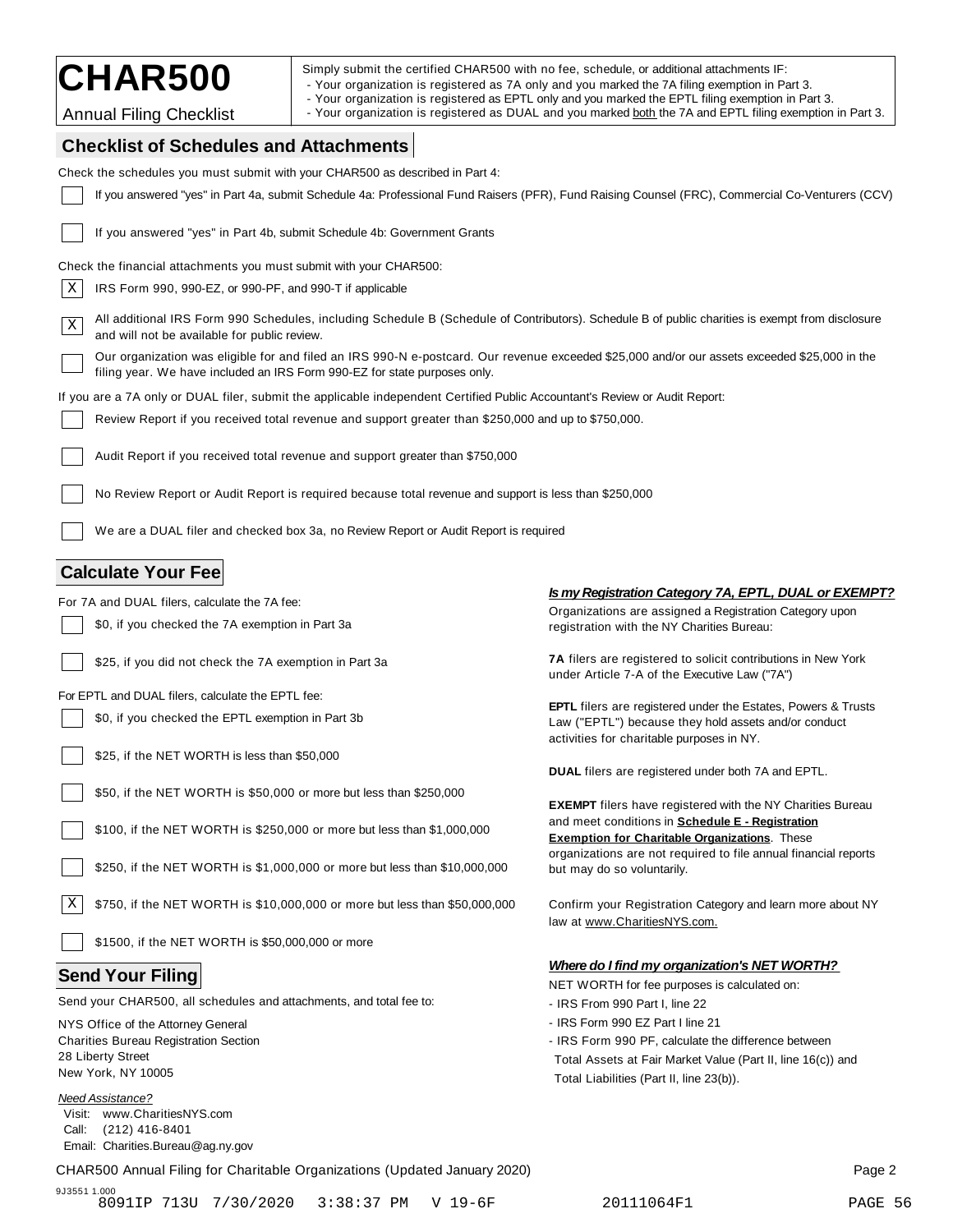# **CHAR500** 2019

Schedule 4a: Professional Fund Raisers, Fund Raising Counsels, Commercial Co-Venturers [Copert to Flub<br>Inspection www.CharitiesNYS.com

If you checked the box in question 4a in Part 4 on the CHAR500 Annual Filing for Charitable Organizations, complete this schedule for EACH Professional Fund Raiser (PFR), Fund Raising Counsel (FRC) or Commercial Co-Venturer (CCV) that the organization engaged for fund raising activity in NY State. The PFR or FRC should provide its NY Registration Number to you. Include this schedule with your certified CHAR500 NYS Annual Filing for Charitable Organizations and use additional pages if necessary.

# **Definitions**

A **Professional Fund Raiser (PFR)**, in addition to other activities, conducts solicitation of contributions and/or handles the donations (Article 7A, 171-a.4). A **Fund Raising Counsel (FRC)** does not solicit or handle contributions but limits activities to advising or assisting a charitable organization to perform such functions for itself (Article 7A, 171-a.9).

A **Commercial Co-Venturer (CCV)** is an individual or for-profit company that is regularly and primarily engaged in trade or commerce other than raising funds for a charitable organization and who advertises that the purchase or use of goods, services, entertainment or any other thing of value will benefit a charitable organization (Article 7A, 171-a.6).

**Professional fund raising** does not include activities by an organization's development staff, volunteers, or a grantwriter who has been hired solely to draft applications for funding from a government agency or tax exempt organization.

# **1. Organization Information**

| Name of Organization:    | NY Registration Number: |
|--------------------------|-------------------------|
| CLOUDSPLITTER FOUNDATION | $40 - 66 - 27$          |
|                          |                         |

# **2. Professional Fund Raiser, Fund Raising Counsel, Commercial Co-Venturer Information**

|                                        | Name of FRP:        | NY Registration Number: |
|----------------------------------------|---------------------|-------------------------|
| <b>Fund Raising Professional type:</b> |                     |                         |
|                                        | Mailing Address:    | Telephone:              |
| Professional Fund Raiser               |                     |                         |
| <b>Fund Raising Counsel</b>            |                     |                         |
|                                        | City / State / Zip: |                         |
| <b>Commercial Co-Venturer</b>          |                     |                         |
|                                        |                     |                         |
|                                        |                     |                         |

# **3. Contract Information**

| Contract Start Date: | Contract End Date: |
|----------------------|--------------------|
|                      |                    |
|                      |                    |

# **4. Description of Services**

Services provided by FRP:

# **5. Description of Compensation**

| Compensation arrangement with FRP: | Amount Paid to FRP: |
|------------------------------------|---------------------|
|                                    |                     |
|                                    |                     |
|                                    |                     |
|                                    |                     |
|                                    |                     |
|                                    |                     |

# **6. Commercial Co-Venturer (CCV) Report**

If services were provided by a CCV, did the CCV provide the charitable organization with the interim or closing report(s) required by Section 173(a) part 3 of the Executive Law Article 7A?  $Yes \t\t\t No \t\t \frac{1}{SG}$ The Samuel CHAR500 Schedule 4a: Professional Fund Raisers, Fund Raising Counsels, Commercial Co-Venturers (Updated January 2020) Page 1

9J3552 1.000